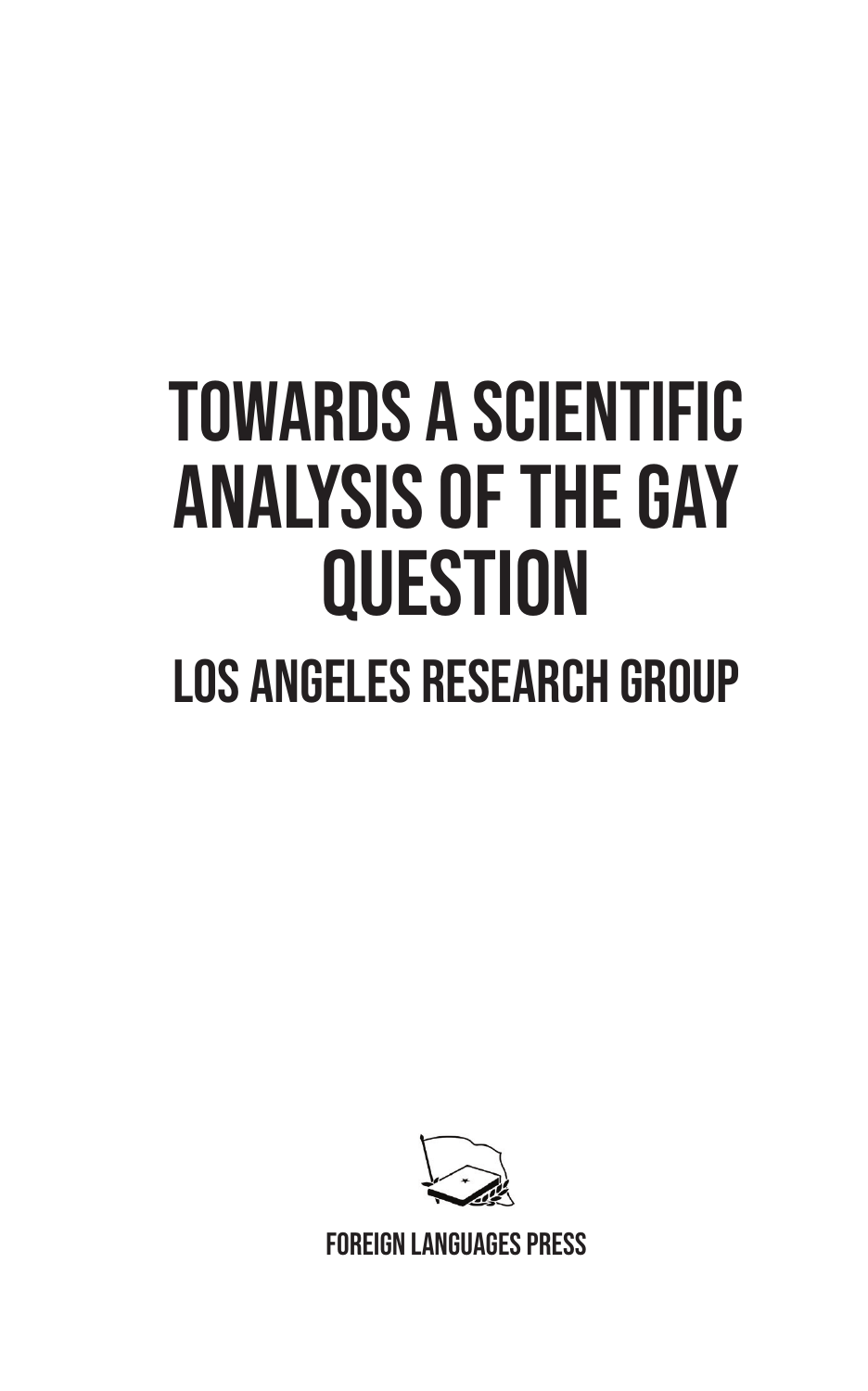#### Foreign Languages Press

*Collection "Colorful Classics" #21 (English) A collection directed by Christophe Kistler* Contact - flpress@protonmail.com

Paris, 2020 ISBN: 978-2-491182-26-7

Printing:

- $1<sup>st</sup>$  printing: 100 copies
- $2<sup>nd</sup>$  printing: 200 copies
- **3rd printing: 200 copies**



This book is under license Attribution-NonCommercial-ShareAlike 4.0 International (CC BY-NC-SA 4.0) https://creativecommons.org/licenses/by-nc-sa/4.0/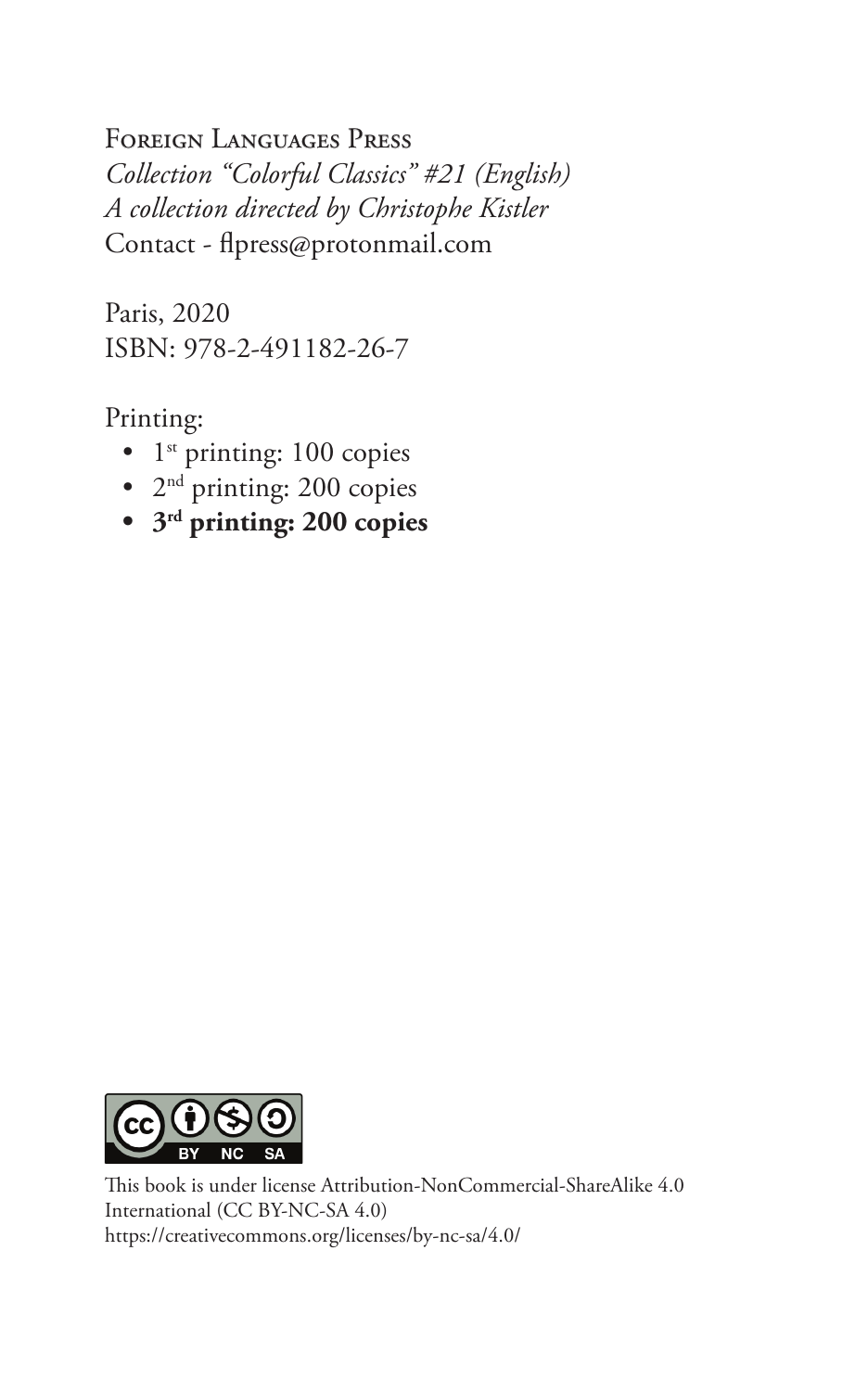# **Contents**

| Foreword                                                                                          | 5  |
|---------------------------------------------------------------------------------------------------|----|
| Introduction                                                                                      | 11 |
| Introduction to the Second Printing                                                               | 14 |
| CHAPTER 1. METHODOLOGY                                                                            | 23 |
| <b>CHAPTER 2. Is GAYNESS A RESPONSE TO</b><br><b>DECAYING IMPERIALISM?</b>                        | 27 |
| <b>CHAPTER 3. Is GAYNESS A REFLECTION OF</b><br>PETIT-BOURGEOIS IDEOLOGY?                         | 33 |
| A. Ideology                                                                                       | 33 |
| B. Escape                                                                                         | 35 |
| C. Individual Choice                                                                              | 38 |
| D. Individual Solutions                                                                           | 42 |
| E. Periphery of Society                                                                           | 44 |
| F. Strains and Self-Indulgence                                                                    | 49 |
| CHAPTER 4. ANTI-IMPERIALISM AND<br><b>COMMUNISTS</b>                                              | 53 |
| <b>CHAPTER 5. MATERIAL OPPRESSION</b>                                                             | 57 |
| A. Historical Perspectives                                                                        | 59 |
| B. Sexuality, Reproduction and Sex-Roles                                                          | 63 |
| <b>CHAPTER 6. DEMOCRATIC RIGHTS</b>                                                               | 73 |
| <b>CHAPTER 7. THE GAY MOVEMENT</b>                                                                | 77 |
| <b>CHAPTER 8. CONCLUSIONS</b>                                                                     | 85 |
| Appendix 1: A Summary of Our Limited<br>Research on the Gay Question                              | 89 |
| Appendix 2: Position Paper of the Revolution-<br>ary Union on Homosexuality and<br>Gay Liberation | 99 |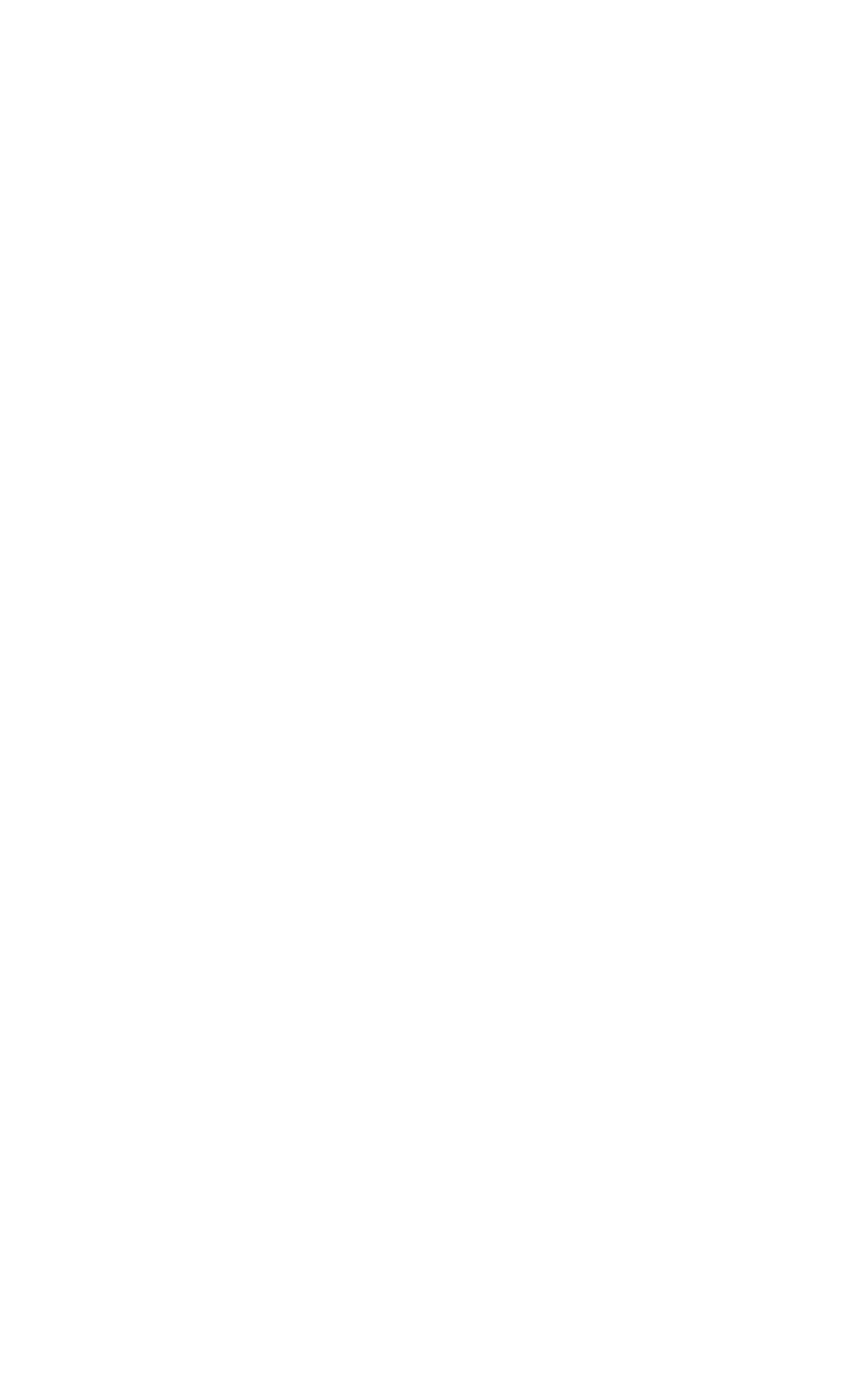## **FOREWORD**

Today, it's a fairly uncontested position among Marxists-Leninists-Maoists worldwide to not only uphold the struggle for LGBT rights but also to be an actor in the struggle. However, this hasn't always been the case.

The social movements around LGBT rights can be traced to the early 50s, when in the United States so-called "homophile" organizations were formed to address issues of discrimination in medical treatment. In the late 60s, and particularly after the Stonewall Riots in 1969, a radical movement (that took the name of "Gay Liberation") emerged, parallel to other radical struggles such as the Black Power movement, the Anti-War movement, and the Women's movement.

Although the struggle grew, most of the anti-revisionist movement was absent from it. Worse, most of these organizations openly and publicly opposed it, using the same rationale and words of reactionaries.

#### **A Different Reaction in Semi-Colonies**

There is not a unique decade for the LGBT movement's development in semi-colonial countries; the struggle first appeared in Latin America in the 80s—which explains why this continent has the most progressive laws on the question in the "third-world"—and in Asia in the 90s (although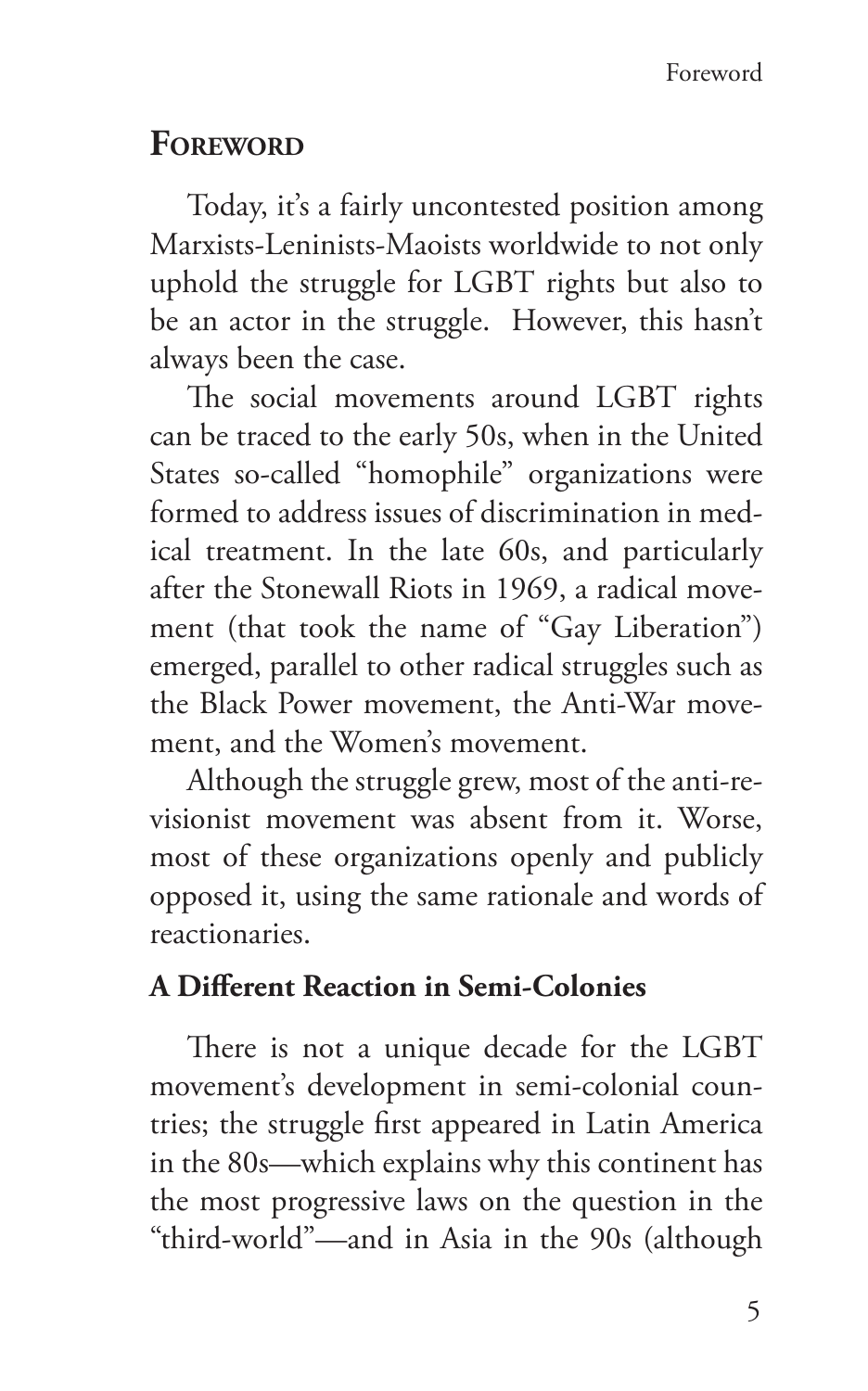the movement is still marginal in Africa). But the reaction of the most advanced Maoist parties in those regions was the opposite to those of their counterparts in imperialist countries.

The Communist Party of the Philippines (CPP) addressed the question during the Central Committee's Tenth Plenum in 1992, recognizing the right to form same-sex relationships and changing one's gender. The CPP was the first Communist Party in Asia to address and uphold this position. Red Areas controlled by the Party began officiating and celebrating gay marriage in 2005—practices that continue to be banned in unliberated areas in the country.

Generally, Maoist organizations in semi-colonies based their analysis and struggle on class rather than identity. For instance, imprisoned members of the Communist Party of Peru stated in an interview in 1994 that "party membership is open to all who support the cause of communist revolution and the principles of Marxism-Leninism-Maoism, Gonzalo Thought, regardless of what their sexual preferences may be."

The hegemony of those Parties over the Left in their countries meant that the situation did not require them to defend their line from a theoretical standpoint. This, in turn, resulted in a lack of theoretical interventions on the LGBT question.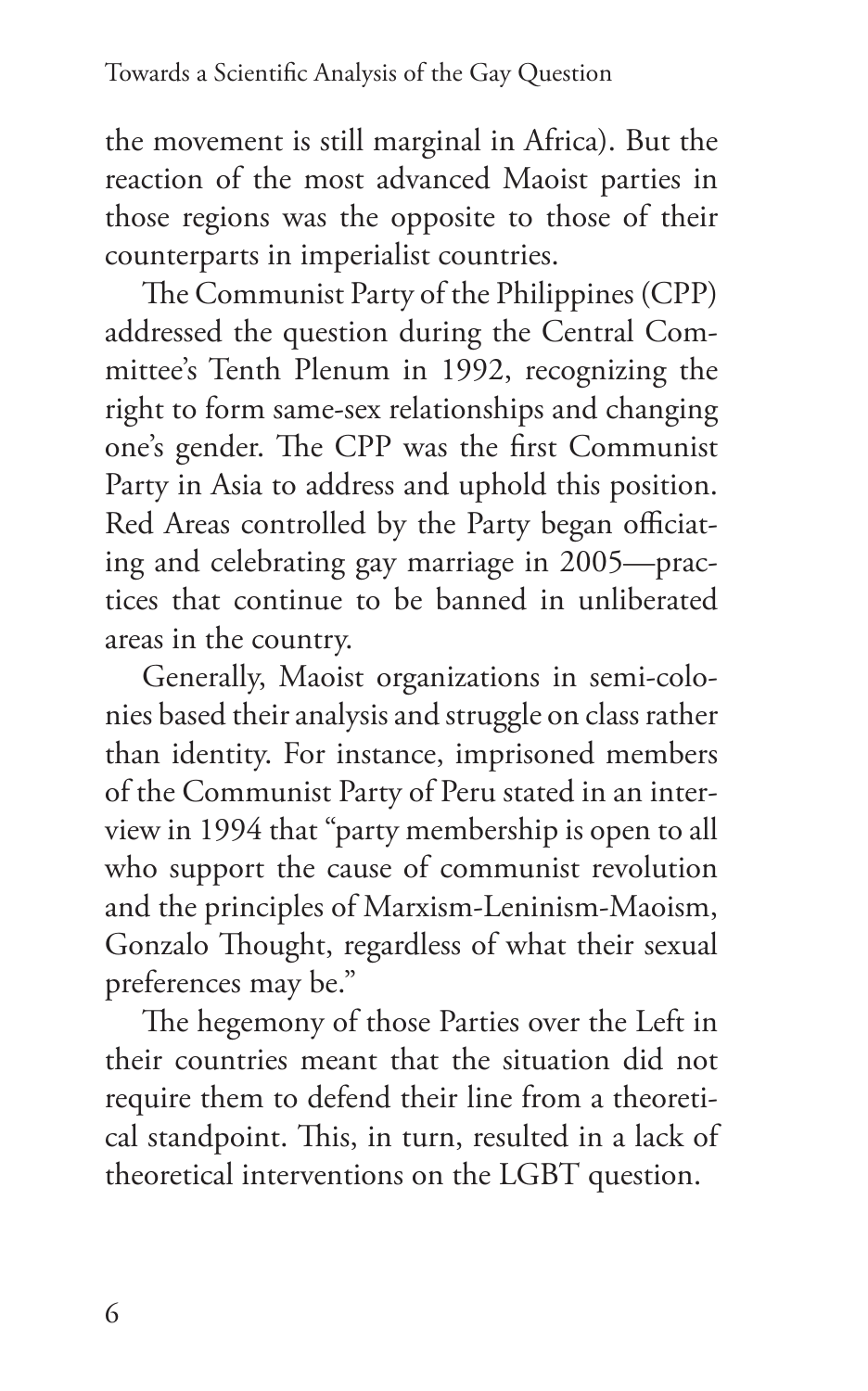#### **Notable Exceptions**

Despite this unequal development, there were some, albeit sparse, efforts in imperialist countries to criticize the dominant homophobic line. "Towards a Scientific Analysis of the Gay Question" was such an effort.<sup>1</sup> Written with a rigorous and exacting dialectical materialist methodology and originally published in the *Guardian (*a progressive newspaper that published many articles from the New Left in the US), it was signed only as the "Los Angeles Research Group"—a name that anonymised its authors.

Today we still are not certain who the authors are. However, their detailed knowledge of the Revolutionary Union (later RCP-USA) and October League policies that they criticize points to the likelihood that the authors were part of or close to those organizations and chose to remain anonymous. Such cases were not uncommon: Kasama Project's *Out of the Red Closet* published in 2012 showed that there were many comrades who chose to stay silent during those times, because they were afraid that coming out would lead to their expulsion; they were deeply committed to their organizations, which they believed were waging revolu-

<sup>&</sup>lt;sup>1</sup> Black Panther Party's Huey Newton's speech in 1970 on The Women's Liberation and Gay Liberation Movements is another instance; it was firm and nuanced in its stance but its short form did not provide the deep, thorough analysis of this essay.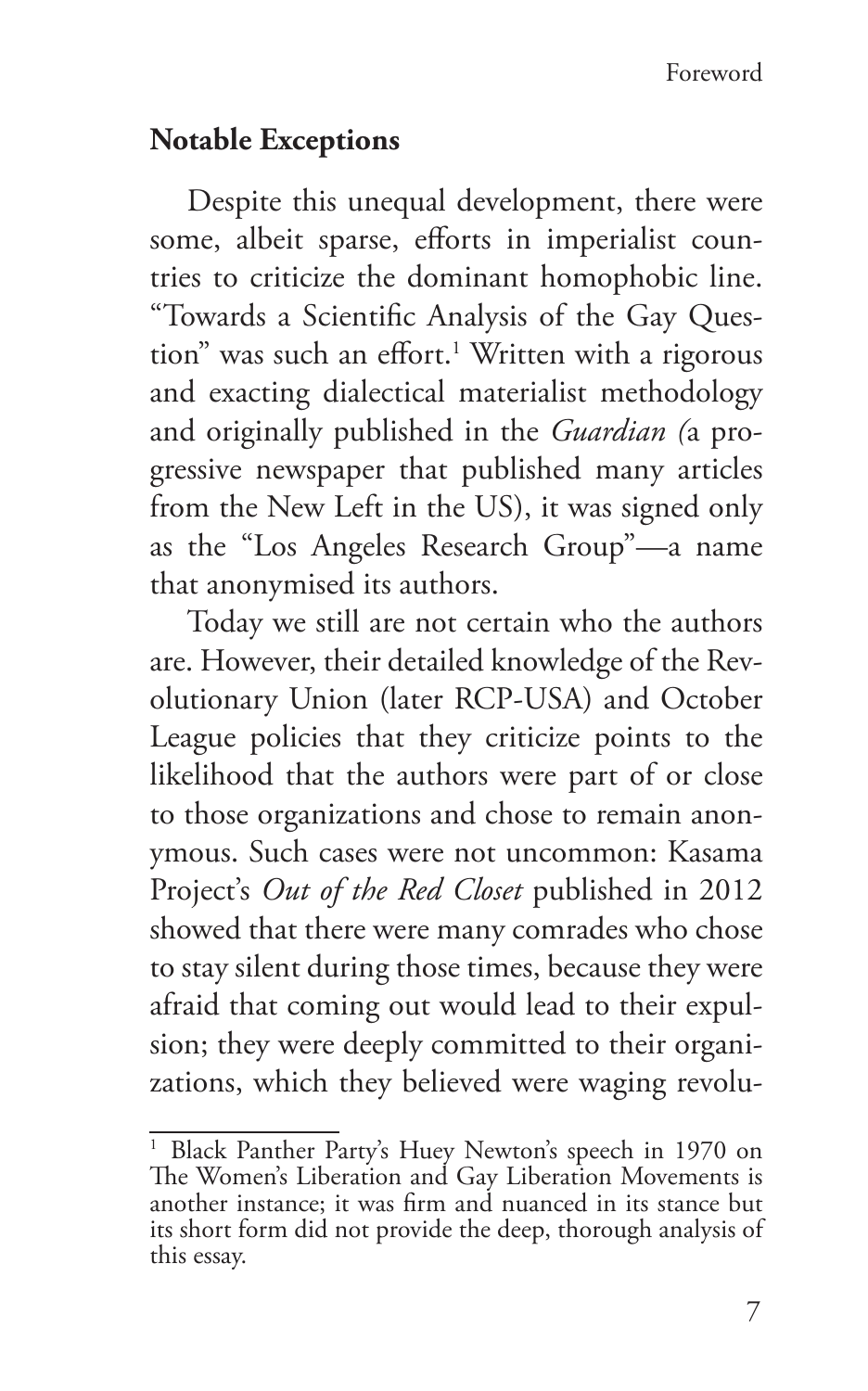tionary struggles.

## **Theoretical Terrain of the LGBT Struggle**

Thus, because of the scarcity of texts such as this, coupled with the reactionary lines of the main communist organizations, the LGBT movements in imperialist countries marched steadily towards post-modernism.

In more recent times, the emergence of a younger generation of Maoists in imperialist countries led to closer examination of the LGBT struggle, inspired by the advanced practice in semi-colonial countries. However, the void in Marxist theory oriented many of them instead towards post-modernism.

Our intention in publishing this text is to give broader access to these comrades' work—work that goes beyond rejection, beyond simply criticizing a wrong line. Regardless of their names, these "approximately ten communists who are gay women," as they called themselves, undertook the specific task of dispassionately deconstructing and refuting the reactionary Revolutionary Union's position paper on "Homosexuality and Gay Liberation" (see appendix), but also giving a dialectical materialist articulation of Marxist theory on the "Gay Question." Their contribution remains relevant today, at a time when the debate on this question is still mainly focused on the rejection of post-modern elements (which sometimes leads to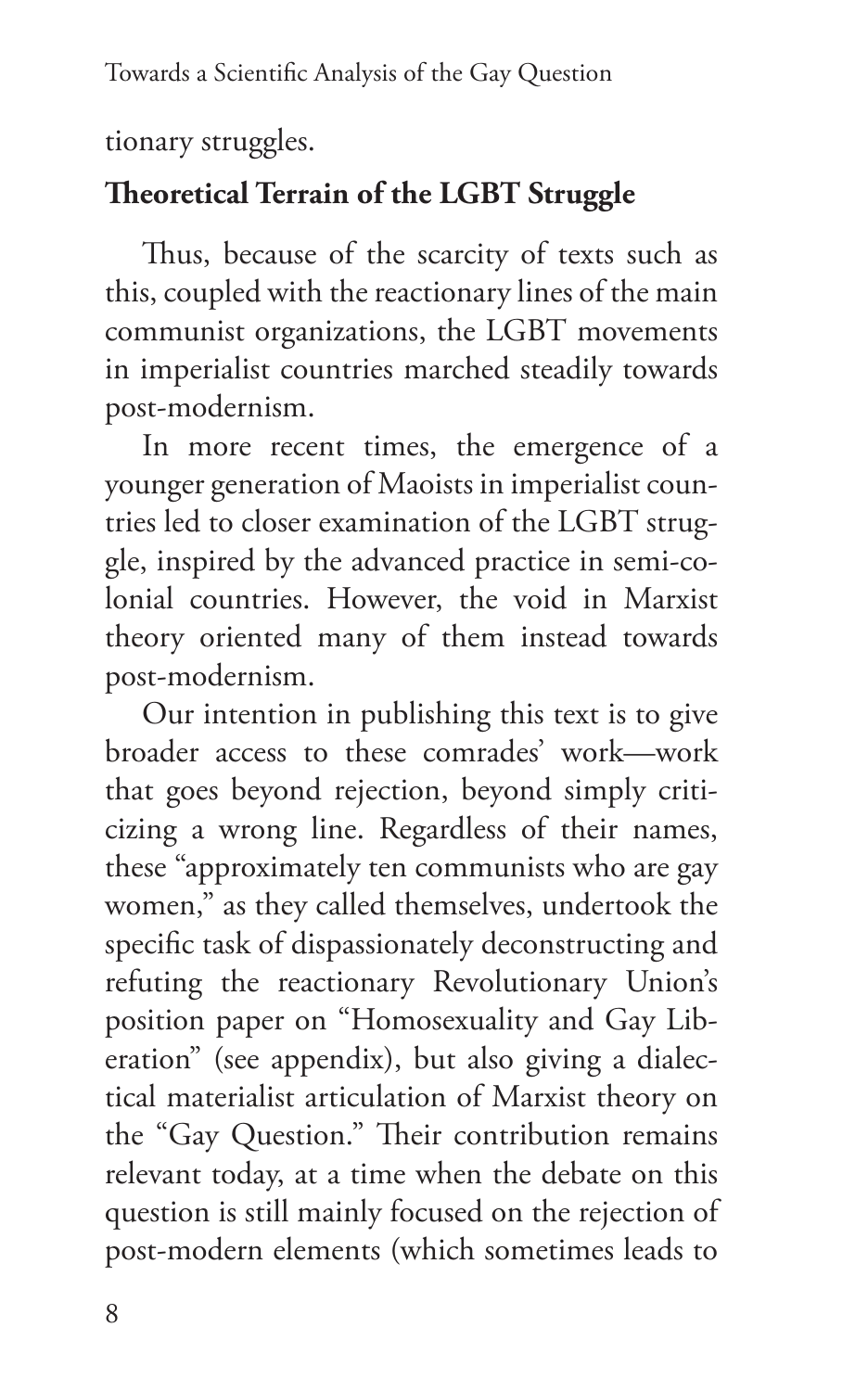reactionary positions such as rejecting the struggle of trans people), rather than the scientific and materialist methodology and analysis that is the very core and strength of our ideology.

As J. Moufawad-Paul writes, "Since [Marxism-Leninism-Maoism] is only a few decades old… it had [has] not yet produced a series of philosophical interventions aimed at clarifying its theoretical terrain." We believe that the road to formulating a proletarian LGBT line must be made by philosophical interventions to clarify what comrades in semi-colonial countries have achieved in practice and extract what is universally applicable—and wrest the discourse away from the post-modern notions of self and identity, towards scientific, materialist analysis rooted in class struggle.

Our hope in republishing this 1975 text which made a significant contribution towards that aim—will, as the authors hoped, encourage others to "study and… take up this work."

Foreign Languages Press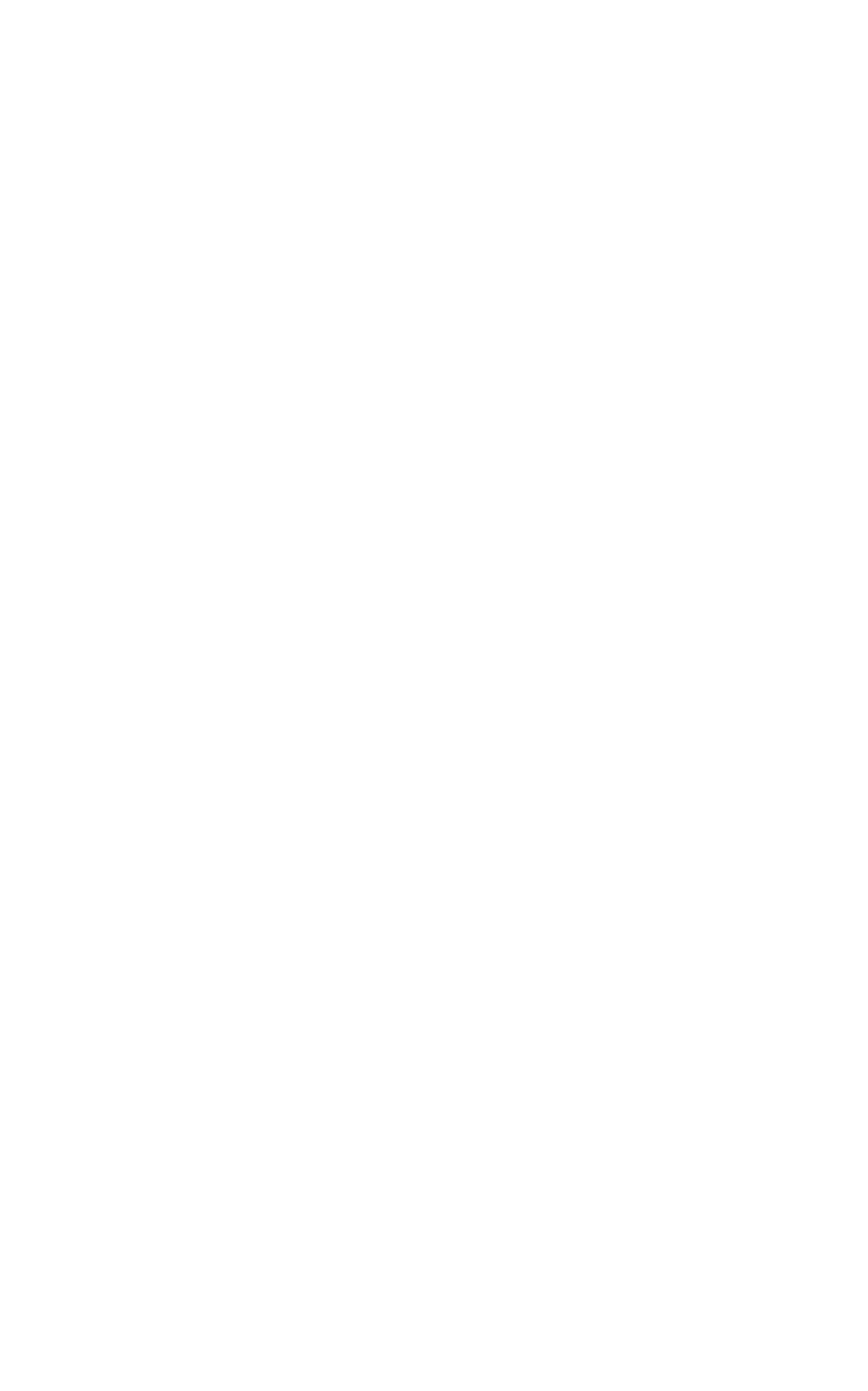## **Introduction**

We are a group of approximately ten communists who are gay women. We have come together because we are increasingly concerned with and disturbed by the spreading and consolidation of an anti-gay line which is expressed organizationally by the refusal to allow gays membership in communist organizations. Although this line has reached its clearest expression through such organizations as the Revolutionary Union (RU) and the October League (OL), its influence is certainly not limited to these organizations. We feel that particularly in this period of rising political struggle concerning the building of a party, it is extremely important that this question be met head on and struggled with. The approach taken toward resolving this question will indeed reflect the way that the communist forces deal with finding the correct line in other important questions. Incorrect thinking does not stay confined to one neat little area, but spills over into all other political struggle in that it reflects an overall approach to political questions.

We found the most concrete expression of this incorrect line on the gay question in a paper the RU wrote for the Attica Brigade. While the RU disavows this paper as an official document, our experience has shown that the arguments used in that paper are the basis for the anti-gay line put forward by all the other communist forces who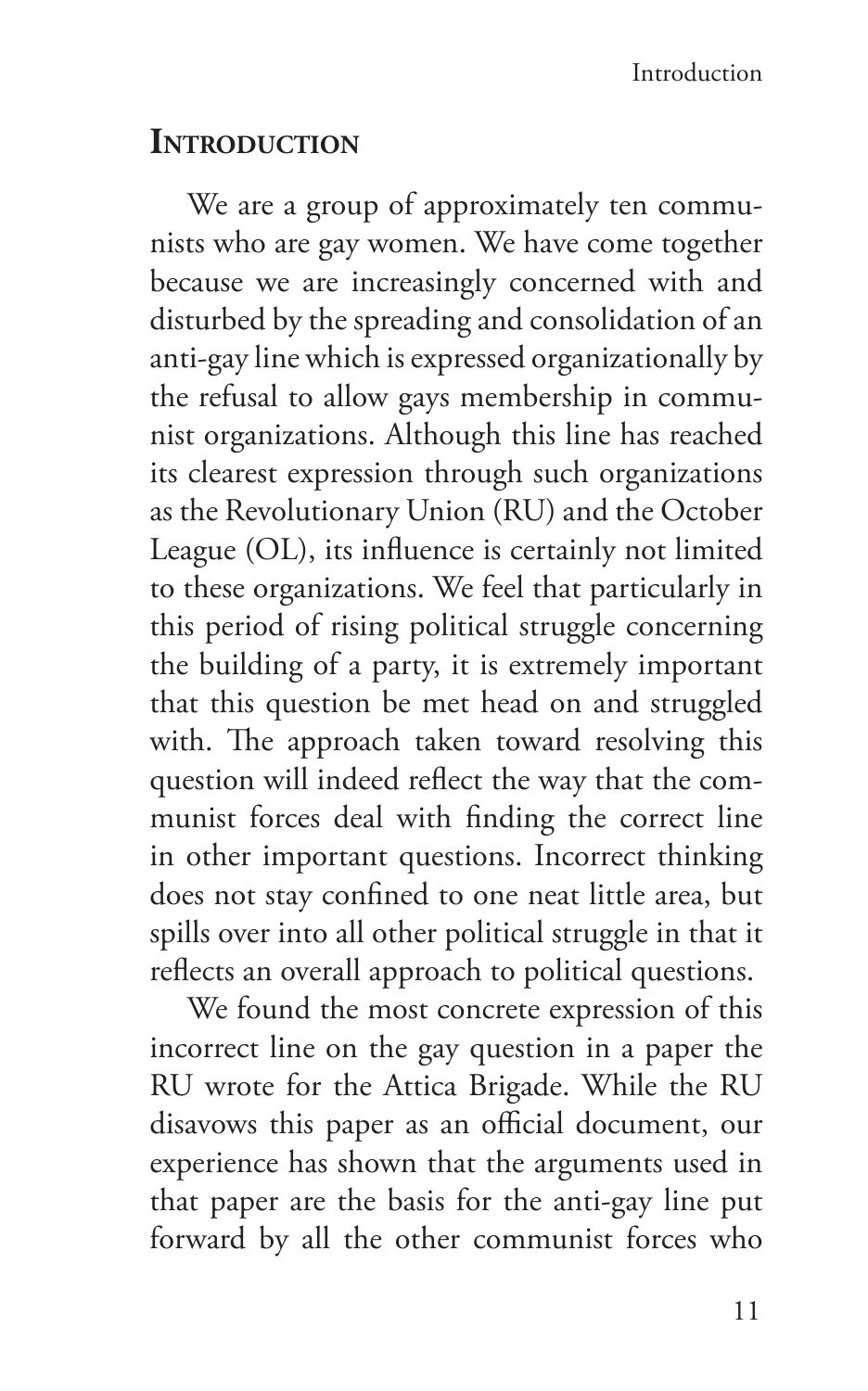espouse that line. Thus, we are using their paper as a vehicle for combatting that line and the incorrect assumptions and arguments it is based on. Our criticisms of the RU paper are therefore not limited to the RU, but are extended to all such evidence of this incorrect line within the communist movement.

The purpose of this paper is to refute the incorrect analyses that are dominant today in the communist movement. As such, it is a polemic. We realize that a correct line emerges and is developed in the process of summing up practice, analyzing history, and in struggling against incorrect analyses. This paper is a beginning of that process. Our purpose at this time is not to put forth a complete analysis of our own on all aspects of gayness. Our investigation and study on the gay question is incomplete. However, we do have a clear perspective from which we have approached the question. Our experience and practice lead us to believe the gay question is integrally and structurally tied to the woman question, and the key to the resolution of both is found in the division of labor between the sexes. The nuclear family as an economic unit with its corresponding super-structural aspects has been, since the introduction of class society, the great perpetrator of the division of labor between the sexes, to the benefit of the ruling classes. Until this division of labor is broken down, by the introduction of women into production, and social and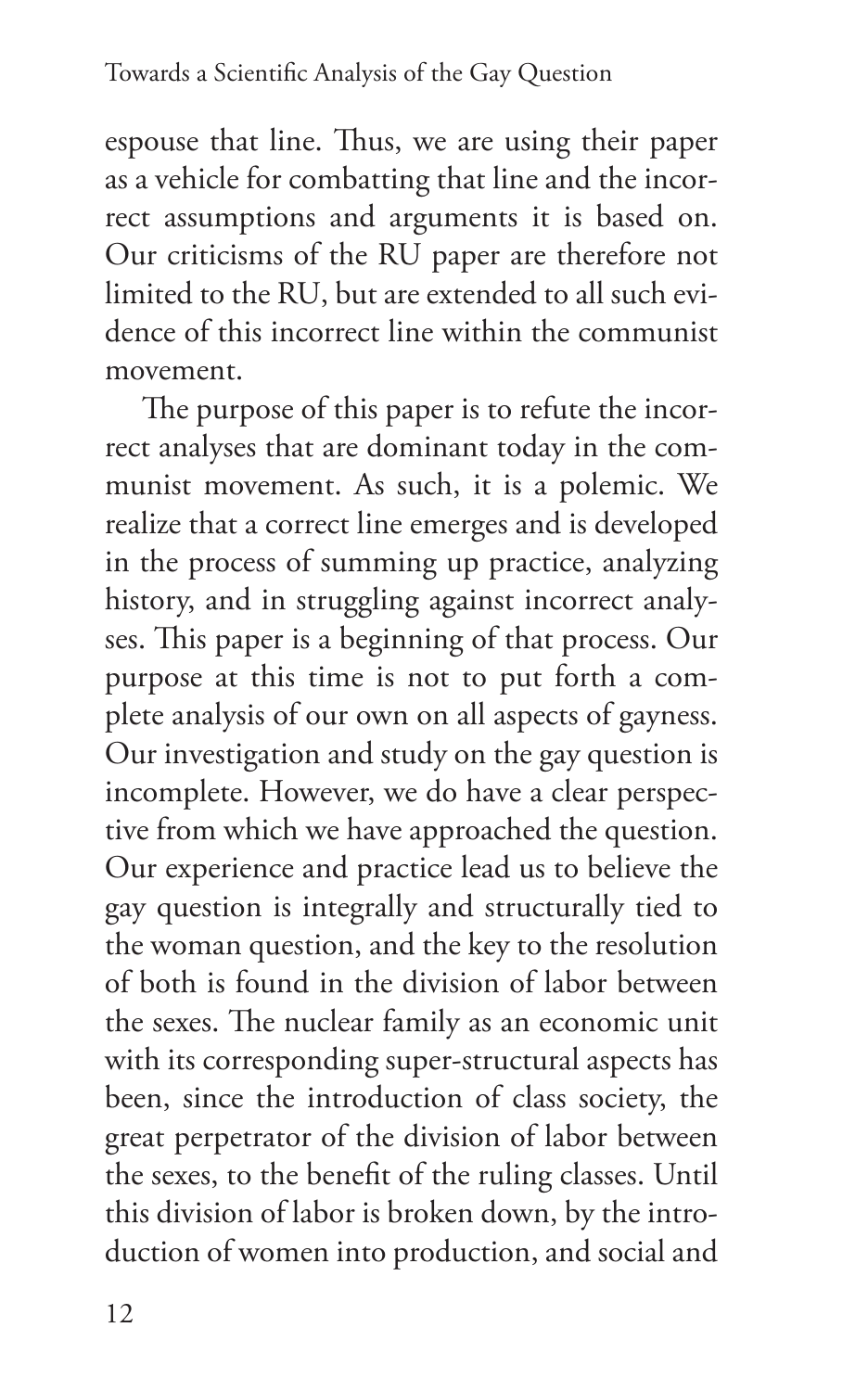political life on an equal basis with men, and by the socialization of the functions of women within the nuclear family with respect to the reproduction and maintenance of labor power, there will be oppression of women and oppression of gay people.

Because of our limited experience, this paper concentrates more on lesbians than gay men. However, our position that it is politically incorrect to exclude people who agree on ideological, political and organizational questions from communist organizations solely because of a person's sexuality clearly holds for both gay women and men. Our conclusion is based not so much on our experience as lesbian communists but from applying Marxist methodology. Consequently, anyone utilizing the same method of investigation, be they gay or heterosexual, should arrive at the same conclusion.

We are going to proceed with our study and hope that others, too, will take up this work. We think that this paper establishes conclusively that the exclusion of comrades from communist organizations of the basis of sexuality is incorrect. We specifically invite struggle over this question and hope that people will communicate their ideas and criticisms to us.

Los Angeles Research Group PO Box 1362 Cudahy, California 90201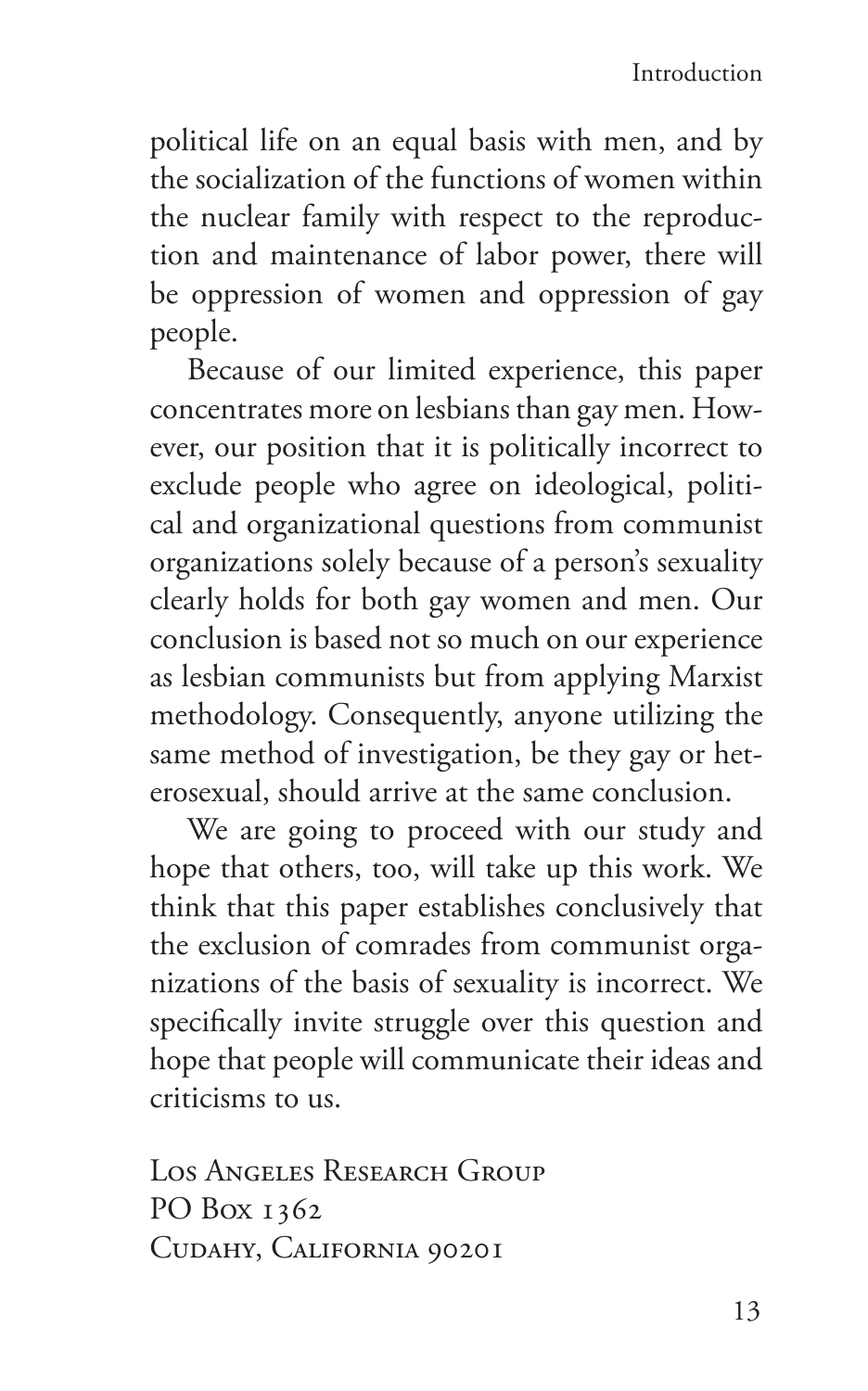## **Introduction to the Second Printing**

The response to this paper has been much greater than we had anticipated, so we are reprinting it again to meet the demand. We have learned much since the paper was first put out, both from feedback on the paper, and from our own development as communists. So we are using this introduction to clarify certain points in the paper, and to correct errors which still appear in the text.

We said in the paper that the process in which we arrive at incorrect ideas does not just stay confined to one area, but spills over into other areas. This is because incorrect ideas or conclusions are usually a reflection of an incorrect approach to a question. Marxist-Leninists are scientists. They use the Marxist line of cognition and method of analysis to approach all questions. Marxist-Leninists start from a thorough and concrete investigation of concrete conditions, and, moving from perceptions and observations to rational conclusions drawn from numerous perceptions, try to discover and interpret the laws of relations within and between phenomena—to see how things work and how they can be affected. They then test out their conclusions in social practice.

Take the example of Marxist-Leninists who are faced with the problem of crossing a river. First they investigate. They measure the current, width, depth of the river. Then they weigh this against the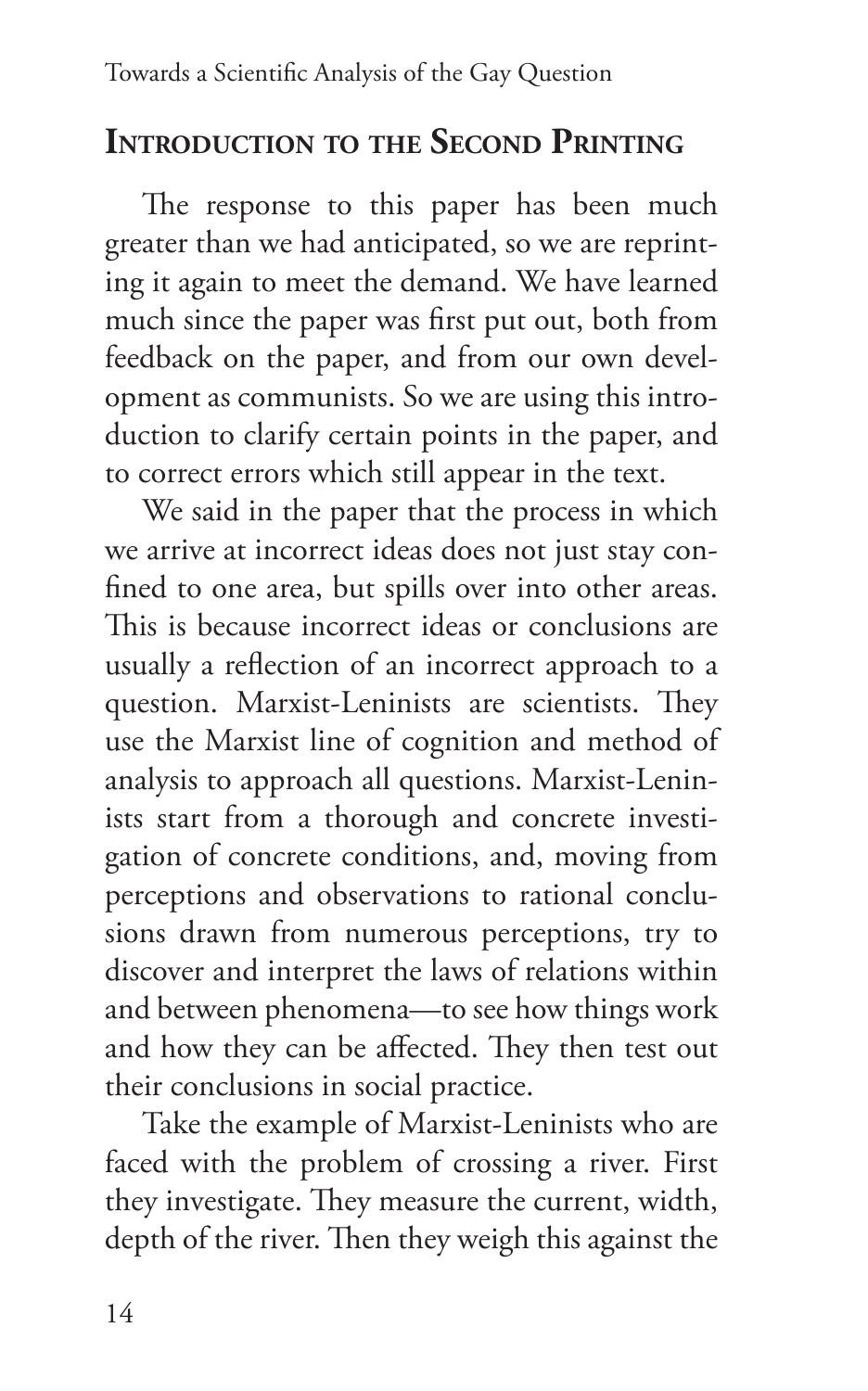materials at hand, the strength of forces or extent of resources available to the task and the speed in which they need to get to the other side. They know from summed up past practice (theory) that this is important to do, that these factors influence which of the historically tested methods of crossing (building bridges, a raft or boat, swimming, etc.) to apply to the task. Then they test out the method they have selected. If it doesn't work, the next time they'll know that as well, and that information will be added to the knowledge they bring to the situation at hand.

Marxist-Leninists strive to apply the science of dialectical and historical materialism (ideology) to every question, to every problem. We say that political line is a reflection of ideological line, since particular solutions to particular questions (political line) are derived from the way these questions are looked at, analyzed, interpreted, and acted on. So, for example, if a group comes to a position on the gay question based on feelings, or suppositions, or moralisms, instead of by doing a concrete investigation of the question, then that group's position cannot be correct—unless if by luck. And if that group sees nothing wrong with their approach to this one question and does not apply the fundamental laws of Marxism-Leninism to it, then they are certain to repeat the same mistakes in other questions. Why would a group intentionally approach one question differently from all other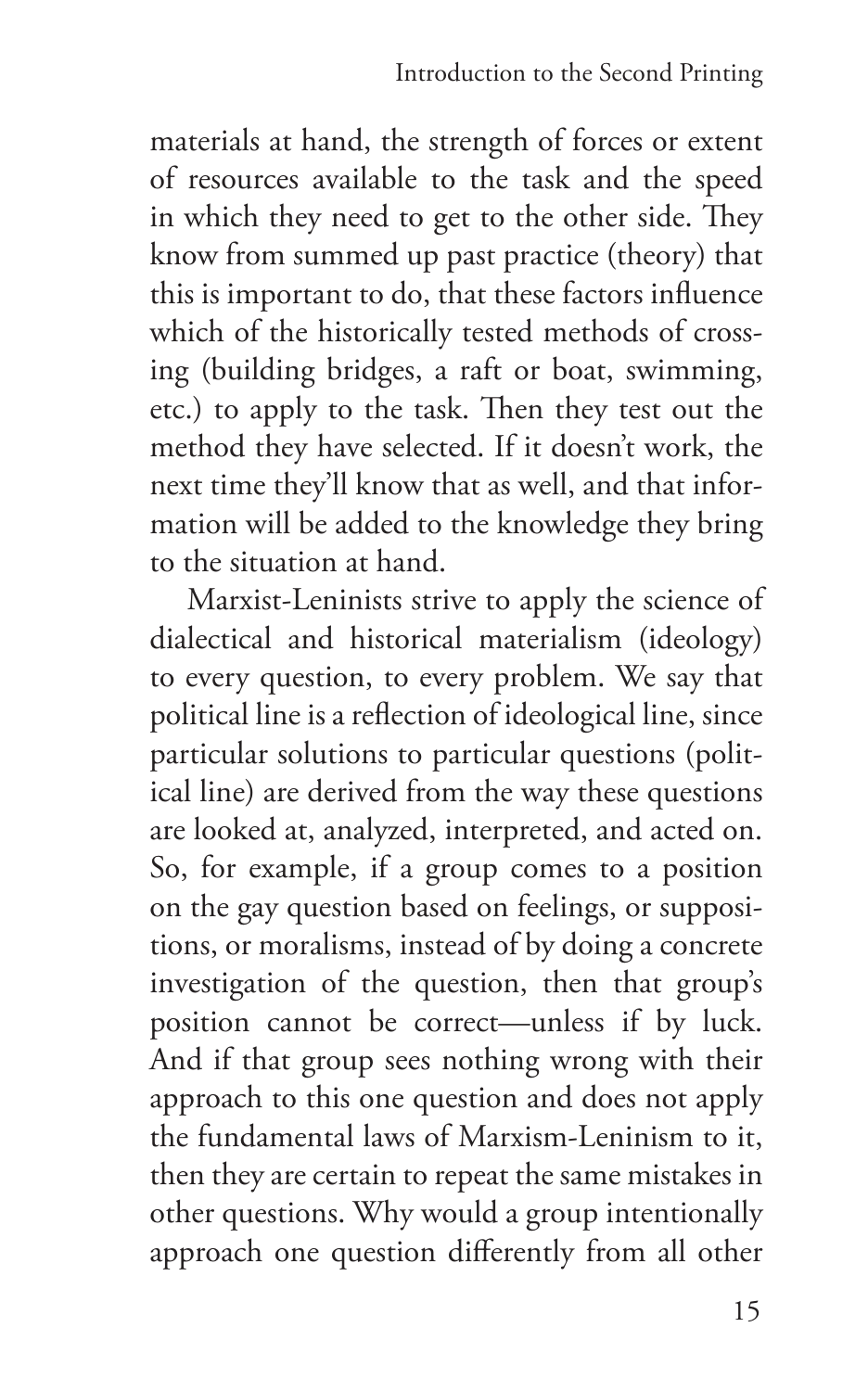questions? (If they did, and if they did so intentionally, then this is a clear ideological deviation to make an exception of the gay question.)

We think that within the Marxist-Leninist movement as it currently exists, there are differences in the extent to which different organizations practice Marxism-Leninism. It is a young movement which makes mistakes because of incorrect approaches to political questions, approaches which are sometimes not materialist, not dialectical and not historical. Certainly this is true of these organizations' approaches to the gay question. If these organizations were to be judged solely on their approaches to and conclusions on the gay question, we would say that they do not practice Marxism-Leninism at all. However, it is important to note that they do not approach all questions as they do the gay question. And that is why we think it is important to struggle with them over their approach to this question.

This central ideological problem not only applies to young Marxist-Leninist organizations. Others, such as NAM, who conclude as we do that gays should not be excluded from communist organizations, also suffer from the same ideological weakness. Their opposite conclusion comes from the same lack of investigation, the same lack of application of scientific principles and laws. So, even though we agree with their conclusion on this particular issue, we do not think that their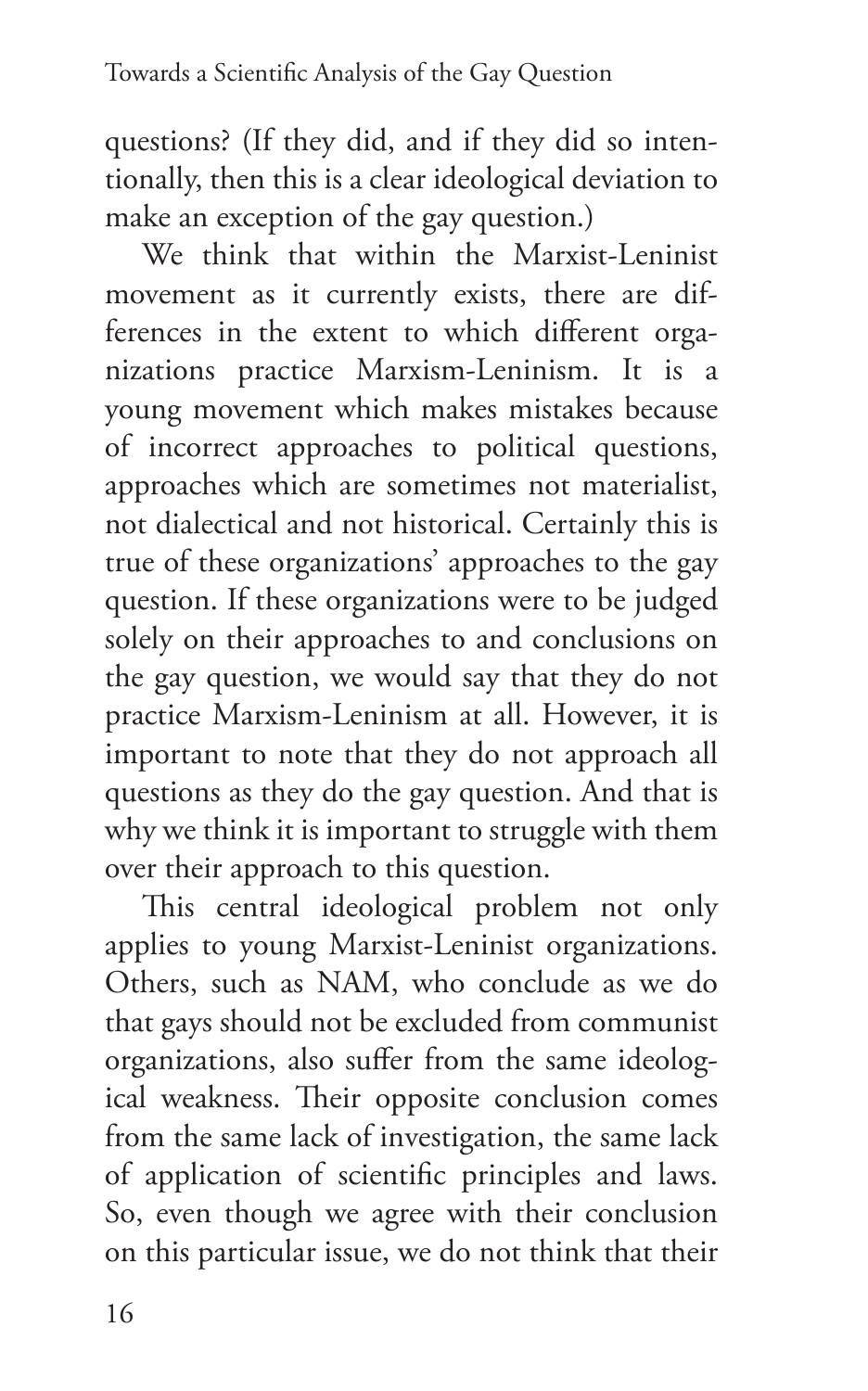approach is correct. We have seen the effects of this incorrect and unscientific approach on their stands on other questions. They have failed to apply the universal laws of Marxism-Leninism to other issues (like party-building), and so their conclusions have been incorrect. As we said, lack of investigation in one area usually corresponds to a similar lack in other areas. We cannot and do not assume general unity with them based only on conclusionary unity on a particular question. This would indeed be false unity.

The second point we need to clarify is our view of where we as Marxist-Leninists should focus our organizing. Historical materialism teaches us that the only consistently revolutionary class is the working class; and that without the leadership of a proletarian party with a correct line, the working class cannot succeed in its revolutionary aim. Because of this, we see building that party and working among the proletariat, organizing workers, to be our primary task. And the primary place for doing that organizing is in the workplace where the contradiction between the worker and the capitalist is the clearest. It is as workers that we have the power to lead and make a successful socialist revolution. It is as workers that we can learn and prove how socialized production creates the unity of the multi-national working class and the solidarity of all workers, male and female, heterosexual and homosexual. Thus we think that the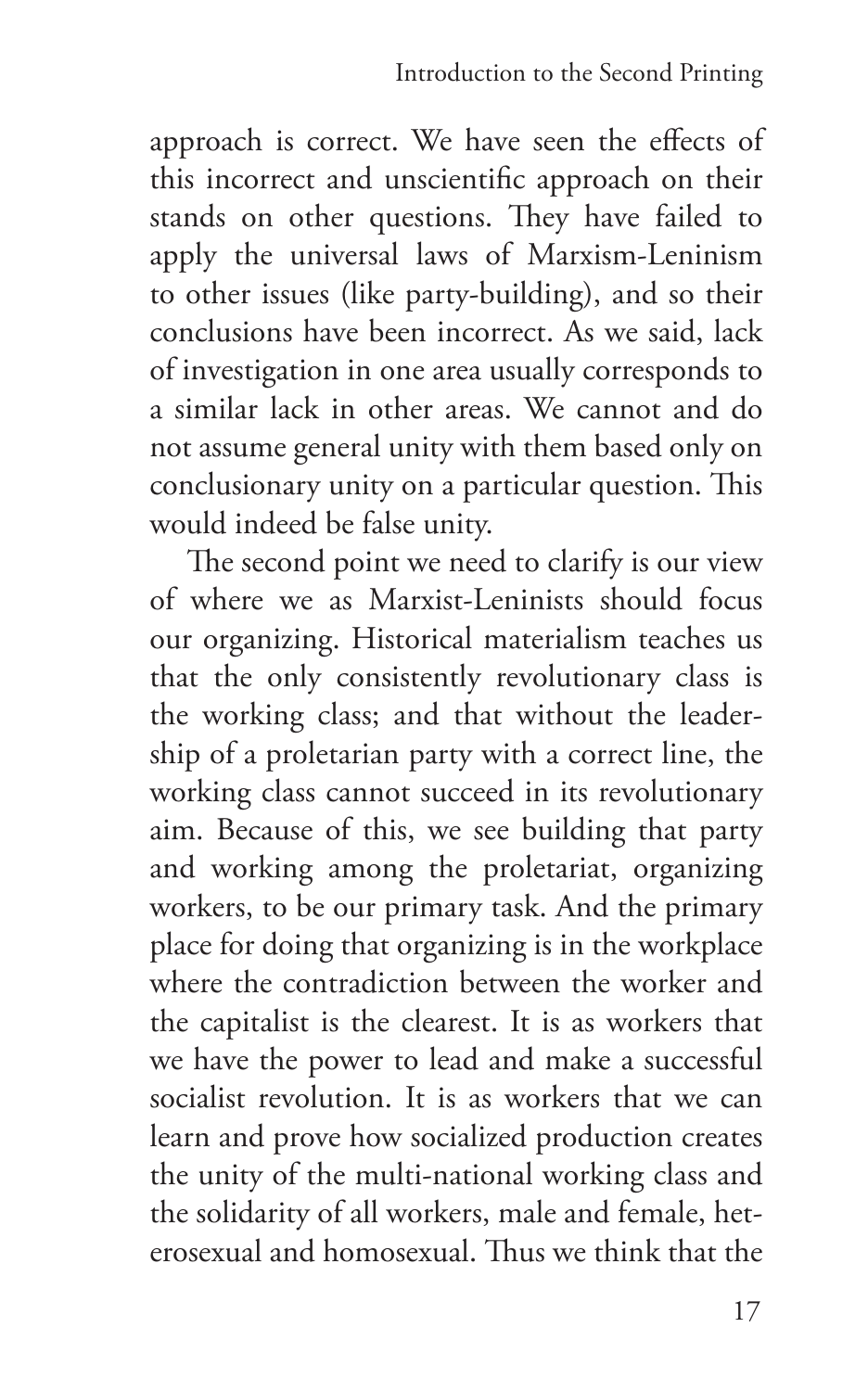correct way to organize gays is primarily as workers, and not as part of a separate gay community. Gays should be organized in the same ways and into the same organizations as all other workers – at the workplace.

It is also in the workplace that Marxist-Leninists can best undergo the process of developing proletarian ideology and proletarian class stand which will enable us to sharply struggle against the dominant strains of bourgeois ideology and where we can best test and develop our political line. We have seen historically, in the CPUSA, the errors of the CP not consolidating organizationally in the working class, of the CP not being rooted in the proletariat. Both their ideology and their political line suffered from it. Unless a communist party is integrated into the working class and unless it is guided by a correct ideological and political line developed from the perspective of the working class, there can be no successful revolution, since it is the working class that is the motive force in history.

Based on these reasons, we seriously disagree with organizations who base their political work solely in a particular community or who work solely around a particular issue. Gay liberation organizations and mass organizations of gays are important, but are not the place where gay communists should place their primary efforts and resources. This is because we do not yet have in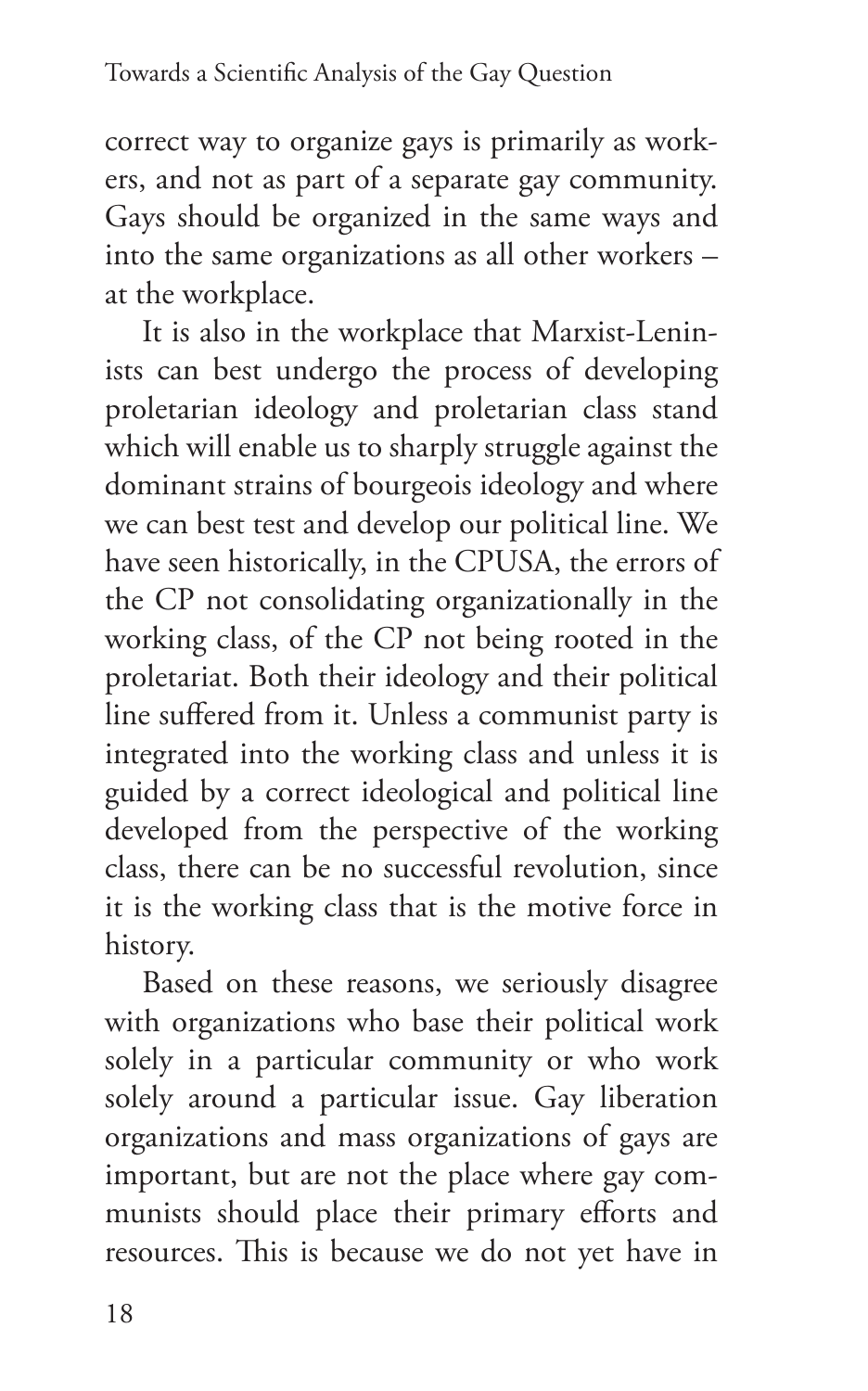this country a communist party which is capable of leading, coordinating and giving direction to struggles in the mass movement—be it the women's movement, the gay rights movement, or the national minorities' movement. We do not have an anti-revisionist communist party which is rooted in the working class, which has sufficiently transformed its world outlook to that of the proletariat, and which has developed a political line to fit the conditions of the US. Until we have such a party, and until such a party is consolidated, our task must be to build it, and to build it primarily at the workplace, by developing strong communist leadership at the workplace and building strong ties with advanced workers at the workplace so that we can have a genuine communist party of the working class. In other words, until a party is formed and until advanced workers have been consolidated around the leadership of the party and its correct line, our task is to win the advanced workers to communism and the party. It is only after this has been done that communists, under the direction of the party, should put their primary energies into developing and working within the mass movement, including the movement for democratic rights for gays.

There are three specific points we want to clarify in response to criticism we received of the paper.

1. The weakest areas of our paper were those in which we attempted to put forward affirmative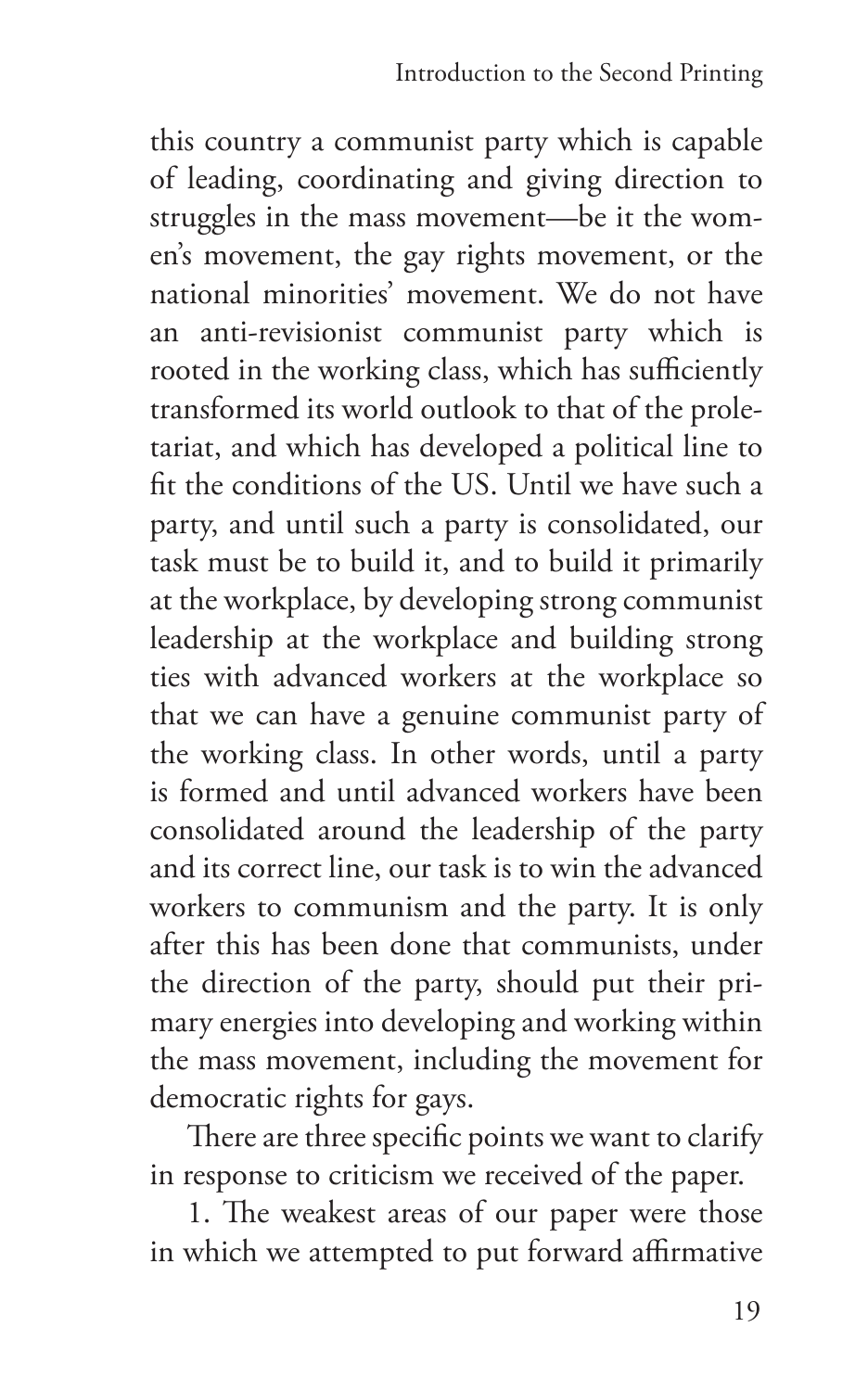analyses instead of refuting incorrect ones. Specifically, our section on Material Oppression of gays is the weakest part of the paper, although we recognize that this is the most crucial element in a scientific understanding of the question.

We have not sufficiently developed the relationship between the gay question and the woman question. Although it seems that historically gay oppression is tied in time and place to the development of private property, the division of labor and resulting inequality between men and women, and the development of sex roles, further investigation needs to be done to prove that historical relationship and the conclusions which flow from it.

Similarly, our analysis of the role of the bourgeois nuclear family is weak. We see that there are both negative and positive aspects of the family, but we do not say which is dominant and at which historical periods. This again reflects our limitations and is a weakness in the paper. Another major weakness is that we do not provide a definition of "gayness." We do not suggest whether and to what extent gayness is a biological trait that people are born with, or an acquired, societal trait.

We see these three major theoretical weaknesses not only as our own, but as reflective of major historical theoretical weaknesses in the communist movement of which we are a part. However, the hard work of researching and investigating these questions has begun. People are beginning to find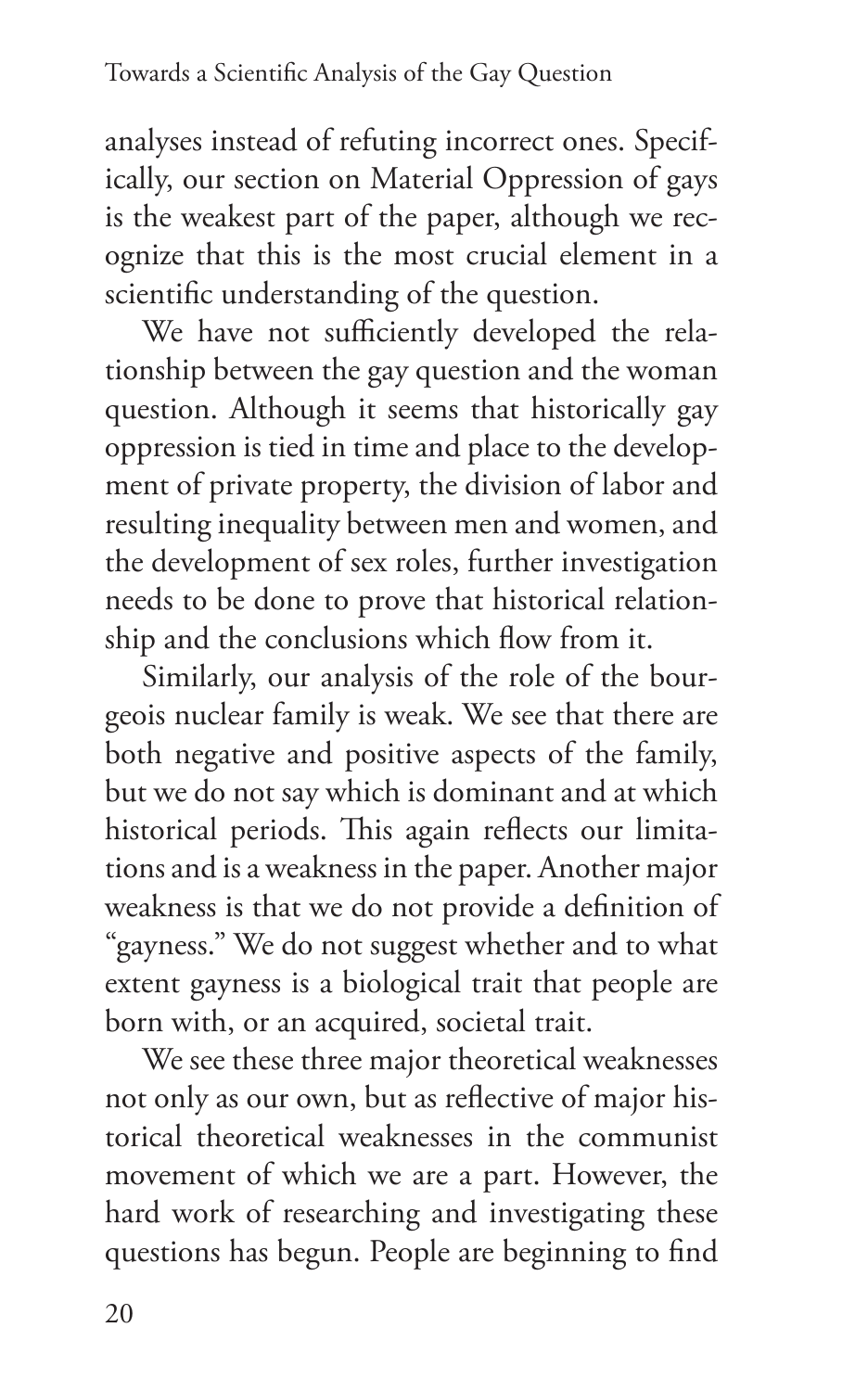data on these subjects from pre-historic times to the present, focusing on the extent to which gayness existed, was allowed to exist, or encouraged, and on the nature and extent of oppression of gays at different historical periods. Research is being done on the role of biology and of society in the definition of "gayness." It is this historical and scientific lack of information that makes our paper incomplete—and that also makes the anti-gay analysis incorrect from a strictly scientific standpoint. The struggle for a complete, correct line on the gay question will be protracted and will not be resolved overnight with scanty, perceptual and superficial information. We are glad that there are now communists who are taking the task seriously.

2. In our discussion on page 65 of the Soviet Union's dramatic reversal in the 1930s (the passing of laws and policy which outlawed abortion and homosexuality and which provided material incentives and support for the increased production of children), we did not mean to imply that this was a correct tact for the party to have taken. Rather, we see these acts as mechanical approaches to complex and serious problems. We think that those acts instituted by the party at that time sold short the role of the masses, in that they opted for rigid laws and material, economic incentives instead of mass education and persuasion. They did not bring the theory behind the problems to the people, but laid down the "solutions" to the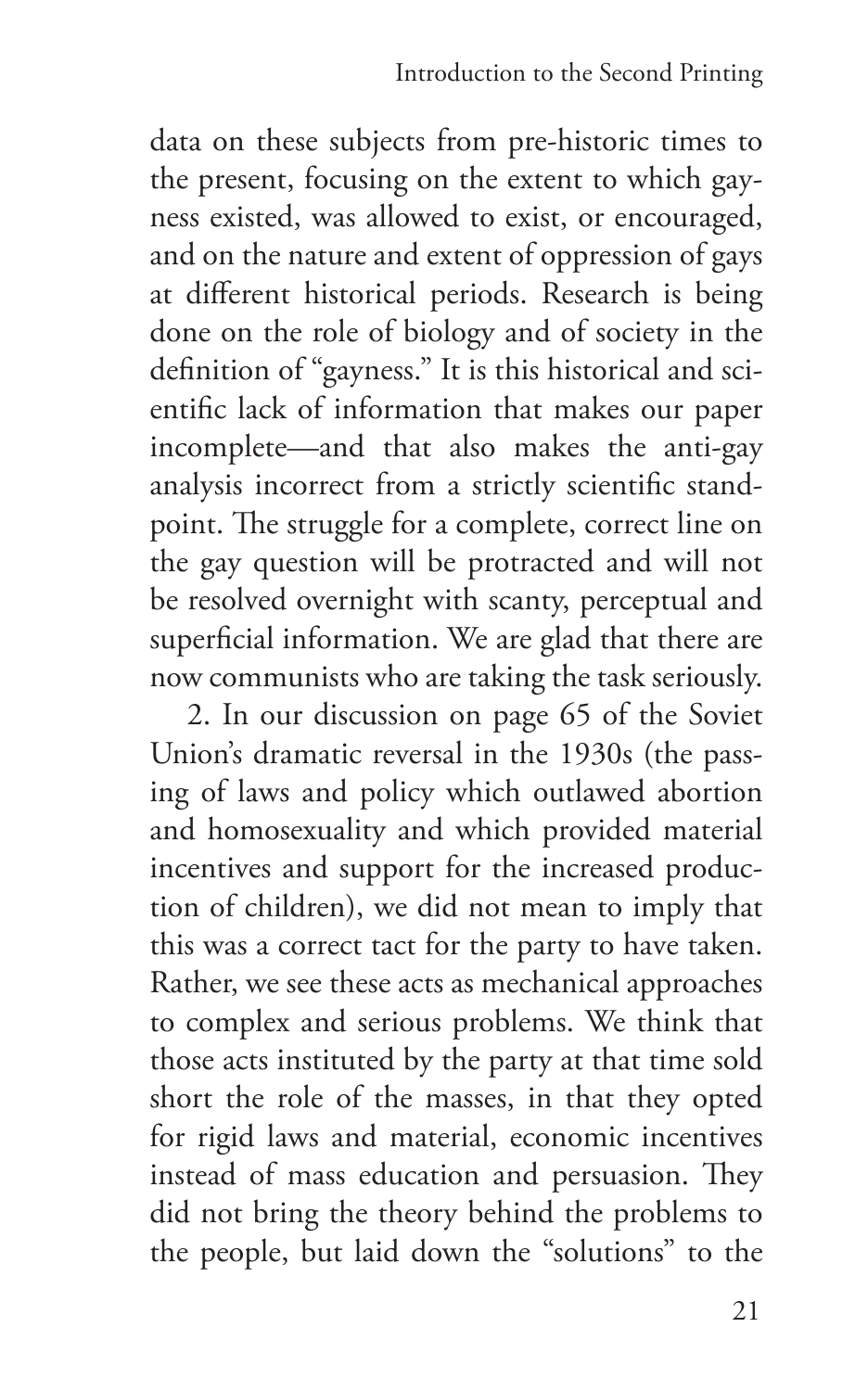problems. They used capitalist means of meeting the real needs of reproducing the working class, rather than developing socialist methods of resolving the contradiction. We see this approach as incorrect. We used the example, however, to show that communists must solve problems based on the analysis of concrete historical conditions. To equate the conditions of the USSR in the 1930s with those of the US in the 1970s is incorrect. We think that this is what some of the new communist groups have done with respect to the gay question.

3. Finally, we stress again the main point of this paper: we believe that one's class stand and world outlook determines whether one is truly a proletarian revolutionary. Neither heterosexuality nor homosexuality is a substitute for or a test of one's class stand. This paper shows why.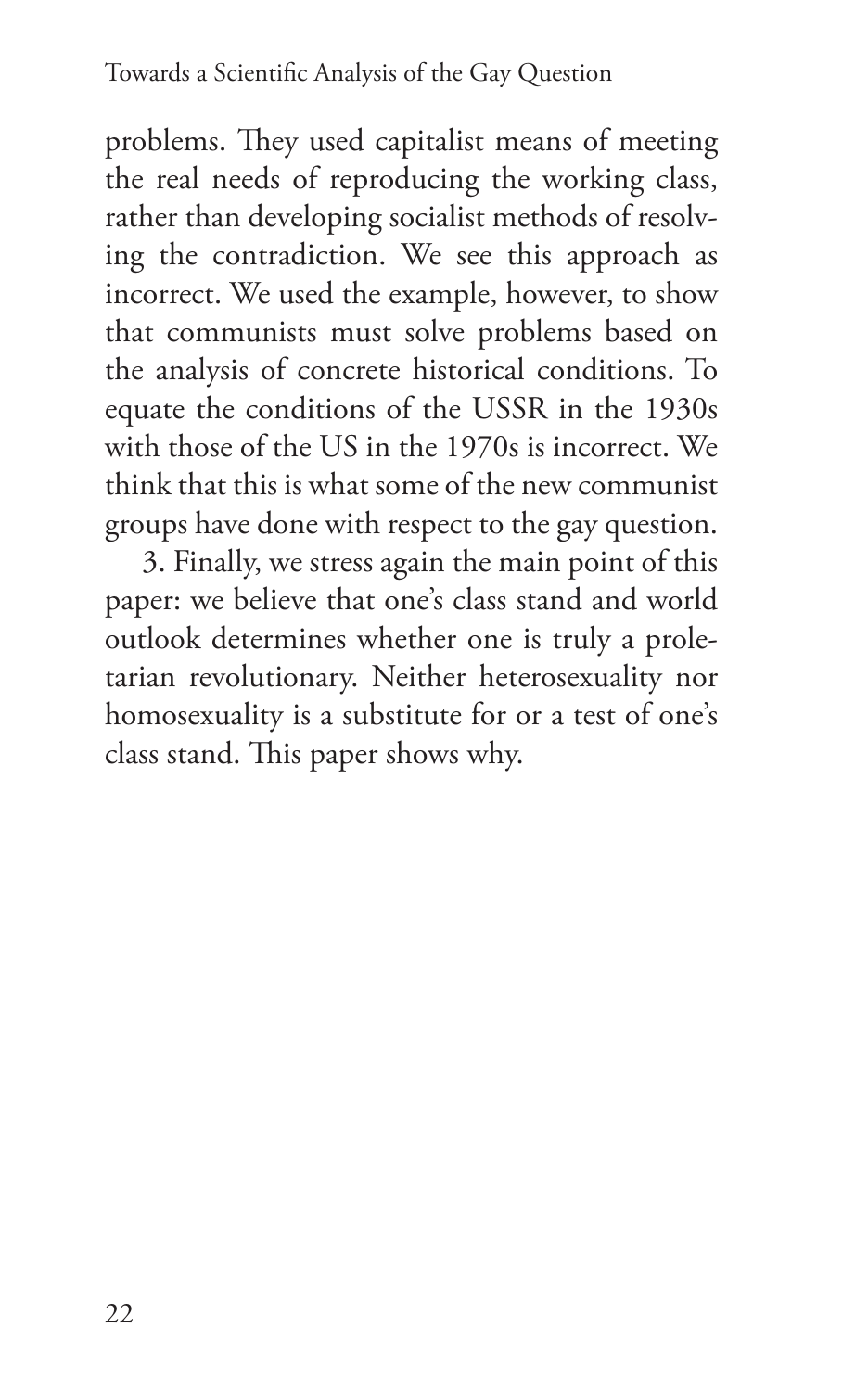## **Chapter 1. Methodology**

Before addressing the specific content of antigay arguments, we will outline our understanding of Marxist methodology which communists utilize to arrive at a correct analysis of a problem.

Marxist methodology is first and foremost a world outlook, the essence of Marxism-Leninism. It is dialectical materialism: the way by which communists understand and change the world. It is a tool, a guide to action in the service of the proletariat. It is not neutral, and teaches that it is not enough to simply understand the world, but that an understanding must be put to use to change the world according to the class interests of the proletariat. Using Marxist methodology means having, and putting to use, a proletarian world outlook.

The science of Marxism begins with the thorough investigation of concrete conditions; we proceed from objective and historical reality, rather than subjective wishes or preconceived notions.

We cannot know something superficially and expect to arrive at a proper analysis; we must deal with phenomena in both the general and the particular; we must know the basic characteristics, trends and development of a thing in its particular historical period, and must not look at a thing in isolation. We cannot come to rash conclusions when a situation is still unclear; we must oppose carelessness and stress meticulousness; we cannot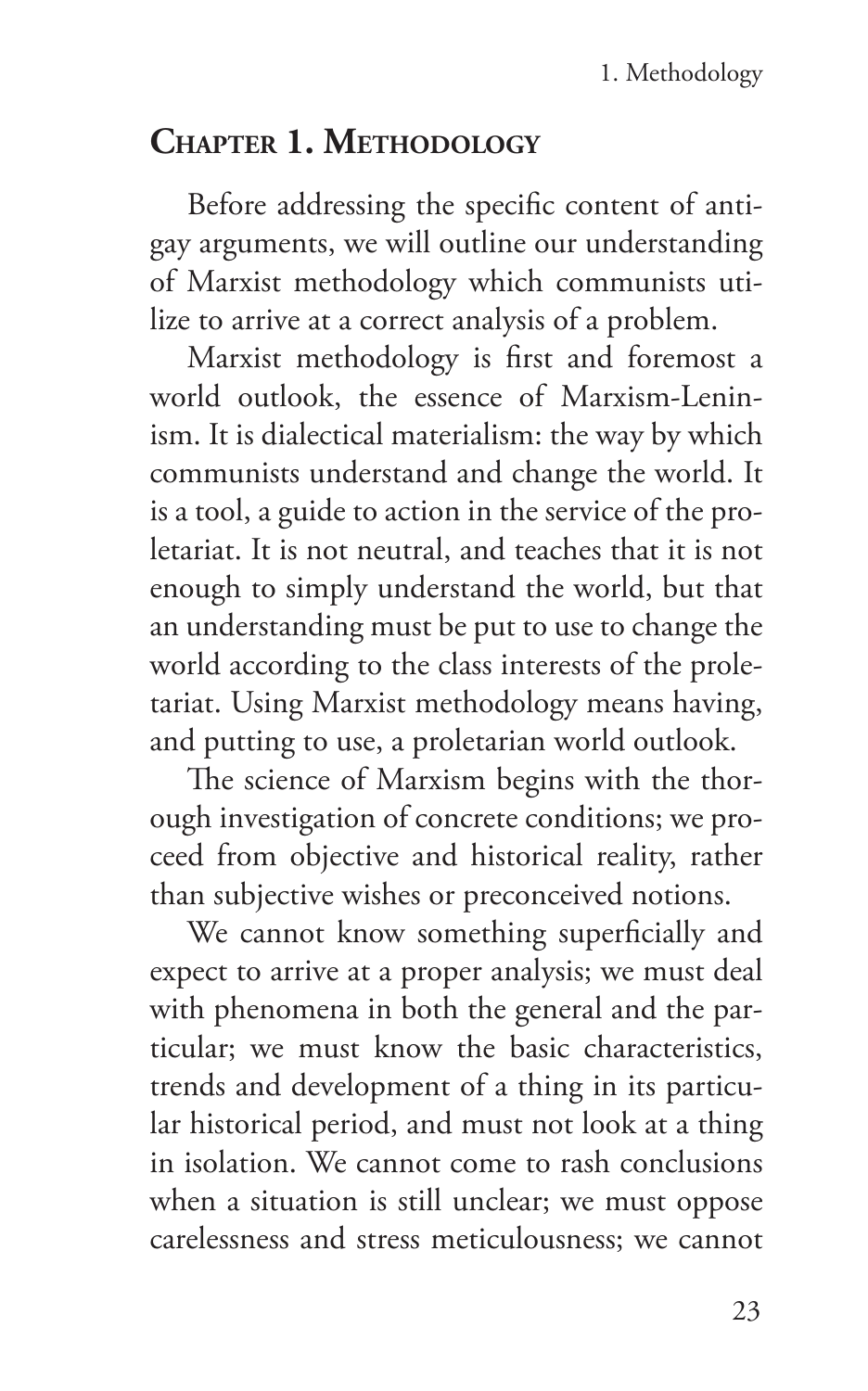be satisfied with a one-sided approach. We cannot merely outline the appearance of a thing, but must get to its essence by grasping its principal contradiction.

We must "appropriate the material in detail, analyze its different forms of development and trace out their inner connections. Only after this work is done, can the actual movement be adequately described."1 Marxism, then, is a science, and the scientific method means an honest seeking of truth from concrete facts, not the raising of one's personal feelings to the level of theory or line.

To arrive at a correct analysis, a communist must derive theory from practice, using the tools of dialectical and historical materialism. We must not be content to formulate and act upon hypotheses that fit our notion of what should be, but by doing work among the masses, learn what is. Out of many experiences general ideas and calls to action can be found, using the Marxist-Leninist method of investigation to pick out contradictions and tendencies of development. These generalizations must be tested in practice and what is learned from that must again be summed up to form the basis for new directions which will push our practice even further.

To combat subjectivism we must propagate

<sup>&</sup>lt;sup>1</sup> K. Marx, "Afterword to the Second German Edition" in *Capital*, Vol. I, Foreign Languages Publishing House, Mos-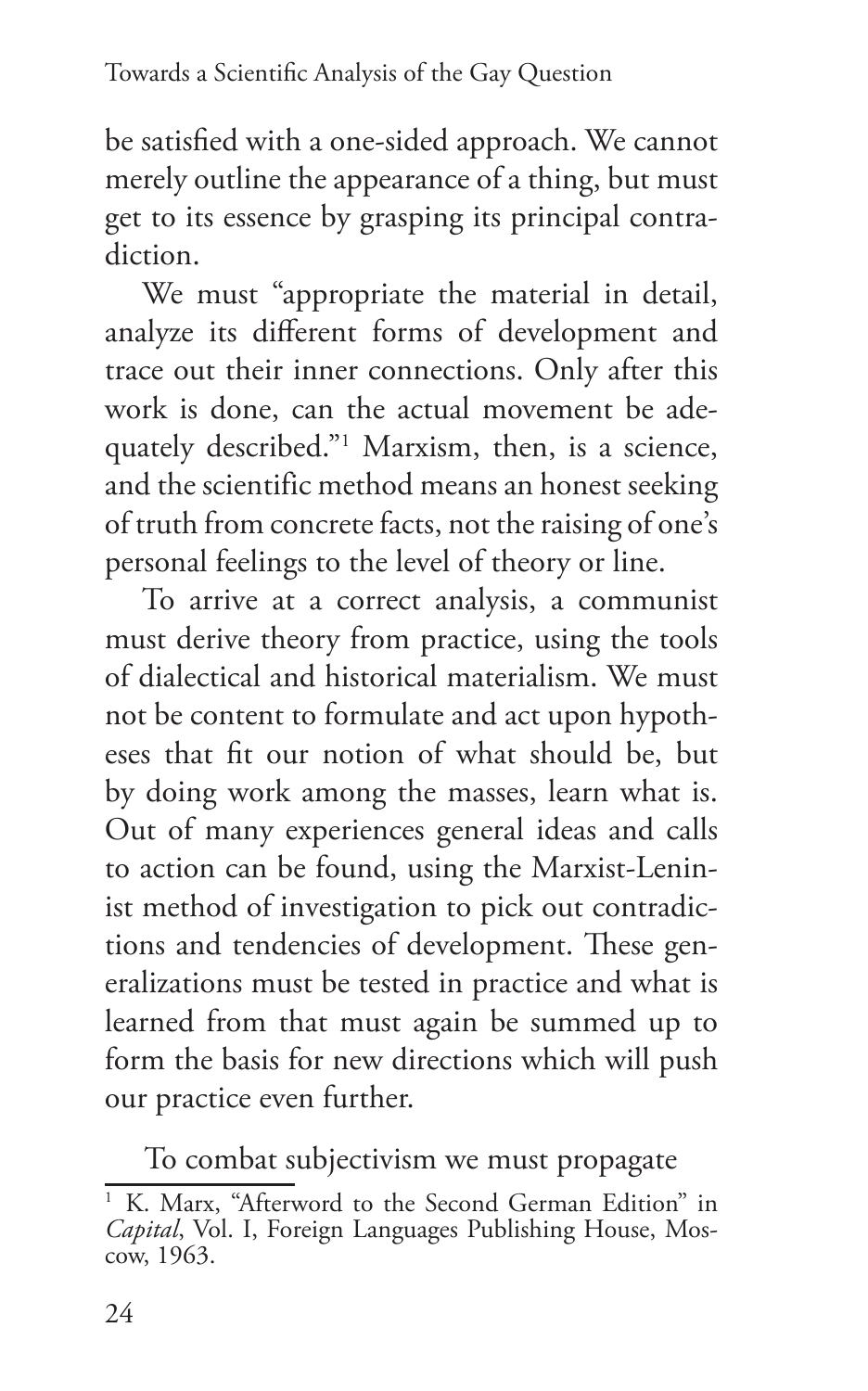materialism and dialectics…. Communists must always go into the whys and wherefores of anything, use their own heads and carefully think over whether or not it corresponds to reality and is really well founded; on no account should they follow blindly and encourage slavishness.<sup>2</sup>

We must remember that in developing a political line, a correct ideological approach is key. "The Marxist line of cognition is the ideological foundation of the political line of the proletarian party. At the same time, it serves the political line. Without a correct line of cognition, therefore, it would be impossible to formulate and implement a correct political line."3

It is imperative that we learn to apply the theory of Marxism-Leninism to all questions and problems that confront us. To fail to learn and utilize this scientific method will cause us to lose our bearings, become adrift, and retard the development of the revolutionary struggle led by the working class.

We must remember the fundamental insight that society is changed through the development and resolution of its own internal contradictions at any historical period. The primary contradiction,

<sup>2</sup> Mao Zedong, "Rectify the Party's Style of Work," *Selected Works,* Vol. III, p. 49.

<sup>3</sup> Jiang Han, *Great Benefits Derive from a Good Analysis,* Peking Review #50.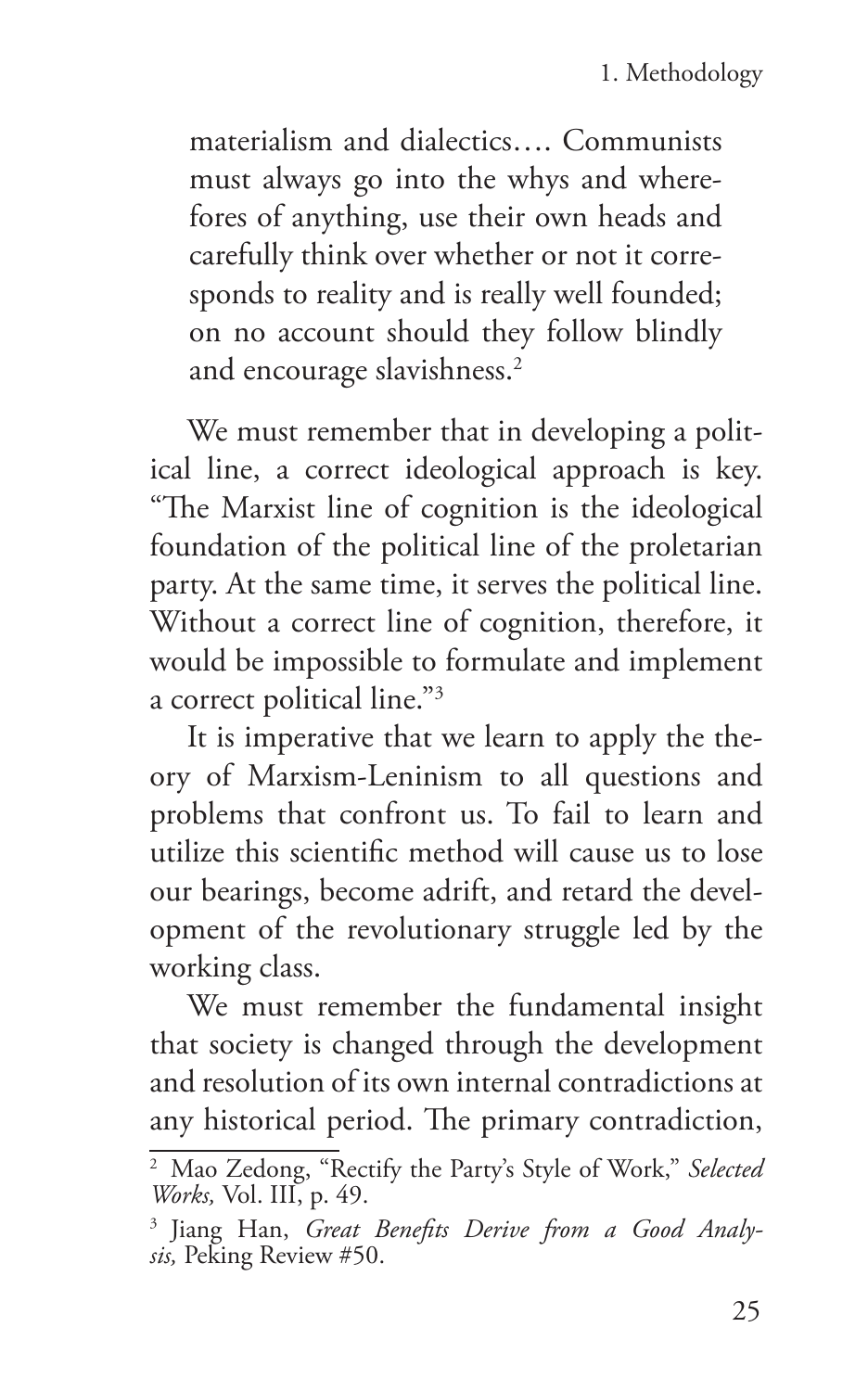that which controls the resolution of all others, is that between the socialized forces of production and the private appropriation of wealth, the contradiction between classes.

It is with this methodology and world outlook that we read and assess the RU and other antigay analyses. We ask: where is their investigation and study? Where is their historical and material evidence? Such questions should be kept in mind throughout the rest of this paper. We have found that the RU has systematically abandoned Marxist methodology and proletarian ideology throughout their analysis, and that their line is consequently incorrect.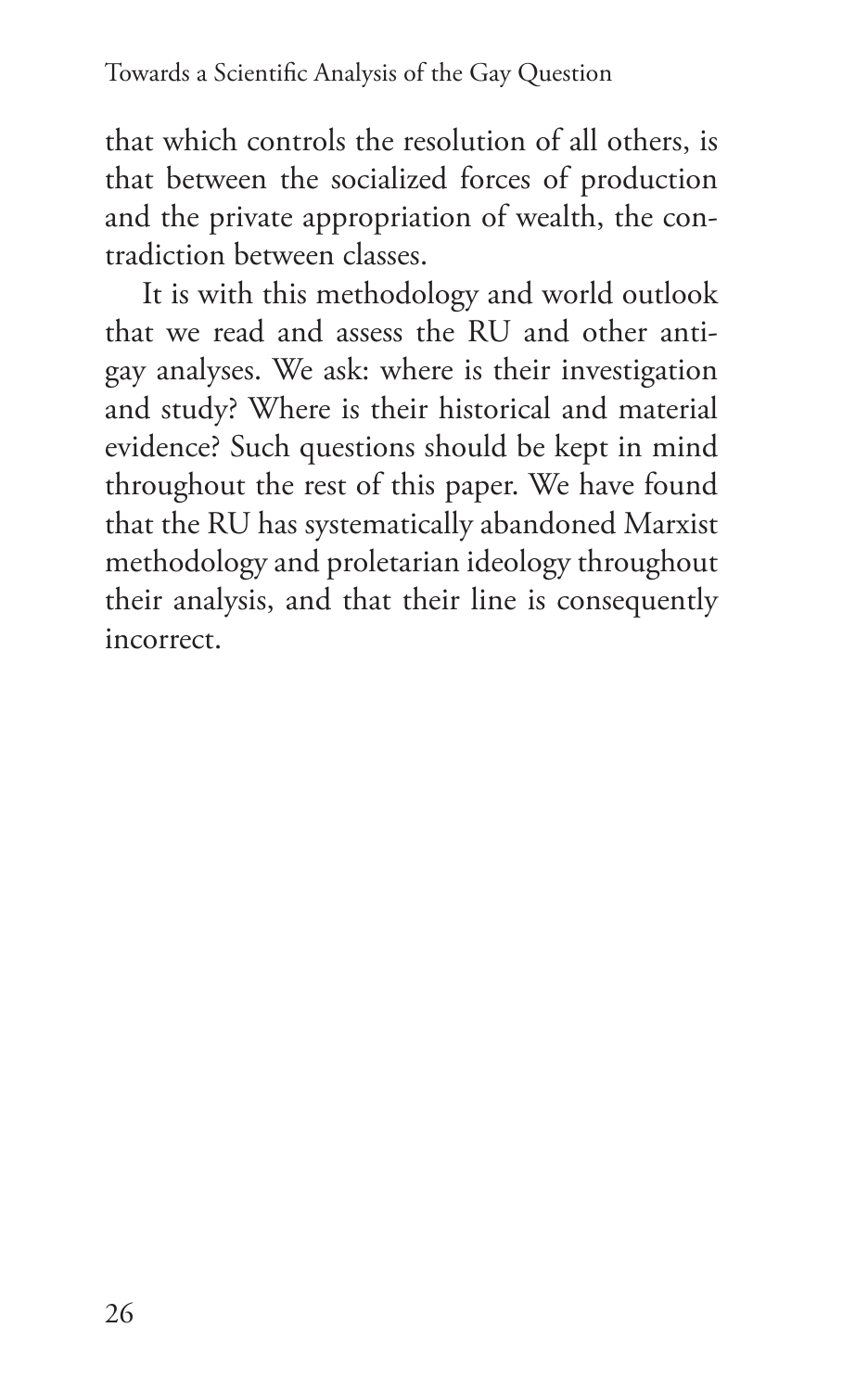## **Chapter 2. Is Gayness a Response to Decaying Imperialism?**

The basic premise of the RU's position on gay people is stated in their unsupported assertion that:

[H]omosexuality in the US today is an individual response to the intensification of the contradictions brought about by decaying imperialism: in particular, it is a response to the contradiction between men and women which is rooted in male supremacist institutions and male chauvinist ideology [see Appendix 2].

The fact is that homosexuality has existed in all historical periods, it has been socially accepted and even encouraged in societies prior to capitalism (for example, in primitive communist societies such as the Iroquois and Mojaves). If, as Marxist-Leninists, we know that imperialism is the highest stage of capitalism, then homosexuality in pre-capitalist societies clearly was not a response to decaying imperialism, which had not yet historically occurred.

The unsupported statement that "homosexuality is a response—consciously or not—to a male supremacist society" has no basis in historical fact. (The October League has similarly asserted that homosexuality arises in periods of societal decay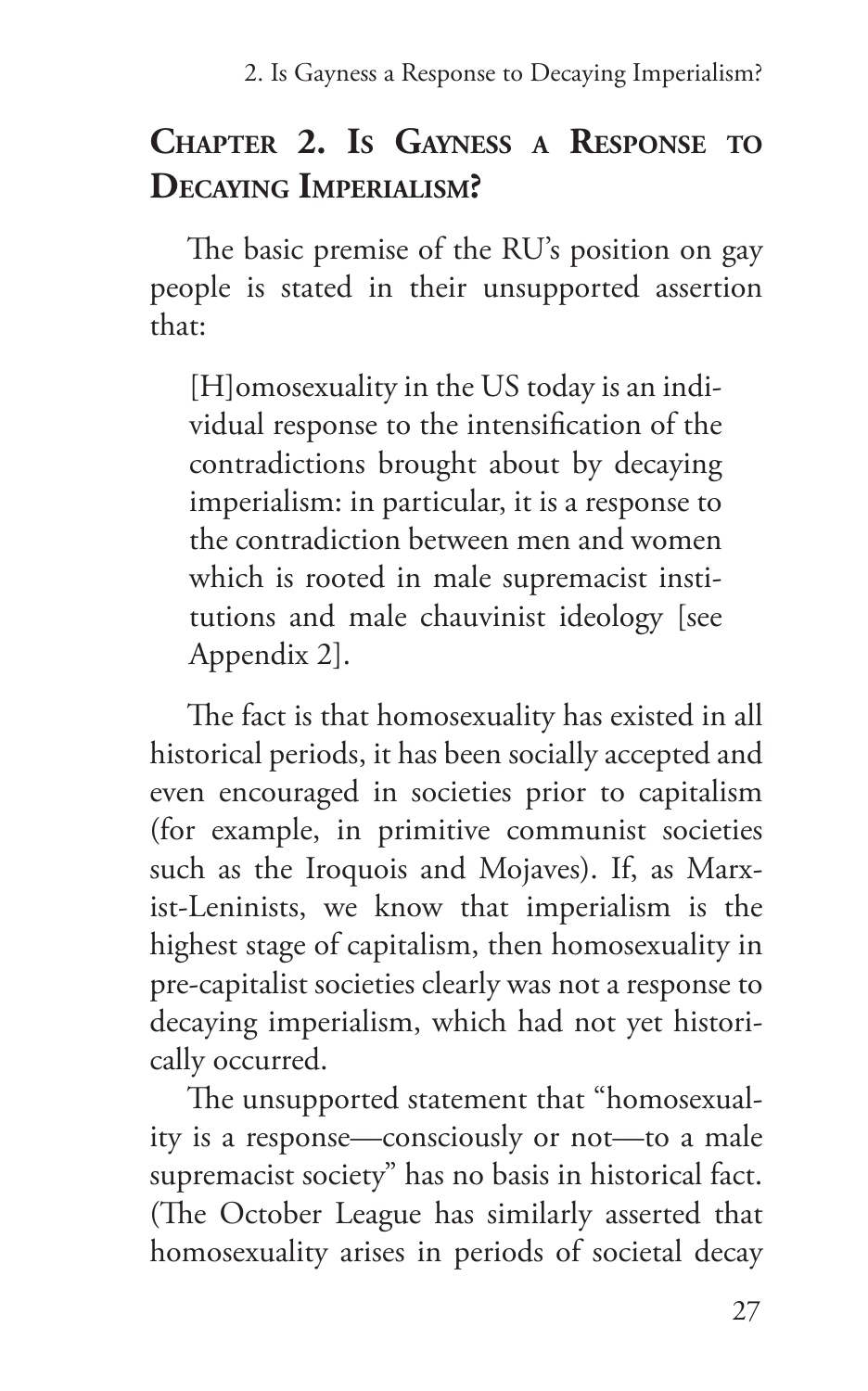and in times of extraordinarily severe oppression of women.) The truth is that homosexuality existed in matriarchal societies in which male supremacy was not dominant (such as the Philippines before the Spanish invasions of the 16th century). Thus gayness existed in periods of female dominance or periods in which women were highly respected, and not just in times of heavy oppression of women. Looking to U.S. history, the pre-Civil War period in the south was a period of great oppression of women, but there is not recorded a corresponding rise in gayness.

The RU seems to base all gay relationships on a response to male supremacy and chauvinism, and the increased alienation under decaying capitalism. Although it is true that capitalism intensifies alienation in all members of society, particularly the working class and petit-bourgeoisie, it does not follow simply that alienation is the source of sexual relations, be they heterosexual or homosexual.

What scientific and historical evidence is presented to support the contention that gayness is an individual response to the contradictions of decaying imperialism? Absolutely none. Or, are we to believe that the RU feels such a statement is just "naturally" true and needs no backing? As communists and gays, we disagree. We are aware of the many "natural" ideas that the bourgeoisie tries to pass off as true. The RU recognizes this when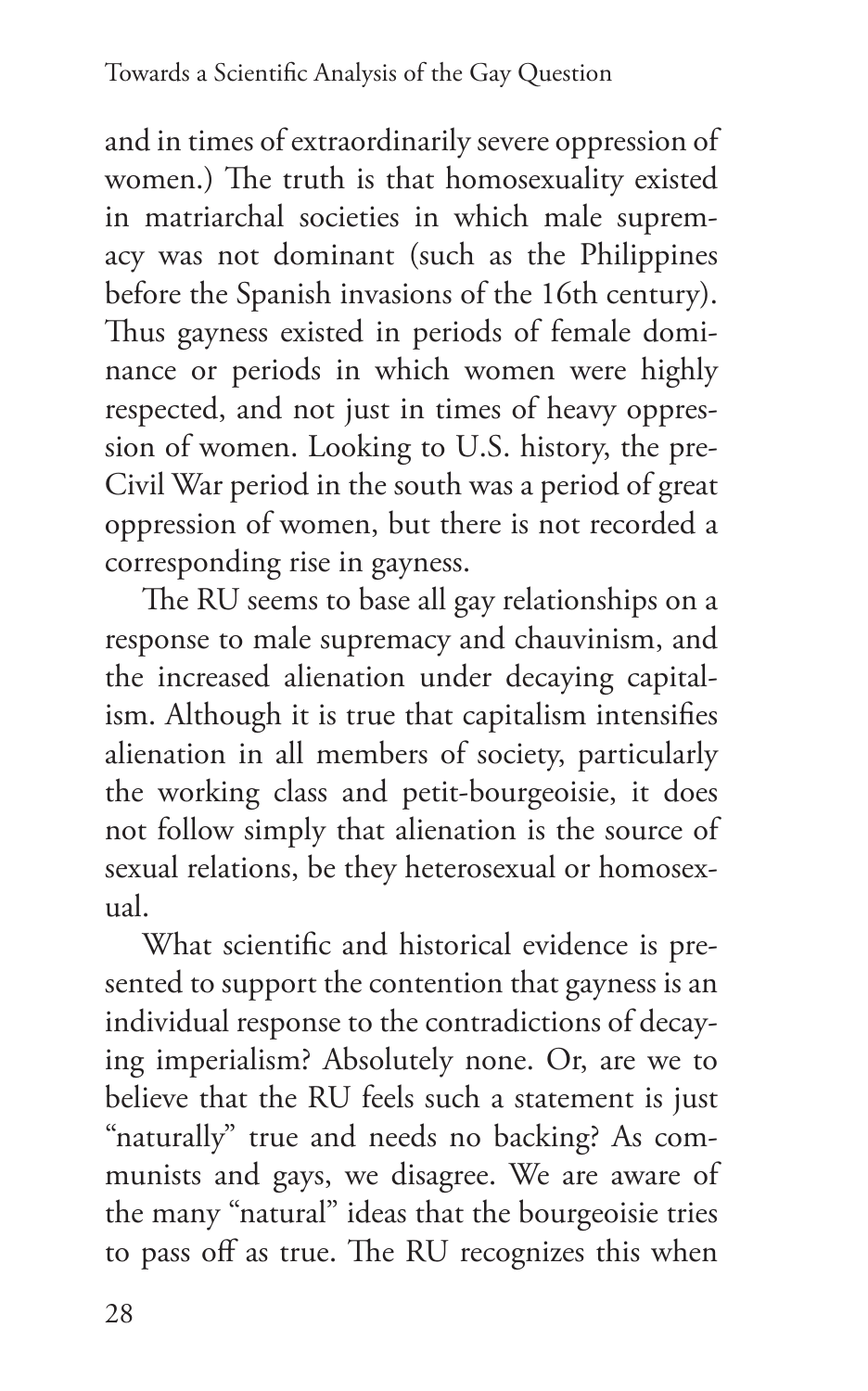they correctly state in their *Draft Programme* that the ideas and outlook of the capitalists, and other exploiting classes which have ruled society for thousands of years, have become deeply entrenched in society, and have largely acquired the "force of habit." The bourgeoisie takes advantage of this to promote the so-called "theory of human nature," which says that people are basically selfish and will never change, so socialism is bound to fail and communism is a hopeless Utopia.

This bourgeois "theory" is age-old garbage. There is no such thing as "human nature" in the abstract, divorced from classes.

In the slave system, it was considered "natural" for one group of people, the slave-owners, to own other people, the slaves. In capitalist society, this idea is regarded as criminal and absurd, because the bourgeoisie has no need for slaves as private property (at least not in its own country). But it has every need for wage-slaves, proletarians. So it presents as "natural" the kind of society where a small group, the capitalists, own the means of production and on that basis force the great majority of society to work to enrich them.4

First, as we have shown, the RU and others offer no evidence that gayness is a "response" either to decaying imperialism or male supremacy and chauvinism. Further, to label something merely as

<sup>4</sup> Revolutionary Union, *Draft Programme,* pp. 12-13.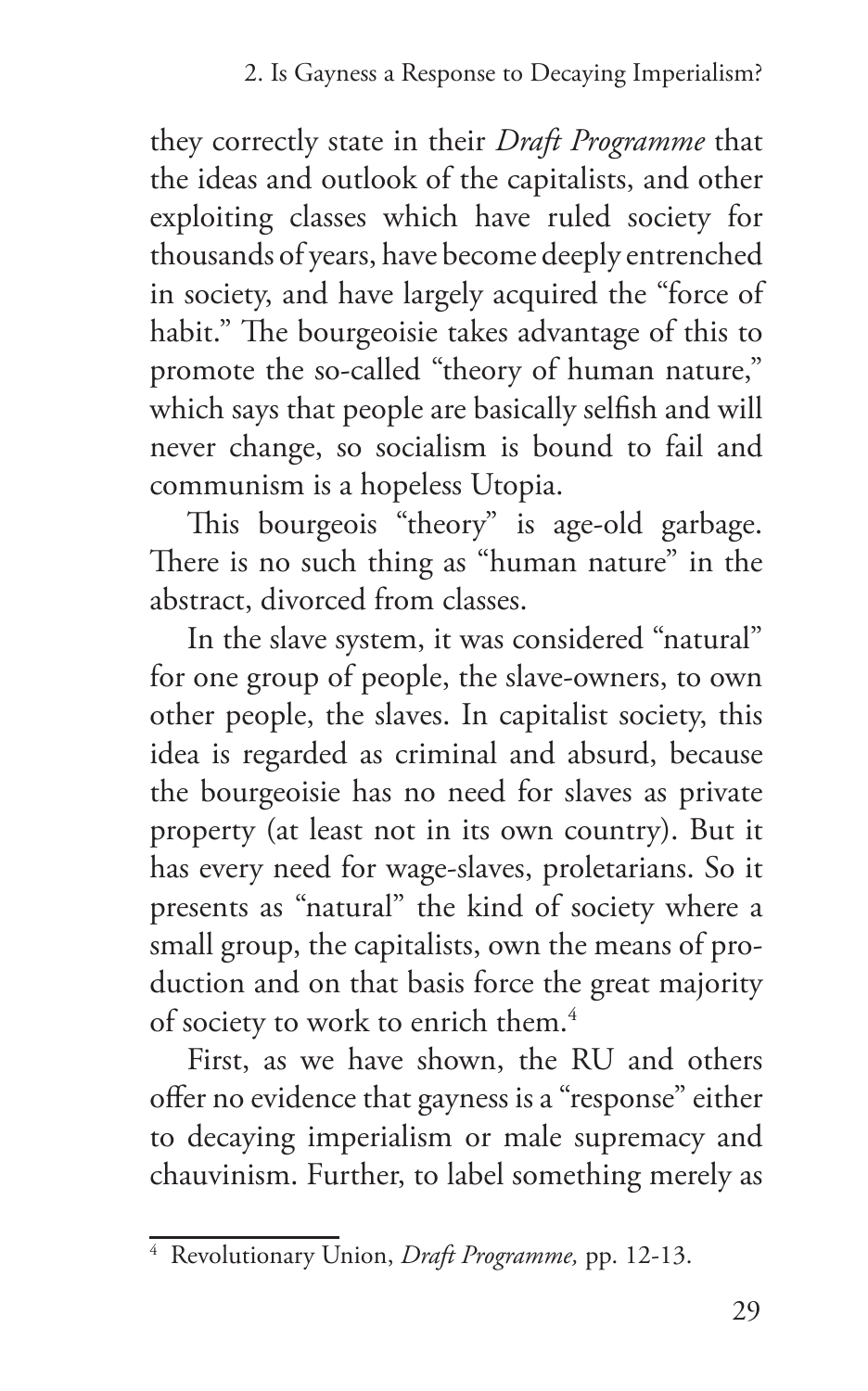a "response" suggests a linear analysis of history rather than a dialectical approach.

Second, it is a mistake to focus on response and label it negative. Take for instance, the historical phenomena of capitalism and imperialism. Class struggle and wars of national liberation are "responses" we support and participate in. Class collaboration is also a "response"; it is a response to be isolated and defeated. Thus it is insufficient to dismiss a phenomenon as a "response" and as such label it negative. What is key is the form it takes—whose class interests it advances. Class collaboration is an incorrect "response" to bourgeois rule because it perpetuates the bourgeoisie at the expense of the working class. Class struggle and wars of national liberation support the interests of the international proletariat.

We assume the RU labels gayness not only a "response" but an incorrect one. However, no real evidence is presented as to how or why gayness retards class struggle. Heterosexuality, in and of itself, is neither progressive nor reactionary. Homosexuality, in and of itself, is neither progressive nor reactionary. It is not sexuality which determines class stands, it is the world outlook people bring to their relationships and work.

Our limited study and experience lead us to believe the question of why people are gay is much too complex to be dealt with in such a facile and subjective way as "it's a response." With a method-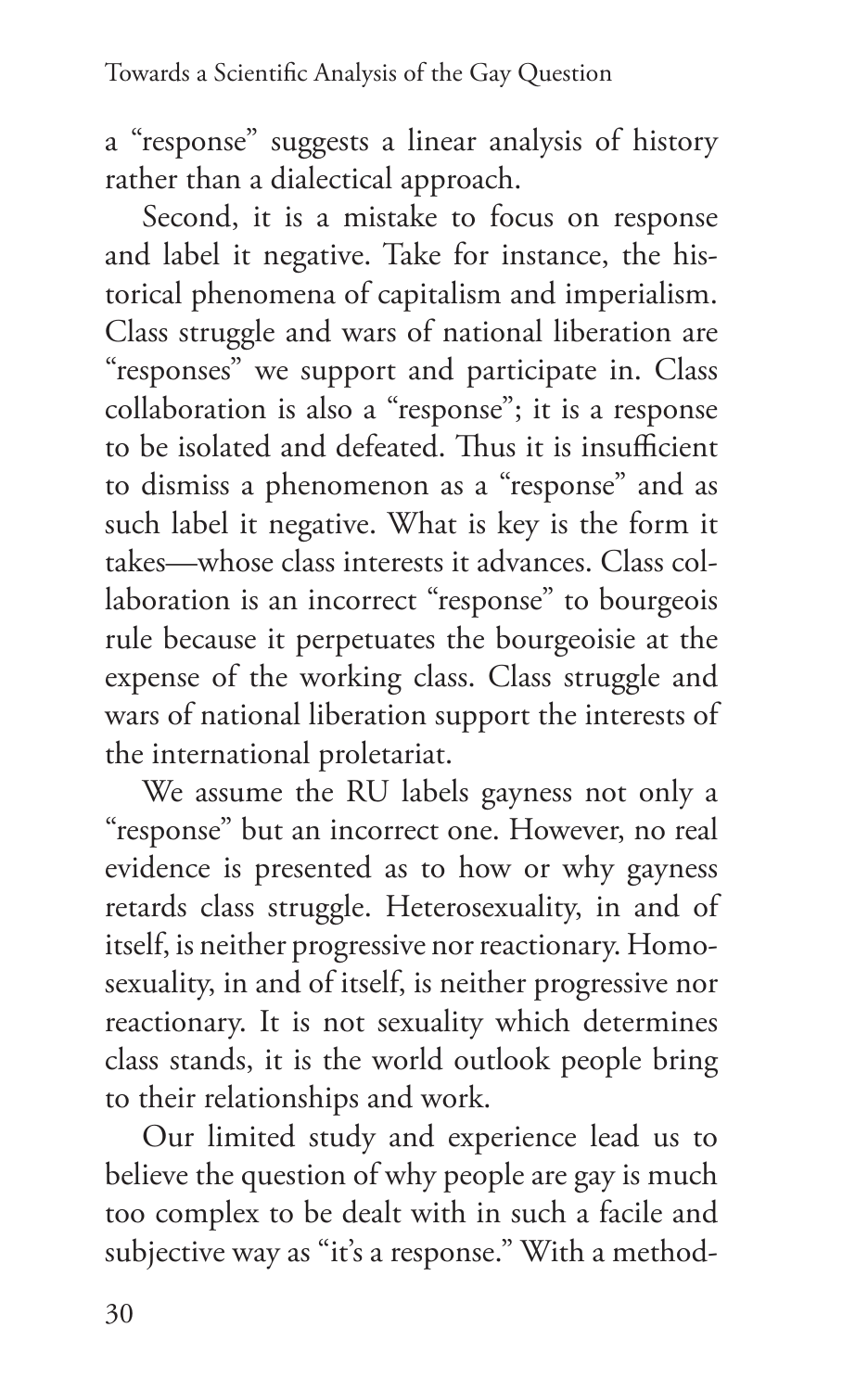#### 2. Is Gayness a Response to Decaying Imperialism?

ological approach as unscientific and un-Marxist as the above, we will never develop the correct lines necessary to build a revolutionary working-class movement, nor a party which represents the organized advanced detachment of the working class to lead the socialist revolution in this country.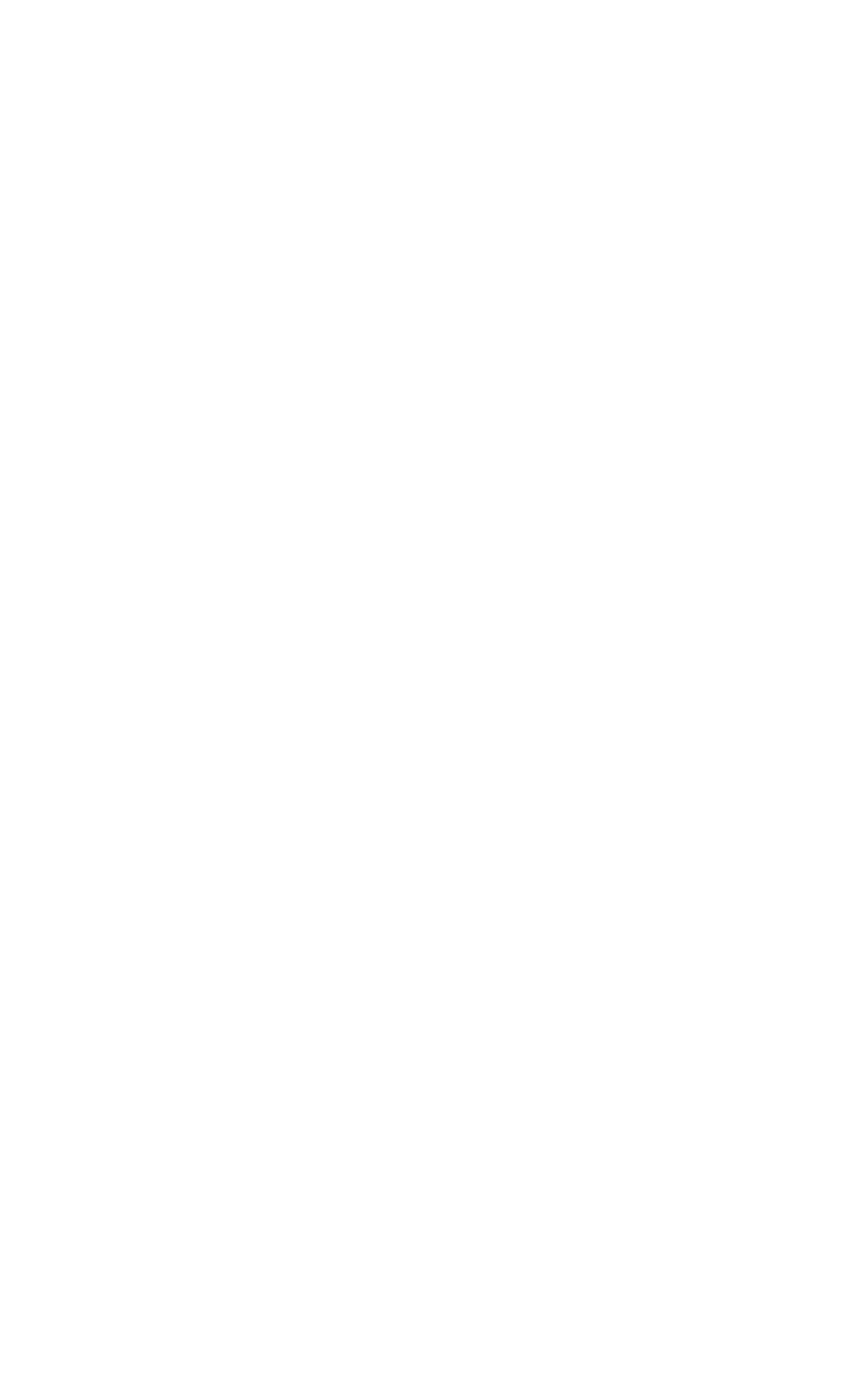# **Chapter 3. Is Gayness a Reflection of** PETIT-BOURGEOIS IDEOLOGY?

Following from the RU's main premise is the thrust of their anti-gay line which is that gayness is a manifestation of (petit) bourgeois ideology, and not proletarian ideology, and that this is reflected in several aspects of gayness. Let's examine these.

## **A. Ideology**

The RU says "homosexuality is an ideology of the petit-bourgeoisie." First, this is an incorrect and unscientific use of terms. Marxists must be careful and precise in using words, since the point of the science is to clarify, and not muddle up our thinking and analysis. Ideology is a reflection of class; it is a world outlook. In the world today two classes are competing for power: the capitalist (bourgeoisie) and the working class (proletariat). There are two world outlooks, two competing ideologies.

The ideology of the bourgeoisie is the ideas and world view which expresses and supports their class interests. It serves to maintain the rule of the bourgeoisie (the private ownership of the means of production, natural resources, etc.) and justify imperialism. In the capitalist world its ideology is dominant and is perpetuated by bourgeois institutions (political, judicial, mass media, education, etc.).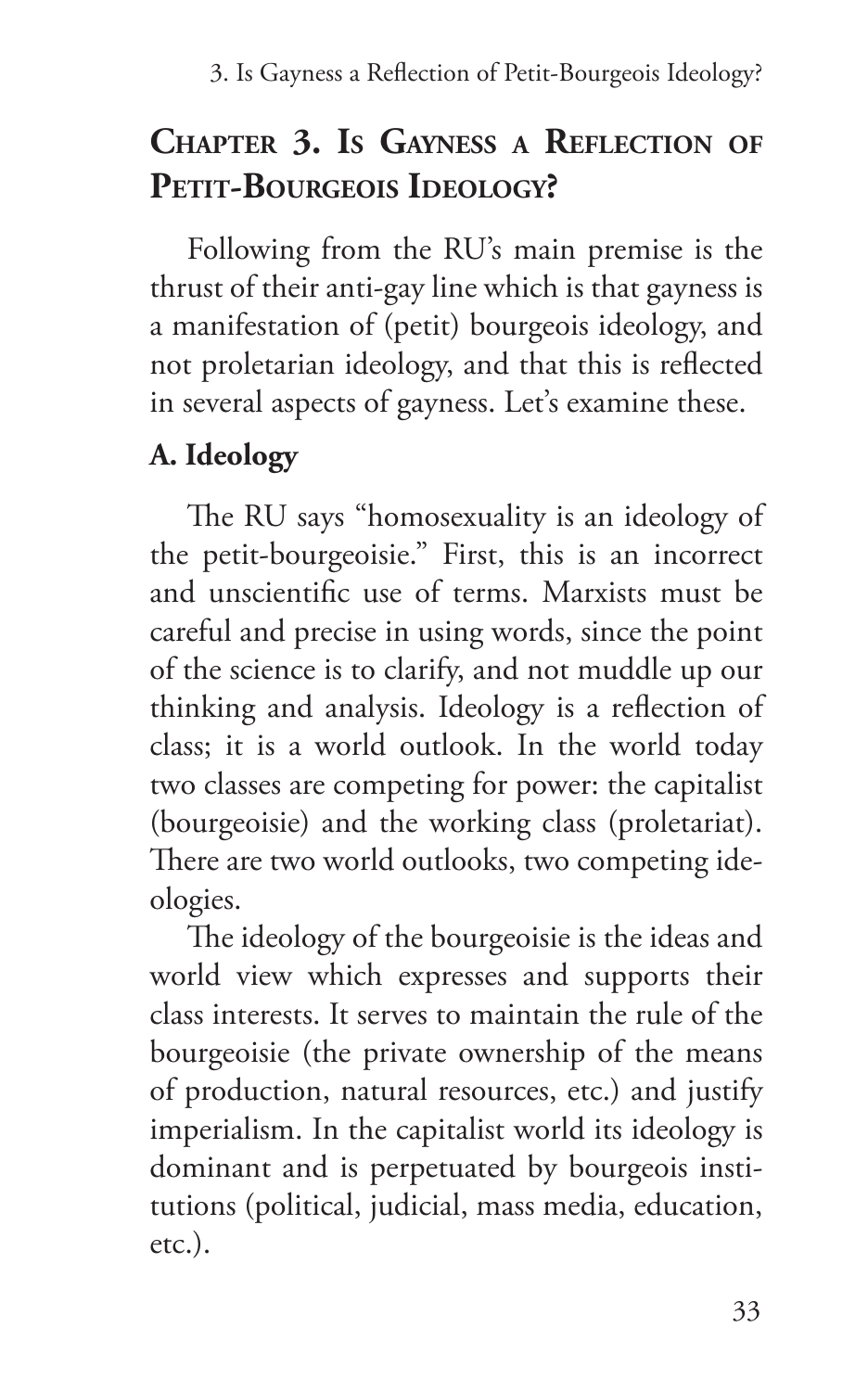The second and rising ideology is that of the proletariat, the revolutionary working class. Its world outlook is Marxism-Leninism, the theory and practice of socialist revolution; it recognizes the labor theory of value and proletarian internationalism.

Although in capitalist society there are middle classes between the bourgeoisie and the working class, there is no third ideology. Caught between the two major classes, the petit bourgeois reflects aspects of both the bourgeoisie and the proletariat. As people who sell, trade, socially mix with and aspire to become part of the bourgeoisie, and fear being pushed into the working class, many petit-bourgeoisie identify with or support the bourgeoisie and its dominant (at this time in the U.S.) ideology. On the other hand, as people who work and do not own the major means of production, people who are being pushed into the working class, the petit bourgeoisie are open ideologically to the working class. They are potential allies of the working class and can be won to proletarian leadership and the struggle against capitalism.

It is their social and economic position between the two dominant classes (neither capitalist nor working class), the fact that they are neither the ruling and expropriating class, nor the exploited and revolutionary class, that historically leads to petit-bourgeois types of thinking (empiricism and subjectivism) and behavior (vacillation, individu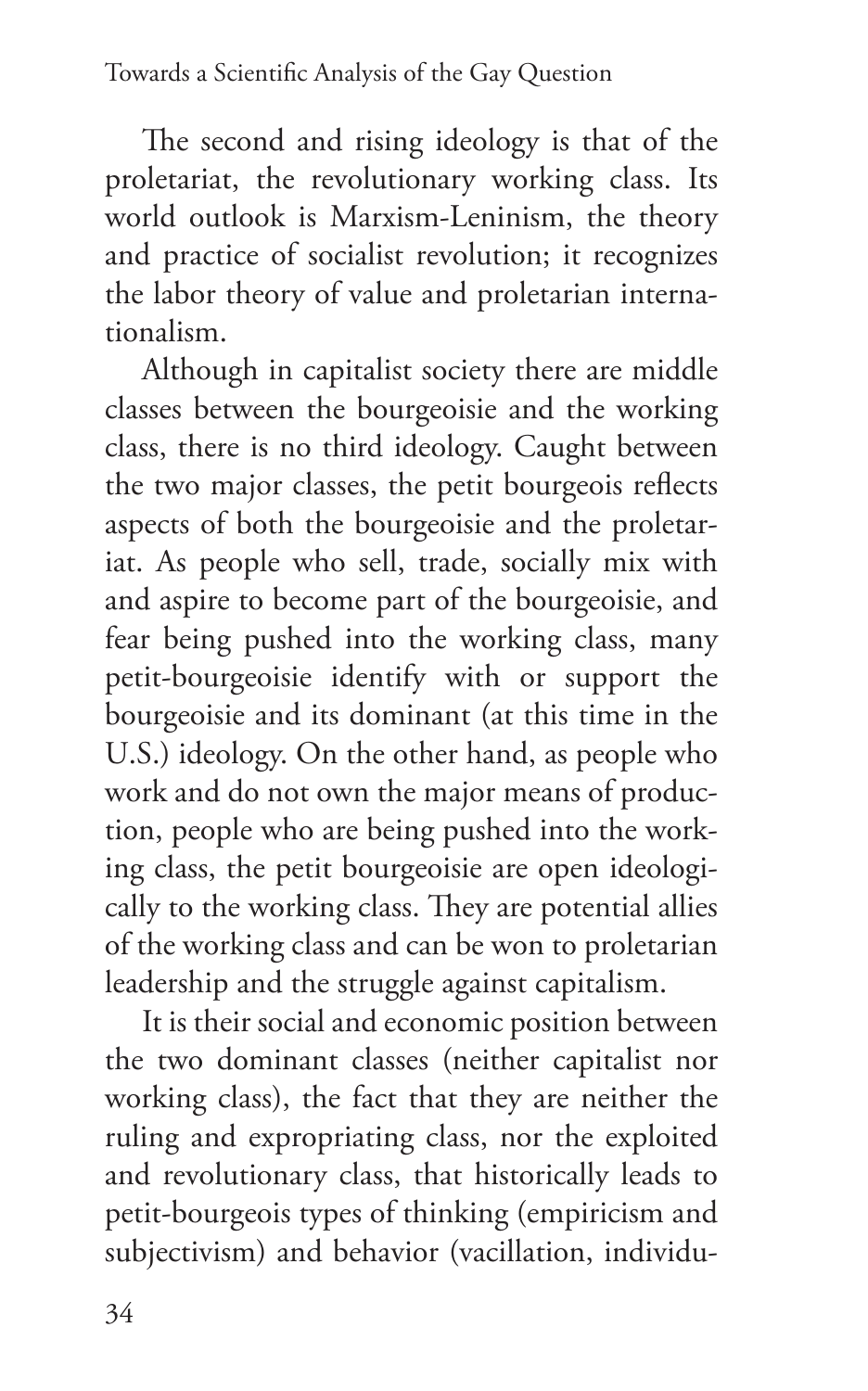alism, opportunism, and tailism).

To use "ideology" as the RU does one would have to say that in general individual love relationships in this society are an ideology of the petit bourgeoisie. But it is ridiculous to speak of an individual relationship as an "ideology." Sexual relationships exist and will exist in all societies, primitive, feudal, capitalist, communist. What is true is that such relationships will be marked by the ruling ideology of that society. Homosexuality is no more an ideology than heterosexuality is.

## **B. Escape**

Having made the unsupported statement that gayness is a response to male supremacy and decaying imperialism, the RU goes further to characterize this response as turning "its back to the struggle between men and women," and as "premised upon the unwillingness to struggle with the opposite sex in very important relationships." Further, "Lesbianism is… an *escape* from male chauvinism; male homosexuality reinforces male chauvinism in its refusal to deal with relationships with women." (emphasis theirs) These characterizations run into several problems.

As communists we struggle against male chauvinism and supremacy in our places of work, school, mass and communist organizations, among friends and comrades. Love relationships are not the source of male chauvinism and supremacy;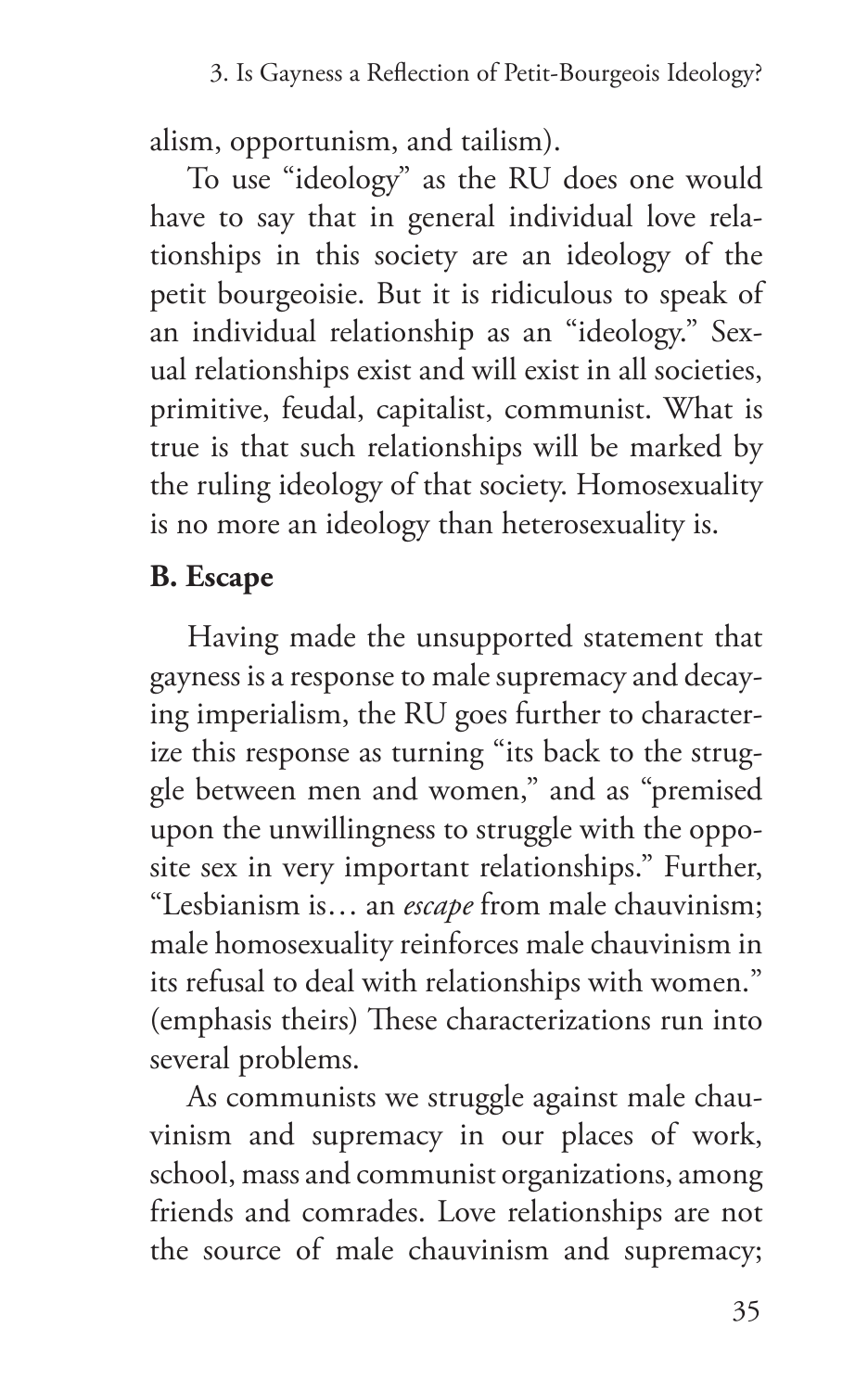rather, like all aspects of life under capitalist class relations and culture they merely reflect the reality of class divisions. No individual relationship under capitalism is, per se, a relationship in which people struggle against male chauvinism. Consciousness must be brought to it.

Therefore, as communists, we know that male supremacy and male chauvinism will not disappear through men and women struggling in individual love relationships. We believe the oppression of women can only begin to be resolved when a firm material basis has been laid by a socialist revolution, led by the working class and its party, resulting in the dictatorship of the proletariat.

In other words, we see mass collective working-class struggle as key and primary to the ending of women's oppression, and individual struggle in love relationships as decidedly secondary and supportive. To make a blanket assertion that gays turn their back on the "struggle between men and women" is to deny the dual nature of the struggle, i.e., its mass character which is primary, and its individual character which is secondary.

Second, the RU does not say gayness is an "attempt" to "escape" from male chauvinism, but that it is an "escape," a turning away from struggle. We don't think it is splitting hairs to pick up on this. Such a view reflects an idealistic conception of the dominance and pervasiveness of male supremacy and chauvinism in an advanced capitalist soci-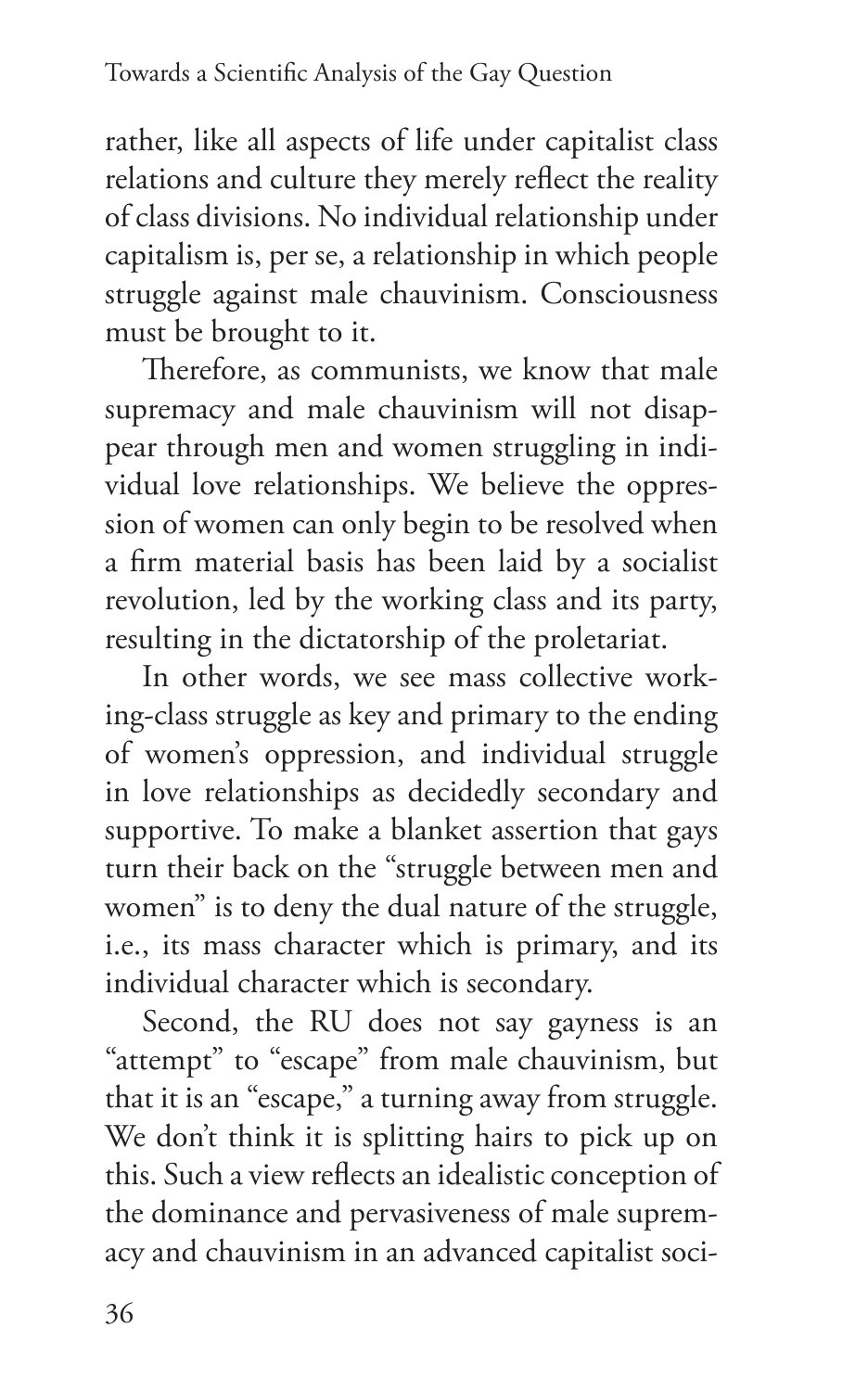ety. The fact is that no one – male or female – can "escape" male chauvinism and supremacy in a capitalist society. Capitalism needs and perpetuates them; they are integral to the socialization of both men and women in the workplace, at home, and in the community. Male supremacy is not such a weak, isolated part of bourgeois ideology that a person can "escape" by merely changing who they relate to. Concrete experience shows that gays, particularly gay women, must still confront male supremacy and chauvinism at work, in school, on the street, in political organizations, whereever they are.

Indeed, not only is homosexuality not an "escape," but the oppression by male chauvinism and supremacy increases. The bourgeoisie uses male supremacy and chauvinism to whip up antigay prejudice to further divide the working class. When gay women are told that what they really need is a "good fuck" it is not totally unanalogous to the chauvinist idea that every woman secretly yearns to be raped, that "no" means "yes" or that a "good fuck" will cure a woman of frigidity. Nor is it surprising that a woman who is strong and assertive, or intelligent and competent, or athletic, may be called a lesbian to intimidate her into a more "suitable" role, i.e., passive and supportive. People will wonder if a man is gay if he is gentle or soft-spoken, or into art or poetry, or not bragging about the women he's had, because he is not acting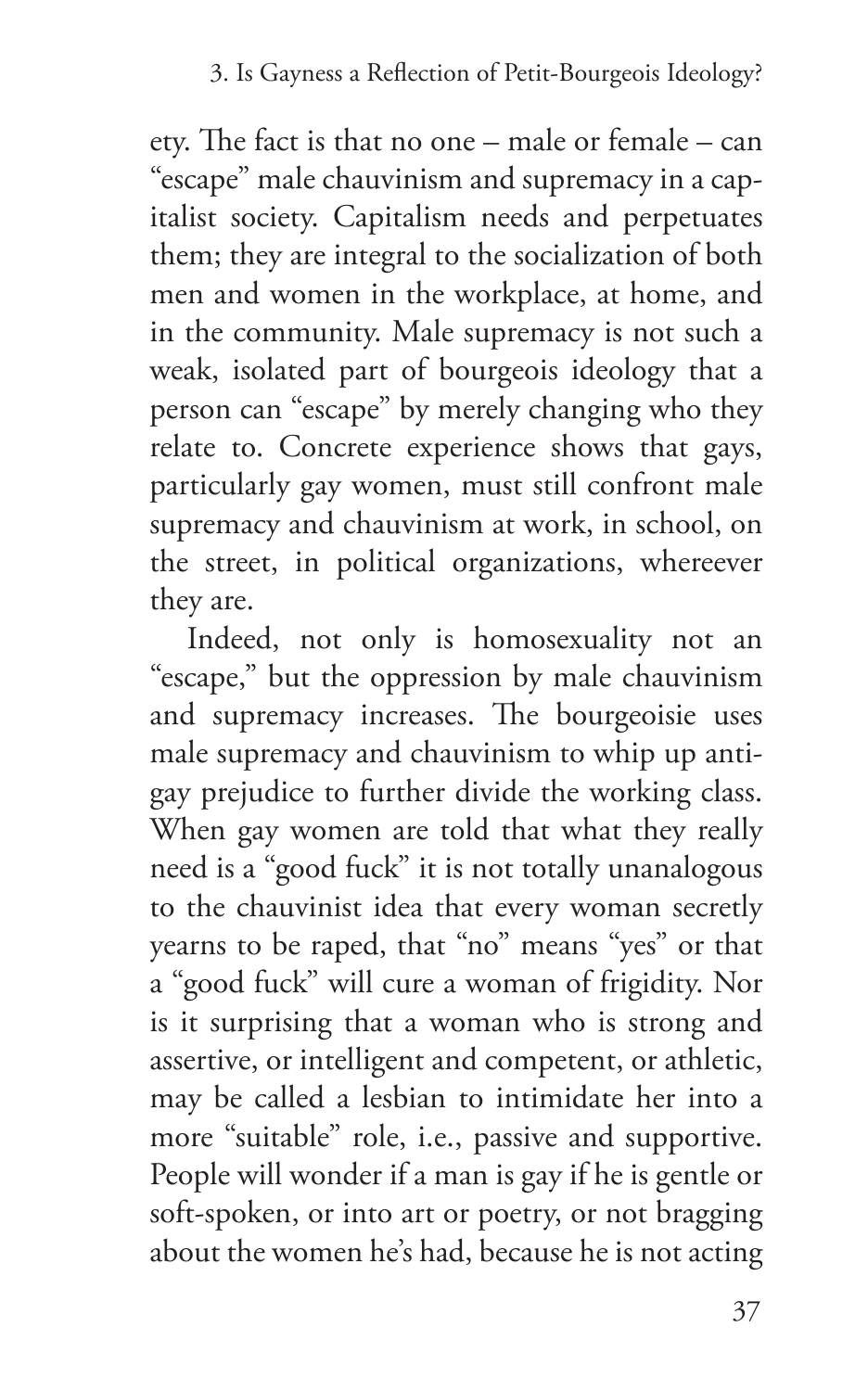like a "man" but as a "woman." Indeed, one of the initial strong points of the gay liberation movement was its recognition that it must fight not only anti-gayness but the oppression of women in general.

Finally, we are struck by the consistently negative, one-sided way that the RU views gay relationships. In fact, their view of gayness as an "unwillingness" to relate to, or as an "escape" from the opposite sex, closely reflects the bourgeois sociologists and psychologists view that gayness is "unnatural" or an "inability" to relate to a person of the opposite sex. We think it is important to look at the other side of the coin: gayness is the ability to relate to a person of the same sex. This is not an idealist approach but a dialectical one.

We believe that the gross and consistent negativism of the RU concerning gays comes more from their own subjectivism than any correct concern with petit-bourgeois individualism. Marxist methodology teaches us we must study conditions conscientiously and proceed from objective reality, not from subjective wishes; we must learn to get to the essence of phenomena and not be satisfied with appearance.

# **C. Individual Choice**

The RU seems particularly concerned with the negative aspects of the individuality of gay women, particularly those in the women's movement: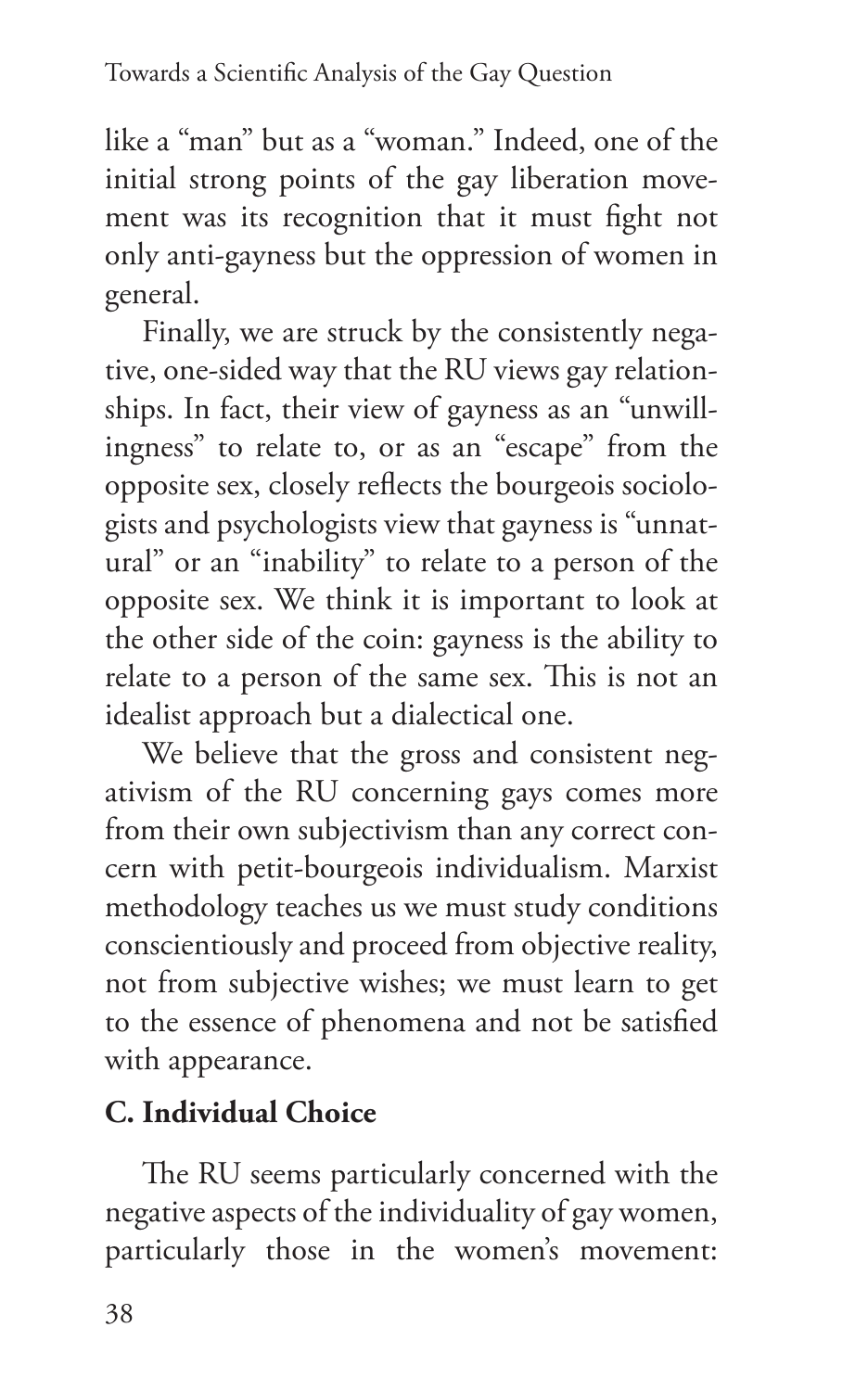"These are women who… wouldn't or couldn't deal with men in their personal relationships." But if we look at this dialectically, lesbianism per se, does not necessarily mean rejection of men. It can and often does say something affirmative about a woman's relations with women. It is not necessarily a question of "couldn't" or "wouldn't" but may also be that a woman could relate to another woman.

This is not to deny that there are gay women who enter gay relationships because of negative sexual experiences with men; there are also gay women who express strong anti-male feelings. However, there are many gay women who do not. By mentioning only the former, RU's conclusion is one-sided. Similarly, it is one-sided to focus only on gay women who voice anti-male sentiments, and ignore the countless heterosexual women who express equally strong anti-male comments and actions. Likewise, the actions of many heterosexual men exhibit disrespect for women and anti-female attitudes of which rape is only an extreme example.

Anti-male sentiments expressed by gay and heterosexual women (and anti-female actions and feelings of gay and heterosexual men) reflect the appearance of things; the essence is the material oppression of women and sexism under capitalism. The key point to understand is that the dictatorship of the bourgeoisie (and its ideology)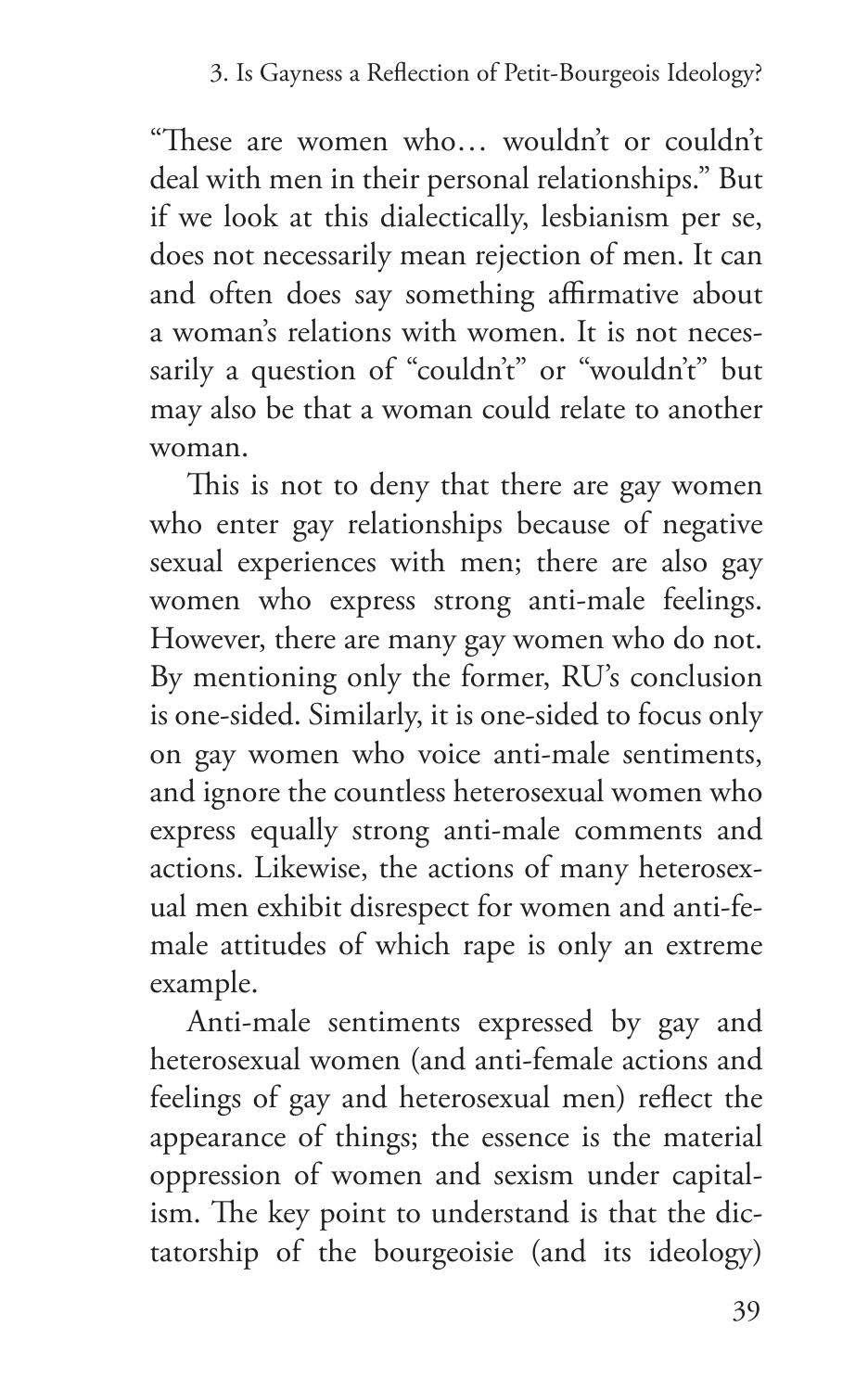has oppressed women. Consequently, there is at present a contradiction between women and men. Communists, gay or heterosexual, seek to resolve this contradiction (1) by recognizing that the material conditions to end the oppression of women can exist only under a socialist economy and (2) by working to unite all who can be united to fight both for the full democratic rights of women and for socialism.

Bourgeois ideology, in its attempt to divide the working class, has worked to keep women fighting and competing with each other. The crushing pressure first to "get that man" and then to "keep that man," proofs of a "real woman," makes women suspicious of and fighting other women, rather than uniting and fighting the real enemy, imperialism.

The women's movement has shown that there is more to unite women, particularly working-class women, than to keep us fighting each other. Through common political struggle and practice deep friendships form. Some of these have become sexual, not so much from a refusal to deal with men, but rather from the realization that women are also people with whom meaningful relationships can be had. For professed Marxist-Leninists to read into women loving women a rejection of men reflects the bourgeois ideology that a woman is not happy or fulfilled without a man, that women in their primary relationship should love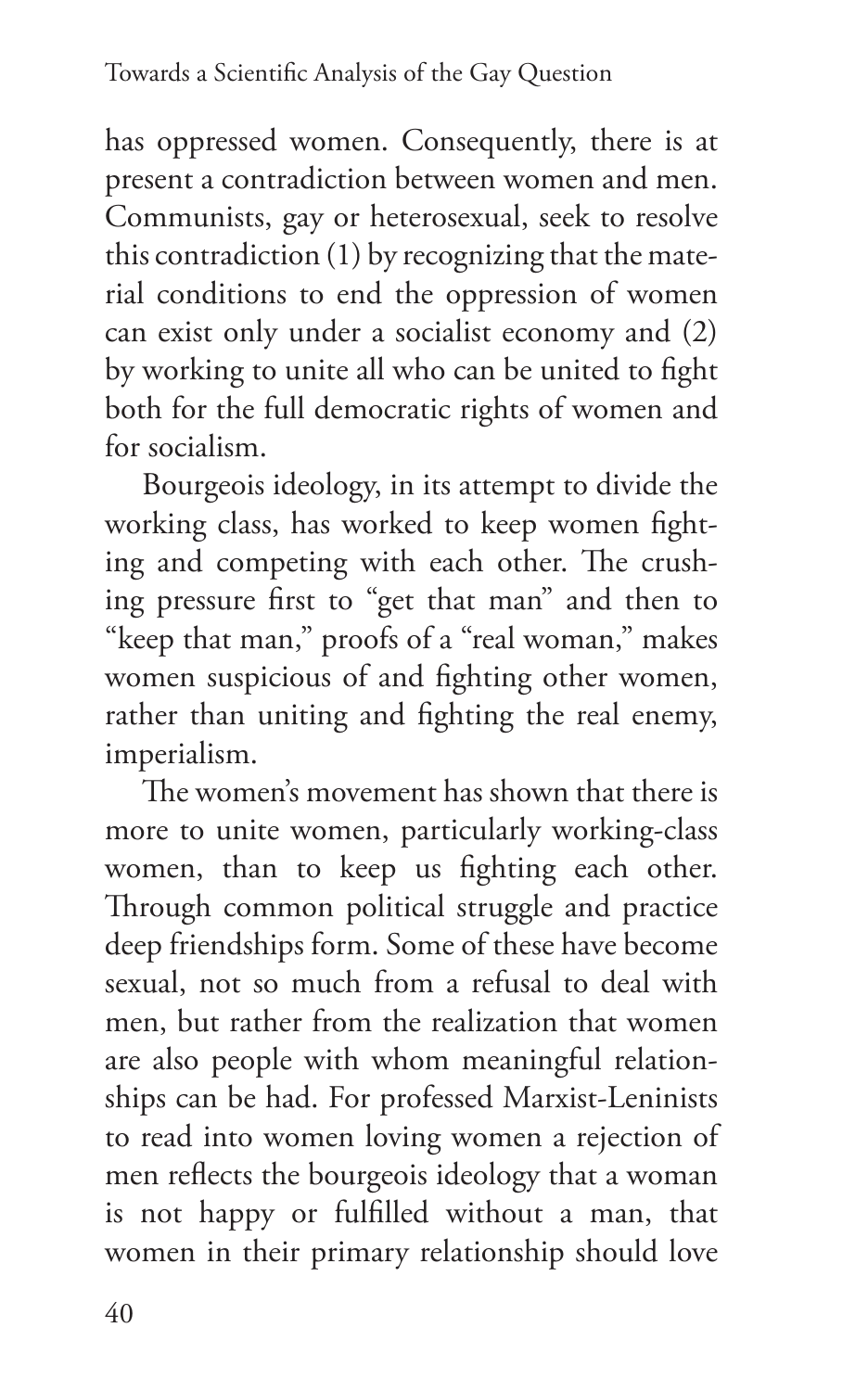a man more than a woman, that men are superior to women. It is a one-sided approach.

This rejection theory also hints at the subjective fears and threats felt by men conditioned by a male chauvinist and supremacist society, when confronted by women who do not rely on them. To the RU however, "Such a choice is clearly individualistic; it says: *I* have a right to relate the way *I* want to, *I* can do what *I* want with *my* body." We are confused by the RU's indignation at a woman saying she has a right to relate how she wants, or that she has a right to control what happens to her body. If a woman refuses to continue to relate to a man who constantly beats and humiliates her is she being individualistic? How about a woman who decides she wants an abortion? Do we not support a woman who refuses to be sterilized or used as a guinea pig for an experimental IUD or birth control for individualistically deciding what she wants to do with her body? What subjective prejudices is the RU operating under here?

We agree with the concept that a person's individual needs are secondary to the needs of the revolutionary struggle. We also believe that socialist revolution is the start of the resolution of the contradictions between socialized labor and private ownership and the oppression that comes from that contradiction. This implies a respect for the individual that is lacking under the rule of capital.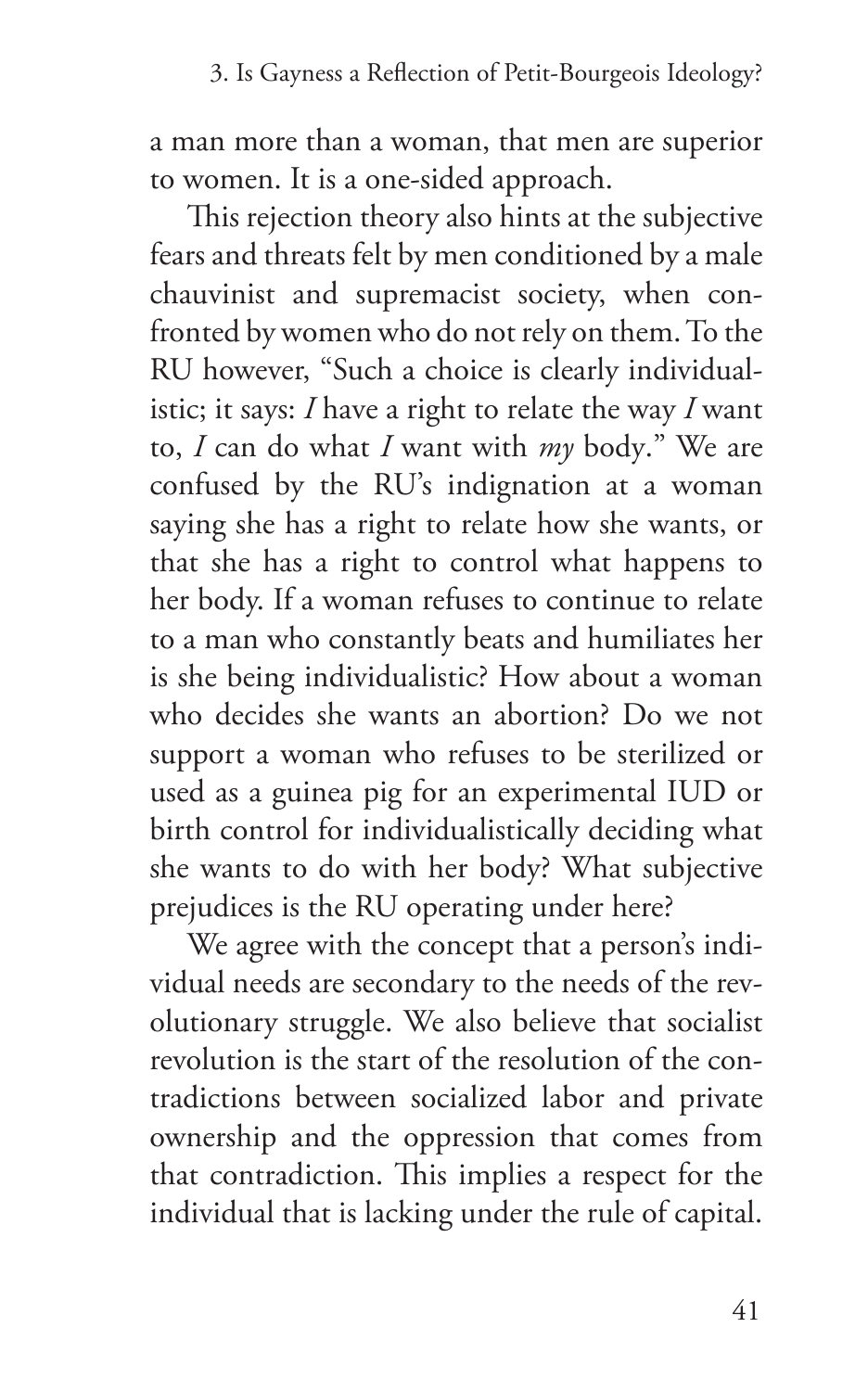## **D. Individual Solutions**

Moving right along, the RU says because gays "are forced to live on the periphery of society… insofar as their relationships are subject to public abuse, therefore, such relationships can be only individual solutions to the contradictions of imperialism…" and what "makes it individual and not progressive—is not that it is done alone… but that it does not engage the masses of people in struggle, it doesn't organize or set the basis for organizing masses of people to fight around their needs." Further, "because we put class struggle first, we are opposed to all relationships which are seen by the people in them as the main source of their well-being, or as a source of personal salvation."

Has the RU ever talked to a gay person, or indeed to any of the people they work with? The fact is, some gay people see their relationships as the primary source of their well-being, and some heterosexual people do. No communist—gay or heterosexual—sees personal relationships as the solution to the contradictions of imperialism. Sexual relationships—heterosexual or homosexual do not challenge the power of the monopoly capitalists, or per se "move the struggle of the working class forward." To say otherwise is pure metaphysics. There is nothing magical about heterosexual relationships that gives them "natural" claim to healthy, principled relationships, just as there is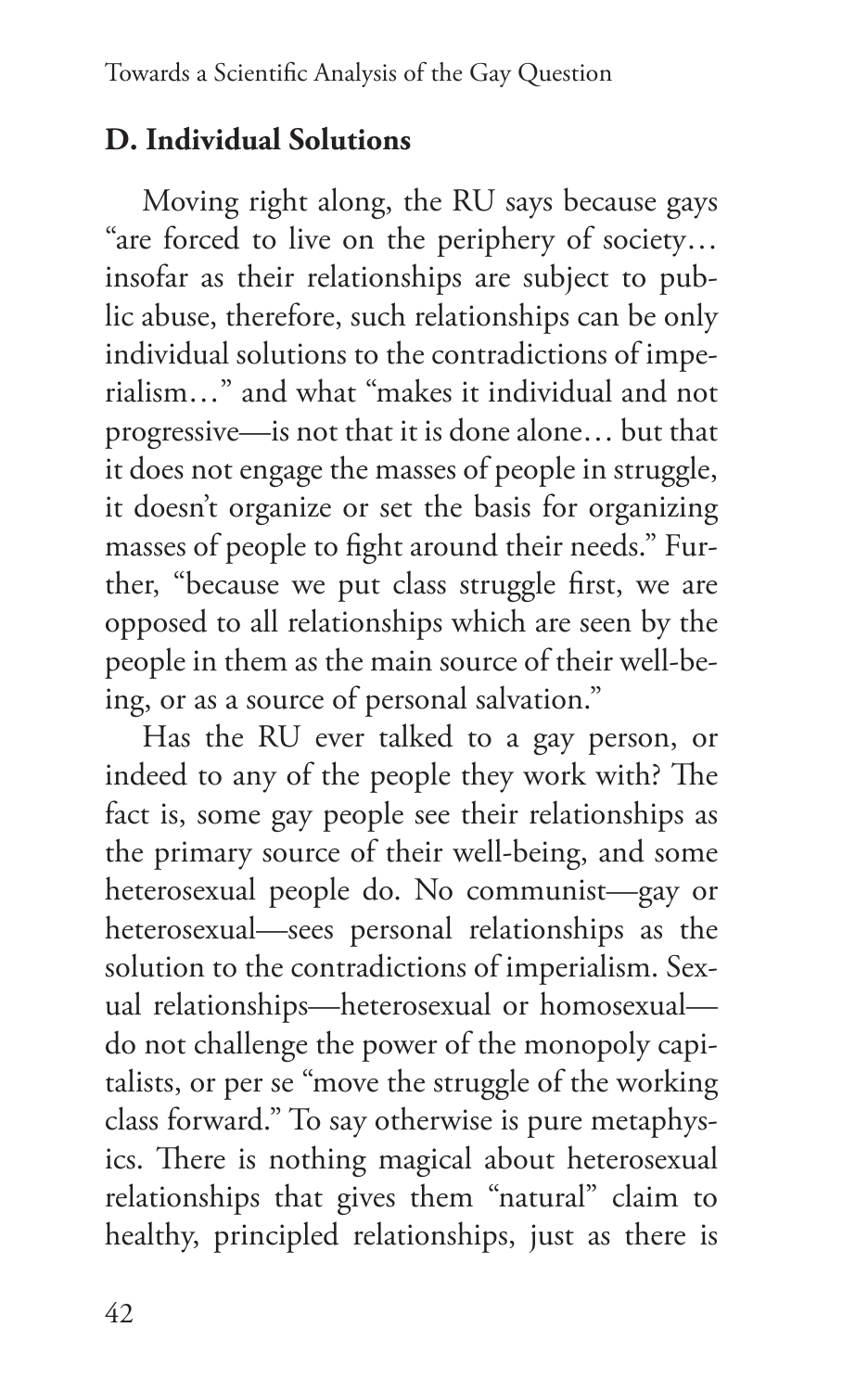nothing magical about homosexual relationships that makes them "naturally" messed up. Some relationships strengthen the persons involved so they can engage in class struggle; others deplete energy and encourage backward ideas. Relationships are not absolute "things-in-themselves."

It is precisely one of the functions of bourgeois ideology to promote the idea that there is a wall between productive life (work) and personal life. We are told, in a thousand different ways, that while the wages we receive from our work give us the means to live, it is only at home, in our relationships, in the family, at the beach or in the mountains, that we really "live." And for most of the people in this country, their individual personal relationships and time away from work are the only bright spots in their day-to-day lives. It is our task as communists to break down this artificial barrier and reintegrate productive life with personal life.

As presently constituted most relationships in this society, gay and heterosexual, "do not set the basis for organizing people to fight for their needs." As Communists, we cannot deal with personal relationships in the abstract, divorced from concrete realities. The concrete reality in the U.S. today is that personal relationships have a contradictory role. On the one hand, personal relationships (and the nuclear family) are used by the bourgeoisie to mask the real contradictions in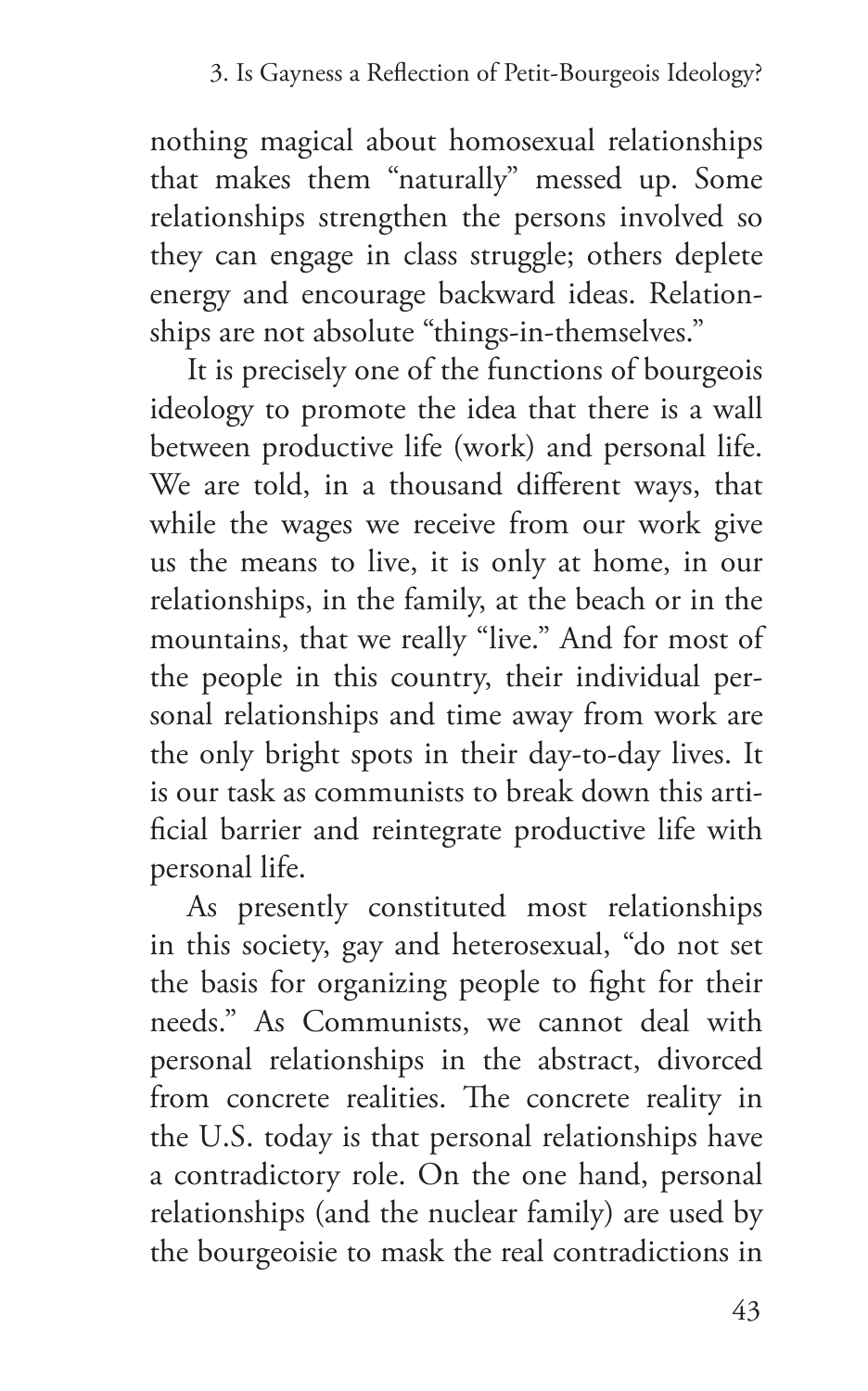society and to perpetuate bourgeois ideology (e.g. sex roles). On the other hand, personal relationships (and the nuclear family) are indeed one of the primary sources of people's enjoyment and give them the strength and will to go on. As communists we must deal with these contradictions in our work. It is not enough to raise grand slogans of "Defend the family." We must educate the working class as to the dual role of relationships and the nuclear family and lead their struggle against what is negative and strengthen what is positive. We must help them tear down the wall between production and personal life. The working class needs political consciousness and understanding, not just slogans. To do otherwise is outright mechanism and denies the role of consciousness.

## **E. Periphery of Society**

Not only are gays individualistic, says the RU, but they are outside "the mainstream of society" because they are the "subject of public abuse." This is nonsense and the RU knows it. If gays are indeed "forced to live on the periphery of society," then they have a lot of company: communists, minorities, undocumented workers, unmarried couples, military deserters and draft resisters, prisoners, etc., are also subject to public abuse. RU's frequently mentioned rural commune may be on the "periphery" of society, but that is not where most gay people are. Gays are next to you at work,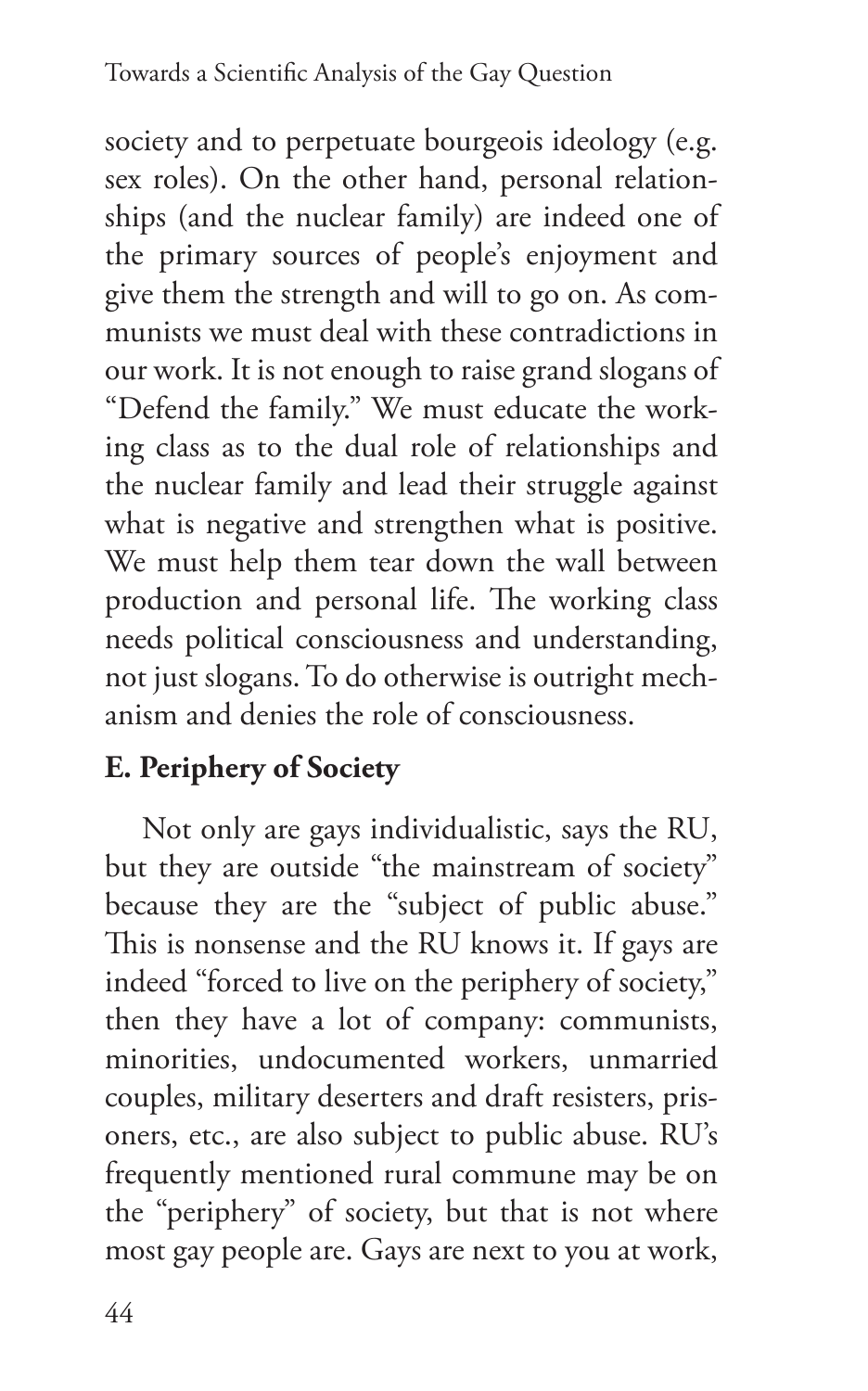at school, in the supermarket, in Mayday committees and party-building forums, in other political work. They are assembly-line workers, steel and rubber workers, hospital workers, students, electricians, teachers, lawyers, unemployed, mothers and fathers. The vast majority of gay people, like the vast majority of people in this country, are workers, and even the bourgeoisie doesn't have the stupidity to characterize workers as peripheral to society.

Who a person has a relationship with does not mystically transport them to another world. Nor will the RU's wishful thinking. To determine one's position in society by sexuality merely reflects the dominant bourgeois society's obsession with sex. To say sexuality is the determining factor of one's world outlook or politics is to say that sexuality is the primary contradiction, which ignores the fundamental Marxist insight that "changes in society are due chiefly to the development of the internal contradictions in society, that is, the contradiction between the productive forces and the relations of production, the contradiction between classes and the contradiction between the old and the new; it is the development of these contradictions that pushes society forward and gives impetus for the supercession of the old society by the new."<sup>5</sup> We

<sup>5</sup> Mao Zedong, "On Contradiction" in *Selected Works of Mao Zedong*, Vol. I, Foreign Languages Press, Paris, 2021, p. 286.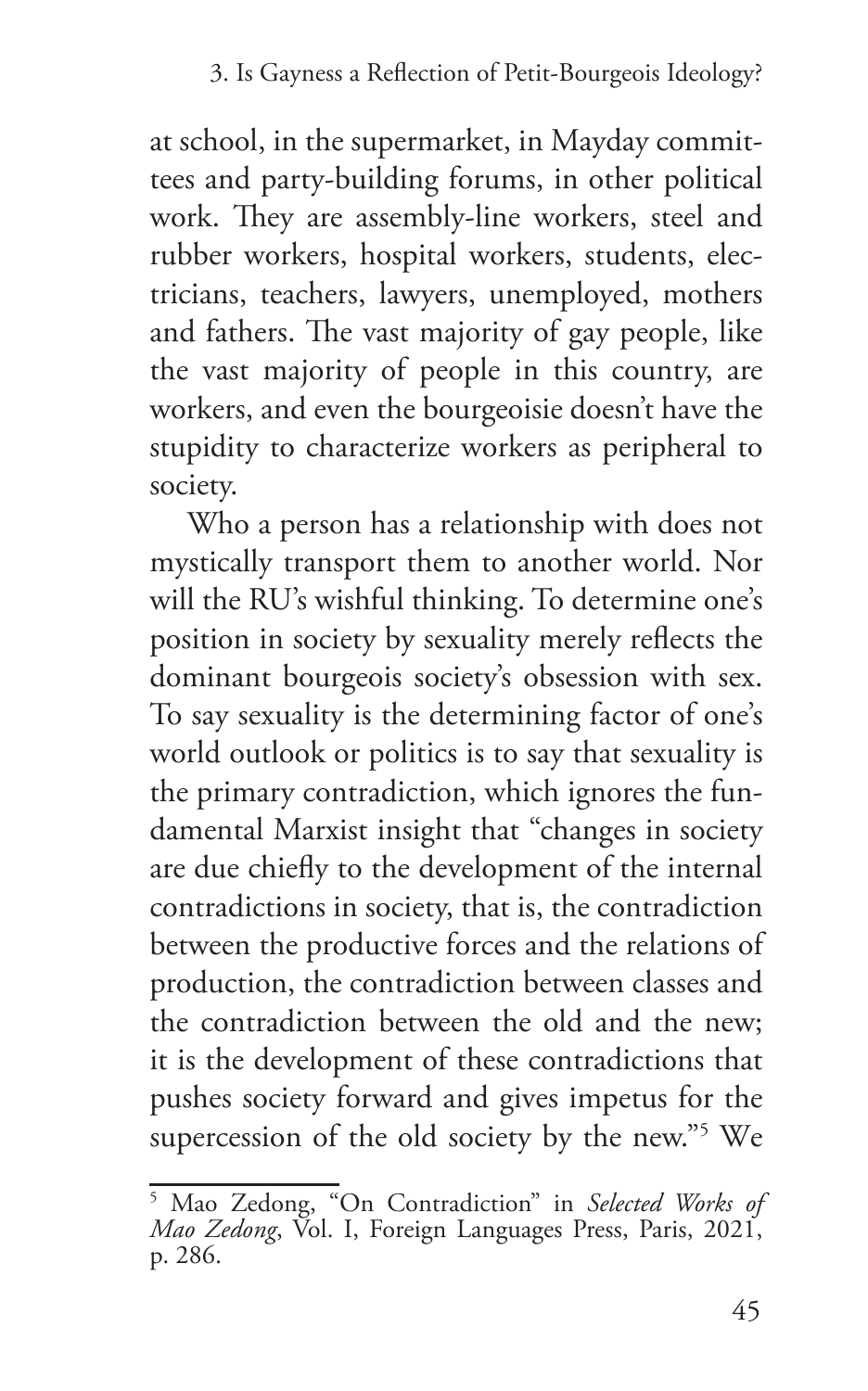must make a concrete analysis of the classes in our society. As a general rule one's class position and class outlook will determine one's revolutionary potential. Gay people cross class lines; it will be their class position and class outlook, not their sexuality, which will govern their stand on socialist revolution. Working class gays, as all workers, "have a potentially inexhaustible enthusiasm for socialism<sup>"6</sup>

Just as gays are not limited to any class, they are not limited to a single race or nationality as some "communists" would pretend.

We do not pretend that the working class is wildly enthusiastic about gay people at this time. Workers, in general are not presently enchanted with communists either. Both are subject to much public abuse. Bourgeois ideology and propaganda have seen to this.

But why… does the spontaneous movement, the movement along the line of the least resistance, lead to the domination of the bourgeois ideology? For the simple reason that the bourgeois ideology is far older in origin than the socialist ideology; because it is more fully developed and because it possesses immeasurably more opportunities for being spread. And the younger the

<sup>6</sup> Mao Zedong, "Editor's Notes from Socialist Upsurge in China's Countryside" in *Selected Works of Mao Zedong*, Vol. V, Foreign Languages Press, Beijing, 1977, p. 246.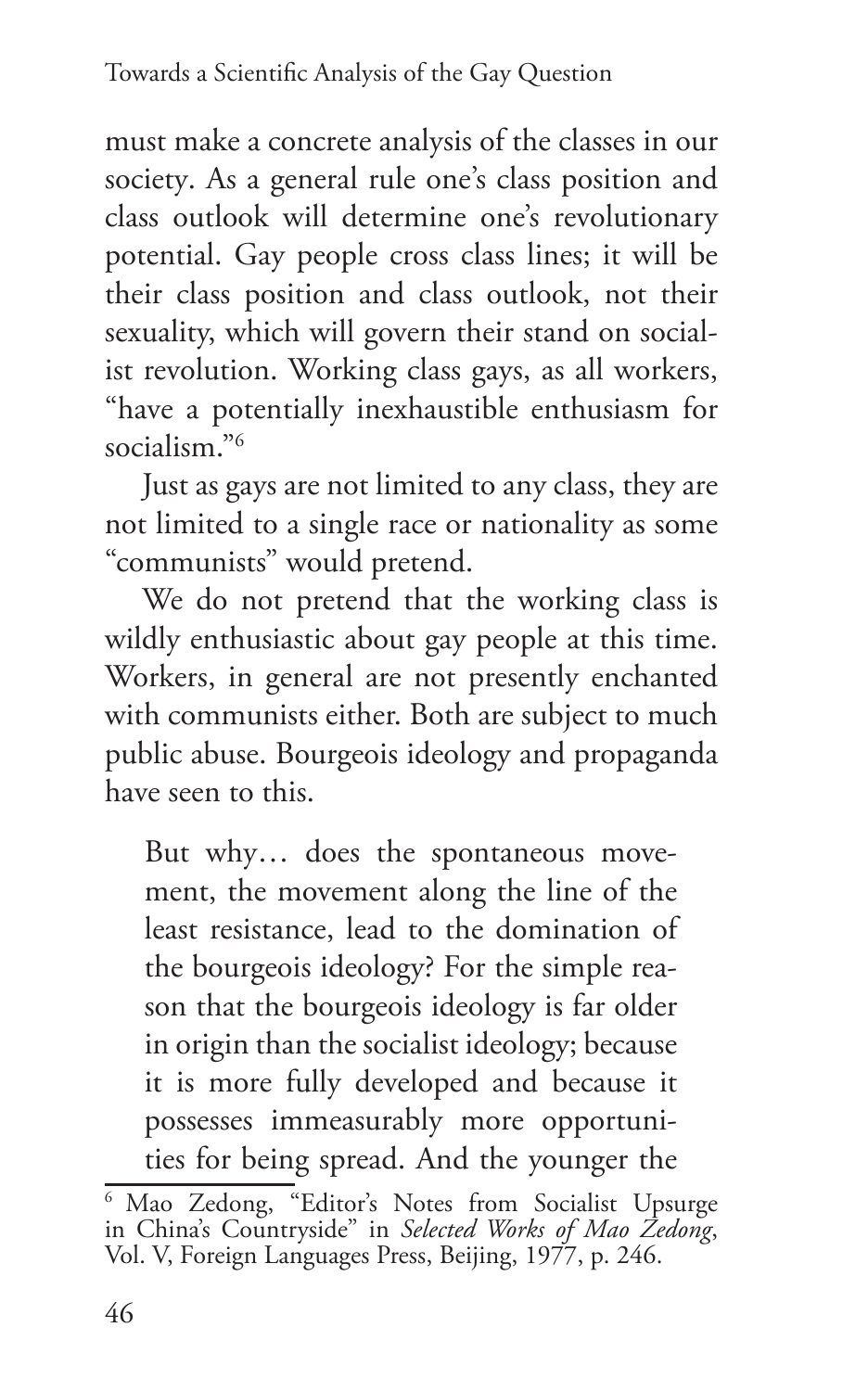socialist movement is in any given country, the more vigorously must it fight against all attempts to entrench non-socialist ideology, and the more strongly must the workers be warned against those bad counsellors who shout against "overrating the conscious element," etc.<sup>7</sup>

Workers and communists, like all people in this society, have picked up bourgeois baggage that they must now struggle to rid themselves of. This baggage, including the reactionary weapons of white and male supremacy and chauvinism, is not rational or beneficial for the working class because it only serves to keep us from uniting to overthrow capitalist, imperialist exploitation.

Anti-gayness is another form of bourgeois baggage. The bourgeoisie has said that Blacks are criminal, primitive, inferior, oversexed, have natural rhythm; Black men are out to rape white women or steal your job; Blacks are always on welfare, they're lazy and shiftless; women are weak and helpless and need a man to lean on; they have a natural maternal instinct; men are strong and brave and don't cry; gays are sick, they're perverted, unnatural, they molest children, ad nauseam. We know this bourgeois garbage well because we have to struggle against all of it every day at work and

<sup>7</sup> V. I. Lenin, *What Is to Be Done?*, Foreign Languages Press, Paris, 2021, p. 44.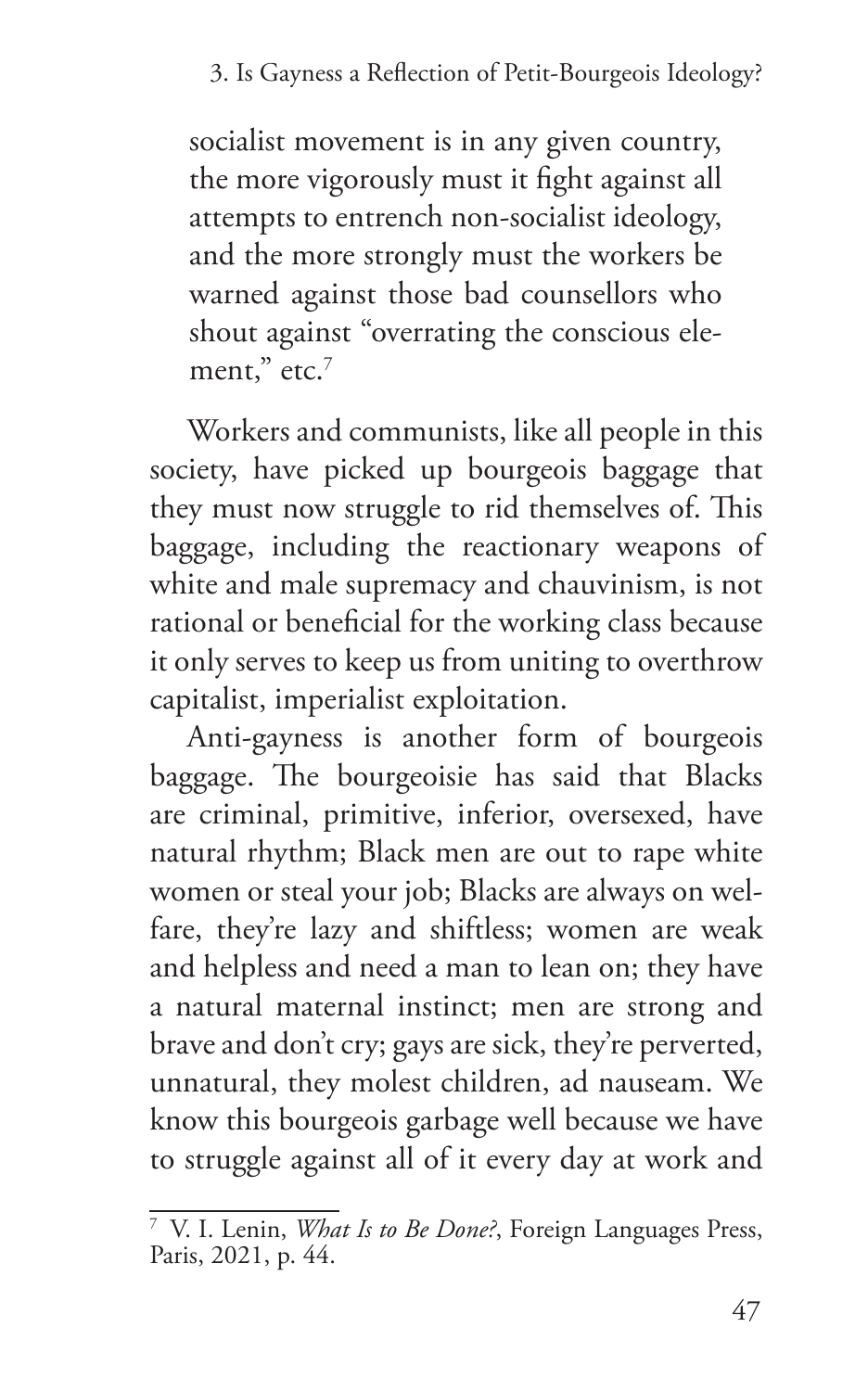among our comrades.

But it seems that while some comrades think the working class can handle communism and the fight against white and male chauvinism and supremacy, it can't handle gayness so we will just tail after the workers on this one. When the anti-gay jokes fly, we'll just laugh too and show the workers how much like them we are. It's not important anyway, so why make it any harder on ourselves?

But let's look at this attitude in light of what Lenin said on the issue of the spontaneity of the masses and communist consciousness: "But what was not a great misfortune became a real misfortune when this consciousness began to grow dim… when people—even Social Democratic organs—appeared who were prepared to regard shortcomings as virtues, that even tried to invent a theoretical basis for the slavish cringing before spontaneity."8

It is our belief, based on concrete practice, that the RU's attitude in fact belittles the working class and its ability to recognize bourgeois ideology for what it is. As communists we must surely believe that people are not static but instead can change and move forward. Indeed, our concrete experience as workers has shown us that the people we work with are often more tolerant and willing

<sup>8</sup> *Ibid.*, p. 35.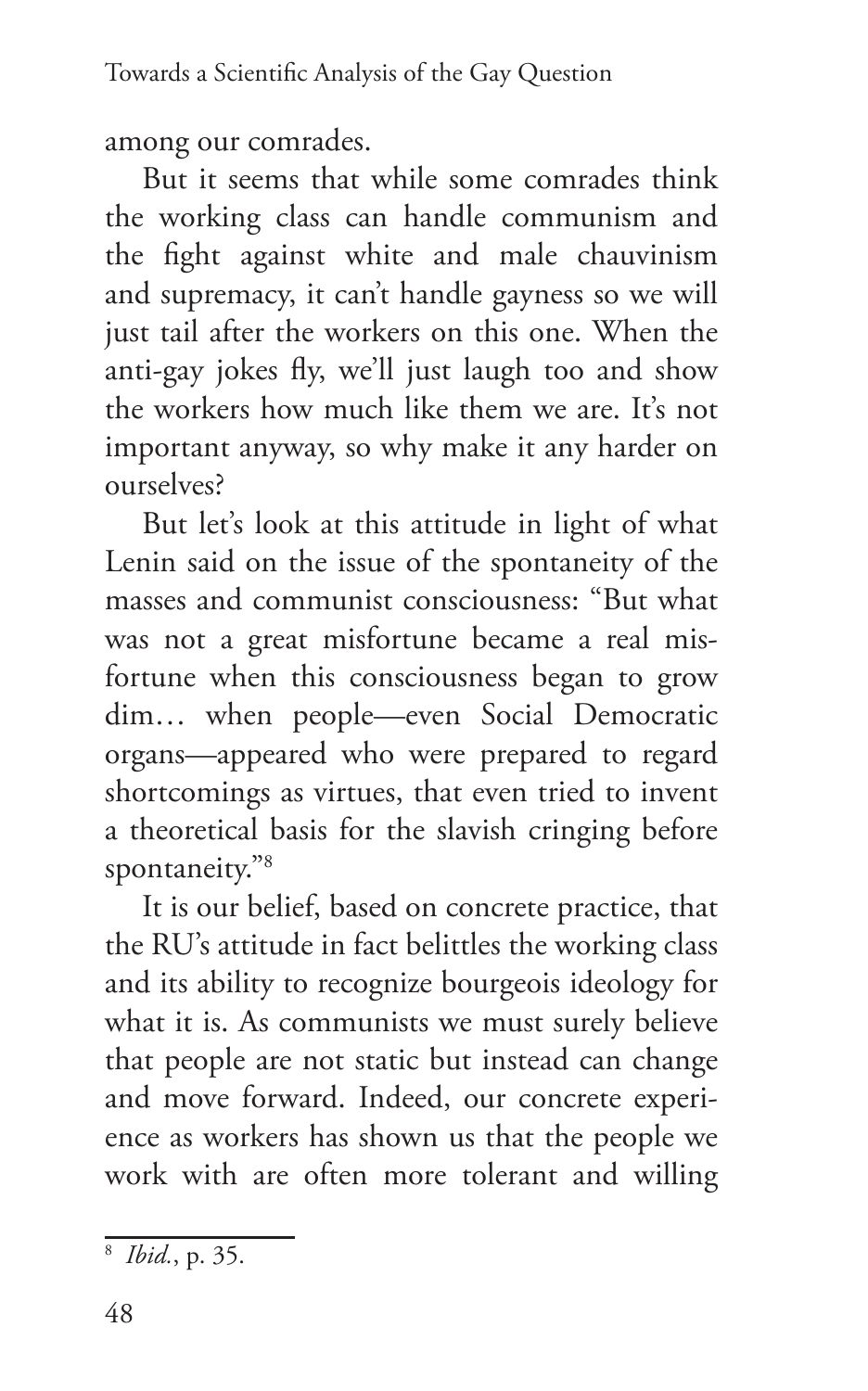to listen and struggle and change their attitudes than are many of our comrades. The process of "coming out" to co-workers may indeed be difficult and painful because of deep-rooted antigay prejudices, but the struggle and the resulting higher level of trust, respect, friendship and unity that often occur has been worth it. To struggle and share with a co-worker, and to later hear them say they were glad we told them and talked about it, can only reaffirm our faith in the working class as the true revolutionary class. An exemplary indication of this was the "Green Ban" strike (a strike over a non-economic issue) by an Australian building construction local to defend the right of a gay professor to teach at the university.

## **F. Strains and Self-Indulgence**

As communists we recognize that it is difficult and takes a good deal of time and energy to have any principled relationship in this society. The extraordinary divorce rate, the proliferation of "swinging singles" bars and communities, the porno theater and nude bar in every neighborhood, rising child abuse, and widespread alcoholism and drug abuse are graphic evidence of the pressures and alienation in peoples' lives. But to depict gay relationships as "extremely difficult," subject to "enormous strains over and above… heterosexual relationships," and as "rarely long lasting," "requiring much more cultivation, much more time and energy, in short,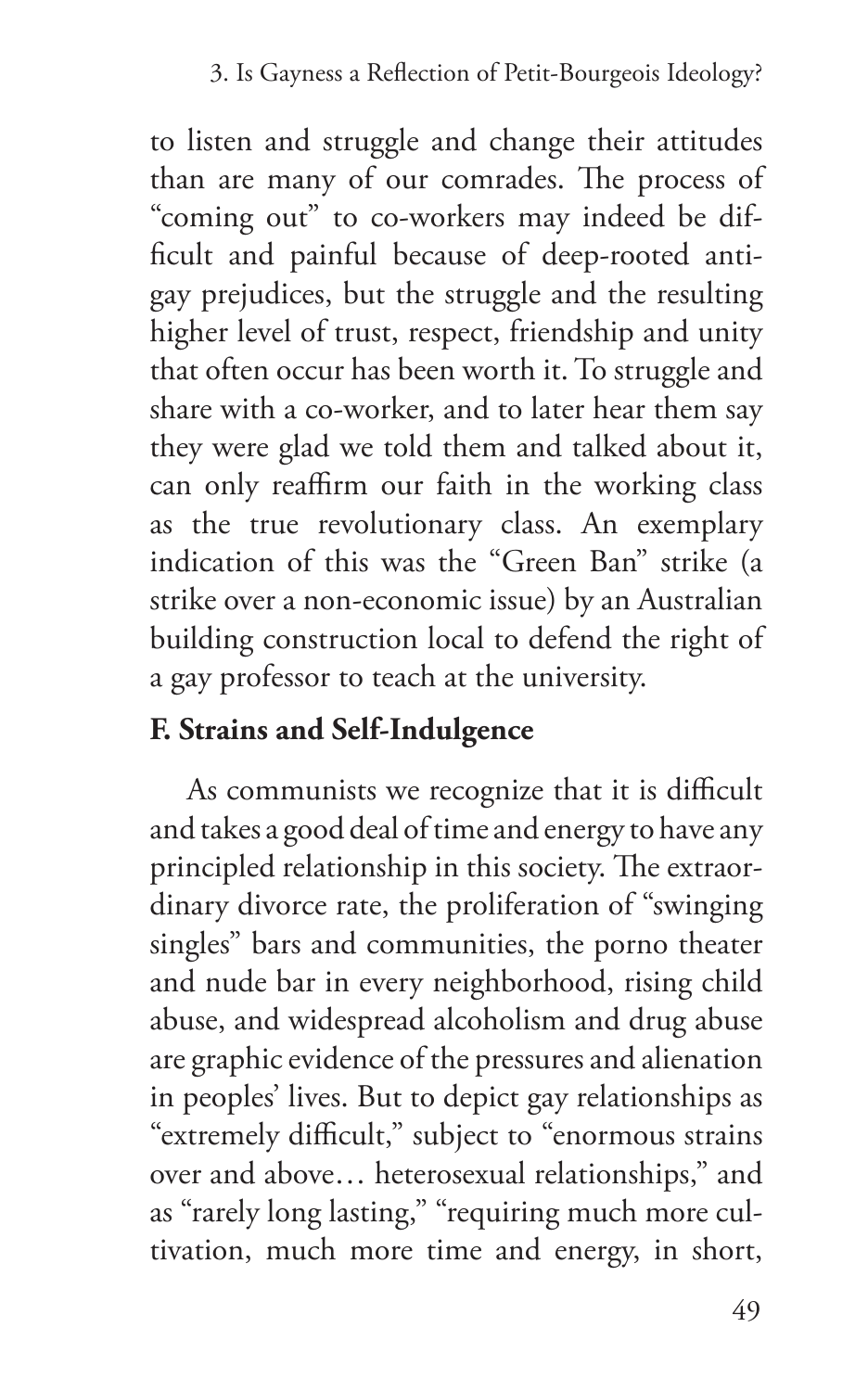much more self-indulgence" is only more evidence of the RU's failure to investigate and think about what they are saying.

We do not mean to imply that gay relationships are more ideal or subject to fewer pressures than heterosexual relationships. Gay relationships are less than ideal; heterosexual relationships are less than ideal. Gays do have to deal with pressures coming from anti-gayness that many heterosexuals don't have to deal with: fear of getting fired, repression by the vice squad, psychological pressures of having to deal with being told you are "sick" and "unnatural," family rejection, etc. However, personal lives in many other sections of society, particularly among national minorities, are subject to "strains over and above" those in white heterosexual relationships. Black relationships are subject to the "additional" pressures of white supremacy and chauvinism, such as economic discrimination, police repression, welfare rules which break up families, etc. Yet we doubt that the RU would characterize principled relationships between black people as requiring much more cultivation or "self-indulgence" – to do so would be blatantly chauvinist. And to so characterize principled gay relationships is only further evidence of the RU subjectivism and muddy thinking on the "gay question."

To sum up, then, the RU puts forward that gayness is a manifestation of petit bourgeois ide-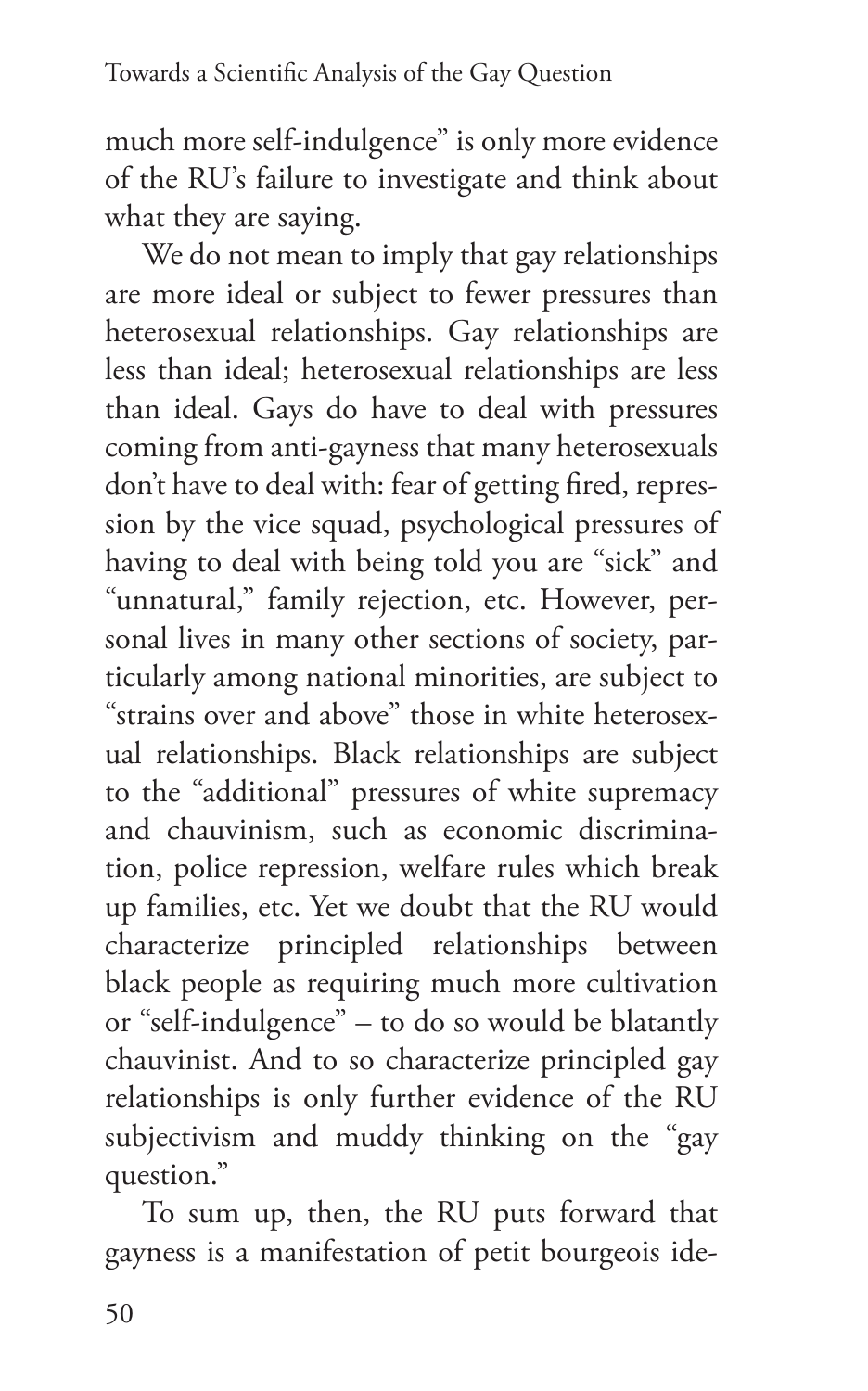#### 3. Is Gayness a Reflection of Petit-Bourgeois Ideology?

ology, since it is self-indulgent, individualistic, an escape, an individual solution of a social problem, and since gays are at the periphery of society. We say that these conclusions are not based on fact; they are gross generalizations of the sort that come from personal fears, threats, and prejudices which are proven incorrect by even minimal investigation. To put forth conclusions based on no investigation and one-sided thinking is hardly materialist or dialectical.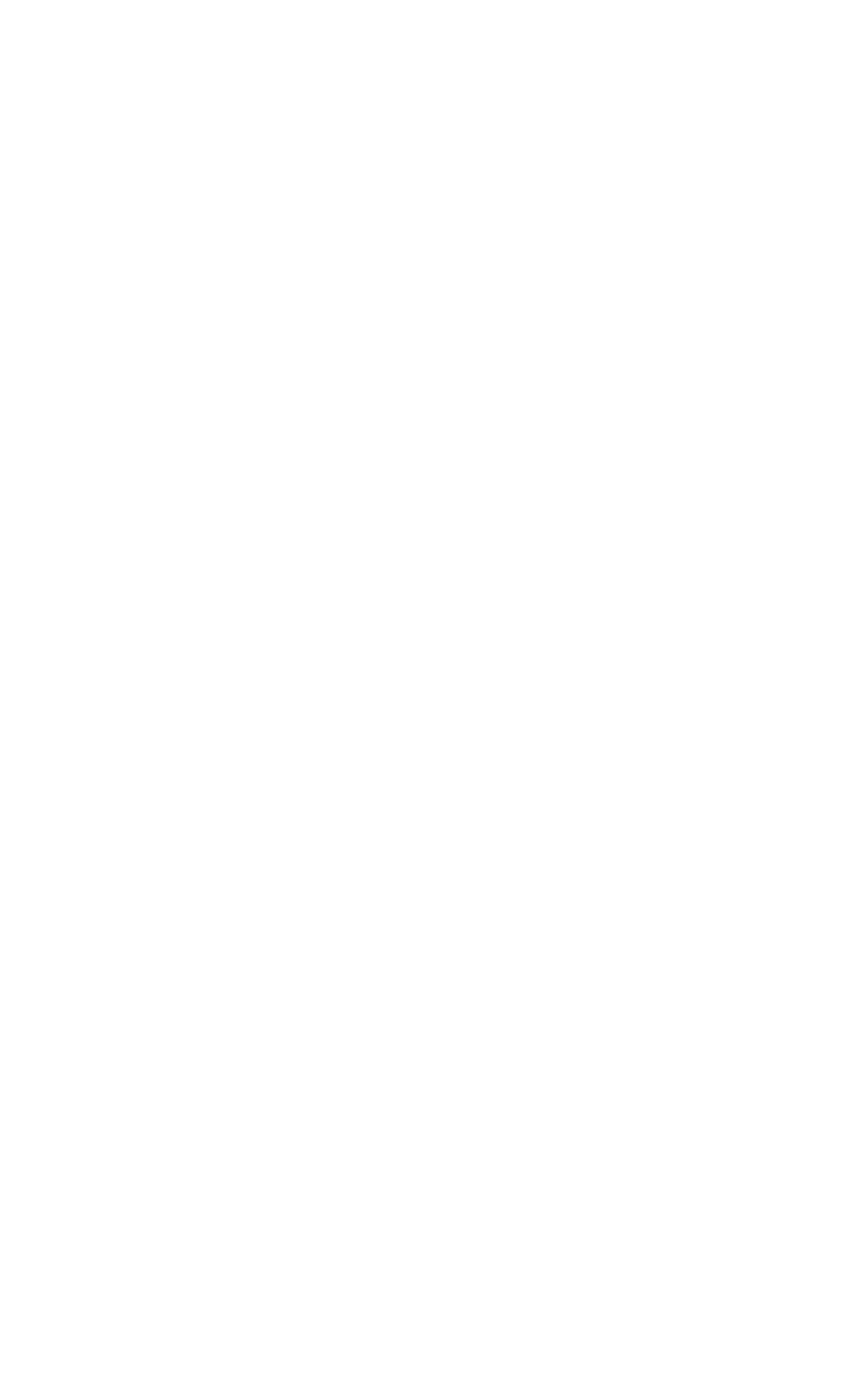# **Chapter 4. Anti-Imperialism and Communists**

The RU concedes that gays have the ability to be strong anti-imperialists. We are glad to find something in the RU position on gays that we can agree with. The strong participation of gays in the antiwar movement clearly shows this. We also agree that gays are not automatically anti-imperialists by virtue of their gayness, no more than heterosexuals or workers are automatically anti-imperialist. But gays, regardless of their class position do have the concrete experience of oppression (e.g. police repression) that may help them see the capitalist system for what it is. Anti-imperialist gays and their political development should be nurtured, particularly by communists drawing a clear line between themselves and the bourgeoisie by fighting for the rights of gays and against the oppression of gays. Comrades, who through their subjective, ultra-left prejudices, do not seek to recruit every possible ally to the working-class struggle are not worthy of being called communists.

However, the RU says that gays "cannot be communists… because homosexuals do not carry the struggle between men and women into their most personal relationships they are not prepared in principle for the arduous task of class transformation." Further, "to be a communist, we must accept and welcome struggle in all facets of our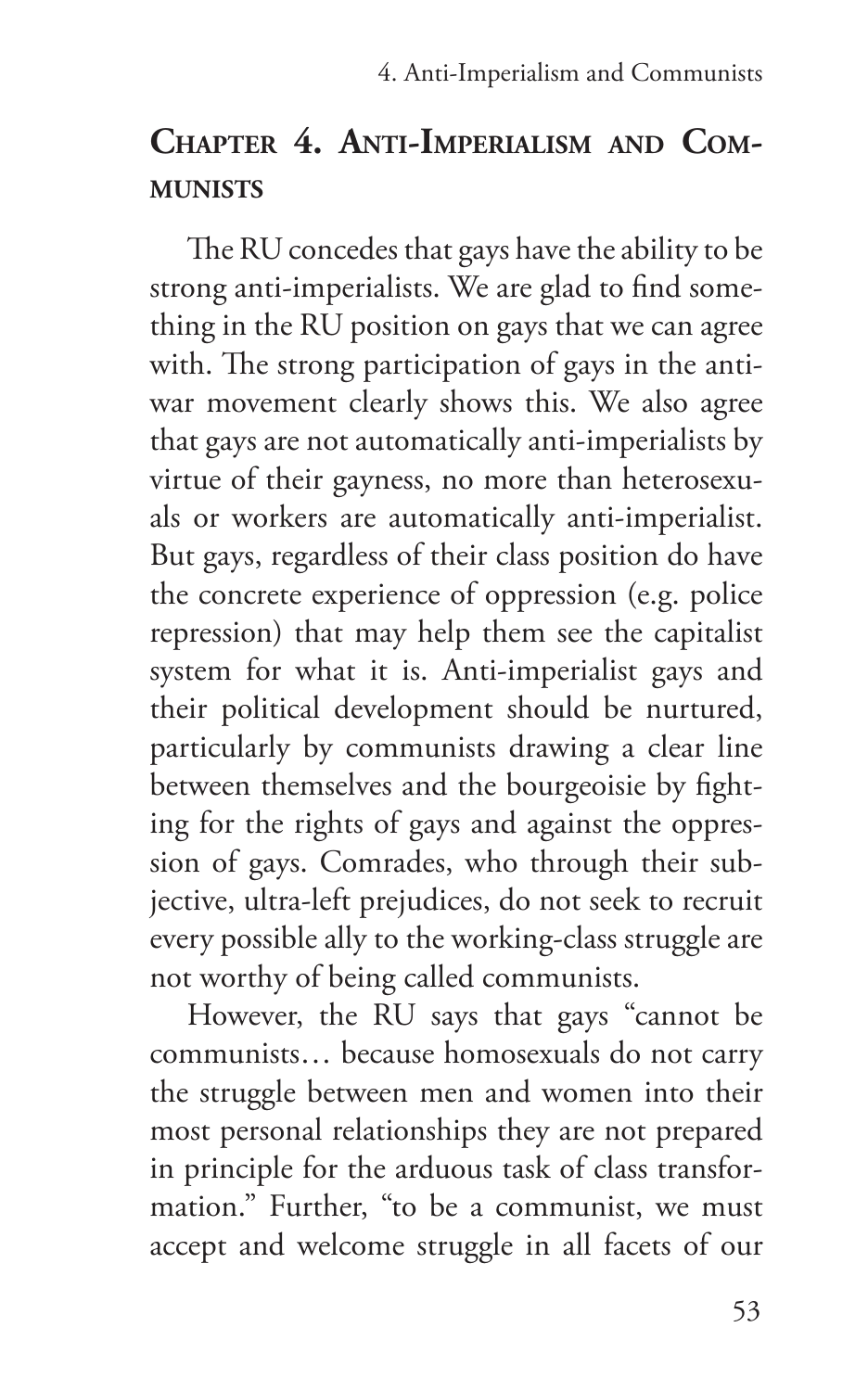lives, personal as well as political… Homosexuals cannot be communists, that is, belong to communist organizations where people are committed to struggle against all aspects of their lives." Portions of these statements are correct; others are absurd and undialectical.

It is true that communists must accept struggle in all facets of our lives. It is not true that communists are committed to struggle against all aspects of our lives. As communists, we are committed to struggle against those aspects of our lives that retard or hold back the struggle for socialist revolution. As communists we support—not struggle against—those aspects that further our goal of a socialist revolution. A personal relationship between two anglo people, or two Afro-Americans, or two Vietnamese people or two proletarians does not mean that such people are therefore not prepared to struggle against national oppression, imperialism, or the bourgeoisie. And contrary to the RU's wishful thinking, a relationship between two men or two women does not therefore mean that they are not prepared to struggle, in principle, against male chauvinism and supremacy. In truth, this "in principle" business is nothing but waving a red flag to cover the right essence of their line on the "gay question." (By right opportunism we refer to the tactic of pursuing a course which has immediate benefits, but which when carried out has the long-range effect of holding back or injur-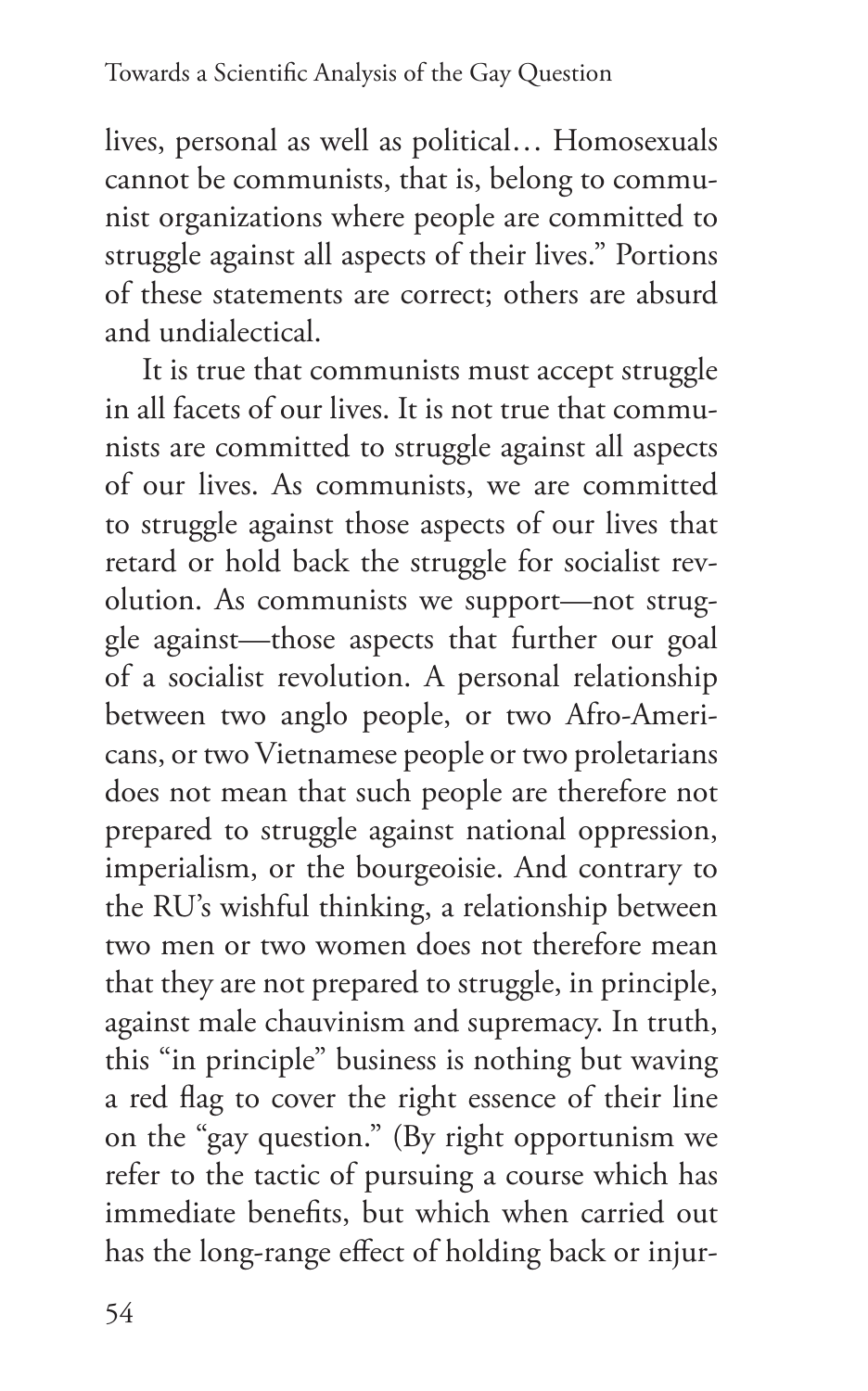ing the class struggle.) A good communist is not determined by whether he or she relates sexually to the opposite sex, but on how devoted he or she is to the revolutionary cause of the working class. The logical extension of the RU's position is that one must be in a heterosexual relationship to be a true communist. By this standard, Uncle Ho Chi Minh, who never married and whose devotion to the struggle of the working class need not be defended here, would not qualify.

No matter how much the RU wishes to prattle about gays "in principle," the concrete fact is that gay comrades have shown that they are prepared, in practice, for the arduous task of proletarian revolution. They have participated and taken responsible roles in almost every significant revolutionary movement in recent years, from the civil rights to Black liberation struggles, from anti-war actions to Dump Nixon, from the revolutionary workers movement to GI organizing, from the women's movement to anti-repression and prison work. They have been in study groups and work collectives. Gay comrades, with their heterosexual comrades, have been remolding and steeling themselves, going among and becoming one with the people. If you did not see us or know we were there, it was not because we were deceitful or hiding in shame. We have not considered sex and our love relationships as primary to our political work. We had other priorities: study, political work, etc.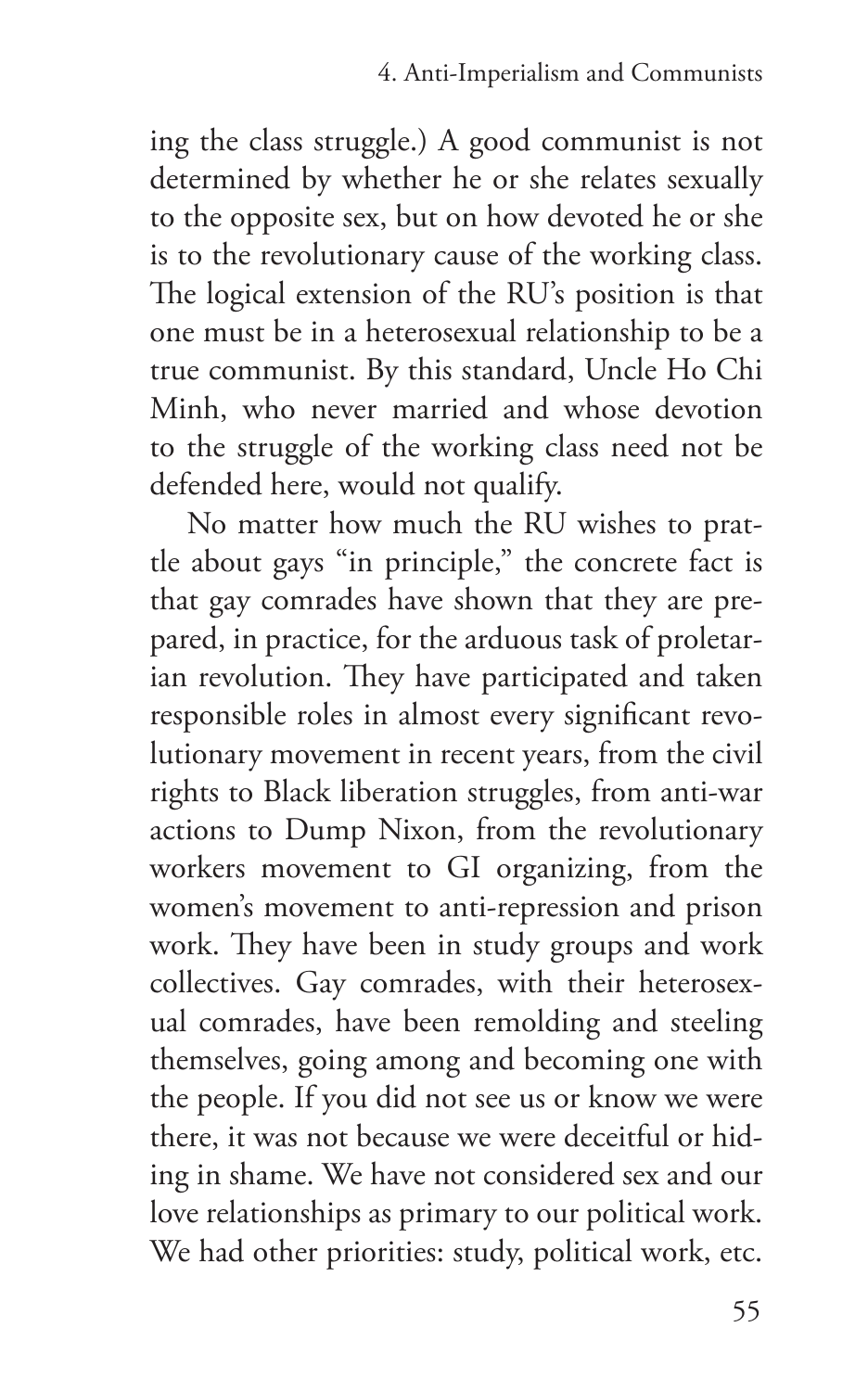Also, we were isolated from other gay comrades and unwilling to press the struggle forward on the gay question as individuals. We believe that our former silence involved an amount of liberalism toward a line we disagreed with and a certain lack of ideological clarity which inhibited our abilities to take the question as seriously as we should have. This situation has changed, and we have no intention now of sitting idly by and letting such subjectivist garbage as the RU and other communist organizations are putting out gain hegemony among the communist forces. While we do not see that the "gay question" is a major issue, we do believe that its correct or incorrect resolution will ultimately affect the success of the coming socialist revolution and the building of socialism and communism. Petit bourgeois ways of thinking, such as subjectivism, tailism, dogmatism, opportunism, and empiricism do not remain isolated in this question or that, but indicate the continuing need for class struggle within the communist forces.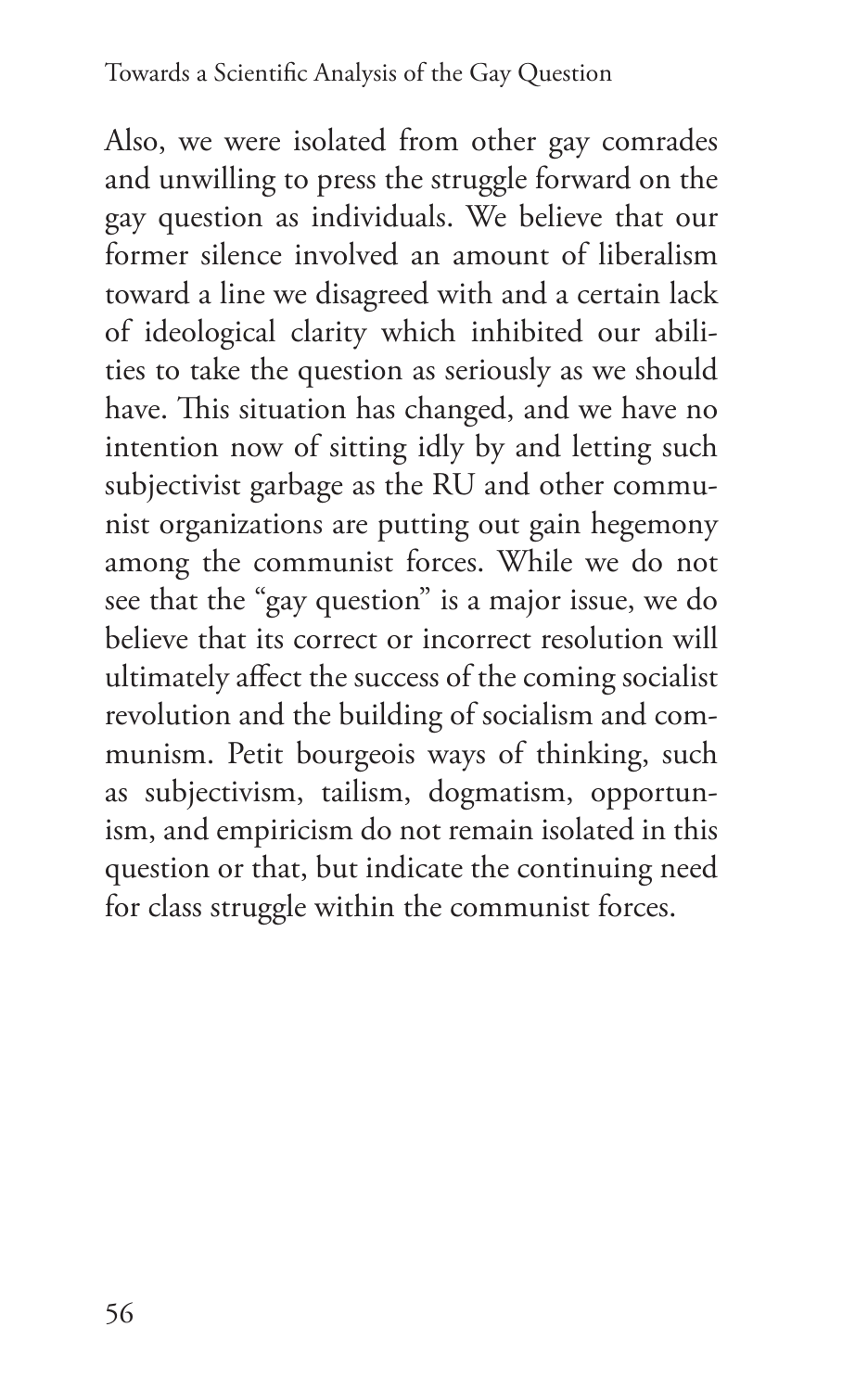# **Chapter 5. Material Oppression**

Once again, the RU fails to stop and think, or even investigate what it is saying when it writes:

Imperialism profits directly from the oppression and exploitation of women. This is not true for gay people. They are not materially oppressed as a group, and the denial of their democratic rights does not secure great profits for the ruling class.

But in real life it is rarely such a simplistic matter as the direct immediacy implied in the formula "oppression equals great profits." Rather, in advanced capitalist society there are many superstructural and ideological forms that do not directly "secure great profits" but whose "usefulness" is indirect in that they help maintain conditions (disunity, apathy, cynicism, backwardness) that allow the continued expropriation of "great profits."

People's ideas don't just happen. The ideas of different societies reflect the history of class contradictions and their development. In each historical period the existence of phenomena and their process of development are analyzed and explained by applying a particular ideology, the world outlook of the ruling class. In the Catholic Church, for example, Thomas Aquinas wrote in the *Summa Theologica* that homosexual acts are unnatural,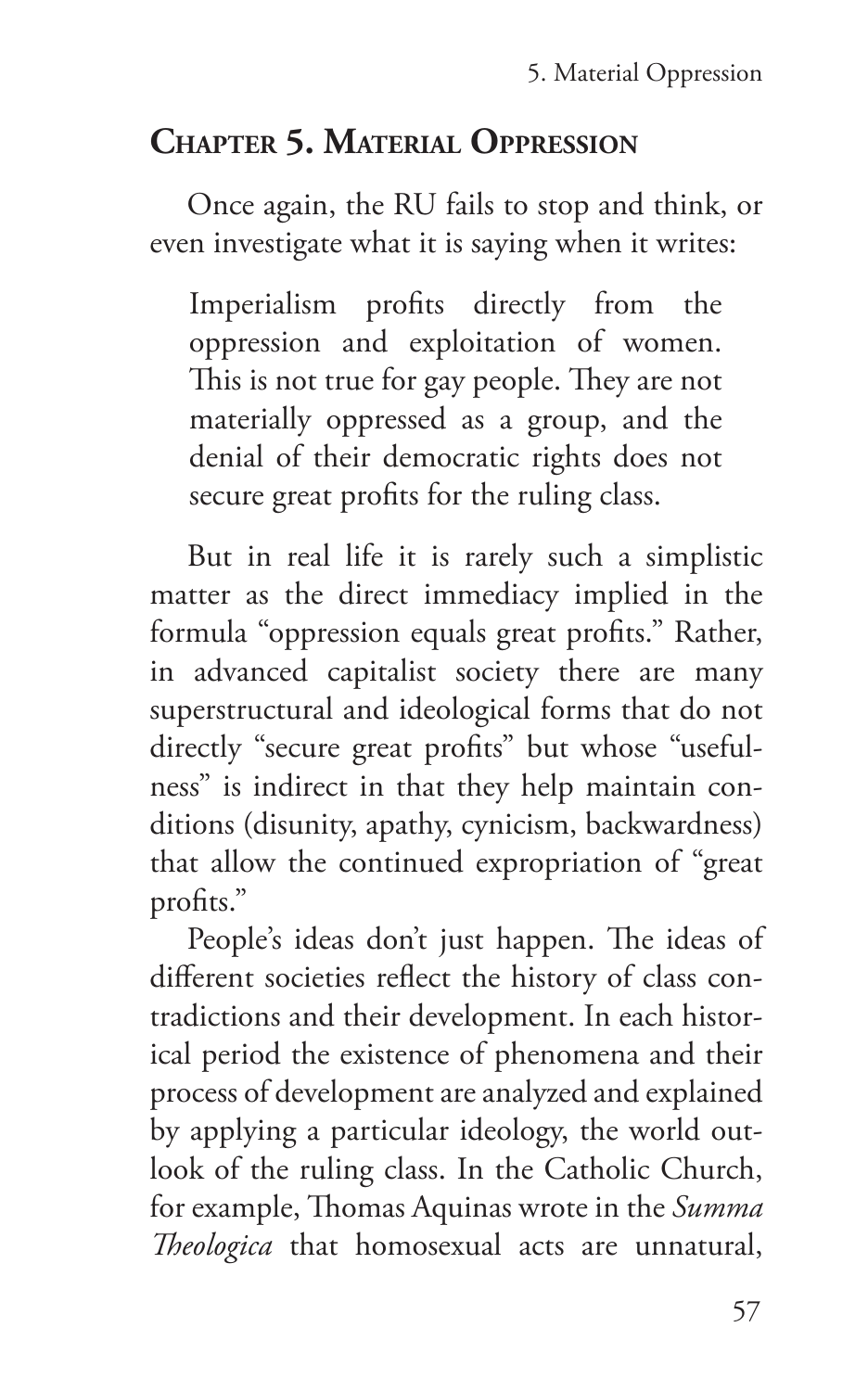lustful, and sinful because they are the pursuit of pleasure to the exclusion of procreation, which he called the god-given purpose of the sexual organs. Our "revolutionaries" today would agree, only changing "sinful" to read "counter-revolutionary."

But Aquinas and the church did not just "discover" these ideas. The church explains things in terms of god, but the idea of "God" serves as a smokescreen to mask the real source of religious ideas: the ruling class which perpetuates religion and its maxims to serve its own material interests. Religion is important to the capitalist ruling class as it was to the slave-owning and feudal ruling classes because capitalists see things in terms of profit and power (their world outlook) and they act, therefore, to sustain those institutions such as religion that help maintain their rule.

To say that there is no profit to the capitalist in the oppression of gays is to ignore the basic theorems of the science of Marxism. Does the RU believe that it is simply an accident, or "natural" that gays are oppressed? The fact is that gay people are materially oppressed and the material basis for that oppression indeed lies in the maintenance of profit and power of the capitalist.

Our investigation leads us to believe that the material basis for the oppression of gays can be found in the role of the bourgeois nuclear family under class society in the maintenance and perpetuation of the division of labor. The bourgeois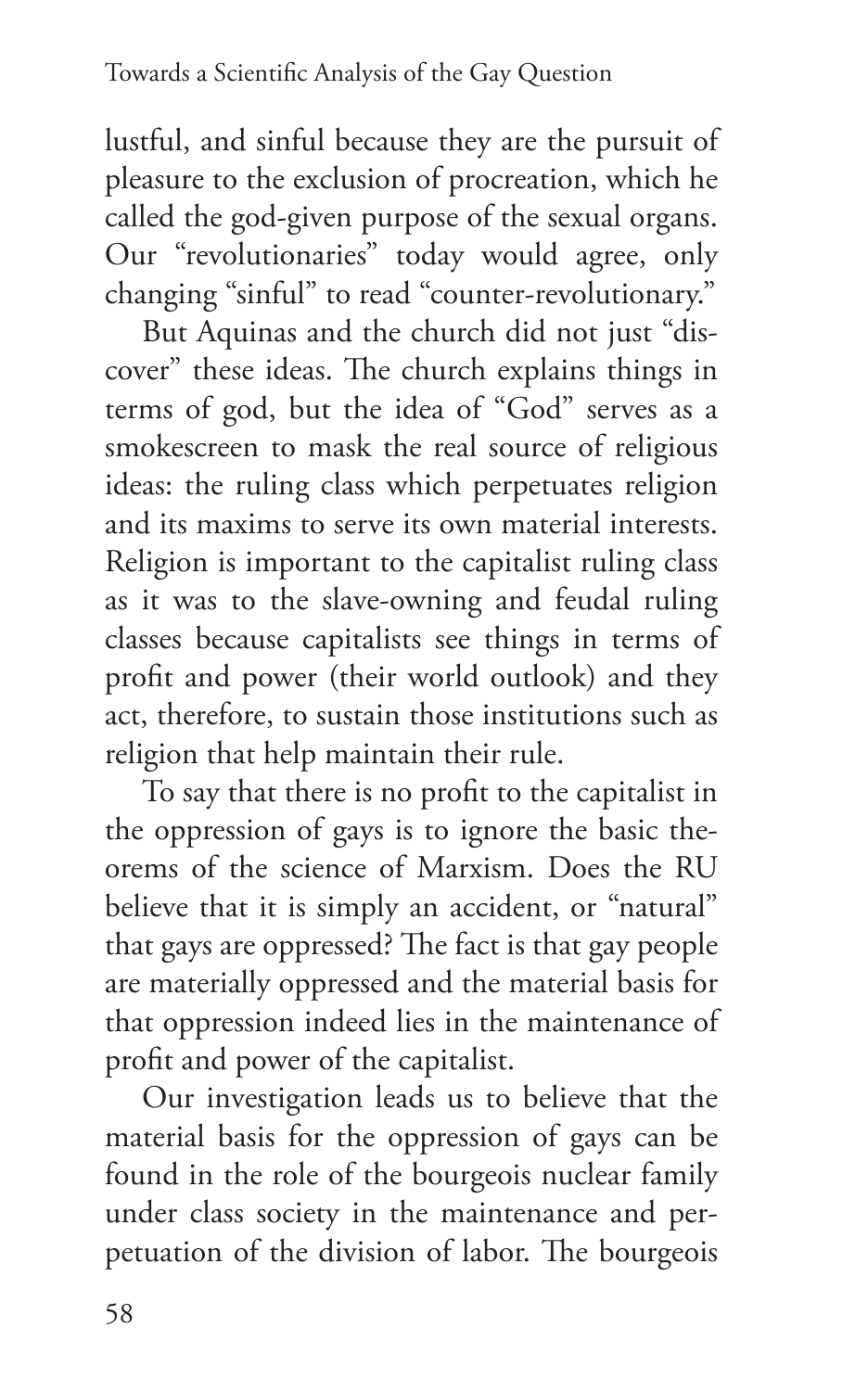nuclear family is the economic institutionalization of personal relationships under capitalism. It is a socially isolated unit consisting of a husband, a wife, and their children. The husband works outside the home. The wife, whether she also works outside the home, works within it as invisible labor which maintains and reproduces the labor force. The purpose of the bourgeois family is to: 1. socialize children into understanding and accepting class relationships as they exist in this country today; 2. reproduce the class structure in microcosm; and 3. privatize the maintenance and reproduction of the working class. Class society establishes/maintains and perpetuates divisions of labor including sexual divisions. Sexual division of labor is of incalculable use to the bourgeoisie, dividing workers into two great camps, those in social labor and those in private labor; those in private labor can and have been called forward as a reserve army of labor according to the needs of the bourgeoisie.

## **A. Historical Perspectives**

Historically, as collective economies broke down and economic relations based on patriarchy and rising capitalism emerged, man's labor was increasingly that of commodity production and his role included the provision of the material necessities for the maintenance and propagation of the family. (The sexual division of labor had existed prior to this historical development,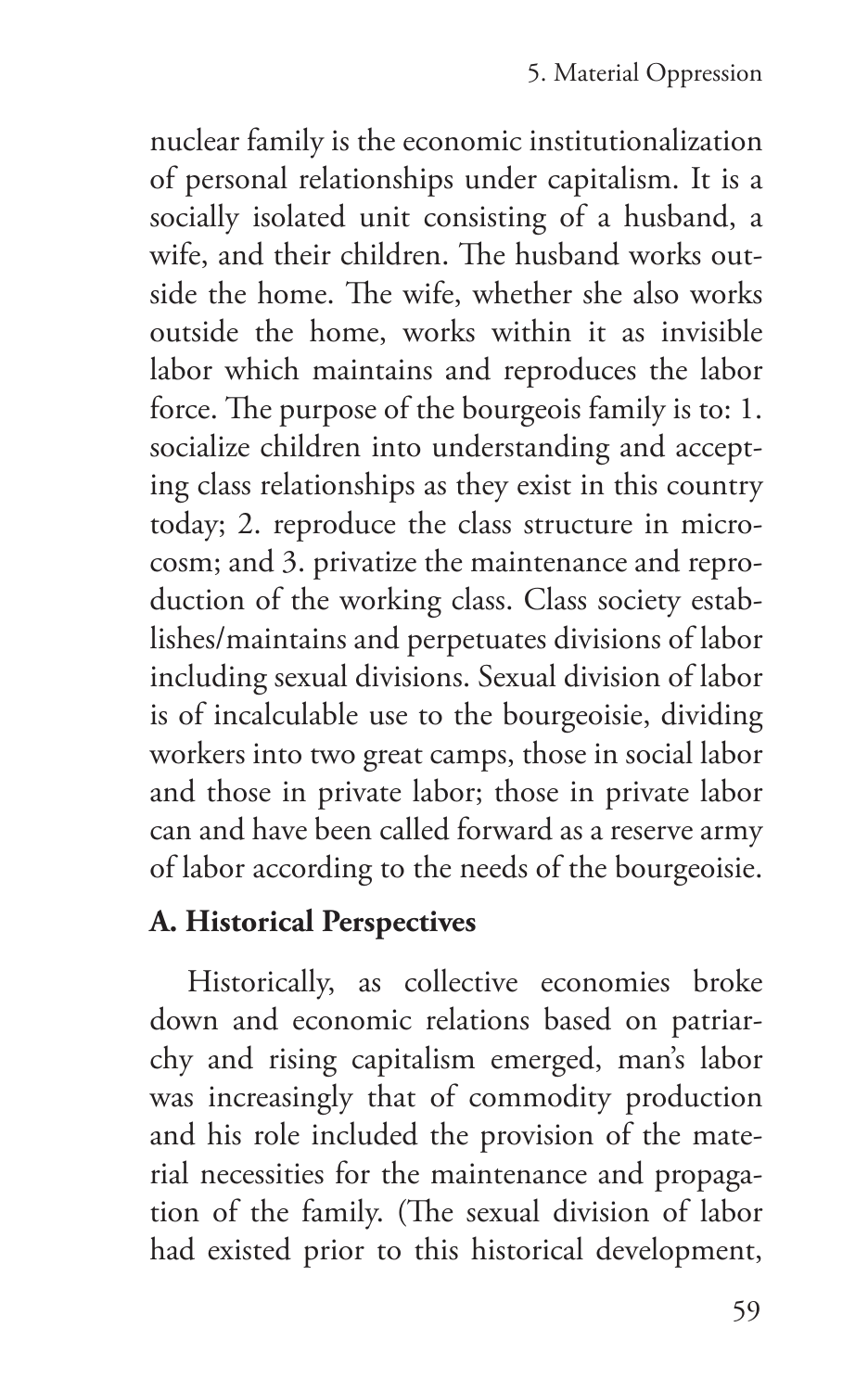but it was not accompanied by the super-structural characteristic of sex-roles – standards of personal character and behavior according to gender.) Woman's labor was increasingly individualized and restricted to items of use value, i.e., for private and indirect consumption. Her role included the maintenance of current labor power (husband), the rearing and education of future labor power (children), and the care of expended or discarded labor power (sick, injured, and elderly.).

The sexual division of labor, reified as "natural," is of material benefit to the bourgeoisie in a capitalist society where collective replacement of daily needs is not provided for. The working woman in the home does not directly sell her labor power as such. Under capitalism, the value of her "invisible" labor power is appropriated by and benefits the bourgeoisie through her role in the family, which requires her to shop for food, clothing, etc., cook, maintain the home, and look after the family, including the wide range of emotional and psychological needs, such as defusing her husband's anger from the exploitation of his job.

With the industrial revolution and the full development of capitalism, some women were incorporated into the public sector of the working class. Nevertheless, the working woman's role at home has not changed materially. Because her nurturing and service role has not been recognized as having economic value necessary to the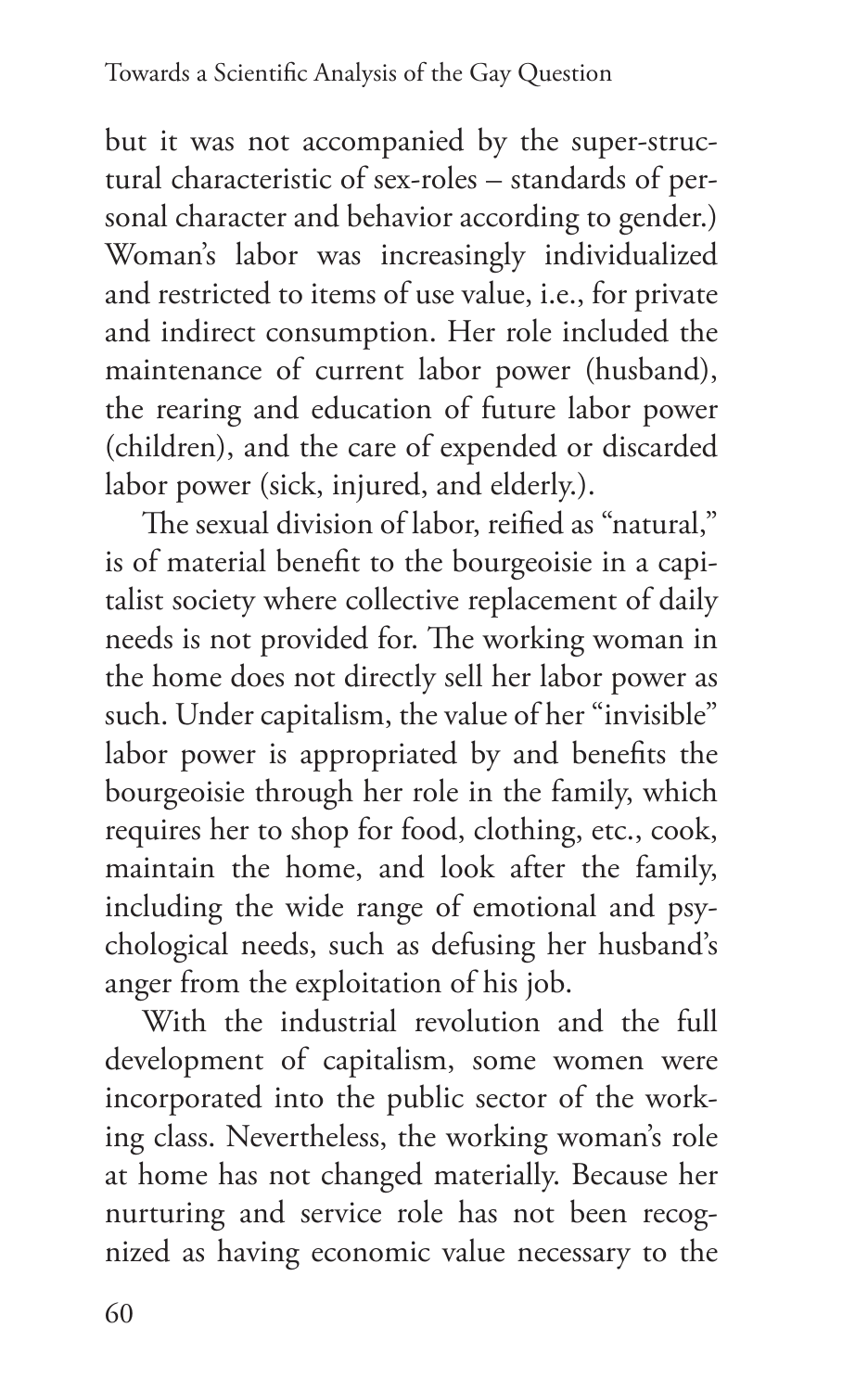maintenance of capitalism, but only as a "natural" and biologically determined sex characteristic, it is likewise considered "natural" that the working woman continues to bear the primary burden of creating a healthy home life for the family.

"The modern individual family is founded on the open or concealed domestic slavery of the wife, and modern society is a mass composed of these individual families as its molecules;" and, "Within the family he is the bourgeois and the wife represents the proletariat."9 This sexual division of labor indeed secures great profits for the bourgeoisie, for there is a structural unity between the sexual division of labor and class exploitation:

The first class antagonism which appears in history coincides with the development of the antagonism between man and woman in monogamian marriage, and the first class oppression with that of the female sex by the male. Monogamy was a great historical advance, but at the same time it inaugurated, along with slavery and private wealth, that epoch, lasting until today, in which every advance is likewise a relative regression, in which the well-being and development of the one group are attained by the misery and repression of the other. It is the cellular form of civilized society, in which we can already study the nature of the antagonisms and contradictions which develop

<sup>9</sup> F. Engels, *The Origin of the Family, Private Property and the State*, Foreign Languages Press, Paris, 2020, p. 60.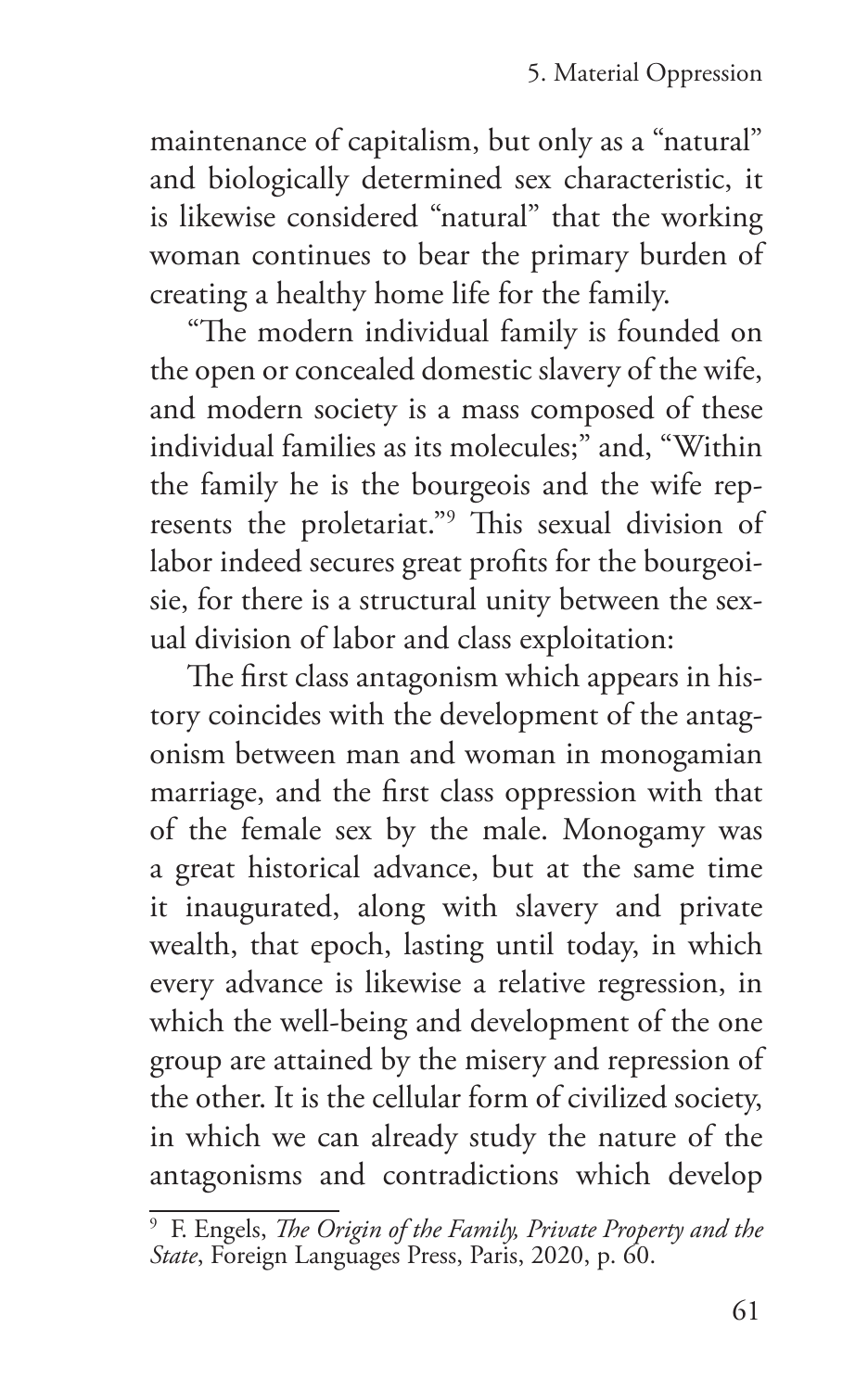fully in the latter.

Division of labor and private property are… identical expressions: in the one the same thing is affirmed with reference to activity as is affirmed in the other with reference to the product of the activity.<sup>10</sup>

The ruling class ideas are nothing more than the ideal expression of the dominant material relationships…; hence the relationships which make the one class the ruling class, therefore its ideas of its dominance.<sup>11</sup>

To maintain the division of labor so crucial to the maintenance of its rule, the bourgeoisie has developed a powerful and pervasive ideology. It includes the radically opposing sex models which permeate education and culture: Men are to be physically strong, courageous and combative; women learn to be supportive and passive. Starting with childhood, both boys (cars, mechanical sets, guns) and girls (dolls, sewing kits, play stoves) receive the toys which will train them for their eventual roles in the economy. Bourgeois ideology and institutions make sure this indoctrination continues throughout a person's life.

<sup>&</sup>lt;sup>10</sup> Marx and Engels, "Feuerbach, Opposition of the Mate-<br>rialistic and Idealistic Outlook, (The German Ideology)," in Marx and Engels, *Selected Works,* Vol. 1, p. 34.

<sup>11</sup> Ibid., p. 47.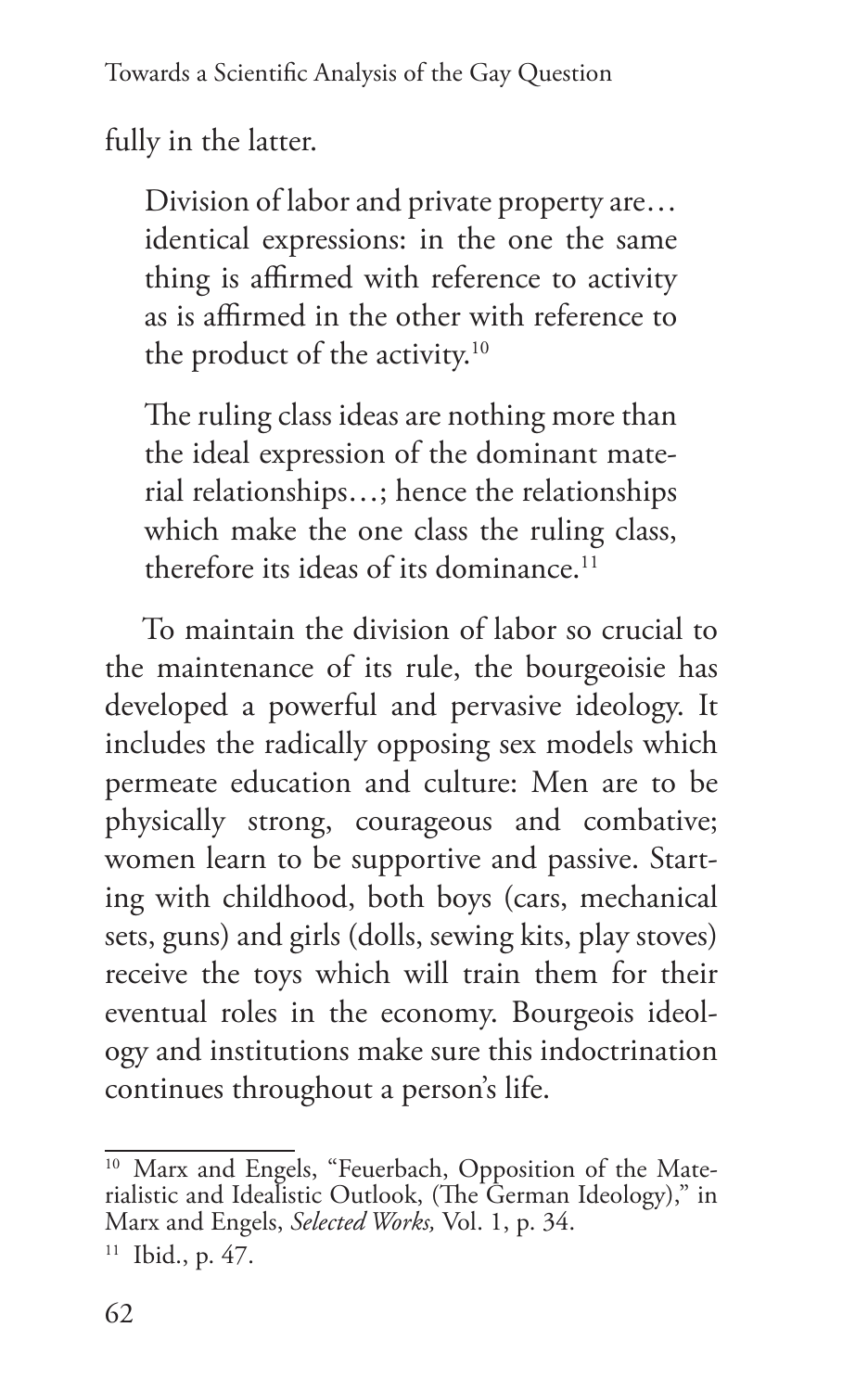#### **B. Sexuality, Reproduction, and Sex-Roles**

Similarly, anti-gayness is a necessary part of bourgeois ideology. Implicit in the fact of two men or two women relating to each other is the rejection of the necessity of basing a relationship on the socially defined "inferiority" or "superiority" (according to physical characteristics) of its participants. When men and women see themselves as equal the bourgeoisie loses one of its basic "divide and conquer" weapons. Working men can recognize that the sexual privileges and short range benefits they derive from the bourgeois oppression of women are minimal and not in their class interest.

Likewise, women in rejecting definitions of inferiority can see themselves as workers and become militant fighters for socialist revolution. The bourgeoisie, terrified by the communist specter of the equality of women and men, labels sexual equality as unnatural. Gayness is also labeled "unnatural;" it is a threat to bourgeois dominance. Gayness is "unnatural," and therefore a threat to bourgeois dominance, precisely because it rejects the "natural" bourgeois society as reflected in the "natural" bourgeois/proletarian relationship of the nuclear family; it also implies that sexual relationships need not be tied to reproduction.

The ruling class should be encouraged by the fact that they are not alone in this perception. They have what we consider to be some very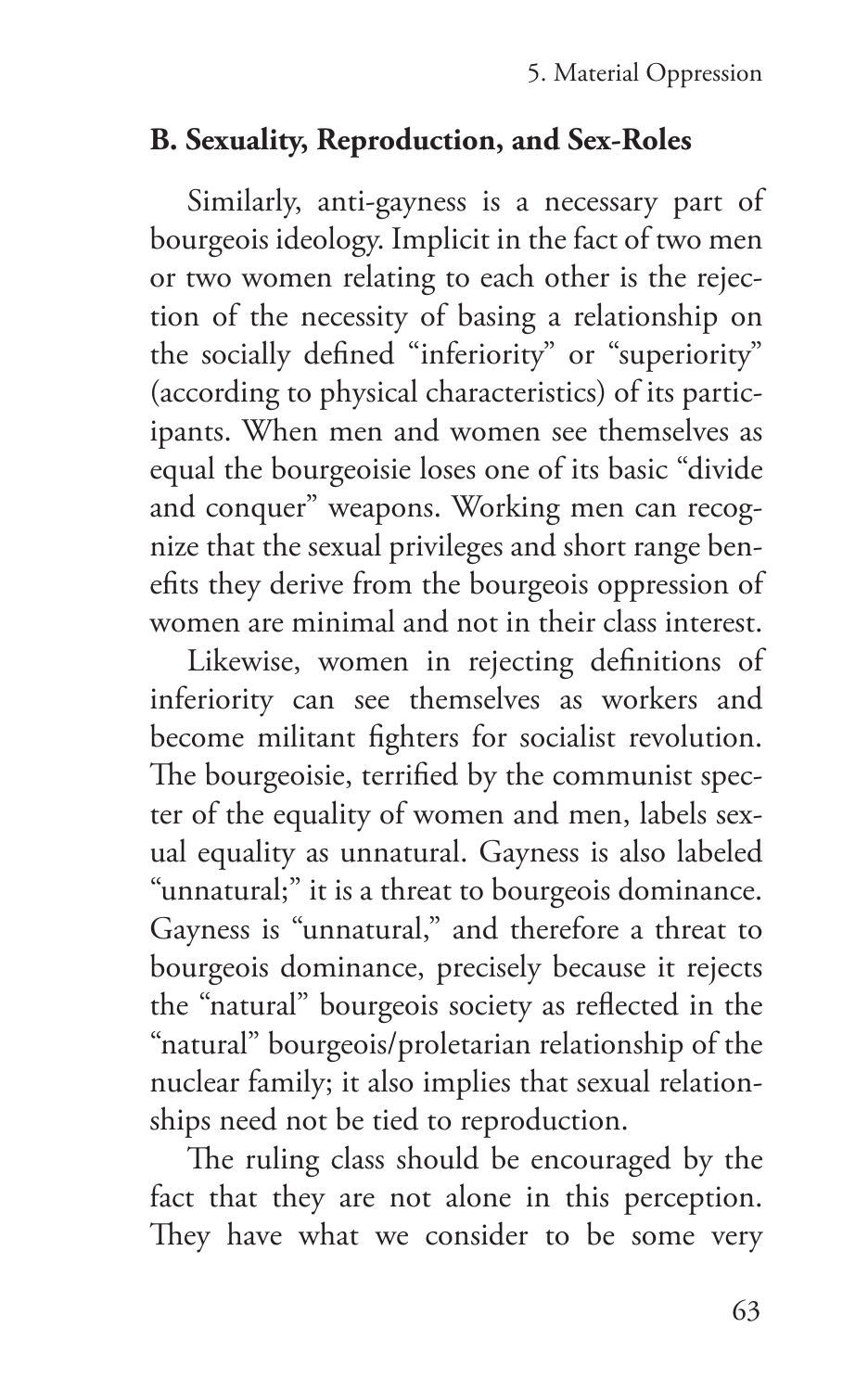unlikely allies. The October League strongly condemns gay relationships on the grounds that they cannot produce children and thus are anti-social and attack the family. There are two basic errors in this position. One is the confusion of sexuality with reproduction. The other is the failure to understand that when societies undergo a qualitative change, so do all of the basic institutions that uphold them—including personal relationships and child-rearing, and the dominant and subordinate nature of sexuality and reproduction within them.

Sexuality and reproduction are not synonymous. Most sexual intercourse is not for the purpose of reproduction. Witness the widespread demand for contraceptives. There is not an inherent unity between sexuality, reproduction, and love relationships. Research done with the goal of showing that sexuality is inherently a part of reproduction has been discredited; this is discussed at more length in the Appendix. For Communists to put forward as a line the supposed principle that the "material basis" for love relationships is reproduction is unscientific. It is as if these Communists looked superficially and mechanically at the particularized practice of the Soviet Union in the 1930s, summed it up and applied it to the U.S. today. But the experience of the USSR was particular, because the country's population had just been decimated in one imperialist war, industrial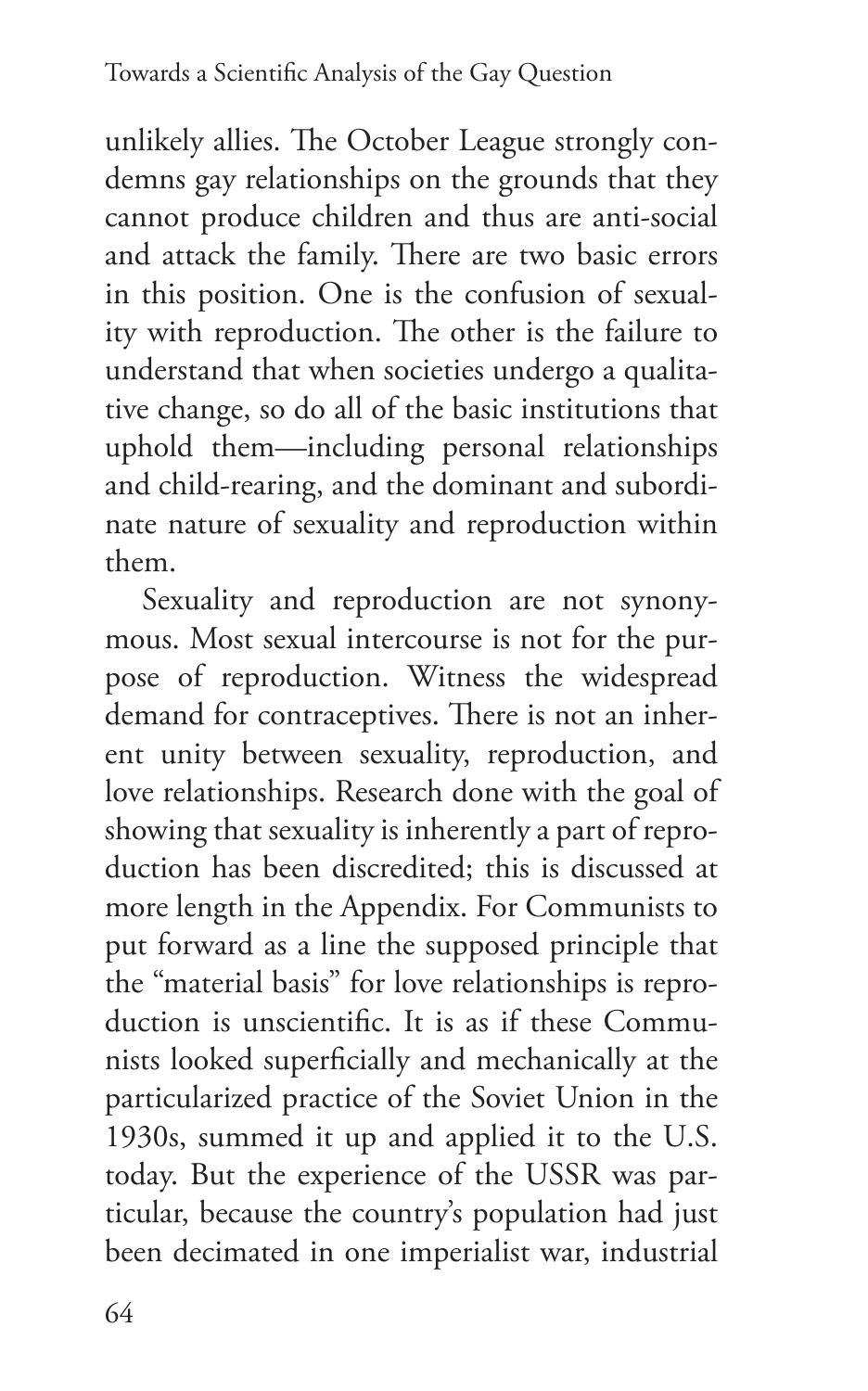development was just getting off the ground, and there was an imminent threat of another imperialist war.

The continued existence of the world's only socialist country was in question. To meet this crisis, the Bolshevik Party instituted measures which encouraged the increase of reproduction, such as outlawing abortion and homosexuality, making divorce harder to obtain, granting material incentives to families who would have more children, and the like. But times have changed. We live in an advanced technological society whose population has increased over the last few generations. We do not need to "learn" from history by mechanically applying lessons of the past to a new historical context.

It is also true that in humanity's earliest days, when the physical survival of the species was much more threatened by nature than it is today, people lived under circumstances where reproduction was of immediate concern. Women spent most of their time either pregnant, in childbirth, recovering from pregnancy, and nursing infants. The infant mortality rate was astronomical. As people began to develop technology and to accumulate surpluses, it became necessary to establish clear lines of male inheritance. Reproduction thus came to be institutionalized with the development of private property, the first class relationships, and the institution of marriage. Thus, formalized rela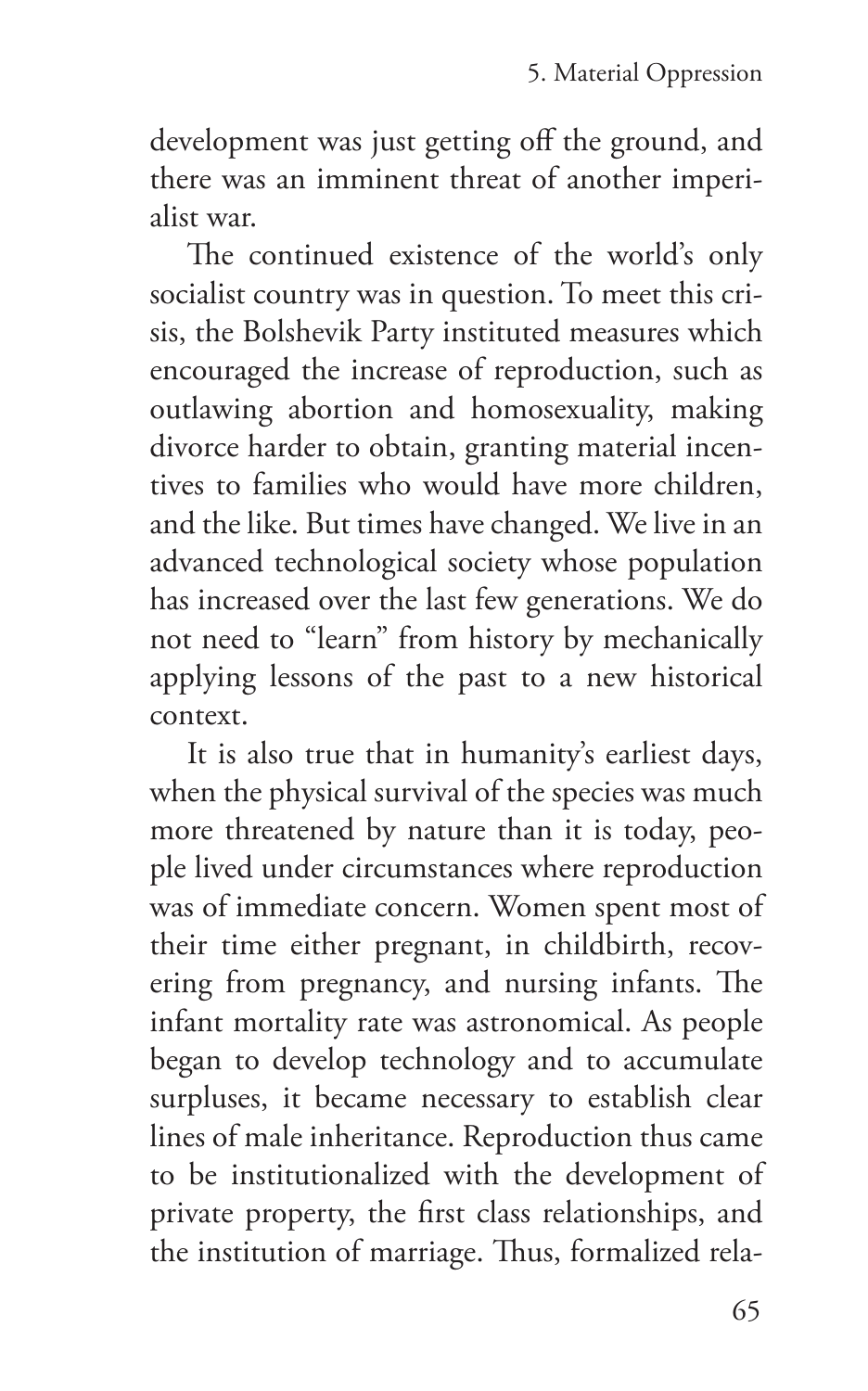tionships developed not out of the necessity of insuring reproduction (which was being taken care of well enough) but out of the need to control it and to control people and their relations to the means of production. These institutions served to curb people's expressions of sexuality by penalizing reproduction outside of marriage which would threaten the transmission of property and property relationships. (One effect of this was to place severe limitations on most women's behavior, since they bore the children. Men were allowed to copulate with relative freedom with concubines, slaves, mistresses, and members of the non-propertied classes in general.)

As societies developed and conditions continued to change—life-spans increased, as did the size of the population—people continued to express their sexuality and to enter into relationships in conflict with the demands of the allocation of private property. In these relationships, sexuality was undoubtedly important while reproduction was generally an undesired side-effect. Taboos and bans against extra-marital relationships existed not because of some metaphysical, moralistic idea of the sanctity of such relationships (these were the superstructural means of enforcing economic relationships) but because illegitimate children uncontrolled reproduction, offshoots of people's sexuality and love for each other—threatened the means of distributing wealth and power. In soci-

66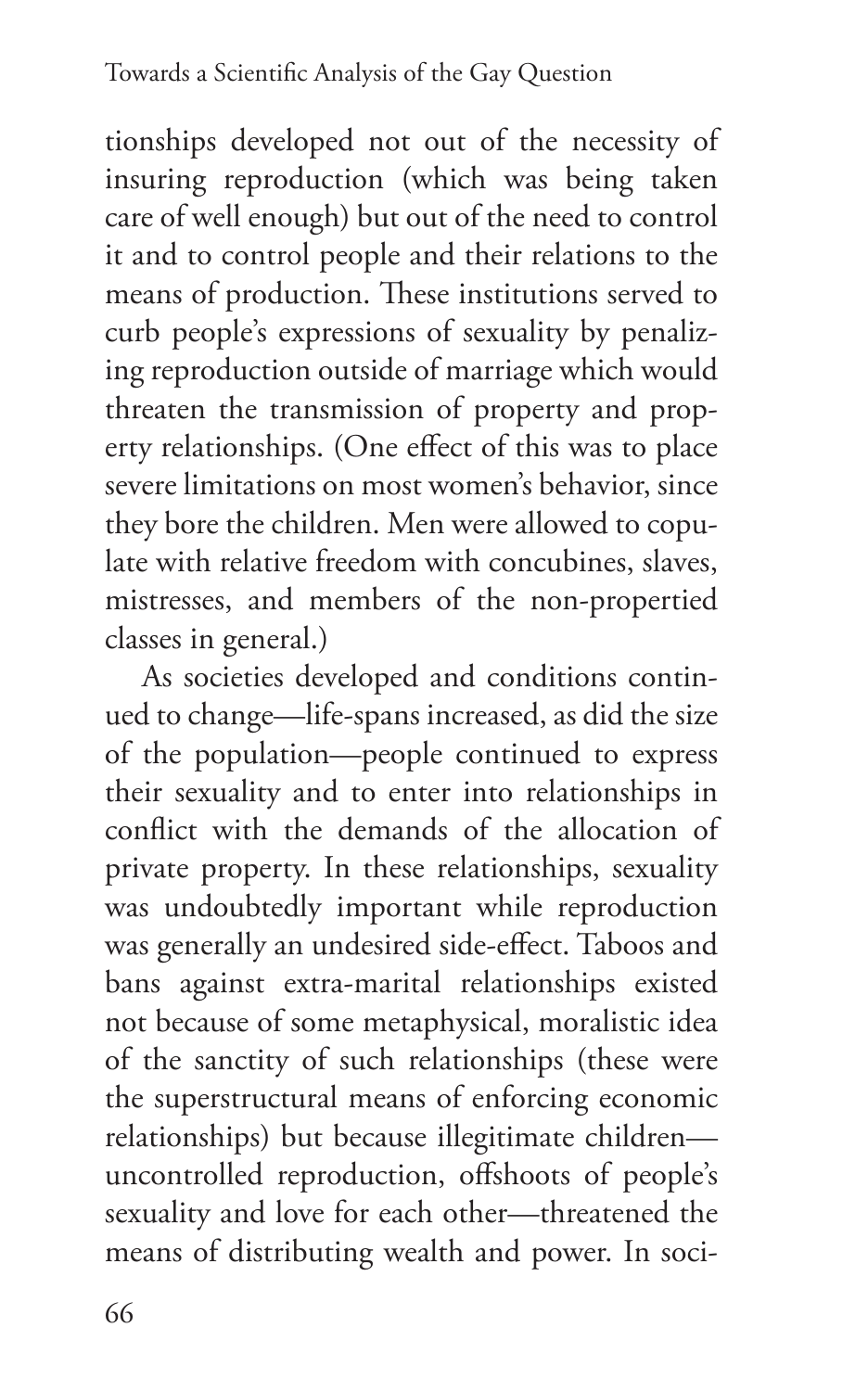eties where institutionalized relationships existed as ways of distributing property—where distributing property was generally why marriages were arranged—reproduction outside the framework was clearly a threat to those institutions and economic relations.

Under capitalism the effects of the changing means of production and advanced technology have further increased the separation between sexuality and reproduction. For the first time reproduction does not have to be a risk connected with the expression of sexuality. Birth control and abortions are realities. People, including working women, have been struggling to maintain that separation in fights for the right to abortion on demand and for the availability of birth control on demand. These struggles have found their way into popular culture in songs like Loretta Lynn's "The Pill," which celebrates a housewife's freedom from the constant fear of pregnancy which she had lived with before.

The history of civilization has been in part the ruling class' attempts to enforce the connection between sexuality and reproduction in order to preserve private property through the institution of inheritance. Repressive laws against adultery, pre-marital sex, illegitimacy and homosexuality (which often carries the heaviest penalties), are examples of the repressive measures taken by the ruling class to punish those who rebel against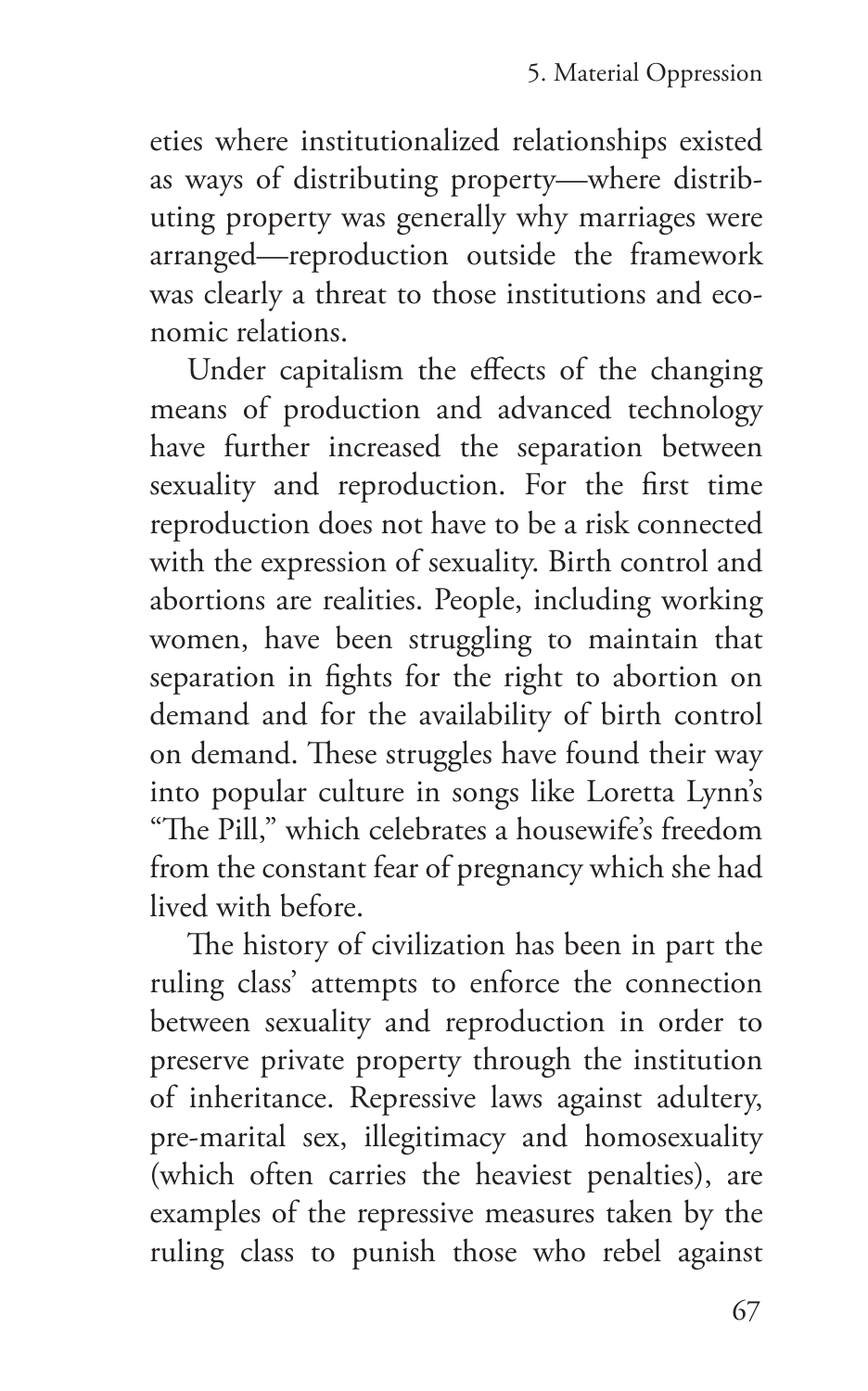its false unity of sexuality and reproduction. Of course this does not mean that as communists we advocate that people place primary emphasis on the gratification of their sexual urges. At this time, love relationships between two people are probably the best way of meeting people's emotional and sexual needs. Also for most people these relationships are now the most practical way of carrying out reproduction. But if two women, for example, should choose to build such a relationship, this does not mean that they either will not or have not had children.

Indeed, many gay people do have children; some of us were involved in heterosexual relationships before we came out, and we have fought long and hard for the right to keep our children from being taken away by the judicial arm of the bourgeoisie. As scientific socialists, we cannot deny the possibilities of the role that the continuing development of science and technology may come to play in reproduction. Just as it is possible to avoid reproduction through scientific methods of birth control, it is also possible to aid reproduction through artificial insemination.

Finally, we understand the meaning of social obligation in a workers' state to be different from the capitalist definition. We understand that a situation could arise in which the state would call upon the people to produce more children. This call would apply to all members of society, gay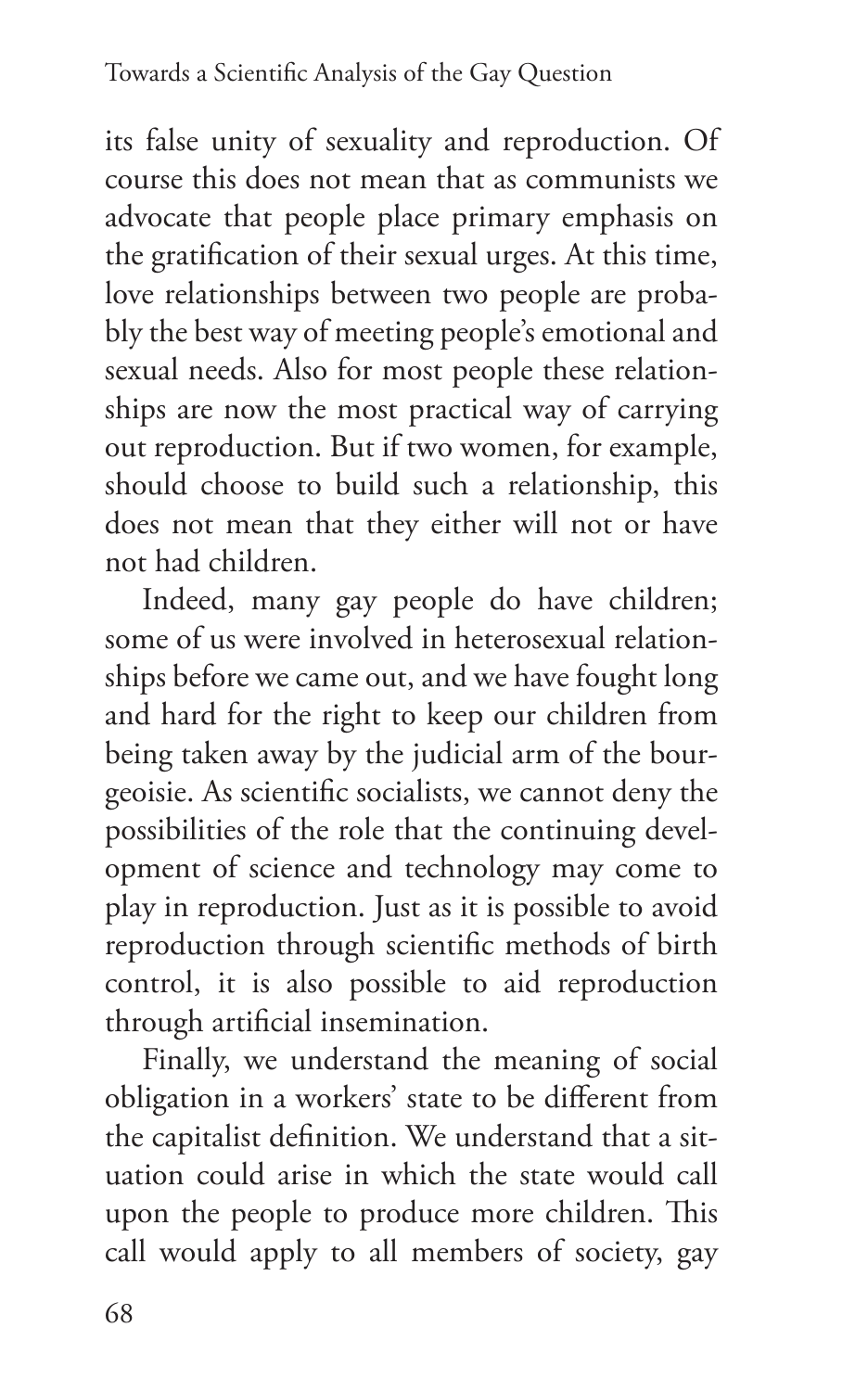or heterosexual, in relationships or not. But the final responsibility for child-raising and reproduction would no longer lie with the nuclear family; rather, it lies with the entire population. An example of this is found in Vietnam after the Christmas bombings in 1973. The international community flooded Vietnam with offers to care for and adopt the orphans whose parents had died in the bombings. But the Vietnamese refused, saying that whether or not the natural parents survived, it was the collective societal responsibility and desire to keep the children as their own, and to raise them to be contributing members of the nation.

Reproduction, as the primary basis for personal relationships, is already decreasing in importance under capitalism. This process would be accelerated under socialism. In a society run by workers, the needs of one are the needs of all. The care and upbringing of children is a social obligation in which every citizen takes part. For example, the Peoples' Republic of China has long since recognized the foolishness of keeping most of the female workforce at home with their children. Continuous child care centers are set up, staffed by members of the community, thus freeing parents from direct responsibility. There is no reason why gay people could not participate fully in such programs.

As society progresses beyond capitalism, all of its institutions must develop with it. There is no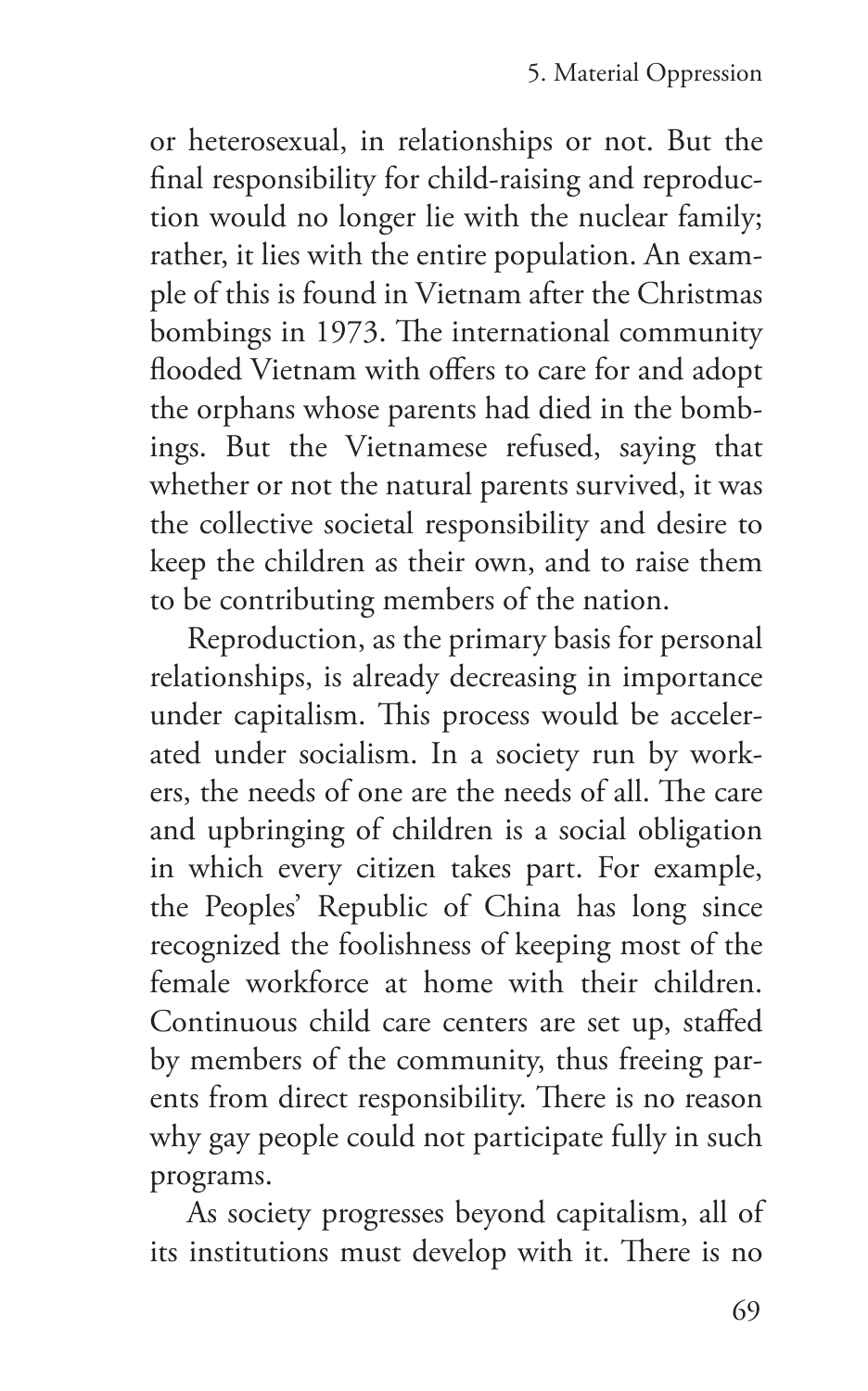room in a workers' state for the perpetuation of an institution created to serve the needs of the ruling classes of the past. To maintain otherwise is to fail to realize that as the material, economic base of society changes (from, for instance, feudal to capitalist, or capitalist to socialist), the superstructural aspects (such as education, culture, government, etc.) will change to eventually reflect the further development, of social contradictions. The bourgeois nuclear family is not immune from this process.

In summary, the bourgeoisie does not oppress people because it thinks such oppression is funny; and the oppression of gay people is anything but funny, or so slight that it can be dismissed as negligible. It runs the gamut from the denial of democratic rights, such as housing, employment, and education, to police repression and brutality, to the imprisonment, castration and lobotomizing of gays, to the use of adverse conditioning (chemical and electrical shock), to "cure" gays in state prison hospitals, such as Vacaville. Economically, it is our experience that many open gays are forced to work in the lowest paying, non-unionized small manufacturing shops where the boss is not much concerned with who a person sleeps with or if a person has a "green card," but who uses a worker's status as added leverage for increased exploitation. Gay parents are denied custody of their children. Gay people are forced to live in over-priced "gay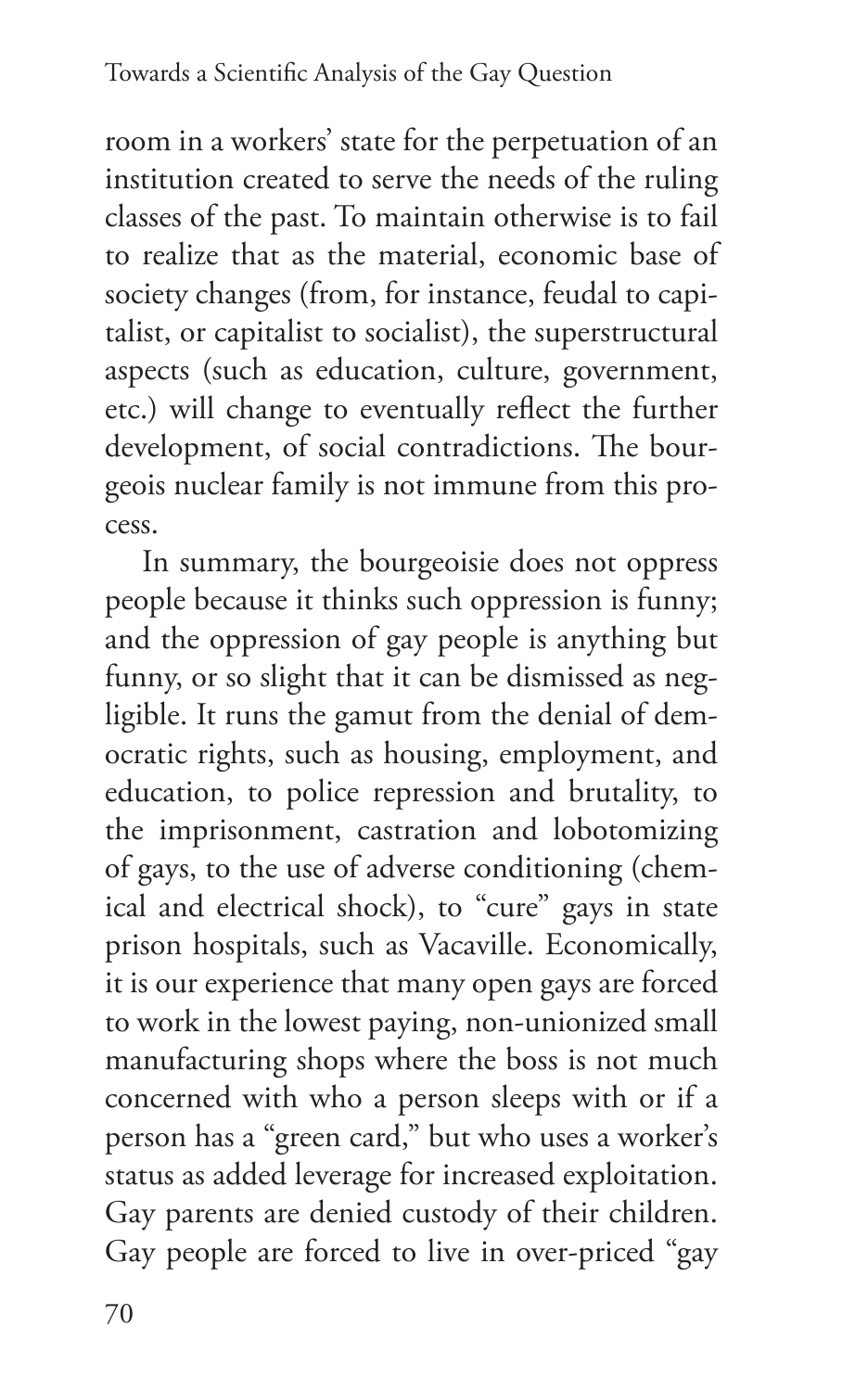ghettos" such as Hollywood. Outside social activity, particularly for gay men, is practically limited to Mafia-controlled, overpriced bars, whose owners enjoy a cozy relationship with the police. Such is the material oppression of gay people. It is no less heinous because its victims are determined by sexuality instead of by color or class. Rather, it is the conscious oppression of gay people by a class-conscious bourgeoisie acting only out of its own material interests.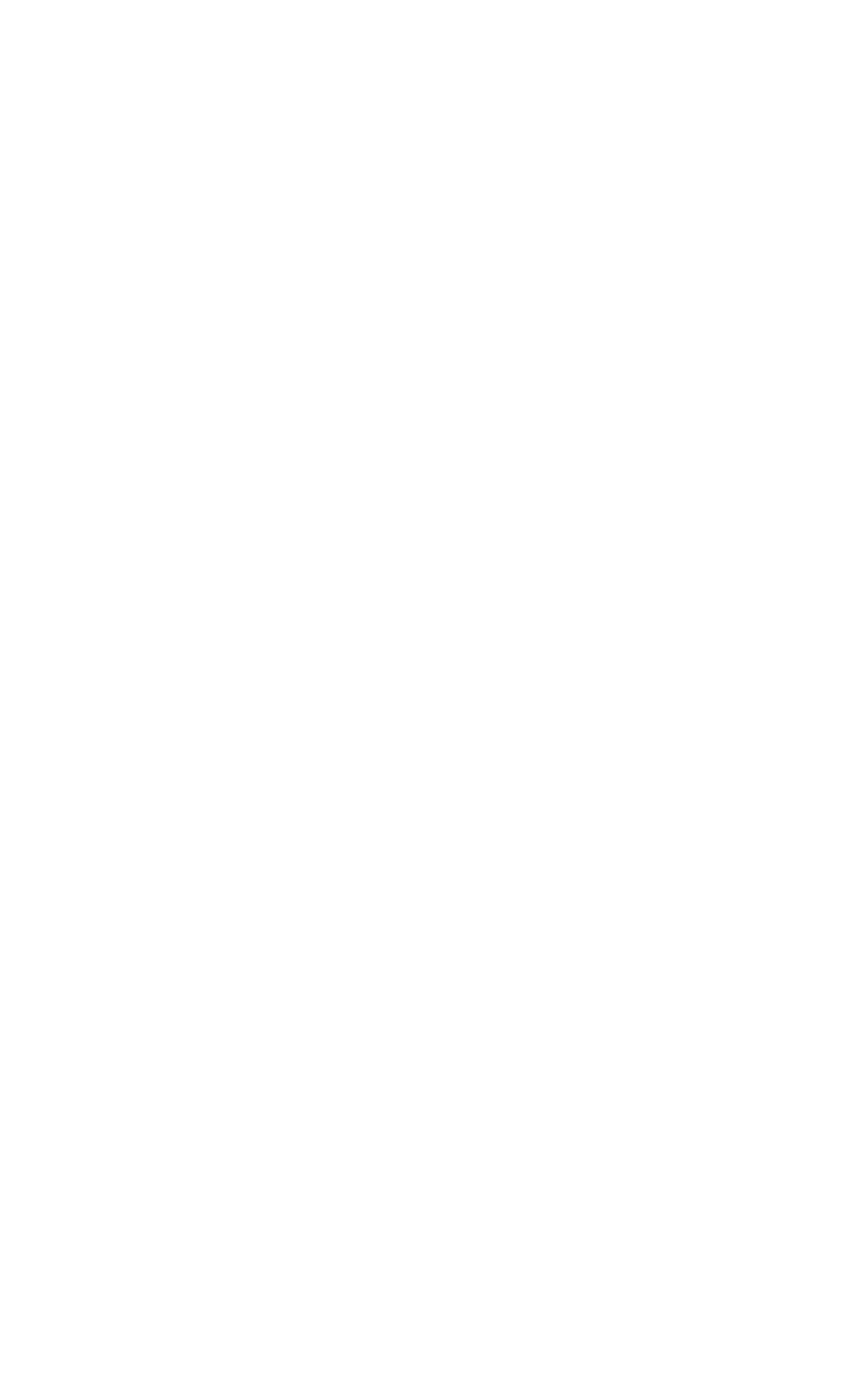### **Chapter 6. Democratic Rights**

The RU, when dealing with the democratic rights of gay people is even more muddled and unclear than usual:

The RU supports the democratic rights of gay people under capitalism, but we do not feel that the Attica Brigade has to take a stand on this. Although we support these democratic rights, we do not do so in an abstract way. We oppose the arbitrary use of laws against homosexuality and we oppose bourgeois methods of treating homosexuals as "criminals."

We do not uphold any so-called general abstract "right to be homosexual." To make a comparison with religion—we support the democratic rights of people to exercise freedom of religion, but we wouldn't support the right of some Jesus freak sect to proselytize in working-class neighborhoods, but we would support a Black Muslim being brutalized in prison. We support the democratic right of free speech, but we don't support the racial demagogues.

But it is not that they support the democratic rights of gays "in an abstract way," they don't support the democratic rights of gays in any way. It is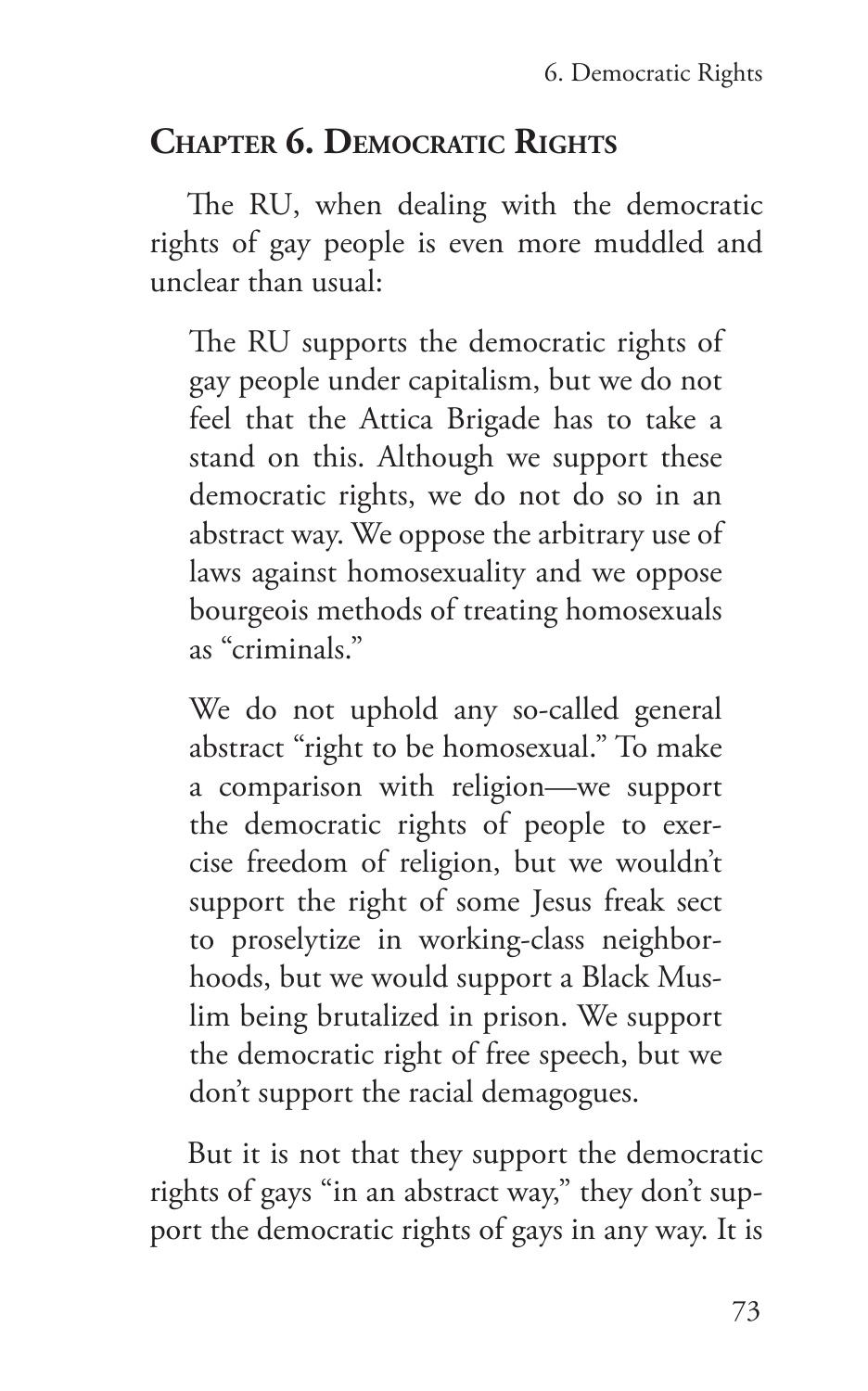not even a matter of "all talk, no action." Nowhere, except in this position paper, have we found a reference by the RU to the democratic rights of gay people. The RU's *Draft Programme* has nothing to say except that socialism:

...will wipe out the decadence of capitalism in all spheres. Prostitution, drug addiction, homosexuality and other practices which bourgeois society breeds and the bourgeoisie promotes to degrade and enslave the masses of people, will be abolished. The prostitutes, drug addicts, homosexuals and others who are caught up in these things will be re-educated to become productive members of society, with working class consciousness.<sup>12</sup>

If the RU is concerned with working class consciousness, they should re-read Lenin:

Working class consciousness cannot be genuine political consciousness unless the workers are trained to respond to all cases of tyranny, oppression, violence, and abuse, no matter what class is affected—unless they are trained, moreover, to respond from Social-Democratic points of view and no other…. We must blame ourselves, our lagging behind the mass movement, for

<sup>12</sup> Revolutionary Union, *Draft Programme*, pp. 11-12.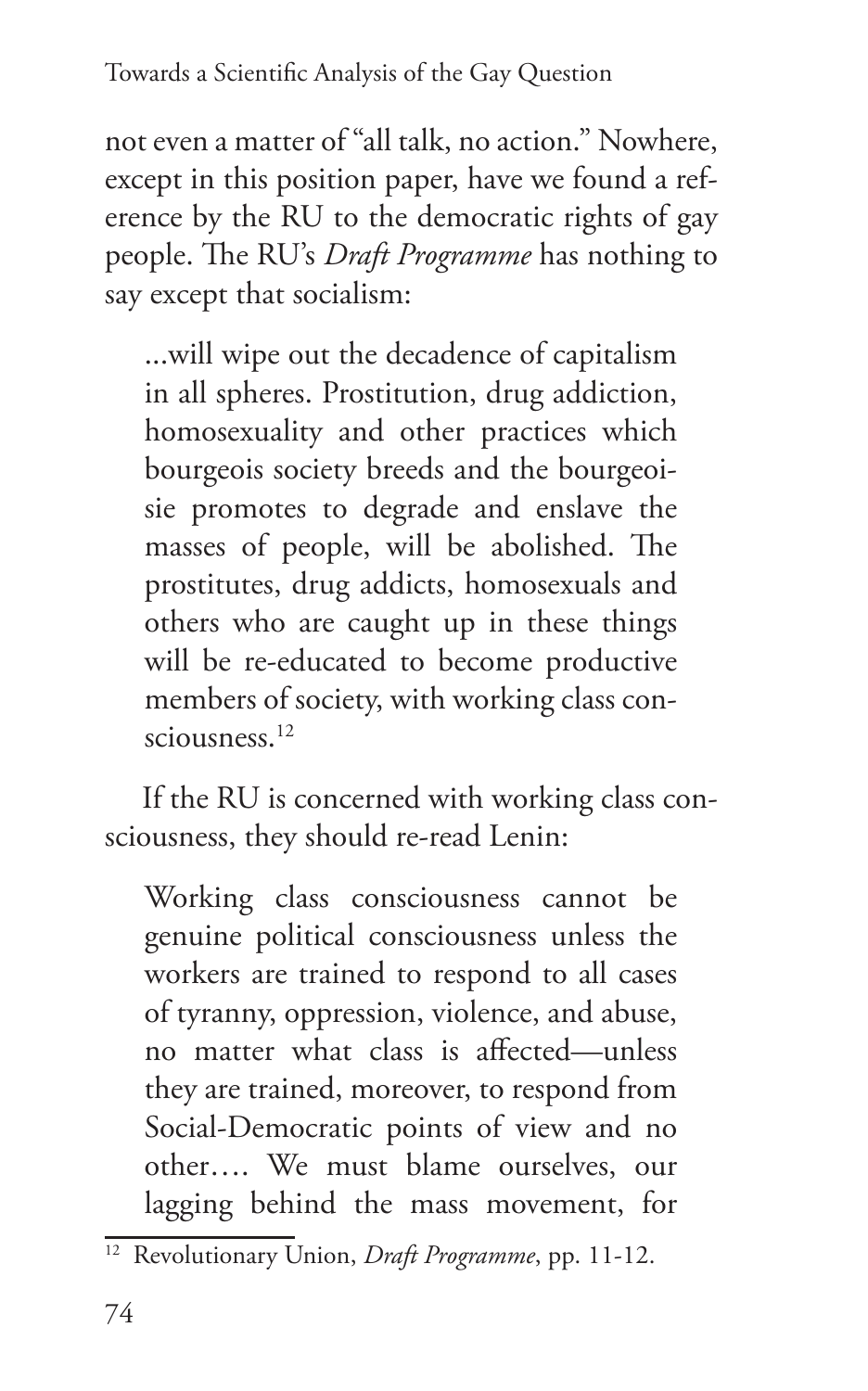still being unable to organize sufficiently wide, striking and rapid exposures of all the shameful outrages.<sup>13</sup>

We ask the RU, do they have nothing to say about the lobotomizing of gays in state hospitals, the continued police harassment and brutalizing of gay people, the denial of gay parents the custody of their children? Do they think these things are "right-on"? From their silence, it would seem so.

He is no Social-Democrat who forgets in practice his obligation to be ahead of all in raising, accentuating and solving every general democratic question…. We would be "politicians" and Social-Democrats in name only (as all too often happens in reality), if we failed to realize that our task is to utilize every manifestation of discontent, and to gather and turn to the best account every protest, however small.<sup>14</sup>

In fact, the RU has abandoned its revolutionary duty to arouse the masses by exposing these concrete examples of reactionary bourgeois rule and to explain to the working class how these outrageous actions and the bourgeois "anti-gay" rationale behind them only serves to weaken and

<sup>13</sup> V. I. Lenin, *What Is to Be Done?*, *op. cit.*, p. 73.

<sup>14</sup> *Ibid.*, p. 82.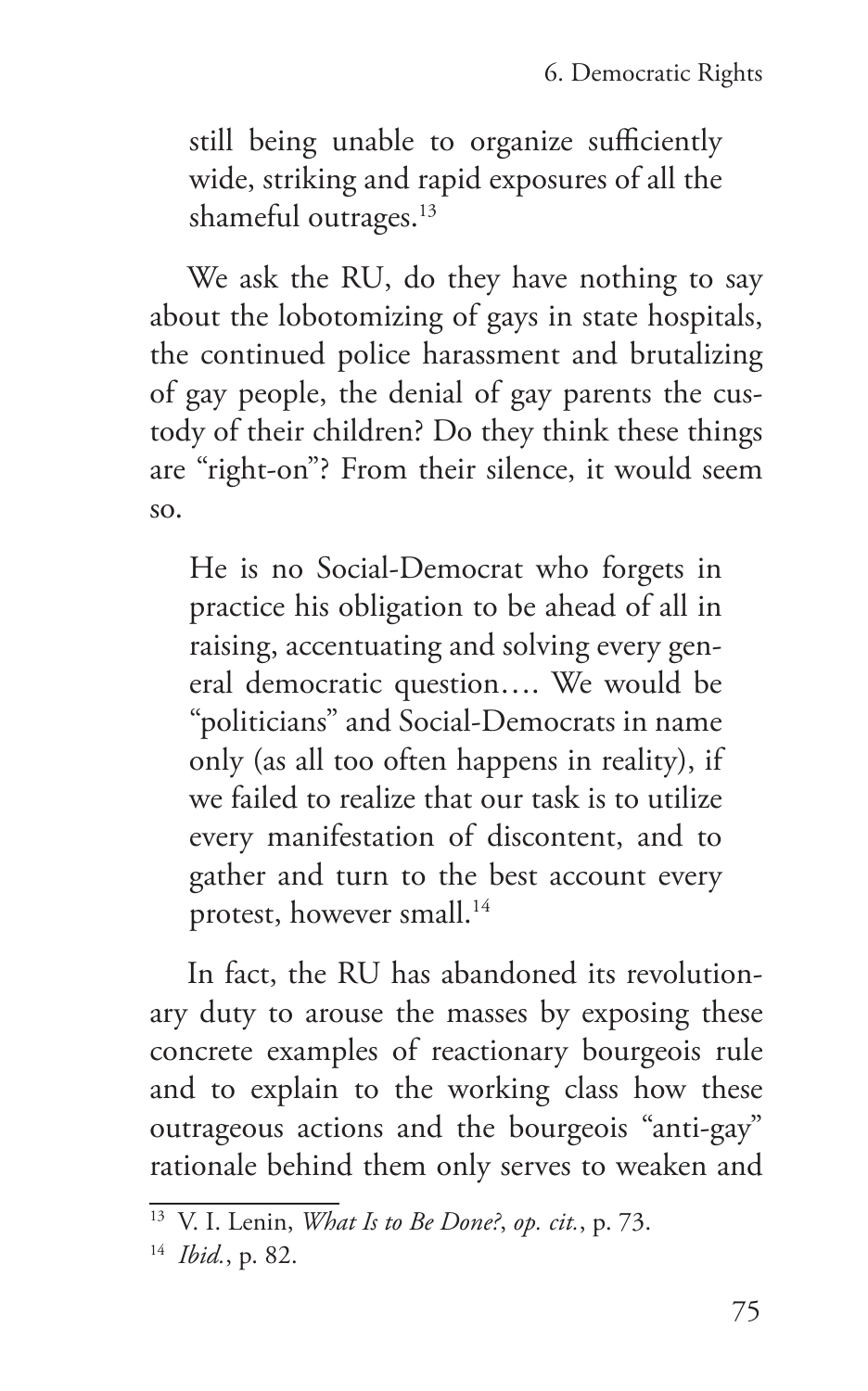divide the working-class struggle. Their failure to do so, besides holding back the consciousness and unity of the working class, is a failure to mobilize every possible ally of the working class. Every communist gay can point to numerous instances of honest anti-imperialist gay people who have had their political development retarded, or who have become anti-communist, because of the rampant anti-gay attitudes within the communist forces. Communists must draw a clear line of demarcation between themselves and the bourgeoisie. Mao says, "We should support whatever the enemy opposes and oppose whatever the enemy supports" and quotes Qufu: "Whatever you do, you must be sure that you do not sadden your friends and gladden your enemies."15 The RU completely fails to do this, both in theory and in practice.

<sup>&</sup>lt;sup>15</sup> Mao Zedong, "Interview with Three Correspondents" in *Selected Works of Mao Zedong*, Vol. II, Foreign Languages Press, Paris, 2021, p. 250.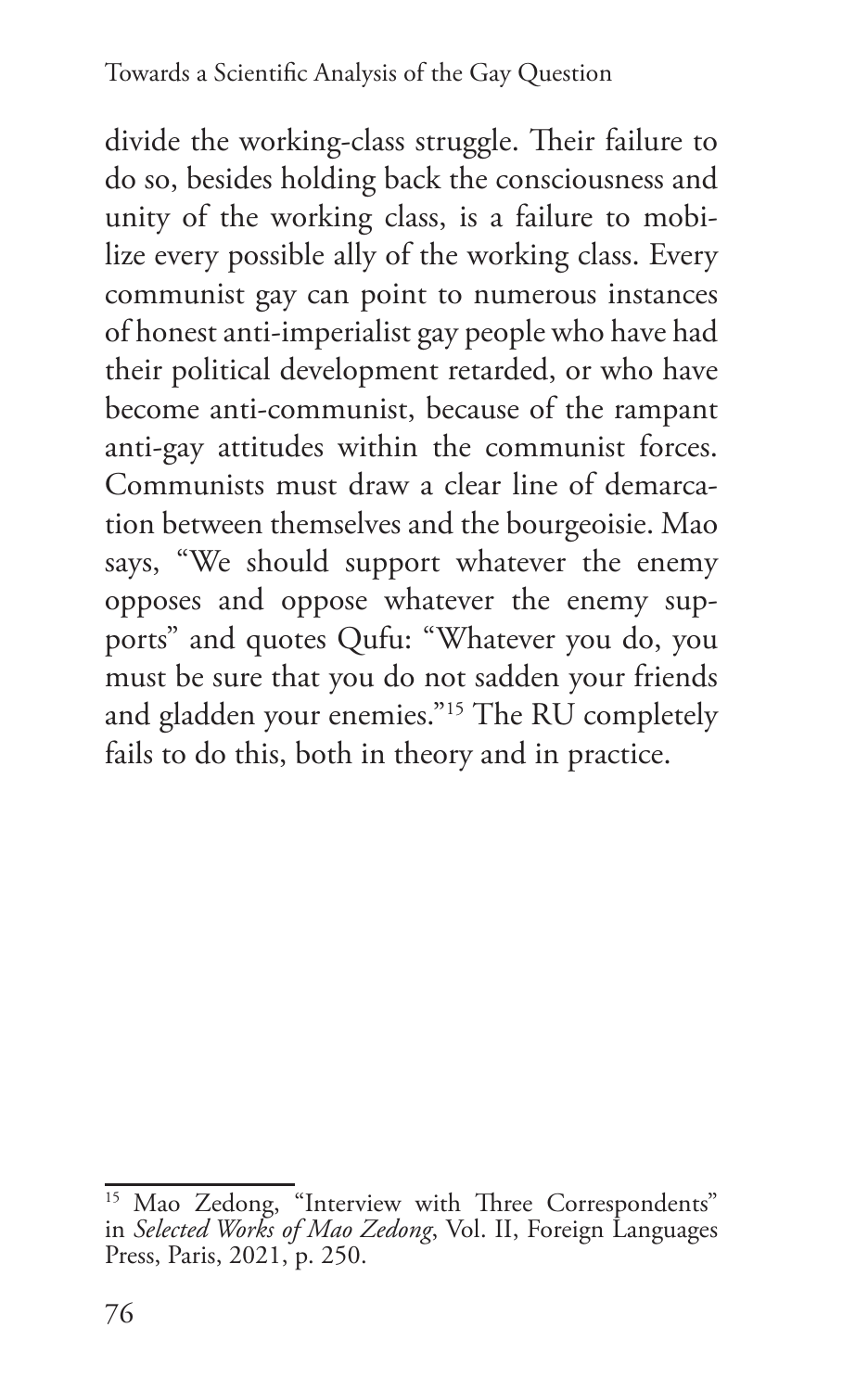### **Chapter 7. The Gay Movement**

After laying out its "theory" on the gay question, the RU goes on to discuss the practice of the gay liberation movement. Once again, the RU cannot deal with reality when it differs from their subjective attitudes. There is empirical evidence for the RU to view the gay movement as anti-working class, just as there is empirical evidence for women to see men as the enemy. However, what we must learn is to apply the unity of theory and practice to our analysis. It is not sufficient to collect isolated empirical data ripped from historical context; things do not exist isolated from a concrete reality. Experience must be analyzed and illuminated by the application of historical and dialectical materialism. The RU fails to do this. Instead, they resort to untruths and misrepresentation, totally disregarding the concrete historical context that the gay movement has existed in.

First, they say the gay movement raised homosexuality to a principle by raising the slogan "gay is good" as a strategy for defeating imperialism. Let us look at this slogan in its concrete context. The present-day gay movement was "sparked" by the Stonewall Riots along Christopher Street in New York in 1969. Gays took to the streets, fighting back against the police who had been arresting and openly brutalizing them. The riots lasted for several nights. Soon afterwards, Gay Liberation Front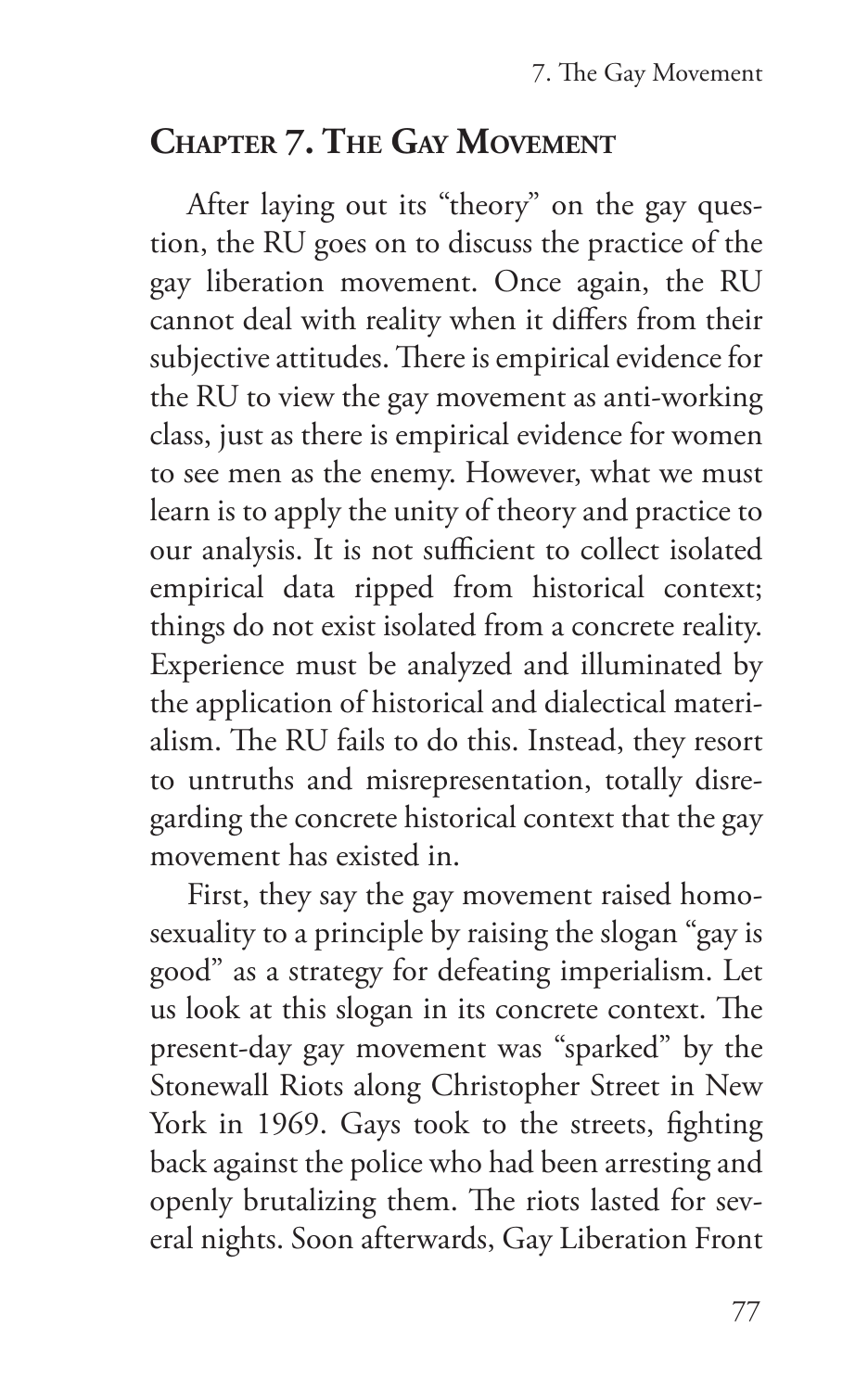chapters (GLF, named after the National Liberation Front of Vietnam) were formed across the country, mostly by gays who had been active in the student and anti-war movements. One of the initial slogans of GLF was "Gay is Good." The slogan was not raised as a strategy for anything. Its purpose was to strike out against the bourgeois thinking promoted by sociologists, psychologists and religious leaders that gayness was bad, evil, sick, unnatural, arrested development, etc. It served to reawaken gay people to a sense of health and productiveness in society. As such it was not unlike the early slogan on the Black liberation movement, "Black is Beautiful." Given the subjective and objective conditions of gay people at the time it was a necessary slogan and had a tremendous liberating effect on the collective consciousness of gay people. If the RU indeed is so concerned with people raising their sexual preference to a "principle" they should look at themselves. They have truly raised sexuality to a "principle" by making heterosexuality mandatory for membership in their organization.

The next main slogan to emerge was "Out of the closet, into the streets." Its basic purpose was to get gays to "come out" from hiding in the "closet" and fight for their democratic rights and against antigay attitudes and propaganda. At the same time GLF did organizing for anti-war demonstrations. Gay women spoke at mass women's and lesbian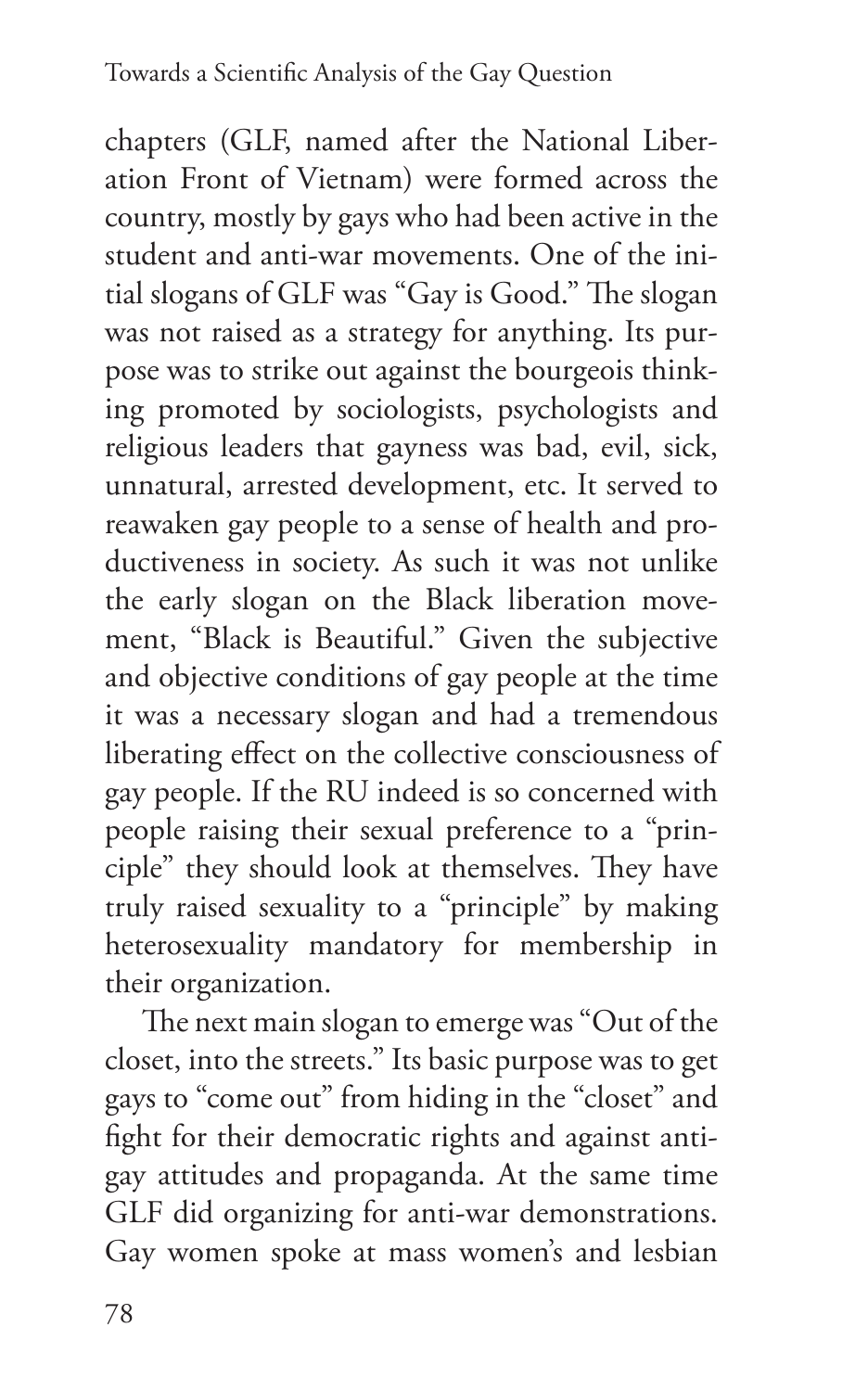anti-war contingents, stressing the importance of anti-imperialism in the struggle for the liberation of women and lesbians, and speaking for the "Sign the Agreement" slogan and against the Trotskyite "Out Now" slogan.

But the gay movement, like the student, antiwar, Afro-American, women's and other movements, had its contradictions:

The Vietnam war and the Black liberation struggles represented the main sources of radicalization for the petit-bourgeoisie (as well as others) in this period…. As the anti-imperialist movement grew and spread, alongside of it blossomed the dope-smoking do-your-own-thing "youth culture," which was sparked by the anti-imperialist movement while in essence being opposed to it, although both tendencies were very much intertwined in practice.<sup>16</sup>

The gay movement "arose during the period in which the working class was not headed by a conscious vanguard, a revolutionary communist party, and for that reason the class could not direct and unite all the struggles of the people." We wonder why it is that the RU sees and concretely analyzes contradictions in other movements and ignores them in its "analysis" of the gay movement?

<sup>16</sup> Revolutionary Union, *Rushing Headlong into the Swamp,*  March 1975, p. 1.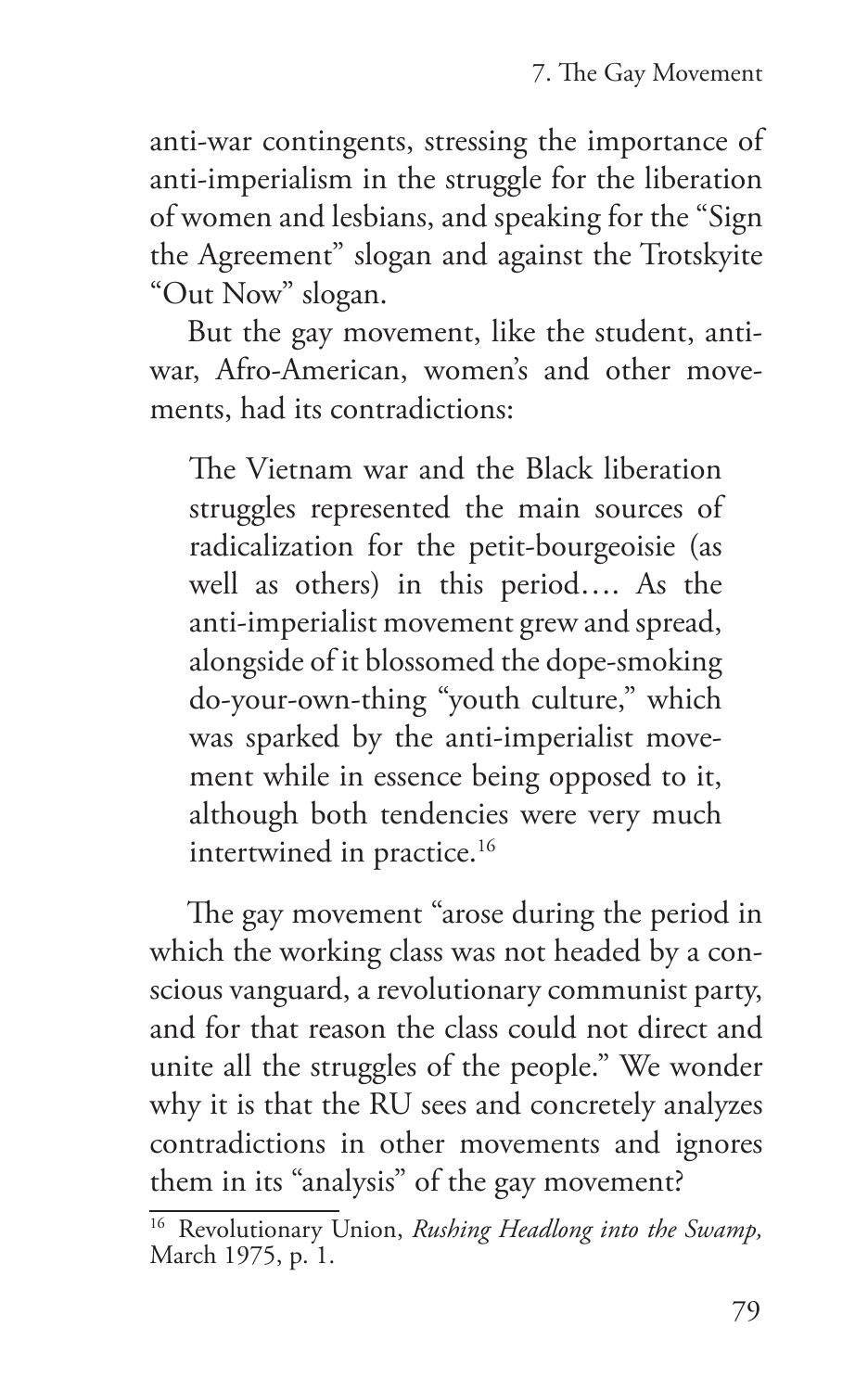The gay movement operated in the same context as these other progressive struggles. Chief among the contradictions within the gay movement, as in other groups, was the predominance of petit-bourgeois elements. The communist forces in the gay movement were also small in number and still primitive and got very little support for their work from other communists. Many gay communists saw anti-war work and the working-class movement as more important; gay women communists saw the women's movement as a higher priority than the gay movement. As a practical result, the gay movement was abandoned by communists to the leadership of the petit-bourgeoisie to where it is now dominated, on the one hand, by a few opportunists and reformists, such as the Gay Community Services Center (GCSC) and Metropolitan Community Church (MCC), who are bought off by government and foundation grants. On the other hand, there are those in the gay community who put forth gay separatism and chauvinism as the solution to gay oppression. These separatists, along with the gay reformers, are the most vocal segment of the gay population.

We communists must learn to distinguish appearances from essences. The essence of this separatism is petit-bourgeois. It is an attempt to escape, an individual and non-struggle approach. It does elevate the struggle between men and women to the primary contradiction. And it is a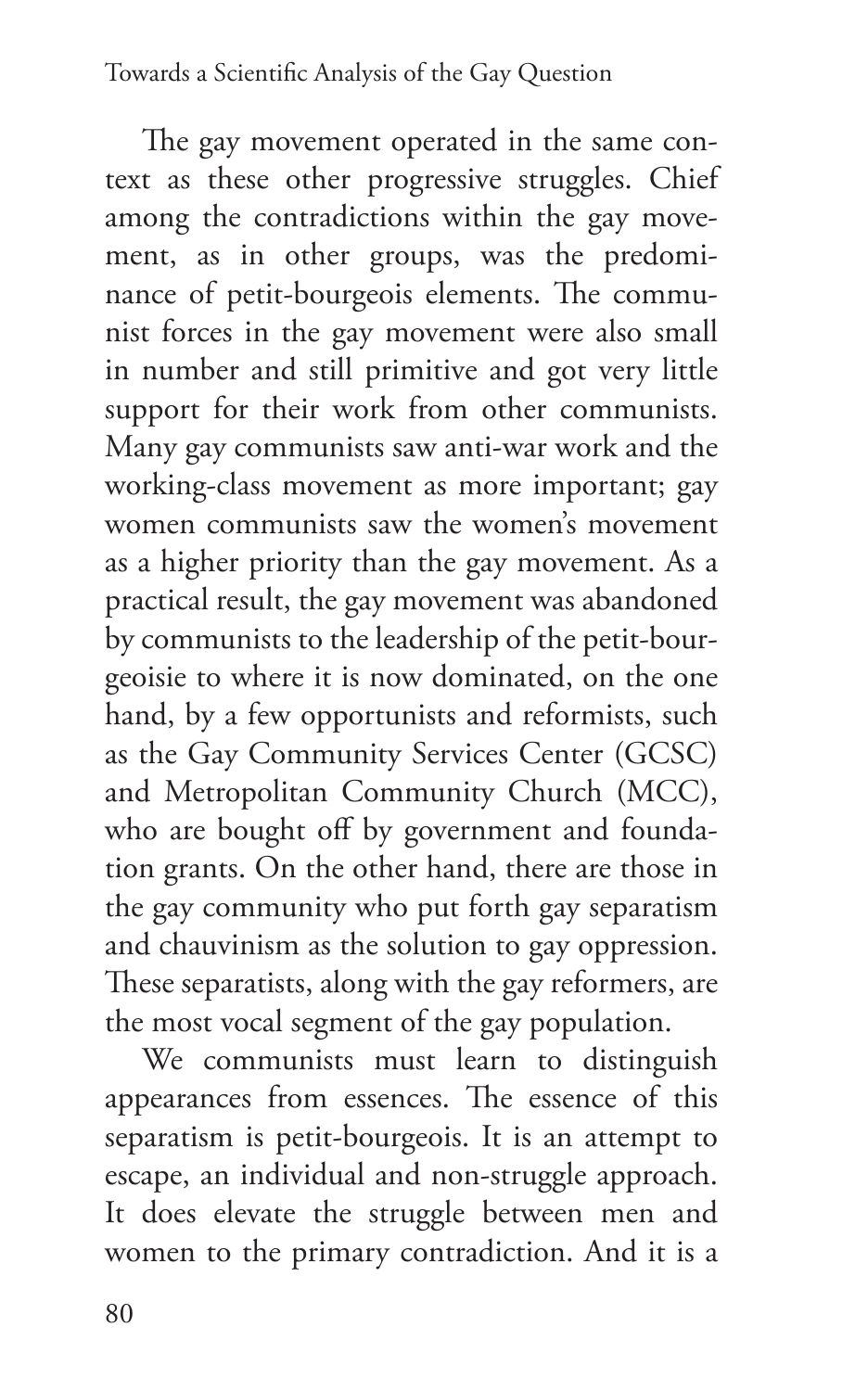response—an incorrect response to the oppression of gay people by the bourgeoisie. Who are the gay separatists? They are men and women who express their response to bourgeois oppression almost exclusively through their gayness. They do not have class consciousness and therefore cannot and do not analyze gayness in relation to the capitalist system.

But the gay separatists and reformers are an appearance of the whole gay population. They are not the representatives of gay people, and they do not speak to the real aspirations of gay people. The fact that anti-gay communists take the most conspicuous gay people for the whole points again to their one-sided, superficial and subjective approach. These same communists do not base their analysis of the Black national question on the NAACP, SCLC, or the Black Muslims, who at one time were the dominant forces in the Black liberation movement.

Lesbian groups at first were affiliated with the gay movement but, feeling a greater unity with the women's movement, soon left and joined the women's movement. Lesbian groups, like the now predominantly male gay movement, had many contradictions which were compounded by a SWP takeover in many areas. The SWP, as in the antiwar movement, catered to the most backward elements through their lowest common denominator line. As a result of the SWP and other petit-bour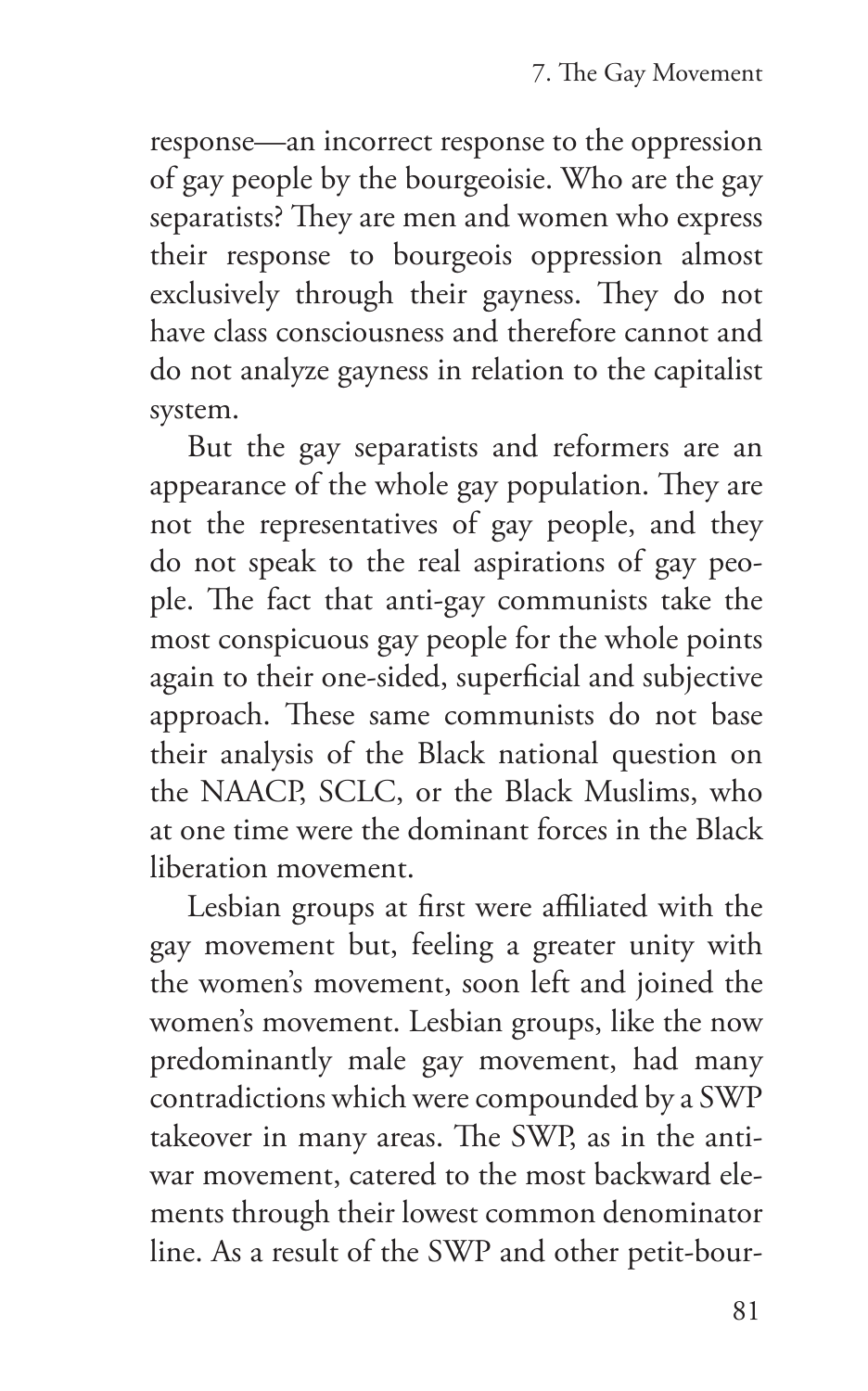Towards a Scientific Analysis of the Gay Question

geois influences, most lesbian groups degenerated to such lines as separatism, Amazon nation, and others. Recently, however, some gay women, mostly workers, have come to see the futility of such lines and are beginning to investigate Marxism. Such women should clearly be encouraged:

The stand of the proletariat is not to slam the door on other "movement forces" who haven't changed, who still uphold a petit-bourgeois idea of revolution and communism. The proletariat wants to win them over. $17$ 

Our attitude should be as Mao describes:

To criticize the people's shortcomings is necessary… but in doing so we must truly take the stand of the people and speak out of whole-hearted eagerness to protect and educate them. To treat comrades like enemies is to go over to the stand of the ene $mv<sup>18</sup>$ 

In summary, the gay movement is not in its present state because it is innately bad or incorrect. Rather, it is because the communist movement has failed thus far through its own subjectivism and primitiveness, to recognize the progressive aspects

<sup>17</sup> *Ibid.*, p. 1.

<sup>&</sup>lt;sup>18</sup> Mao Zedong, "Talks at the Yanan Forum on Literature and Art" in *Selected Works of Mao Zedong,* Vol. III (1st Edi- tion), Foreign Languages Press, Beijing, 1965, p. 92.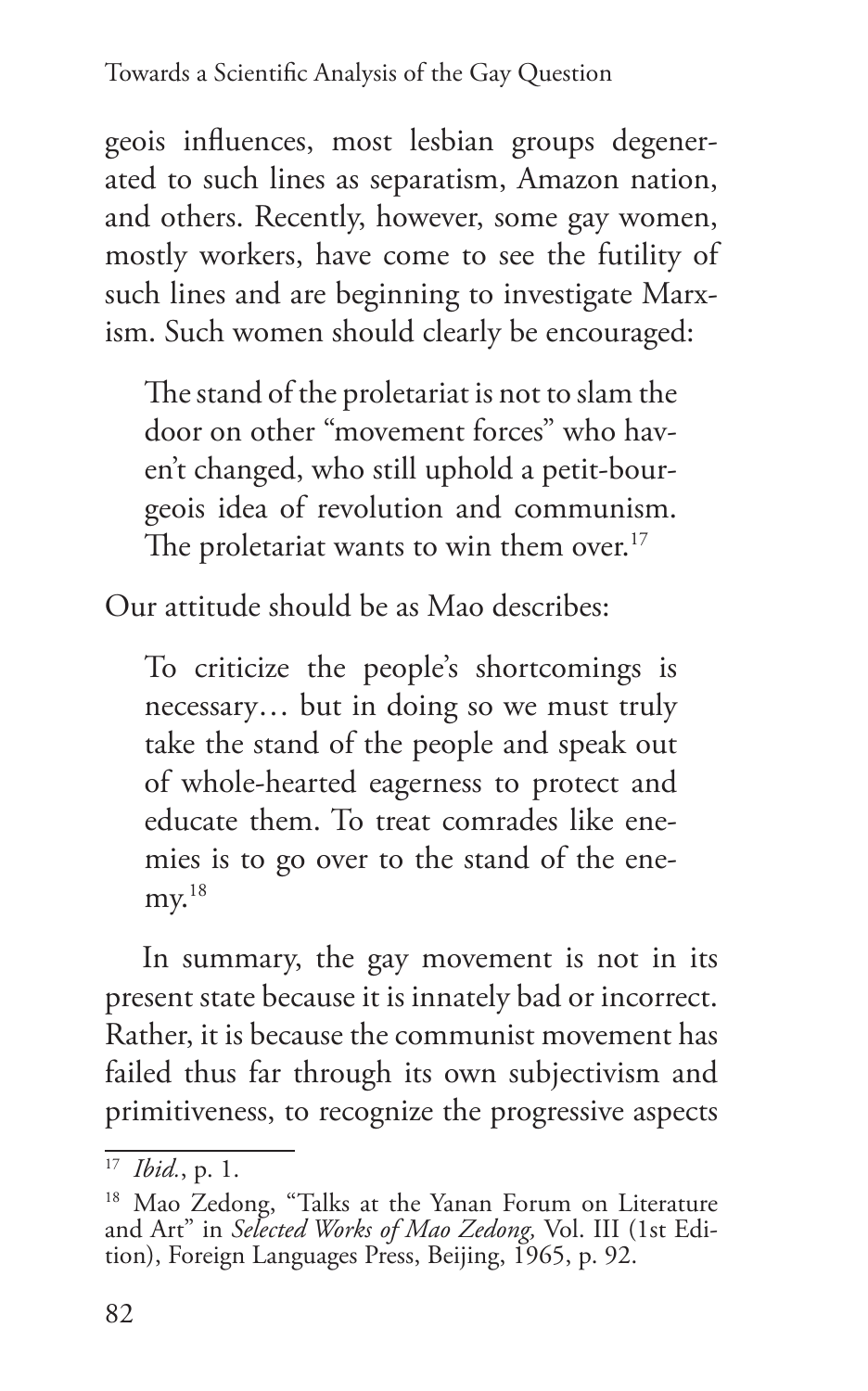of the gay movement and therefore to unite with it and give it working class leadership. The gay movement must be looked at historically, in its concrete context, and not as any "thing-in-itself," immutable and incapable of changing.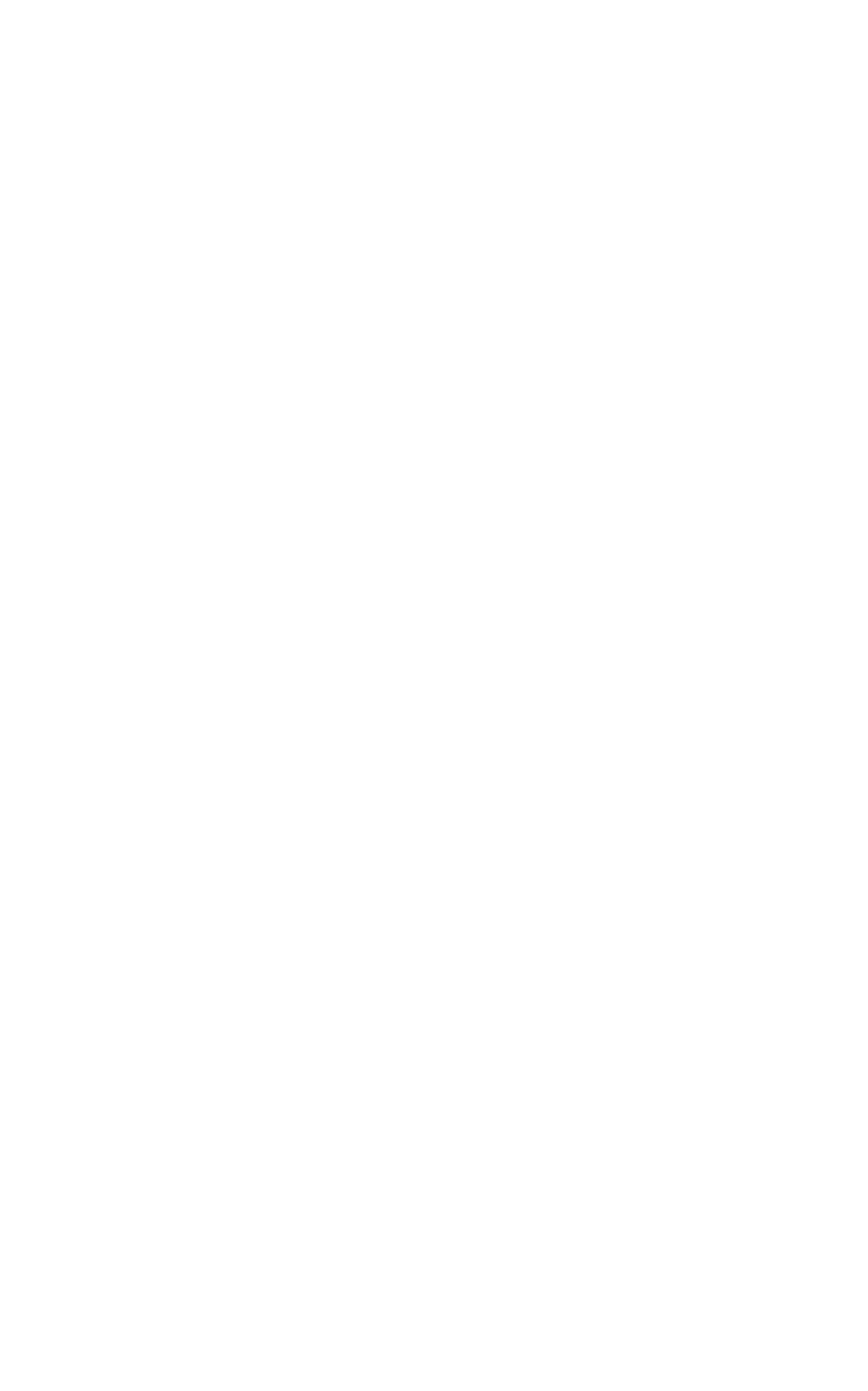### **Chapter 8. Conclusions**

In summary, the RU and others fail to support any of their assertions with concrete, historical, material facts. The few times they do offer any factual material is when it is ripped out of its historical context. In short, the methodology of the RU and other groups concerning the gay question is anything but historical, materialist, and dialectical. Their whole analysis is based on such petit-bourgeois ways of thinking such as subjectivism, empiricism, doctrinairism, metaphysics, tailism, and opportunism. These groups should follow their own pompous advice and initiate some struggle into their most personal lives, i.e., their own dearly held anti-gay prejudices.

These groups do not offer a shred of evidence proving gayness is an individual (petit-bourgeois) solution to imperialism, nor that it per se precludes struggle around male supremacy and chauvinism. Sexual relationships between two people are individual in the sense that two individuals are involved, but they operate in a social context. As such, given the concrete conditions of bourgeois society, heterosexual relationships are just as likely to be unprincipled, energy draining, "decadent," and seen by their participants as havens from outside pressures, as homosexual relationships. At this point, neither, limited to itself, encourages the masses of people to fight around their needs.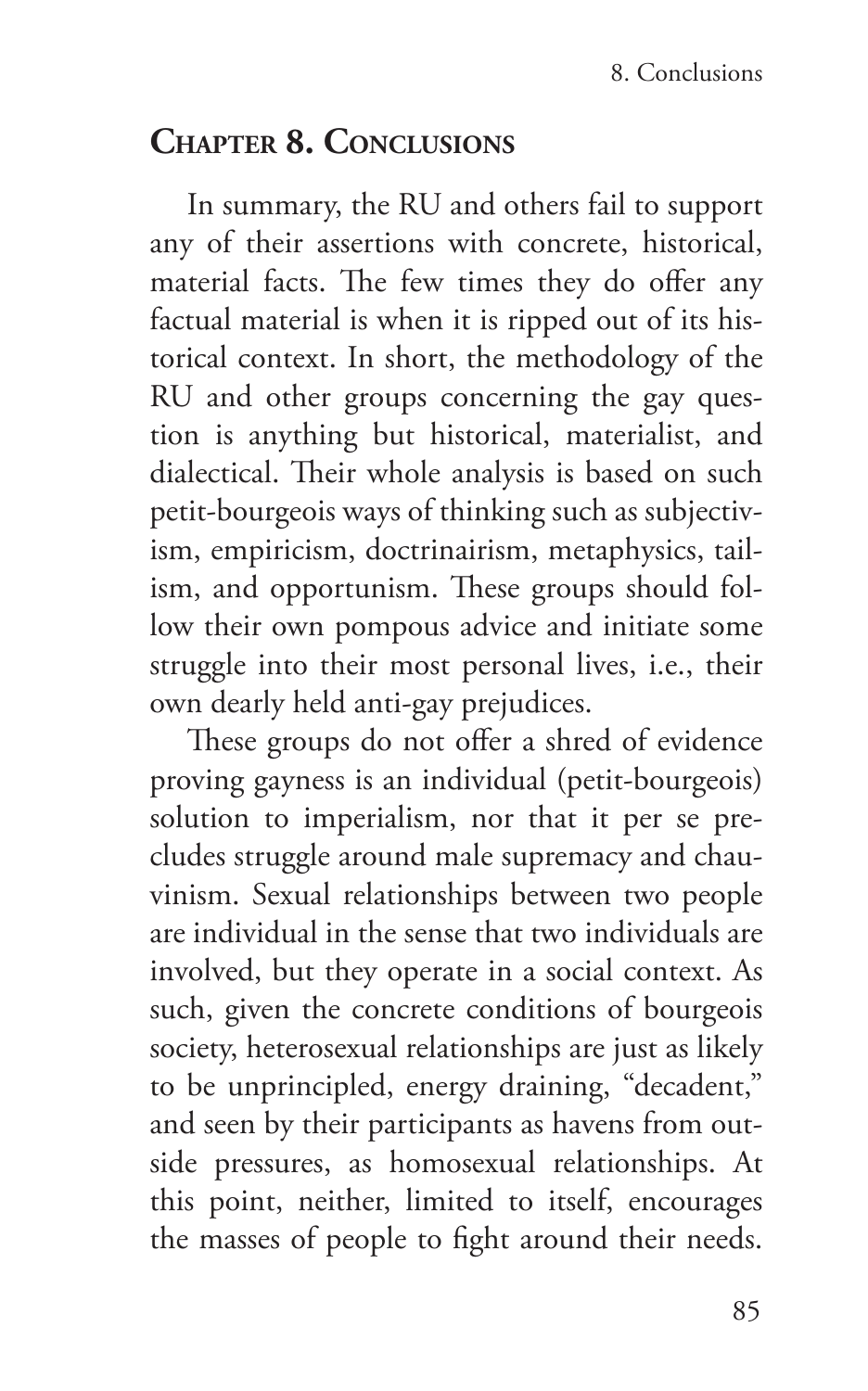There is nothing magical about either type of relationship.

The contradiction between homosexuals and heterosexuals is non-antagonistic; it can be worked out through principled struggle. Communists, gays and heterosexuals alike, must unite with the progressive aspects raised by the gay movement and struggle against those bourgeois elements which exist. The communist's role is not to trash or abandon any possible allies to the bourgeoisie but to show that socialist revolution under the leadership of the working class and its party is the means to the liberation of all people. This consciousness will not arise spontaneously in the gay movement. "This consciousness [can] only be brought to them from without." Just as men, women, heterosexuals, gays and minorities cross all class lines, any organization of these groups will reflect one or another class line at any given historical period depending on the strength and development of the different class forces. Gays are not inherently revolutionary (as some gay groups would say), nor inherently reactionary (as some "communist" groups would say). The class nature of gay liberation will change only when it is given revolutionary working-class leadership. Until then, like all other groups, bourgeois ideology will fill the political vacuum. Even the working class, left to itself, can only develop trade union consciousness, which in the last analysis is bourgeois. To expect the gay movement to be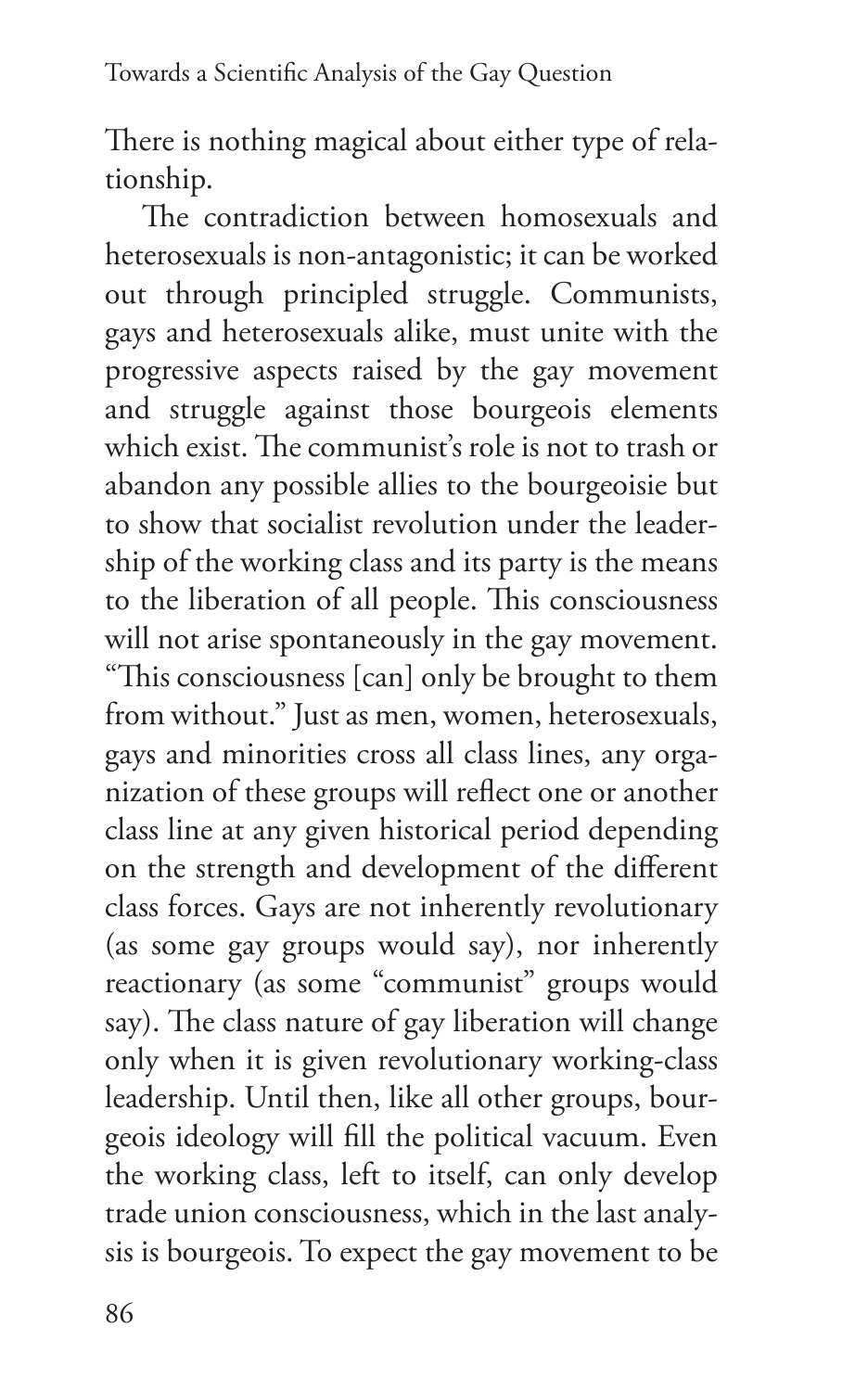any different when left without proletarian leadership is pure idealism. Gay people, particularly working-class gays, are perfectly capable of enthusiastically grasping the science of Marxism-Leninism and of being disciplined revolutionary fighters. To make enemies of potential allies is to abandon the working class and its interests.

We make the following rightful and righteous demands:

That the Marxist-Leninist methodology of dialectical and historical materialism be applied to the gay question and that subjectivist, "natural" bourgeois ideas based on no investigation be cast aside;

That serious criticism/self-criticism be made of anti-gay attitudes among comrades;

That gay people who hold ideological, political and organizational unity with a communist organization be allowed membership;

That the democratic rights of gay people be firmly upheld and struggled for by communists;

That evidence of anti-gay attitudes among the working class be struggled with by showing whose interests such prejudices actually serve.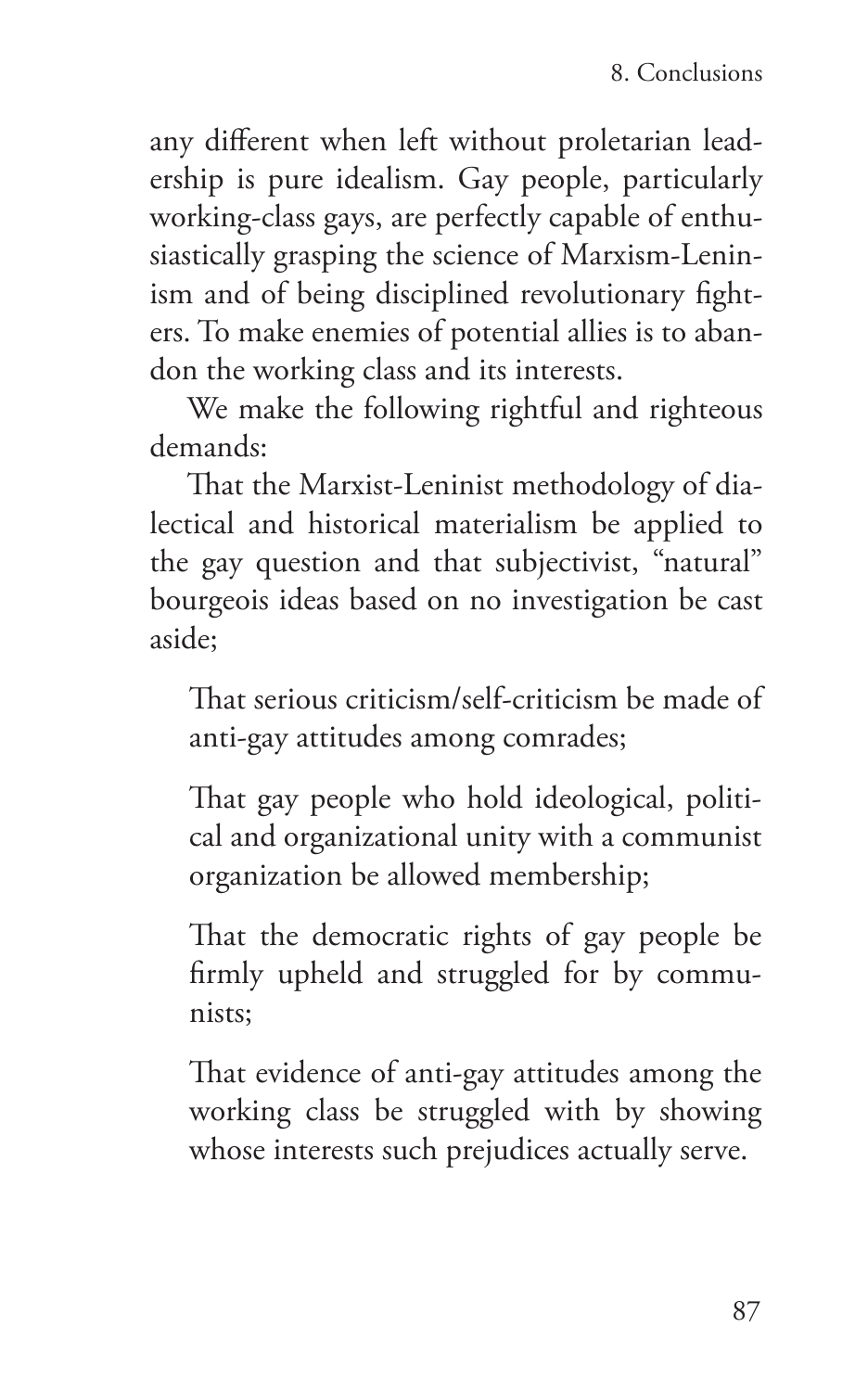Towards a Scientific Analysis of the Gay Question

No investigation, no right to speak!

Down with subjectivism and other petit-bourgeois ways of thinking

Long live the unity of the multi-national working class and down with all forms of male chauvinism and supremacy that destroy THAT UNITY

**VENCEREMOS**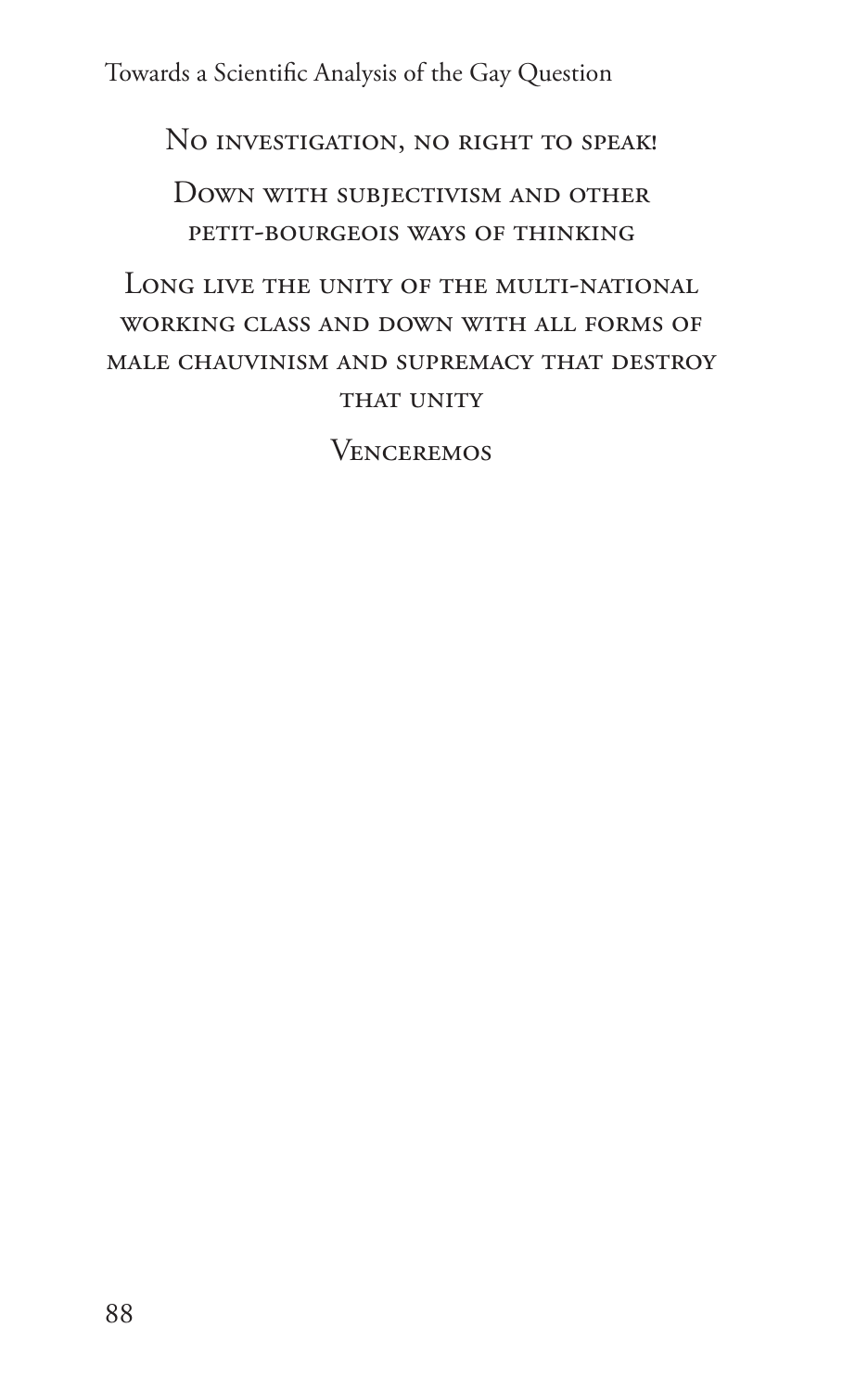# **Appendix 1: A Summary of Our Limited Research on the Gay Question**

As Marxist-Leninists we believe in the necessity of basing our positions on an analysis of concrete conditions. Thus, in order to develop a comprehensive theory to deal with the question of gay people as communists, it is necessary to look not just at what is evident on the surface but to examine the question in an historical and scientific perspective. To that end, we have begun research on the question of homosexuality in general, broken down into the four main categories used below. This investigation is only a bare beginning for the systematic inquiries which must go on to understand the question. Our investigations are handicapped by the evident bias which has guided much research in the past, since much of it has been done under the funding and general ideological guidance of the large foundations and major universities of the leading imperialist powers, and it's not too hard to figure out whose interests such research would serve. At this point in our research, our most significant finding is that most of the studies done are inconclusive, meaning that it is possible to find studies supporting either side of the argument.

## **A. Anthropological Investigation**

There has been a great deal of research done on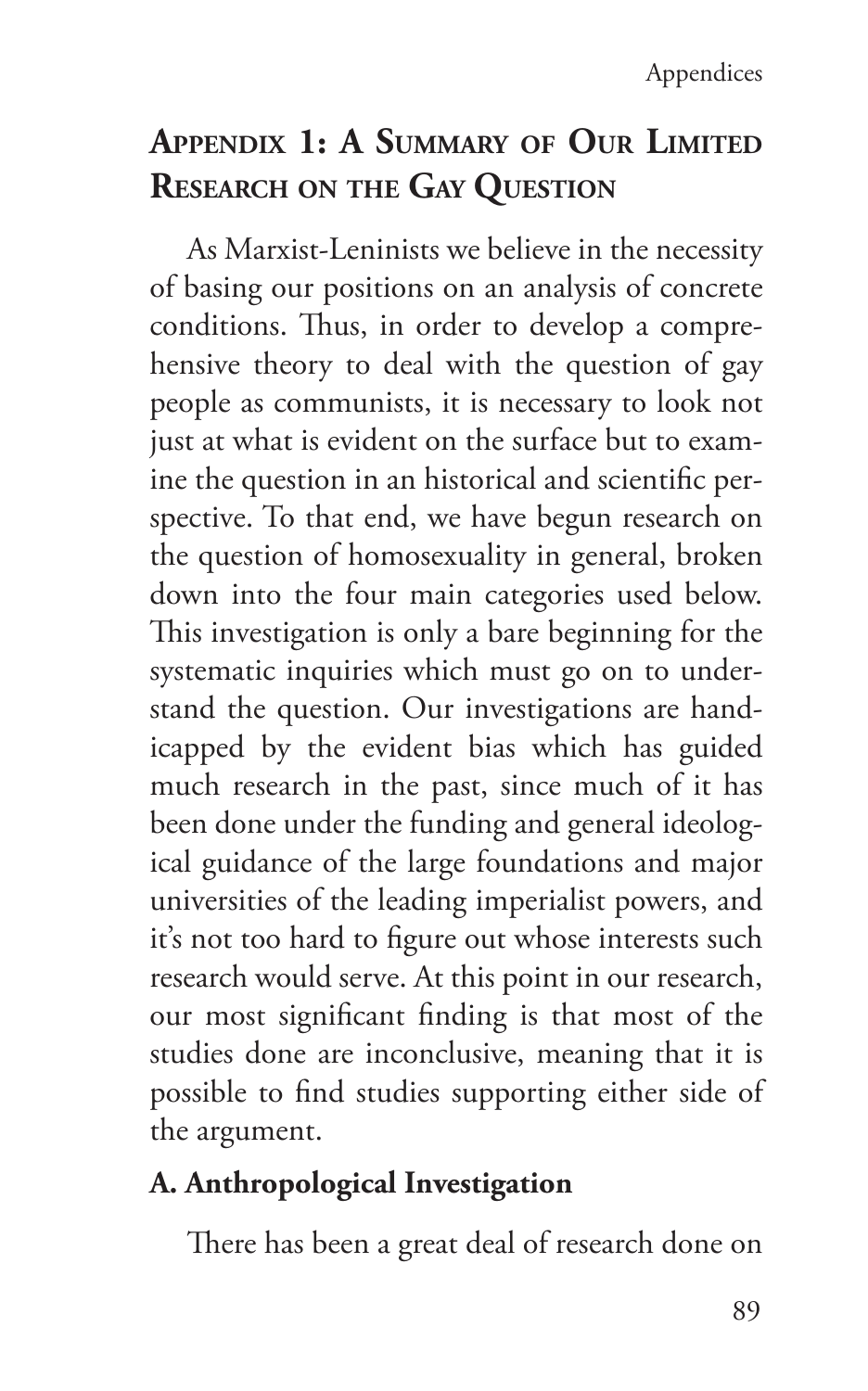the sexual practices of hundreds of different societies throughout the world. It has been found that there is a tremendous variety of sexual practices, both hetero- and homosexual; the acts that one society considers normal, and perhaps laudable (for example, kissing), other societies find disgusting (the Bajau tribe of the Sulu Islands of the southern Philippines are horrified at the thought of mouth-to-mouth contact).<sup>1</sup> And it is generally known that the sexual practices of Europeans were regarded with derision by many of the "primitive" peoples who first had contact with such practices; hence the scornful name of the "missionary position" to the male-on-top form of intercourse observed.

Just as there is a wide variety of heterosexual practices found in various societies, homosexuality is also found in many societies. Likewise, there are various attitudes toward homosexuality in these societies. Information on gayness among more isolated societies is difficult to come by and to evaluate for various reasons: first, that for many years, it did not occur to Western observers that such things went on; second, that some cultures place a taboo on relating sexual behavior to persons not of the same sex or the same family, let alone of a totally different society; and finally, the unreliability of males who report on females' sexual behavior, and of course, vice versa. Naturally, the same reservations apply to reports on hetero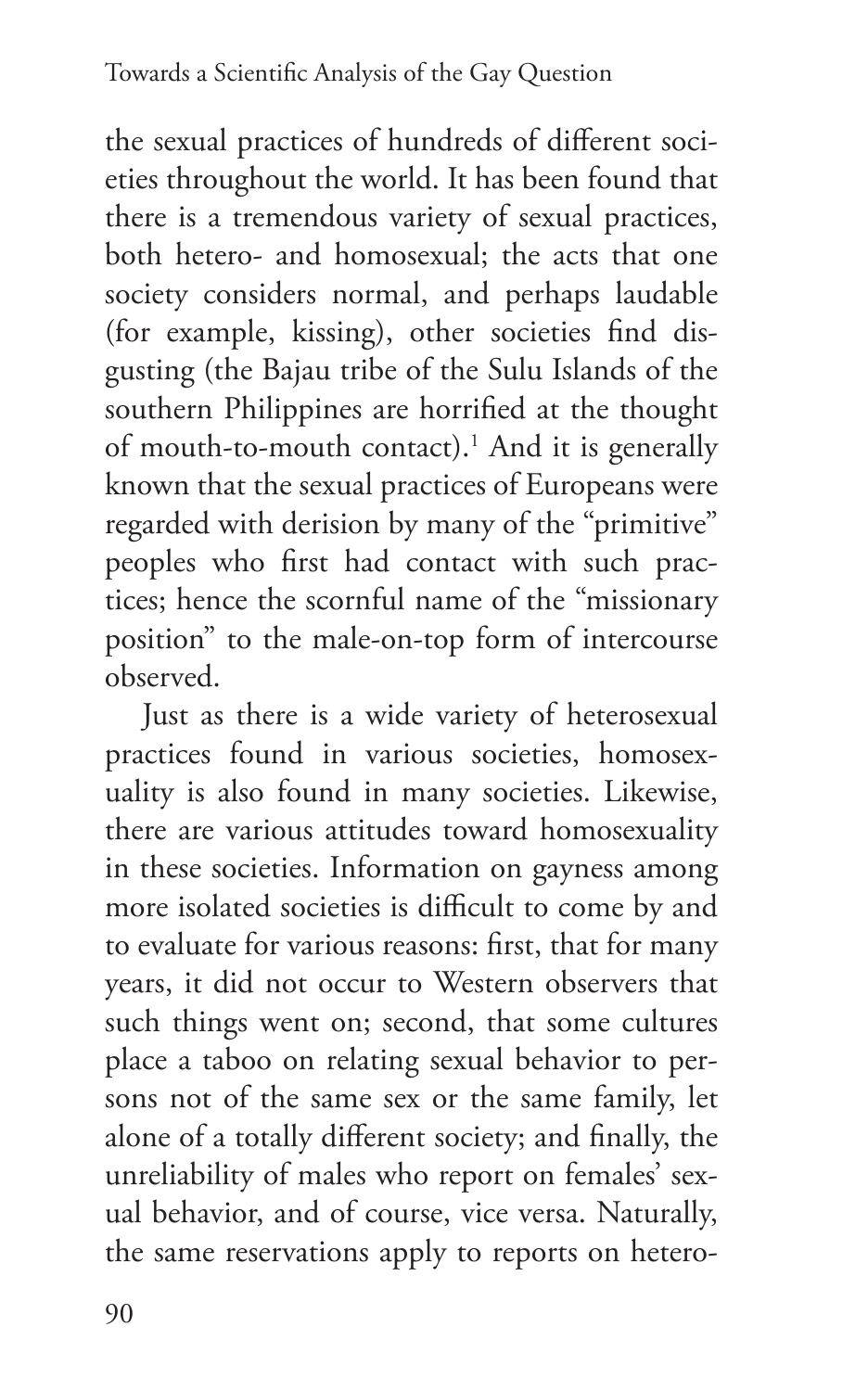sexual behavior. Nonetheless, it seems that gayness exists in numerous cultures, and again with varying degrees of acceptance and limitations.<sup>2</sup> Margaret Mead reports in her studies on Samoa that gay relationships were accepted as a matter of course. Other studies, focusing on the rather different question of transvestitism, have indicated that societies in which there is relatively weak sexrole differentiation (where men and women are not so tightly bound into ways of behaving based on their sex) tend to accept transvestitism more easily.3

The question of gayness and sex-roles leads to a number of further questions which demand investigation, not just in an anthropological context but in broader ways. What is the material basis for sex roles and the sexual division of labor? Most women's jobs in agricultural societies are tasks that can be performed while tending to and nursing children.4 How has the material basis for such sex roles changed with changing means of production?

Many cultural taboos and requirements around sexuality are based on the necessity for preserving the species under circumstances which are much more physically trying than currently exist in industrial societies (high infant mortality rates, short life expectancies, greater proportions of physically crippling accidents and diseases, etc.). With the change in these conditions, what changes can the superstructure make while still insuring the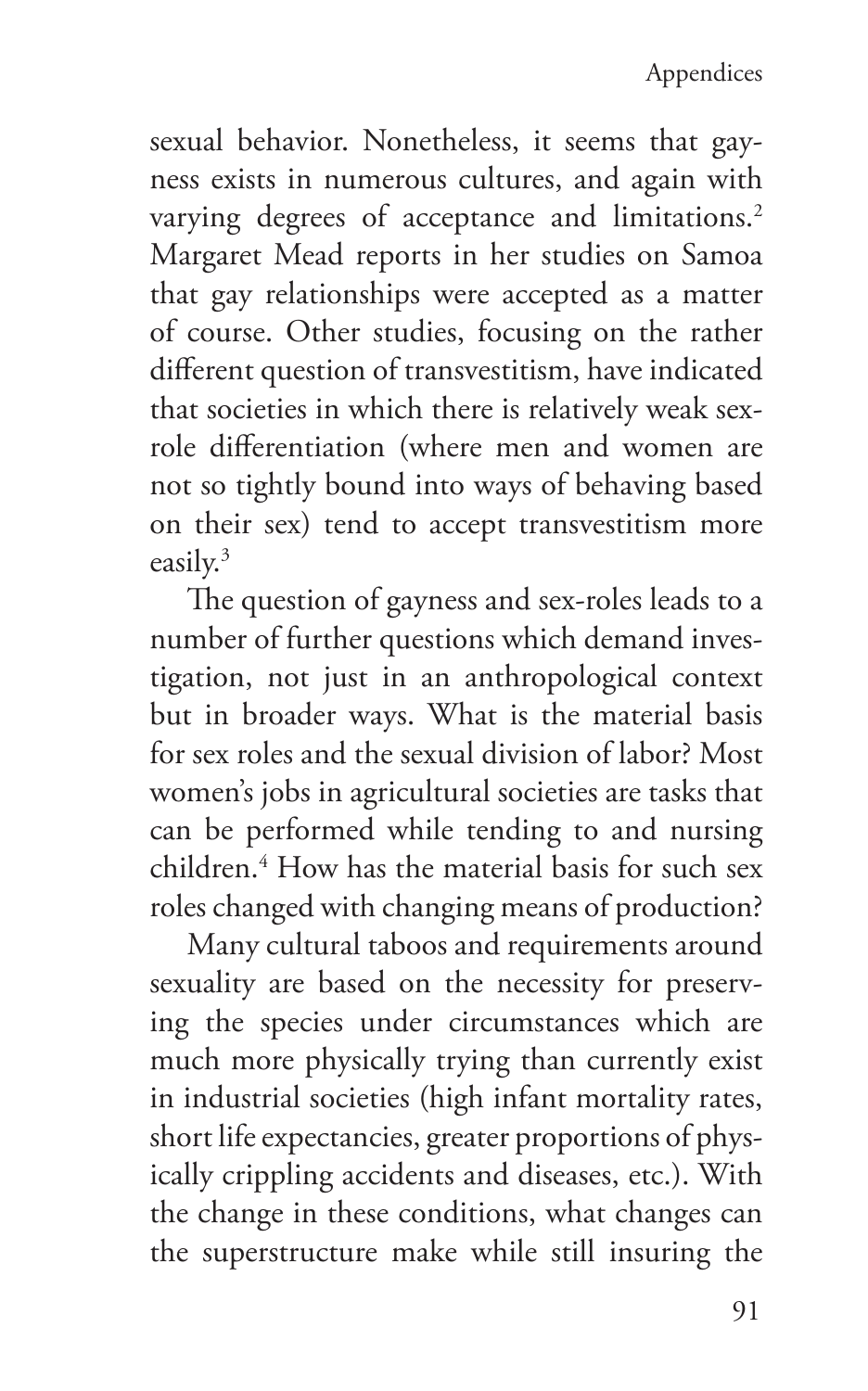preservation of the species? All of these questions need to be dealt with not just from the narrow perspective of what appears to be "natural" for people in the capitalist Western countries but from the internationalist viewpoint of how such questions affect our brothers and sisters around the world. They must be dealt with in a materialist, not an idealist, way.

### **B. Biology**

There has been some attempt to resolve the question of why various individuals become gay by looking for biological reasons. Sexuality in the biological sense is determined by a number of factors, not just whether an individual is born with one or the other common types of external genitalia. Scientists recognize that even though a baby may be born with a penis, the infant may be biologically more a female, when hormones, chromosomal makeup, and other physical characteristics are looked at. However, except for the more obvious physiological cases, as when a person with a penis begins menstruating, and such cases comprise a tiny segment of the general population, no studies have been done which seem to indicate conclusively any biological differences between homo- and heterosexual people. Even a study by a research psychiatrist with a noticeable bias in favor of traditional sex roles concedes that "biological research offers new support for the empiri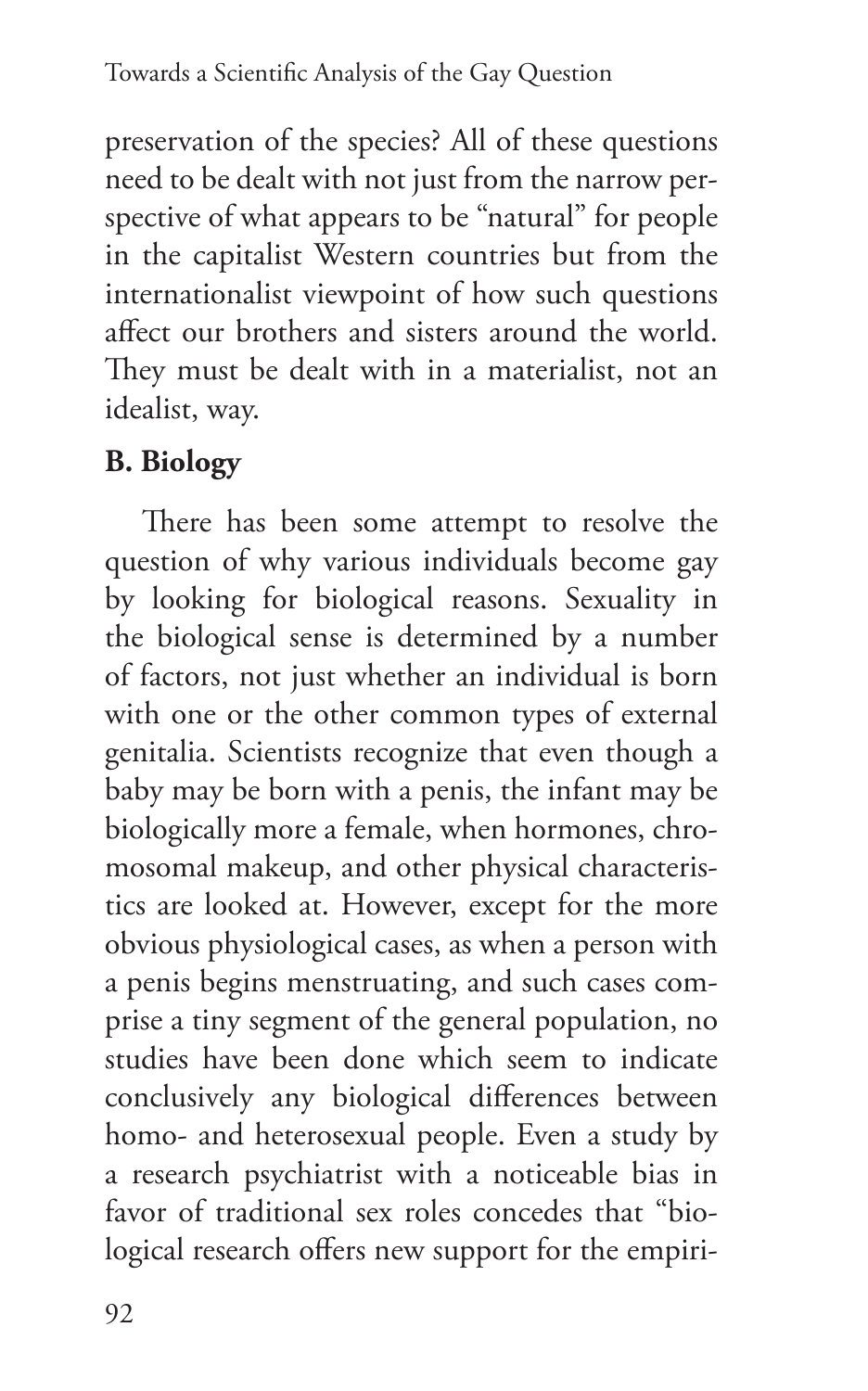cally derived psychoanalytic theory of bisexuality"5 meaning that it is impossible to tell biologically at birth whether an individual will be gay or straight, both or neither. Another study points out that "in reality there are no innate aims in the sexual drive other than discharge of tension, and no innate objects in this drive. Any aims and any objects that become attached to this drive do so only as a result of experience. Young male mammals who have not been previously conditioned will react to any sufficient sexual stimuli, whether these are autoerotic, heterosexual, or homoerotic in character; and they may, moreover, become conditioned to any of these stimuli. Hetero-sexuality, therefore, no less than homosexuality, is learned in the context of one's experience, and neither has anything to do with "instinct."<sup>6</sup>

Basically, the state of biological research into human sexuality is in its infancy, so to speak, and when a study appears which indicates that there may be physiological differences between homoand heterosexuals it is responded to within a short time by another study which convincingly criticizes the first for its methodology and flaws in experimental technique. At this time, however, there is nothing in the literature which would give much support to the position that homosexuality is biologically determined for homosexuals as a group; but the possibility of it being a factor in individual cases is open.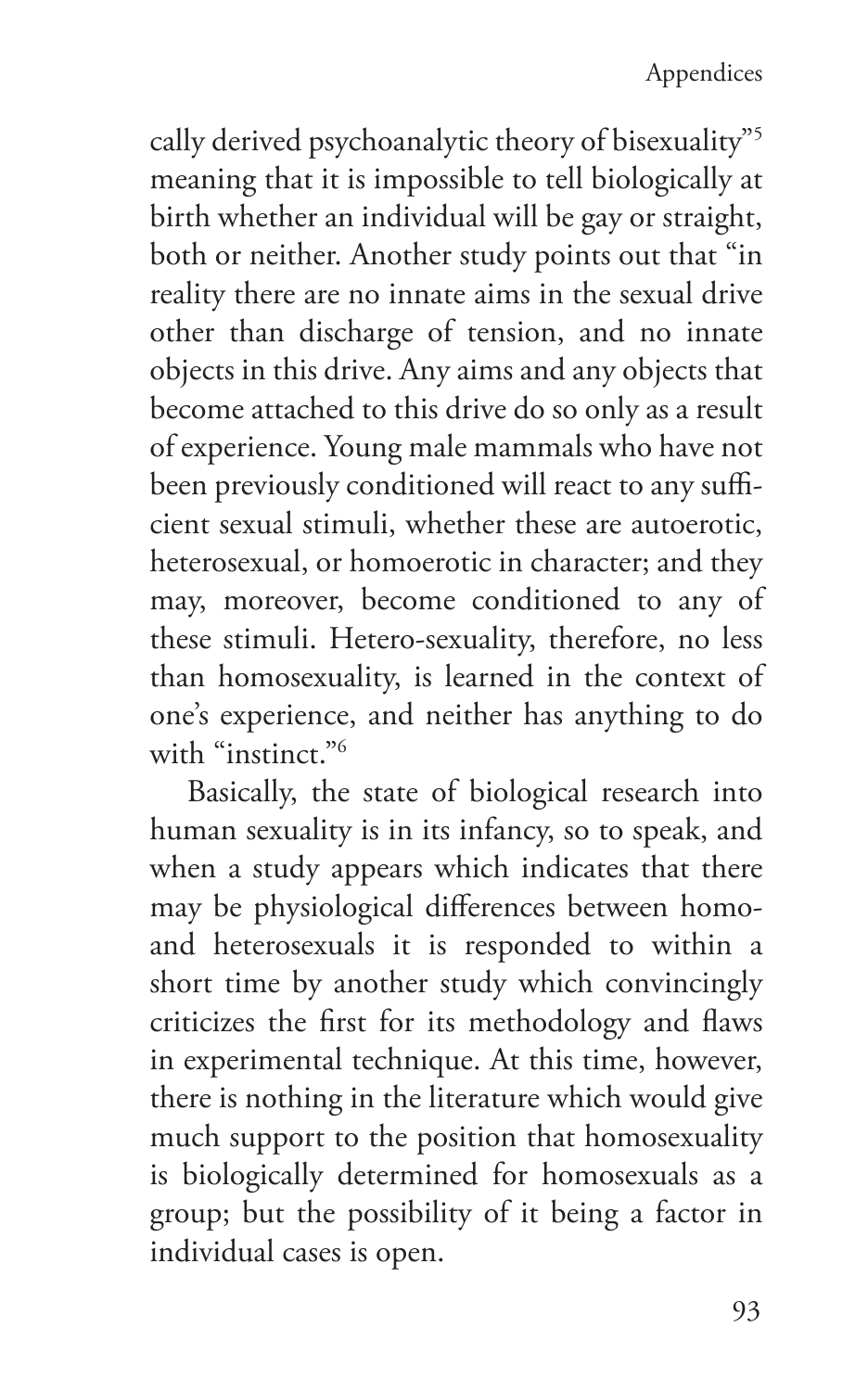#### **C. Psychological Studies**

Again, when looking at evidence of people's psychological makeup in evaluating causes of homoand heterosexuality, the biases of the investigators (which are almost uniformly anti-homosexual) must be noted. Still, there are a few items worth noting. First, there is the widespread acceptance among psychologists of the validity of the Kinsey reports. These showed that people are generally not totally homosexual or totally heterosexual, but rather that there is a sexual continuum, with people tending to fit not at the extreme ends of the scale, (exclusively heterosexual or exclusively homosexual) but closer to the middle. In other words, if a rating of 1 indicated total heterosexual and 5 indicated total homosexuality, most persons would rate as 2s or as 4s.7

Second, most studies evaluating the size of the homosexual population in the United States and other advanced capitalist countries have been done by psychologists. Their results vary. The Kinsey study has placed the figure of "consistently practicing homosexuals" at somewhere around 4% of the population. Later research considers that finding low, making estimates of roughly 10% (or about 20 million gay people in America). Further, even Kinsey figures estimate that roughly a third of the population has had some homosexual experience—a figure that is remarkable given the het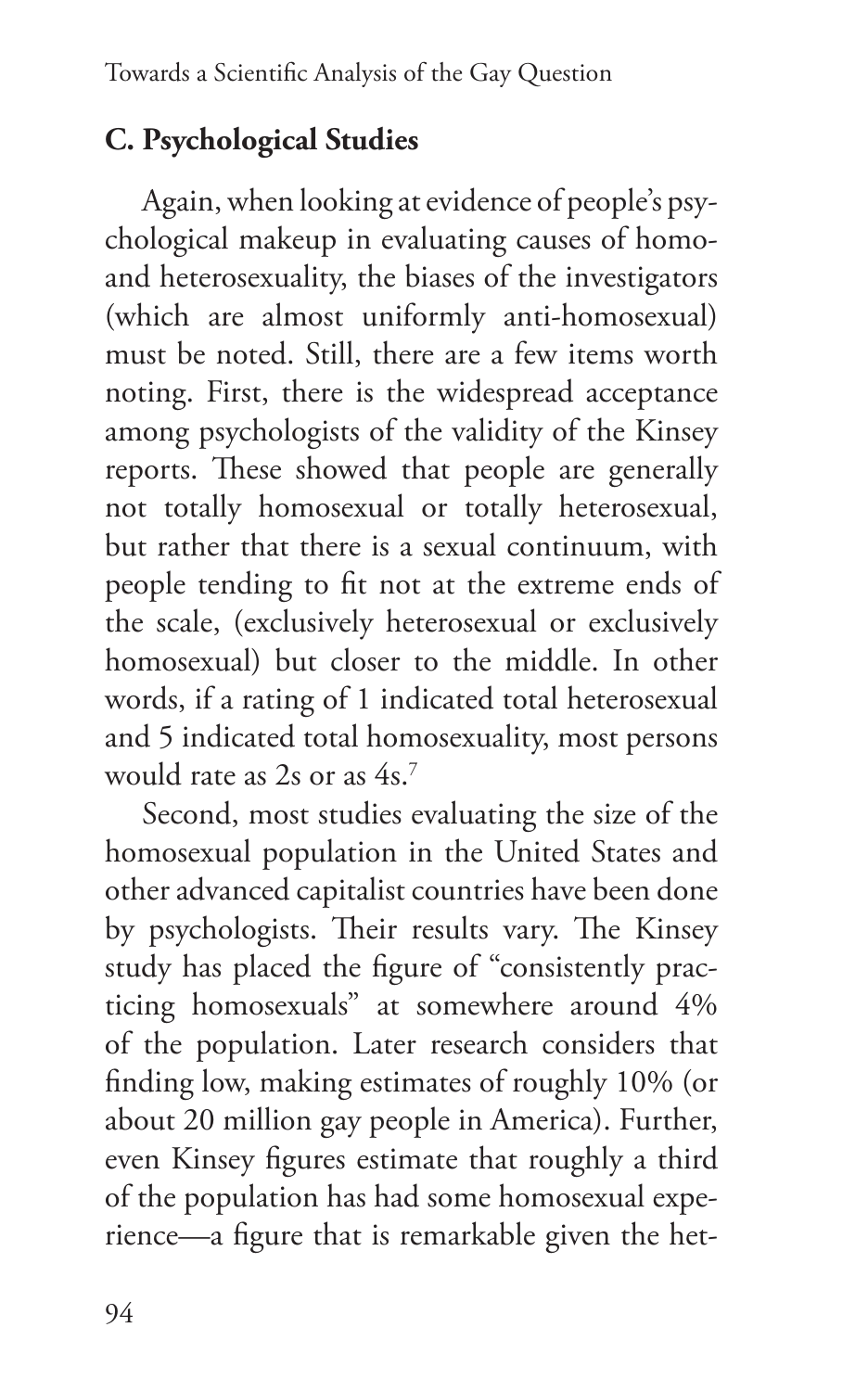erosexual bias of Western civilization.

Third, investigators doing blind studies for mental disturbances comparing homo- and heterosexual subjects (blind meaning that those evaluating the tests didn't know if the subjects were gay or not) found it not possible to tell whether the subject was homo- or heterosexual based on the psychological tests.<sup>8</sup>

Finally, techniques used against gay people (as discussed above in the section on democratic rights) are often originated and tested and then reported on in various psychological and medical journals. In examining the Index Medicus, the guide to articles published in medical journals it is possible to find columns of listings of articles on aversion therapy and other proposed "cures" for homosexuality. It is instructive to look at these articles on aversion therapy, since they indicate the lengths to which some agents of the bourgeoisie are willing to go to enforce conformity with their sexual standards: reports of individuals tortured for five and ten day periods by being deprived of sleep and subjected to electric shocks to "decondition" their homosexual "responses."

### **D. The History of Gay People and Sexuality in Western Society**

This paper has only begun to touch the surface of the history of gay people in our society. Further research is necessary to document in more detail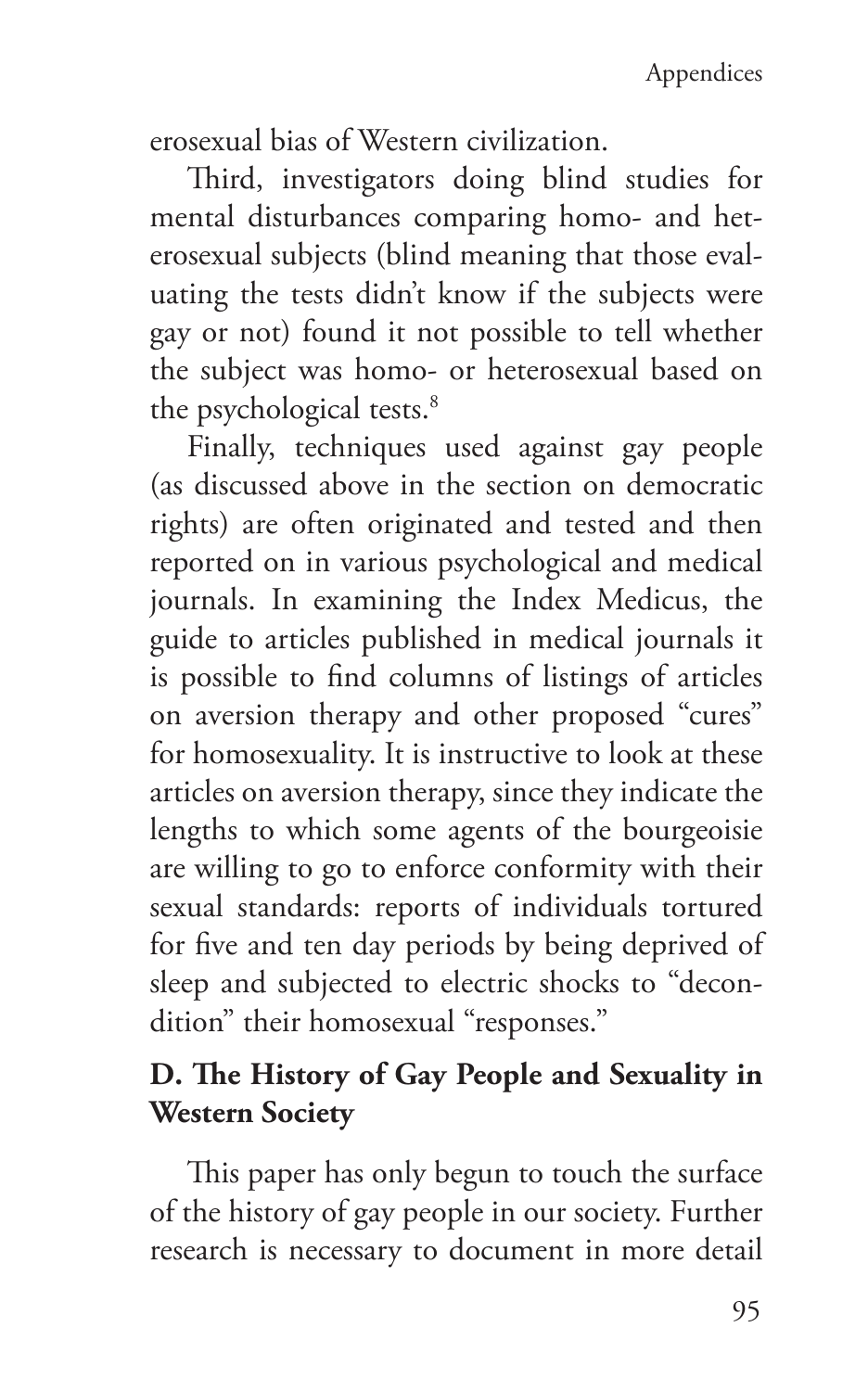the history both of homosexuality and of antigay repression in the West. We have made some mention of the role of Christianity. (It might be noted at this point that the term "faggot" evidently comes from the practice of using gay men as torches for the fires which burnt witches–often women who broke out of approved sex stereotypes–and heretics, an appalling practice which neatly links the importance that maintaining sex roles has for the ruling class). Much is made of the presence of homosexuality in slave societies, while there is little mention that slavery in fact represented an advance historically over previous forms of economic organization. And there is nothing to show that in one of the most decadent of all slave societies, that of the American slavocracy in the pre-Civil War South, that either the ruling class or the peasantry had more homosexual behavior than the rest of the country. Indeed, the ruling class in the South is generally cited for its outrageously promiscuous and oppressive heterosexual behavior. Still, in doing such research it will remain a major problem that most history is written by and for members of the ruling class.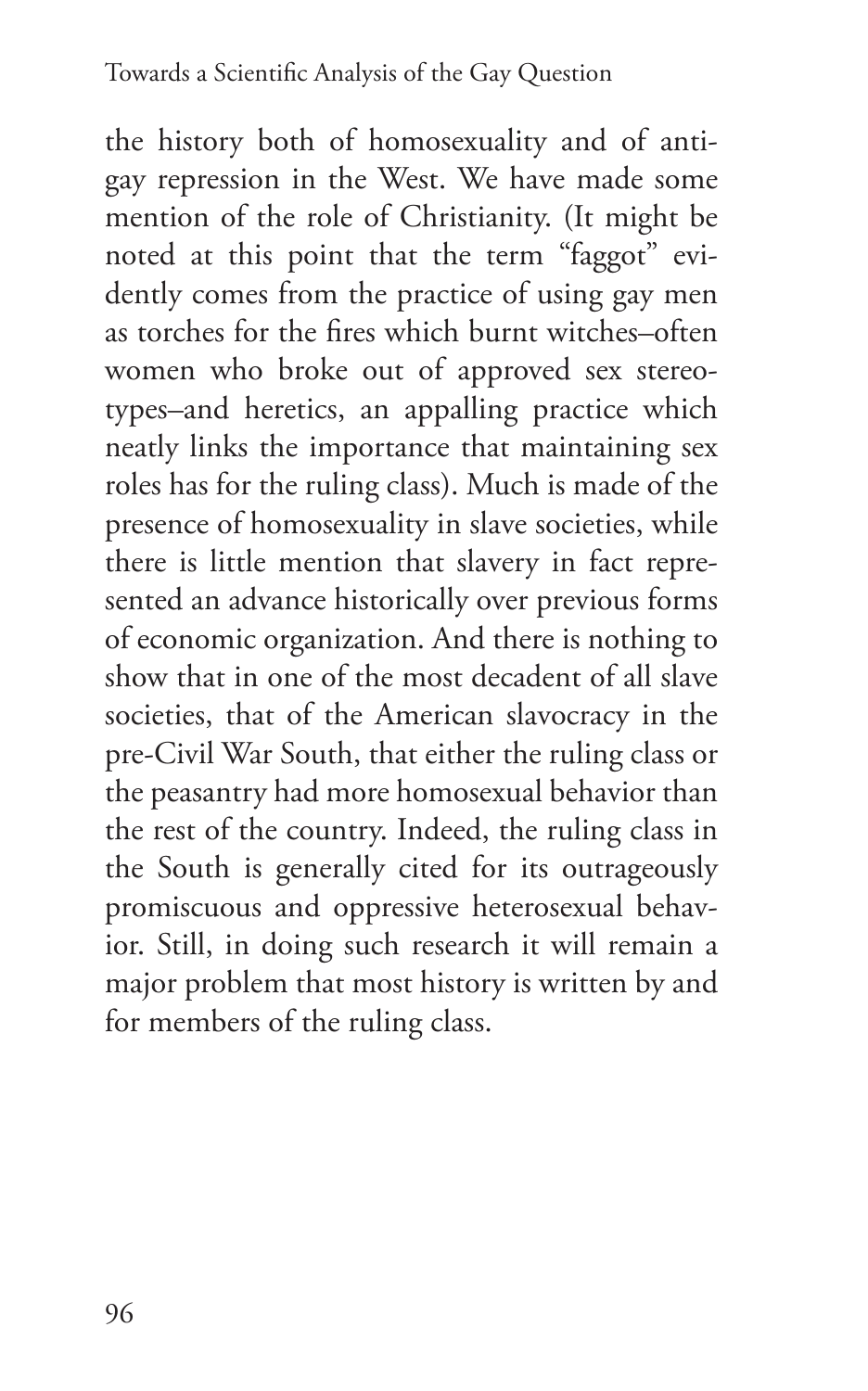#### **Bibliography: Citations to Articles Mentioned in the Appendix**

1. Note, "Bajau Sex and Reproduction," *Ethnology*, Vol. 9, pp. 251-255, 1970.

2. Minturn, et al., "Cultural Patterning of Sexual Beliefs and Behavior," *Ethnology*, Vol. 8, p. 301, 1969. Brown, "Human Sexual Development: An Outline of Components and Concepts, *Journal of Marriage and the Family*, Vol. 28, p. 155, May 1966. Weinberg, "The Male Homosexual: Age-related variations in social and psychological characteristics," *Social Problems*, Vol. 17, pp. 527-537, Spring, 1970

3. Munroe et al., "Institutionalized Male Transvestism and Sex Distinctions," *American Anthropology*, Vol. 71, p. 87, Feb. 1969

4. Murdock, "Factors in the Sex Division of Labor," *Ethnology*, Vol. 12, pp. 203-205, April 1973

5. "Research into the Physiology of Maleness and Femaleness," *Archives of General Psychiatry*, Vol. 26, pp. 193-206, Mar. 1972

6. Churchill, *Homosexual Behavior Among Males, A Cross-Cultural and Cross-Species Investigation*, 1967

7. National Institute of Mental Health, *Task Force Report on Homosexuality, Final Report and Background Papers*, 1971, including background papers by Evelyn Hooker, Edwin M. Schur, Judd Marmor, and Katz.

8. Ibid.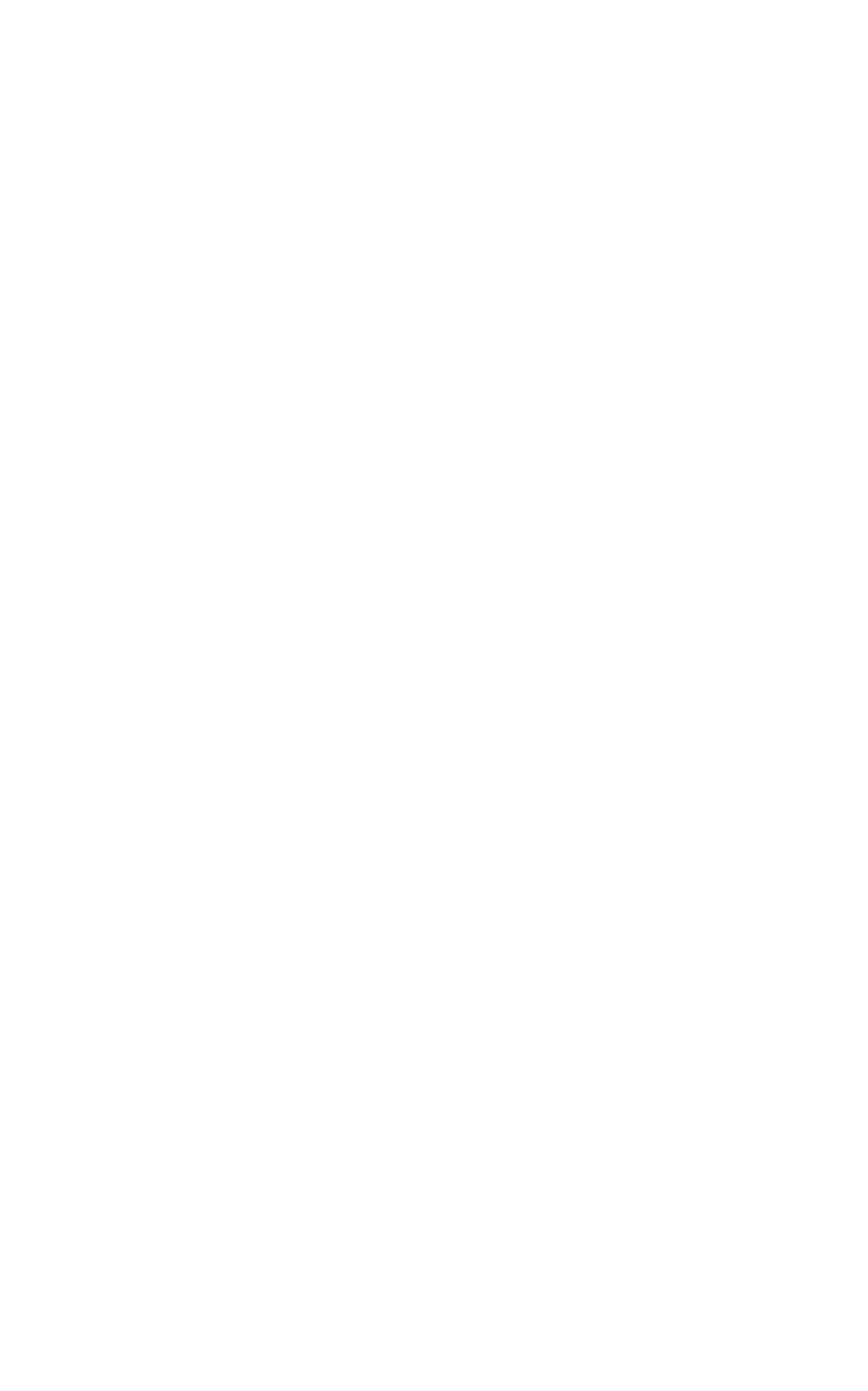# **Appendix 2: Position Paper of the Revolutionary Union on Homosexuality and Gay Liberation**

The following is the RU position on homosexuality and gay liberation. Our position on homosexuality and the gay liberation movement starts from an analysis of the concrete conditions of life in the USA today. The problem we direct ourselves to is what is the correct path to follow if we are to defeat imperialism and establish socialism in this country, and what role will homosexuals and gay liberation play in the revolutionary struggle. We will deal first with our analysis of homosexuality and then with an analysis of gay liberation.

The USA is an imperialist power on the decline. It is being attacked by rising revolutionary movements throughout the world and within the USA itself and it is facing increased competition from other imperialist powers. To maintain its wealth and power the ruling class is forced to increase its oppression and exploitation at home. Although this oppression hits hardest on Third World and working-class people, it is felt by almost everybody, including large sections of the petit bourgeoisie. The alienation that people living in capitalist society already feel is greatly intensified. The ruling class attempts to hold back the advancing revolutionary movement by increasing the contradictions between white and Third World workers,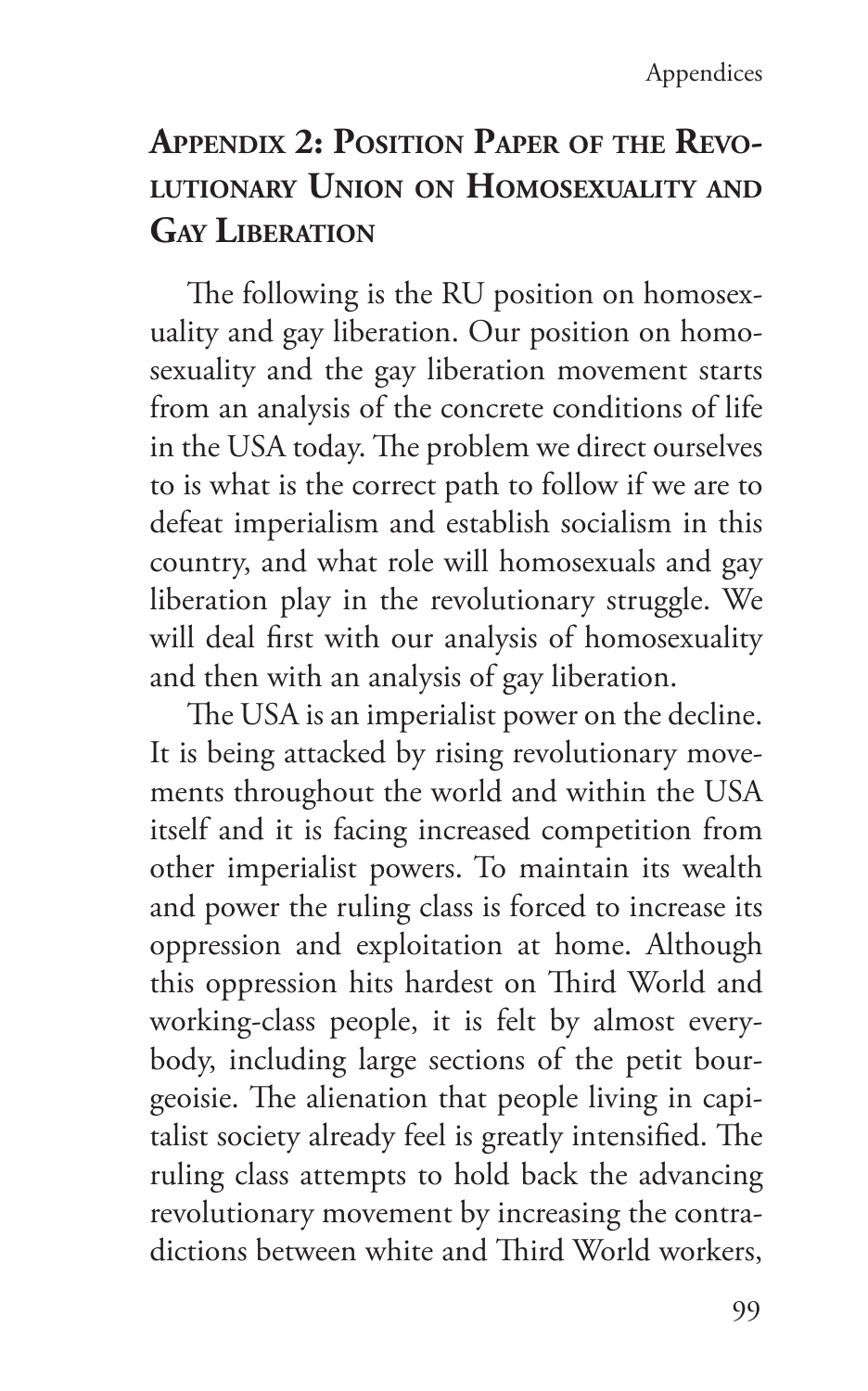between the working class and the petit-bourgeoisie, between men and women.

Homosexuality is a response—consciously or not—to a male supremacist society. But because it is a response to oppressive institutions and oppressive relationships it is not necessarily a progressive response or one that challenges the power of the monopoly capitalist. We see that the pressures of capitalist society on each individual are tremendous. The difficulty we have in all our relationships, the lack of fulfillment in our daily lives is a source of anxiety and personal suffering. As our relationships become unstable, people—particularly the petit bourgeoisie, which has more leisure time—scramble about in a desperate attempt to find some meaning in their lives. Today people are grasping at all kinds of straws, at exotic religious sects, mysticism, drugs, pornography, promiscuity, sex orgies, Trotskyism, etc. People move to rural communes because they feel totally alienated from capitalist society, especially in decaying urban centers. We can understand where such a response comes from, but we don't therefore call it progressive. A response, a movement, a struggle is progressive if it moves the struggle of the working class forward; if it doesn't, it is not progressive.

Homosexuality is an individual response to male supremacy and male chauvinism; it is a response which turns its back to the struggle between men and women. We think that Lesbianism is more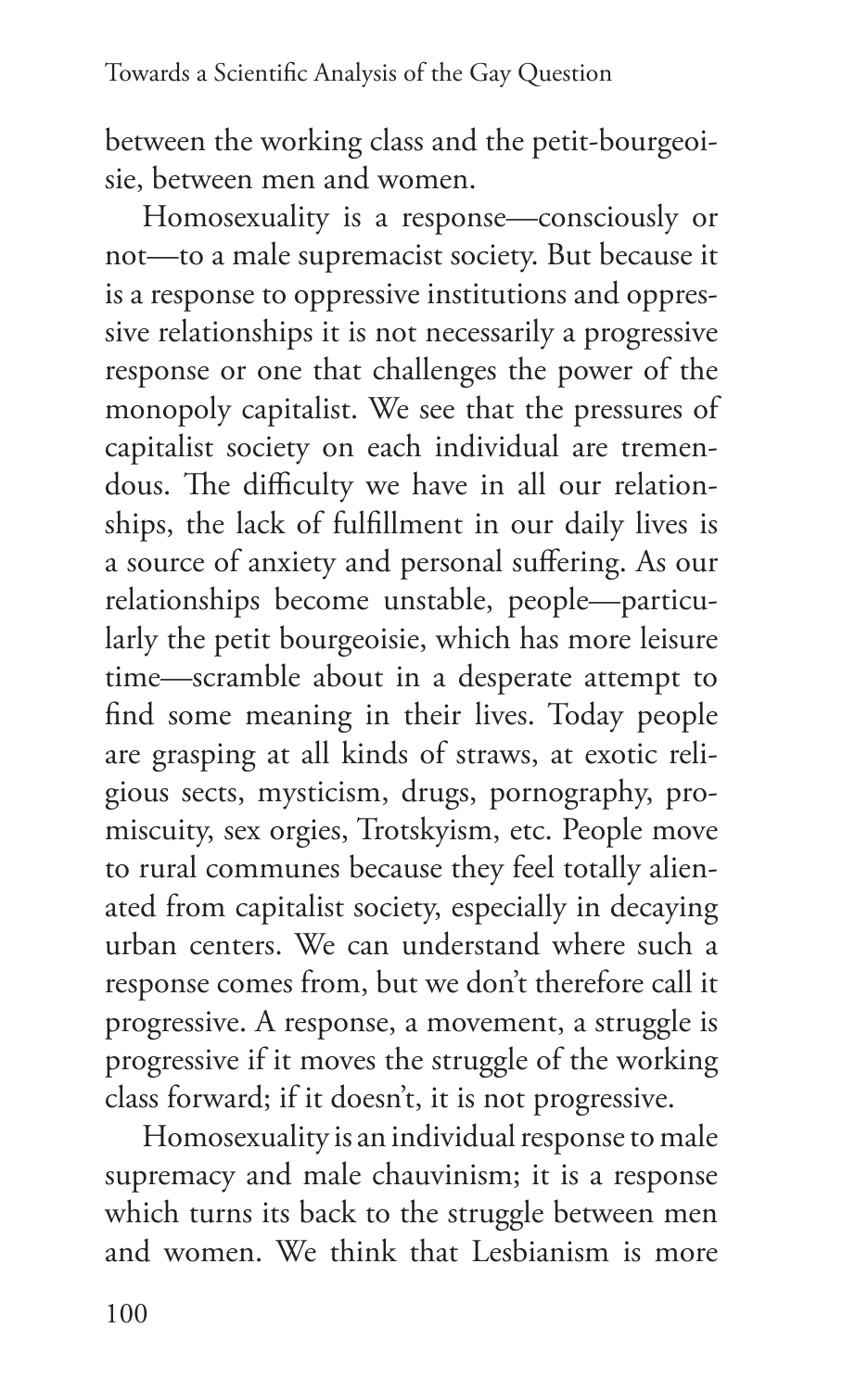understandable as an escape from male chauvinism; male homosexuality reinforces male chauvinism in its refusal to deal with relationships with women. Both forms of homosexuality, however, are premised upon the unwillingness to struggle with the opposite sex in very important relationships.

It is important to deal concretely with homosexual relationships as they exist in our society today. Many people, especially women, have become homosexuals as a matter of choice, usually after some involvement in the women's movement. These are women who said they couldn't or wouldn't deal with men in their personal relationships. Such a choice is clearly individualist; it says: *I* have a right to relate the way *I* want to, *I* can do what *I* want with *my* body. There are many people who become homosexual out of inclination, or for a thousand other reasons which we can call more or less unconscious. Objectively, however, there are no real differences between the two cases, although the subjective attitudes of the people involved might be different. In both cases people are in relationships which necessarily place them outside of the mainstream of our society and thus puts enormous strains upon the relationships, strains over and above those which exist in heterosexual relationships, which are by no means ideal. Because of such strains, homosexual relationships are rarely long lasting. The relationships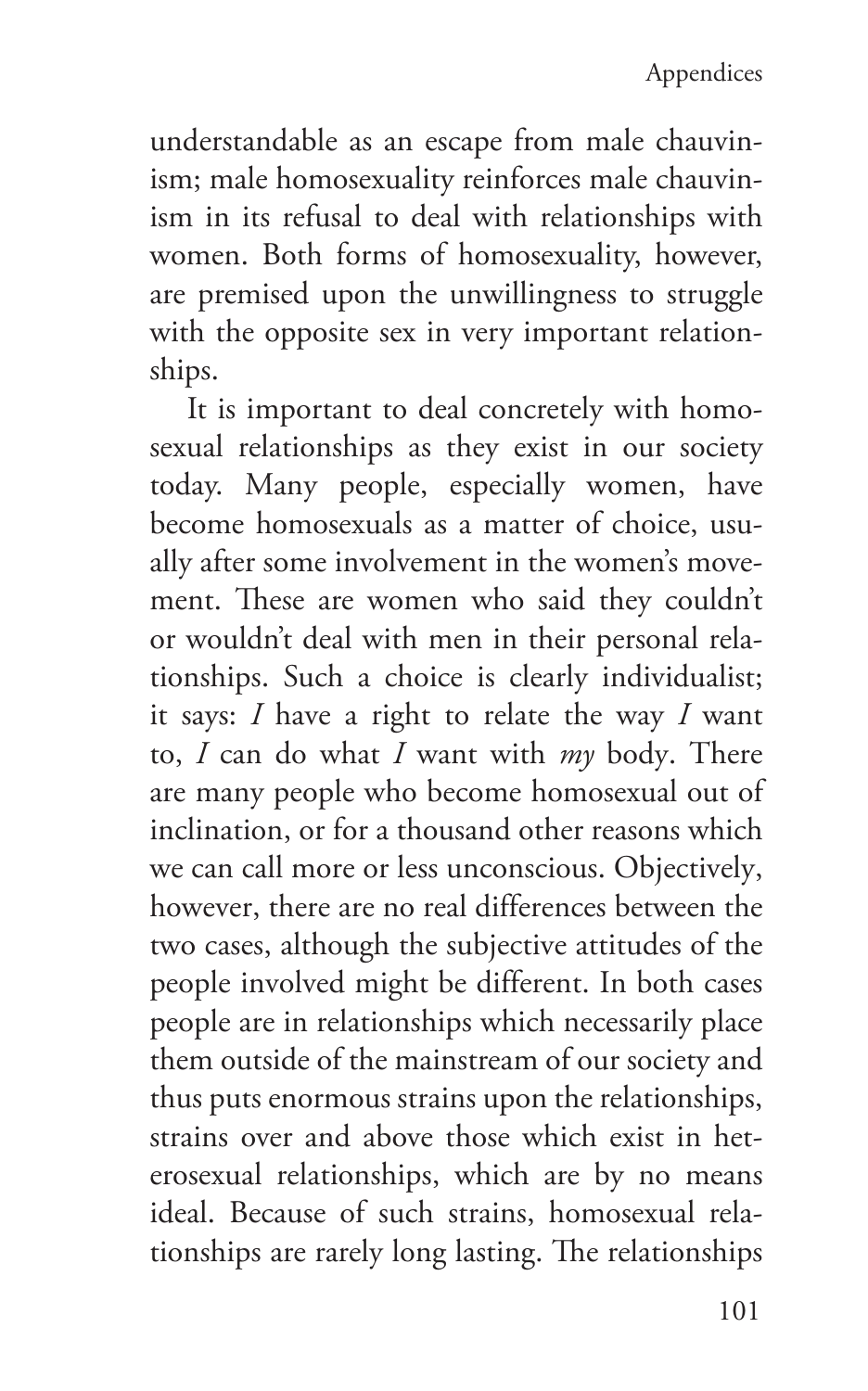that are principled require much more cultivation, much more time and energy–in short, much more self-indulgence. This is not meant to put down such relationships as abnormal or immoral. It is simply a recognition of the social context in which homosexual relationships must exist. As materialists, we do not deal with anything in the abstract; we don't deal with homosexuality as it might exist in some future society where people live without sexual or other inhibitions. We don't make reference to some so-called "natural" state. As a rule homosexual relationships in our society are extremely difficult, require a lot of time to make work, if they work at all. They involve a great deal more cultivation than do heterosexual relationships.

Based on the above considerations we see that homosexuals are forced to live on the periphery of society (insofar as their relationships are subject to public abuse), and therefore such relationships can be only individual solutions to the contradictions of imperialism, much in the same way as going to live on a commune is an individual response to alienation or in the same way as embracing a religion is an individual solution. Because people who make such a choice are ostracized is unfortunate, but again it is not a sign of being progressive. The thing that makes it individual – and not progressive – is not that it is done alone (communes can involve a lot of people), but that it does not engage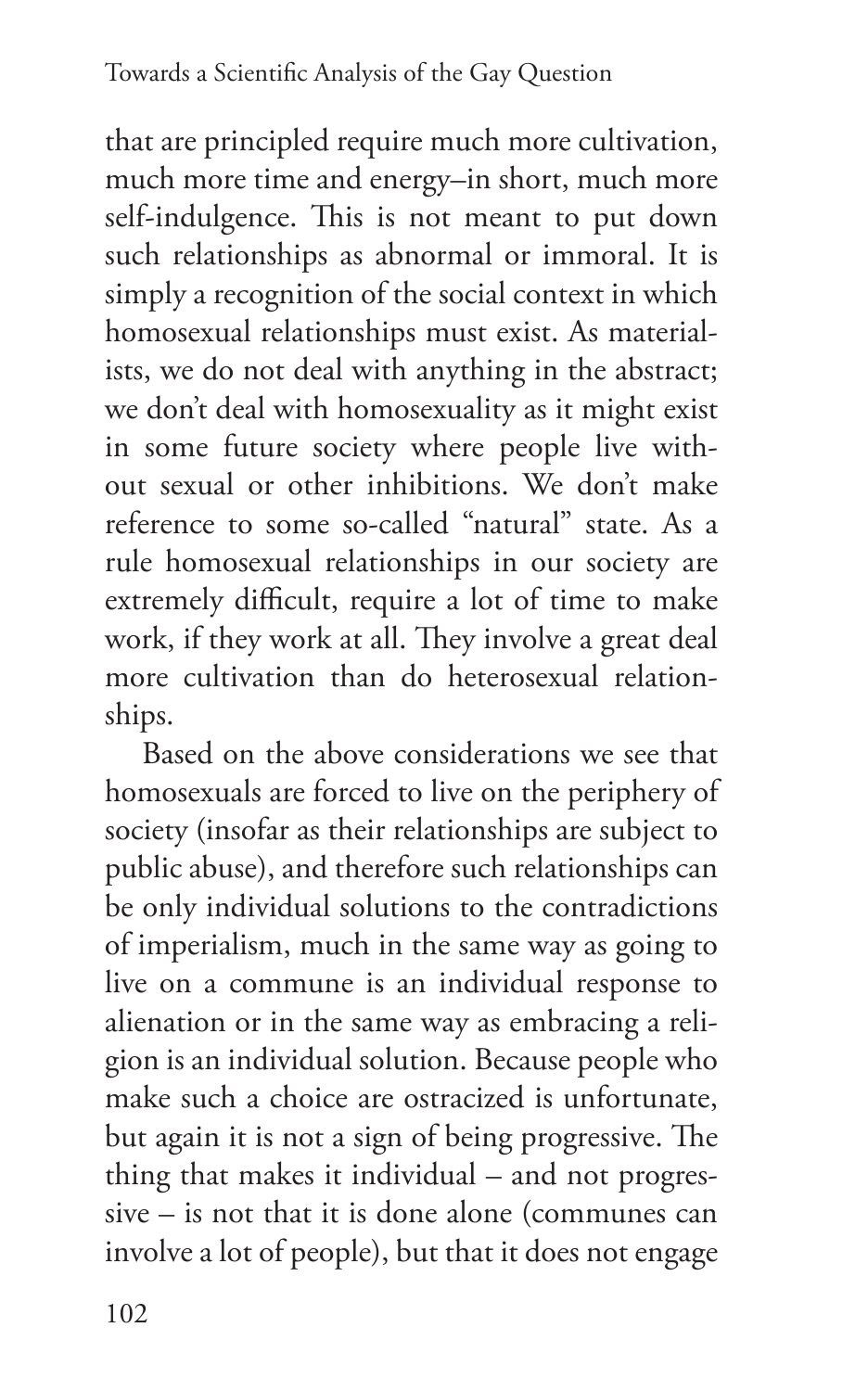masses of people in struggle, it doesn't organize or set the basis for organizing masses of people to fight around their needs.

In posing an individual solution to the contradictions of monopoly capitalism, homosexuality is an ideology of the petit-bourgeoisie, and must be clearly distinguished from proletarian ideology. The ideology of the working class is based on the knowledge that the only way to resolve the contradictions of capitalism is through mass struggle with each other and against our common oppressors. To say that homosexuality is based on petit-bourgeois ideology is not to cast aspersions on homosexuals, any more than calling most students petit bourgeois is to put them down. As Chairman Mao says: "In class society everyone lives as a member of a particular class, and every kind of thinking, without exception, is stamped with the brand of a class."

To say that homosexuality is stamped with the brand of the petit-bourgeoisie should not imply that gay people cannot be and aren't strong fighters against imperialism. But we should be clear that it is not the homosexuality of gay people which makes them into anti-imperialist fighters. It is quite possible that many gay people began to recognize the nature of imperialism as a system because of particular attacks on their democratic rights. There is, however, often a difference between the way in which people come to recog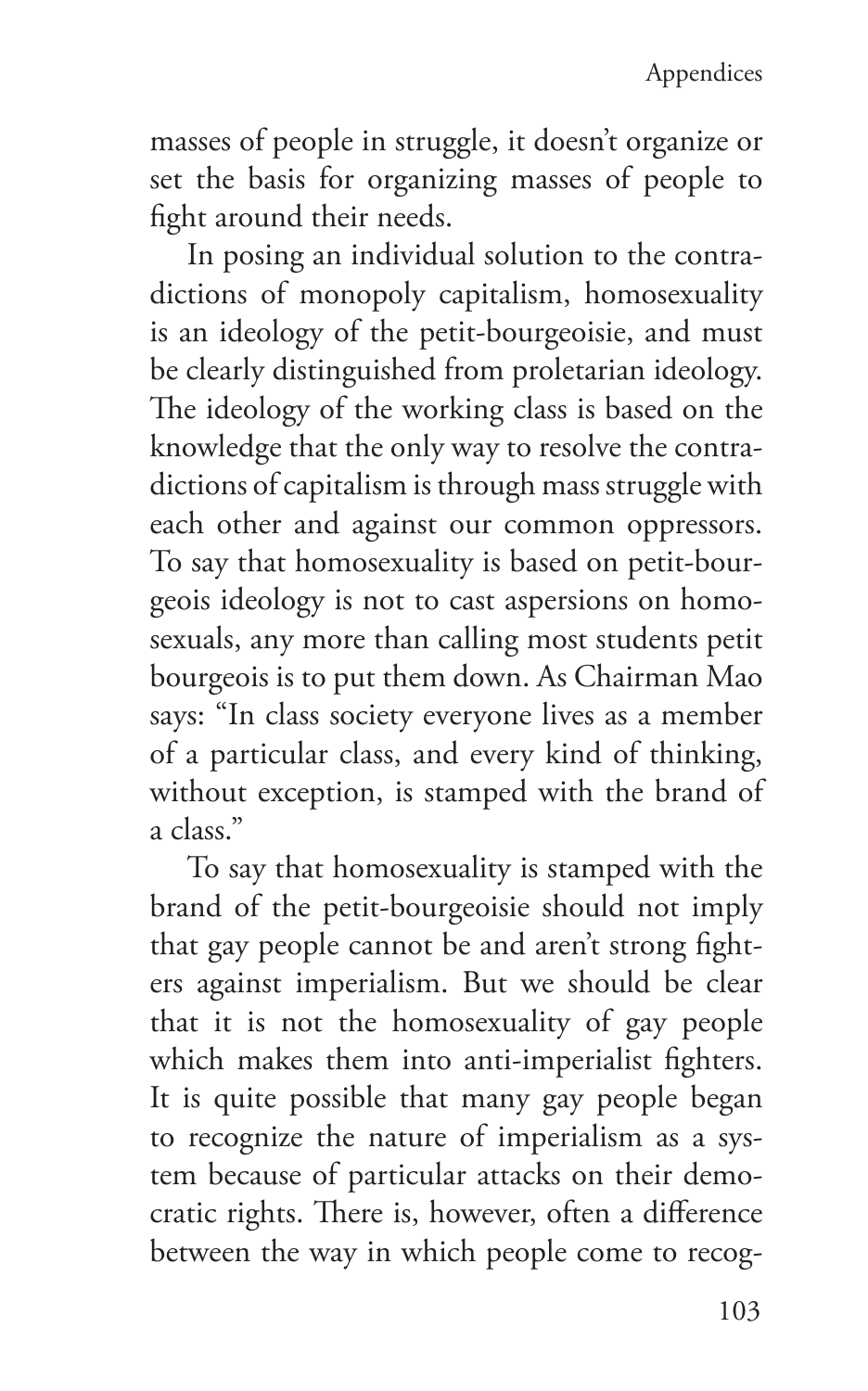nize the beast and the weapons they use in fighting it. Gay people can be anti-imperialists, because they can see imperialism as the enemy and they can understand and take up the main spearheads of struggle against imperialism.

While gay people can be anti-imperialists, we feel that they cannot be Communists. To be a Communist, we must accept and welcome struggle in all facets of our lives, personal as well as political. We cannot struggle with male supremacy in the factory and not struggle at home. We feel that the best way to struggle out such contradictions in our personal lives is in stable monogamous relationships between men and women based on mutual love and respect. Because homosexuals do not carry the struggle between men and women into their most intimate relationships they are not prepared, *in principle*, for the arduous task of class transformation.

As Communists we have chosen to put class struggle and the revolutionary movement of the working class and all oppressed people into the forefront of our lives. It is a serious task. "A revolution is not a dinner party, or writing an essay, or painting a picture." Because homosexual relationships require so much time, we have found that homosexuals have had an extremely difficult time meeting the strenuous requirements of a communist organization, and they have often put unnecessary burdens on their comrades.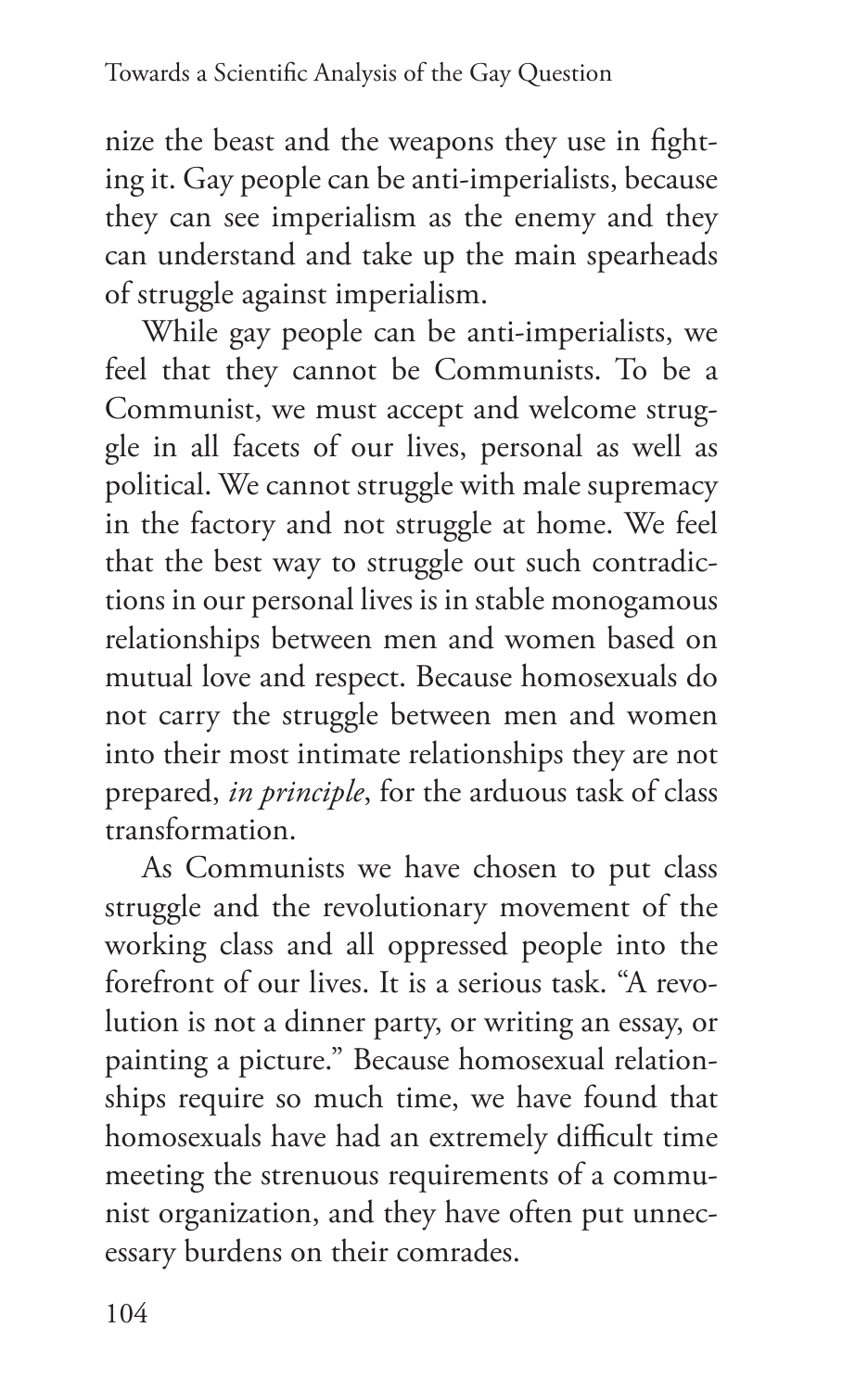Because we put class struggle first, we are opposed to all relationships which are seen by the people in them as the main source of their well-being or as a source of personal salvation. It is extremely difficult to have totally fulfilling relationships in this society and any attempt to have one must be a full-time job. As things exist now, given the prevalent conditions of relationships under capitalism, we see that monogamous heterosexual relationships are by far the most favorable for providing the grounds for struggle, respect, and love. And it is within such relationships that Communists can best devote their lives to the enormous task ahead. It is important for us to deal with the reality that now exists, with the material conditions which exist. Utopian schemes for relationships such as bisexuality will only disrupt our work. We are not dealing with chimeras of the mind but with a powerful enemy. Perhaps in some future society bisexuality will blossom. This is not for us to decide, and we certainly can't base our lives and the revolutionary movement on such experiments. It is not a change in life style that will overthrow imperialism, but a united front led by the working class fighting in its material interests.

When homosexuality is raised to a principle, when the banner of "gay is good" is raised as a strategy for defeating imperialism then it becomes a reactionary force retarding the struggle of the working class and of the people as a whole. This is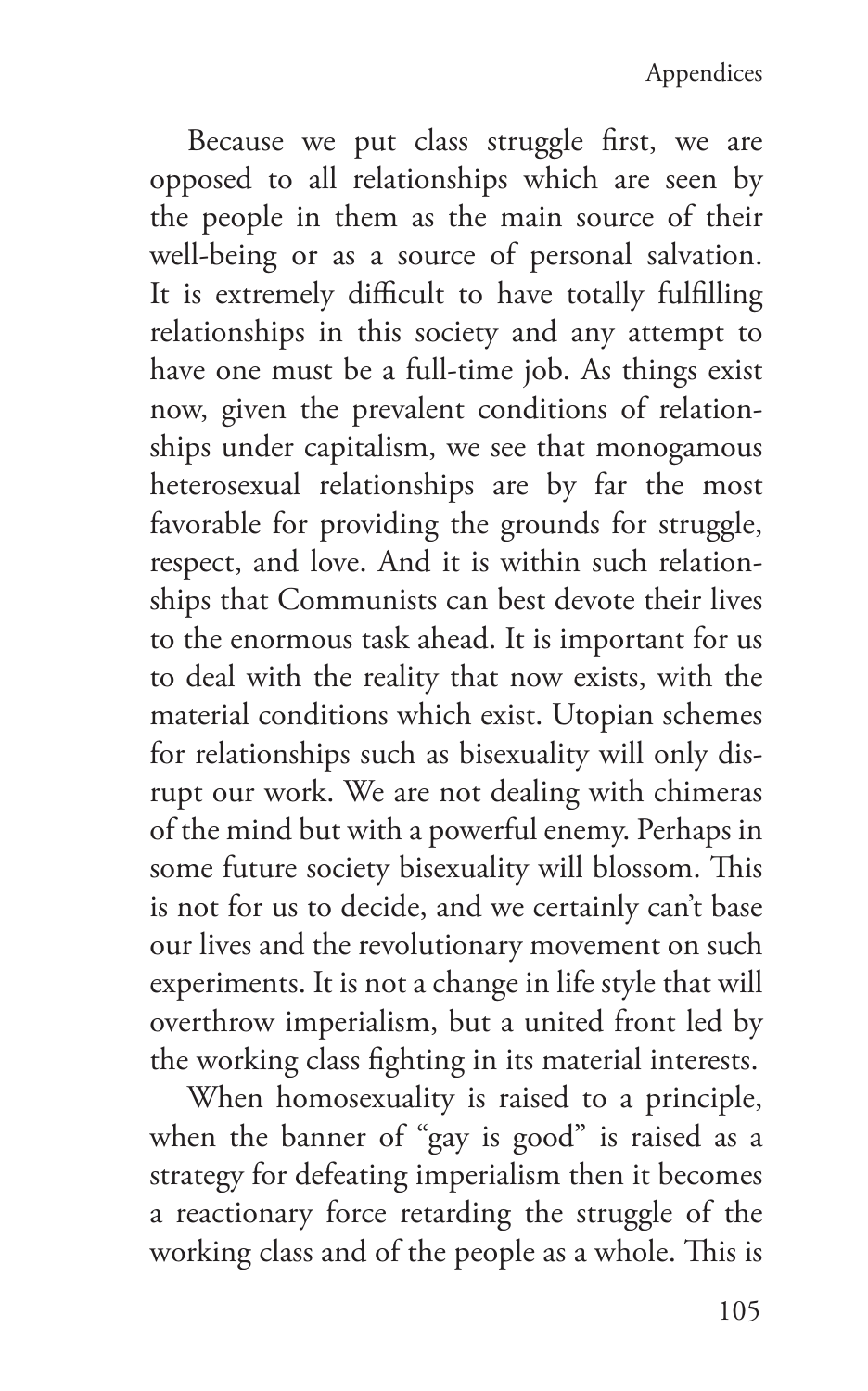born out in both the theory and the practice of the gay liberation movement.

There has been a lot of confusion about the relationships of the struggle of women to the gay liberation movement. Much of this confusion is based on the fact that many sections of the petit-bourgeois women's movement of the sixties concentrated on the psychological aspects of the oppression of women, on the attitude of male chauvinism. Women's oppression was caused by sexist attitudes, by male chauvinist ideas which placed women (and men) in certain well-defined roles. With such an analysis, parts of the women's movement began to see that gay people were equally oppressed by sexist attitudes and gay relationships equally distorted by oppressive roles. The oppression of women and gay people was seen as rooted in the same cause: sexism.

What this analysis left out was the primary cause of women's oppression–that is, the material cause of this oppression. That is why we speak of male supremacy to refer to the institutional forms of oppression, and male chauvinism as the ideology and psychological attitudes which are used to justify male supremacy. In Marxist terminology they are related as base to superstructure. The oppression of women developed historically out of the division of labor in ancient slave society and continues today with the division of labor in capitalist society. The oppression of women is based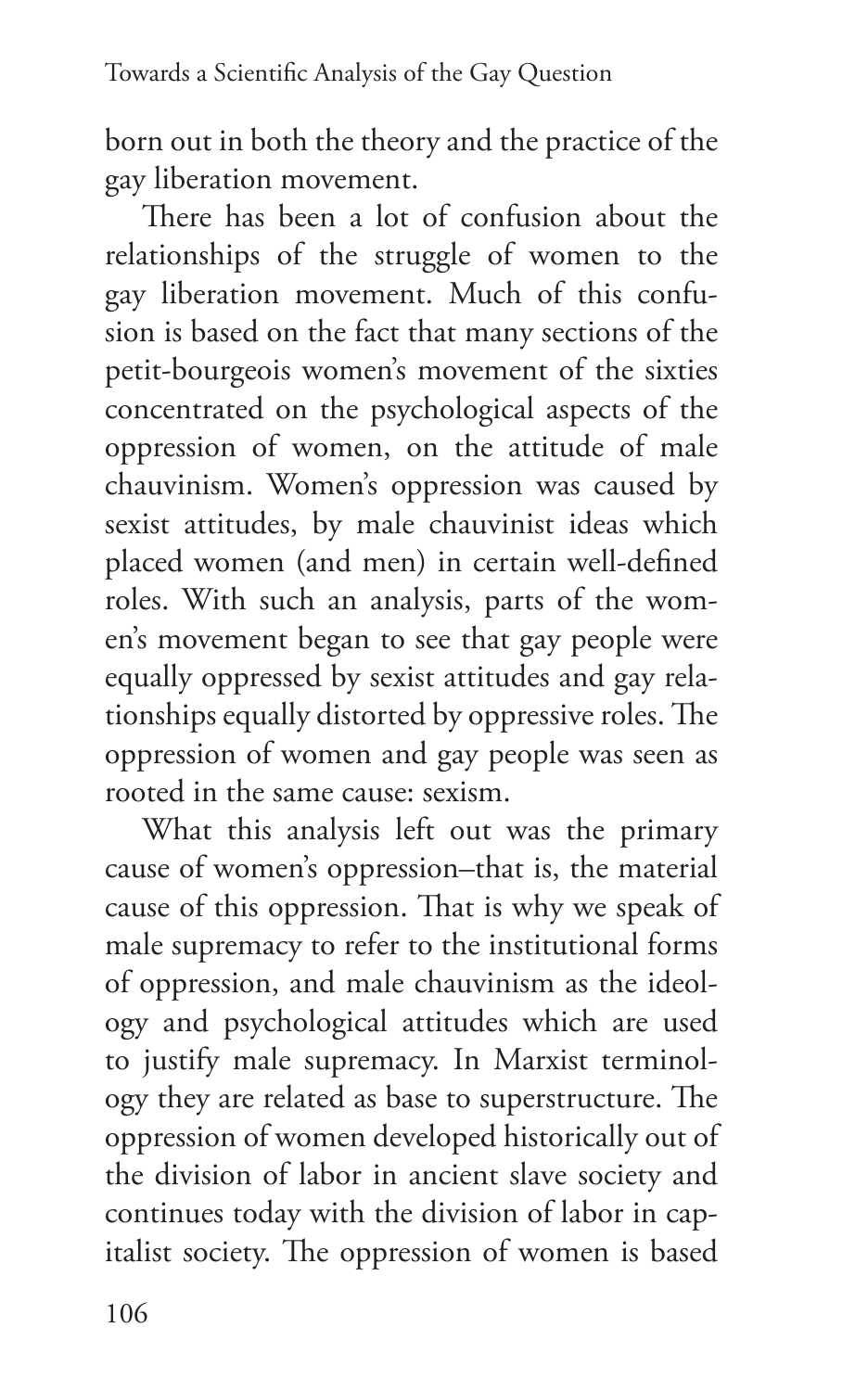primarily on material oppression due to their position in production (reserve labor force, cheap labor, unpaid work in the home) and reproduction (as mothers). Imperialism profits directly from the oppression and exploitation of women. Male supremacy and male chauvinism are mainstays of imperialism. This is not true for gay people. They are not materially oppressed as a group, and the denial of their democratic rights does not secure greater profits for the ruling class.

The confusion of the fight for democratic rights with a liberation struggle is based on an idealistic, metaphysical understanding of oppression. To raise the slogan of "go gay and smash the state" is to lead all people down the road of certain defeat. The gay liberation movement has no class analysis of imperialism, it claims to be above classes, attacking the "deeper" roots of oppression. But there are no "deeper" roots of oppression. The roots of oppression are summed up in the fundamental contradiction in capitalist society, that between the bourgeoisie and the working class. In reality, gay liberation is anti-working class and counterrevolutionary. Its attacks on the family would rob poor and working people of the most viable social unit for their survival and for their revolutionary struggle against the imperialist system. The only real liberation, the only road to real happiness for homosexuals–is to eliminate the reactionary rotting system that drives them to homosexuality;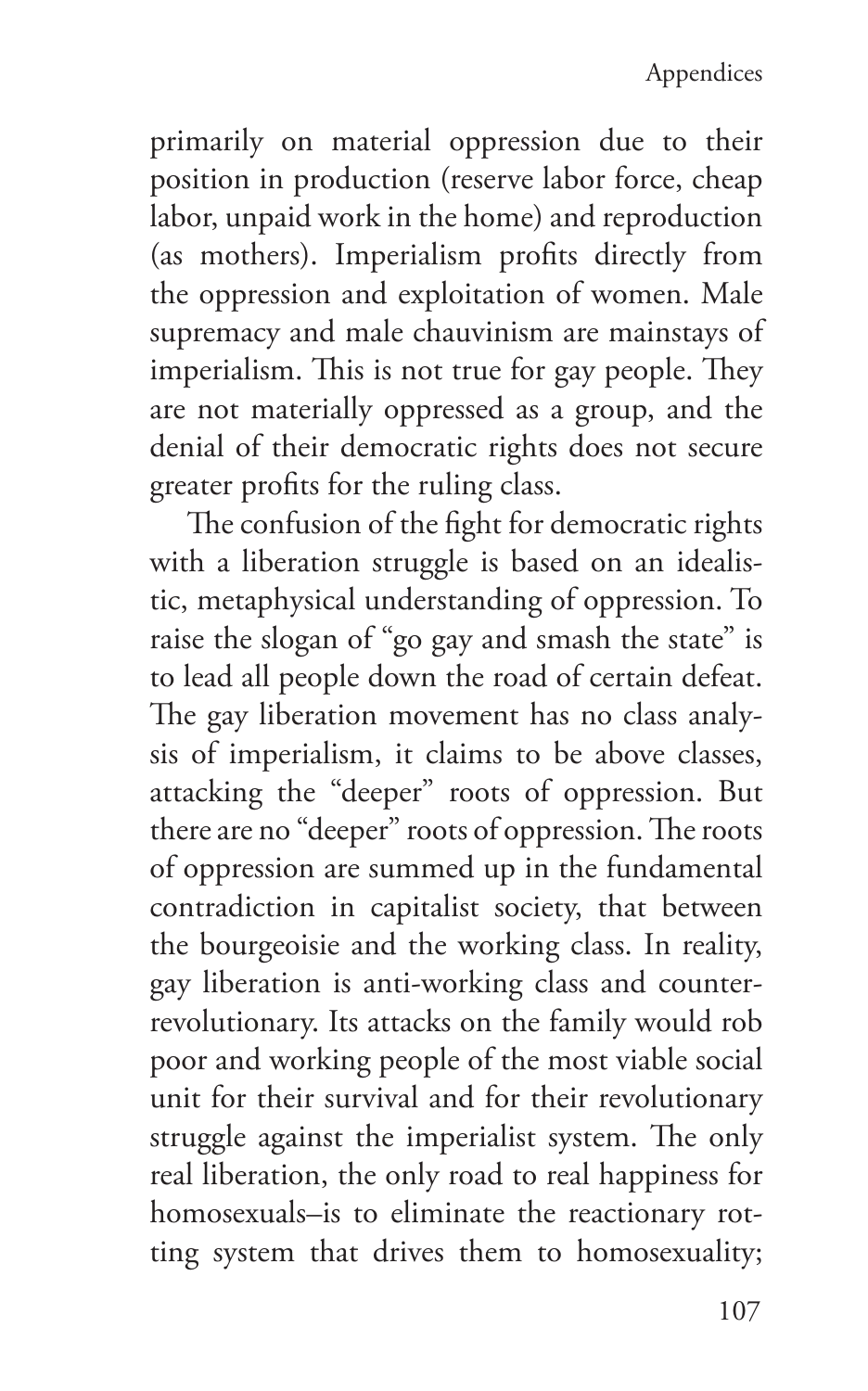and to build a new society, under the rule of the working class, that promotes class culture and ideology—the principles of equality, cooperation and the dignity of collective labor—in opposition to selfishness, self-indulgence and the decadence of individualism and exploitative relations.

The practice of gay liberation bears out its anti-working-class ideology. An example of this is a demonstration called by the National Organization of Women in NYC last August. Although NOW is petit-bourgeois it does have progressive aspects. At this rally Third World Women who had led the struggle of maids at Columbia University against discrimination in hiring and firing were scheduled to speak. Lesbian activists attacked the speakers' stand and seized the microphone because no Lesbian had been on the program. This destroyed the rally and held back the unity of the women's movement.

Gay women also played a destructive role in NY in recent planning for a rally around International Women's Day. All groups present agreed on only raising slogans concerning democratic rights of women such as day-care and free abortion. The fragile unity which existed between the participating groups was destroyed when the gay women refused to take part in any demonstration which didn't raise "support for gay liberation" as a slogan. Many of the Third World women in the group were dismayed at the blatantly anti-working class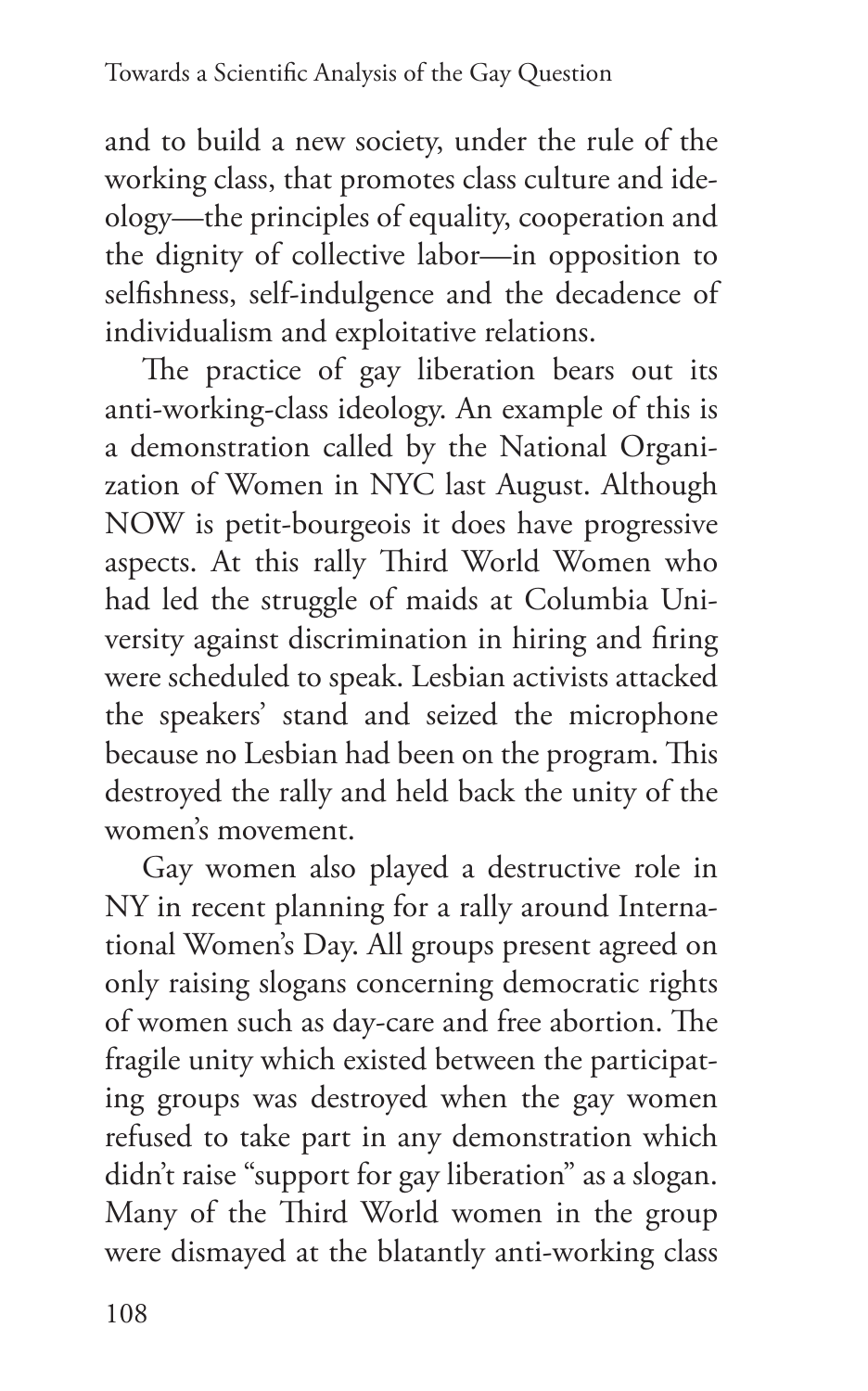and national chauvinist character of the gay group.

The RU supports the democratic rights of gay people under capitalism but we do not feel that the Attica Brigade has to take a stand on this question. Although we support those democratic rights, we do not do so in an abstract way. We oppose the arbitrary use of laws against homosexuality and we oppose bourgeois methods of treating homosexuals as "criminals." But we do not uphold the so-called general abstract "right to be homosexual." To make a comparison with religion, we support the democratic rights of people to exercise freedom of religion, but we wouldn't support the right of some Jesus-freak sect to proselytize in working-class neighborhoods, but we would support a Black Muslim being brutalized in prison. We support the democratic right of freedom of speech, but we don't support the racist demagogues.

As Communists, we are always guided by the overwhelming principle: to promote, defend and fight for building the unity of the proletariat and the people in struggle against monopoly capitalist rule; to expose, oppose and struggle against everything that divides, demoralizes and weakens the proletariat and the overall anti-imperialist struggle.

Our position can be summarized in three main points:

Homosexuality in the USA today is an individual response to the intensification of the contra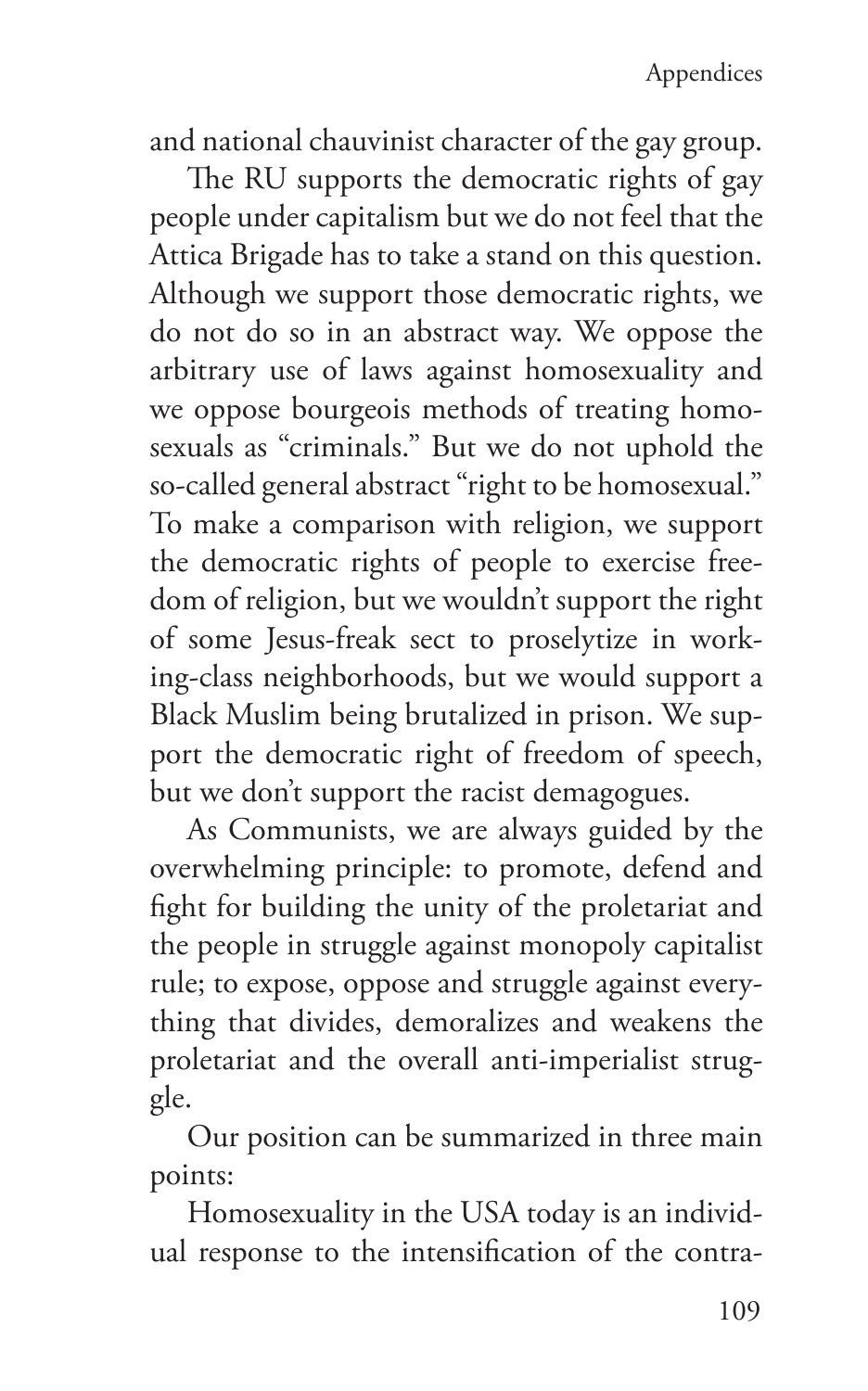dictions brought about by decaying imperialism; in particular it is a response to the contradiction between men and women which is rooted in male supremacist institutions and male chauvinist ideology. Because homosexuality is rooted in individualism, it is a feature of petit-bourgeois ideology which puts forth the idea that there are individual solutions to social problems.

Because homosexuality is based on petit-bourgeois ideology and deals with the contradiction between men and women by turning its back to it, (at least in intimate personal relationships), homosexuals cannot be Communists, that is, belong to communist organizations where people are committed to struggle against all forms of individualism, in all aspects of their lives.

Gay liberation in putting forth gayness as a strategy for revolution in this country is a reactionary ideology and can lead us only down the road of demoralization and defeat.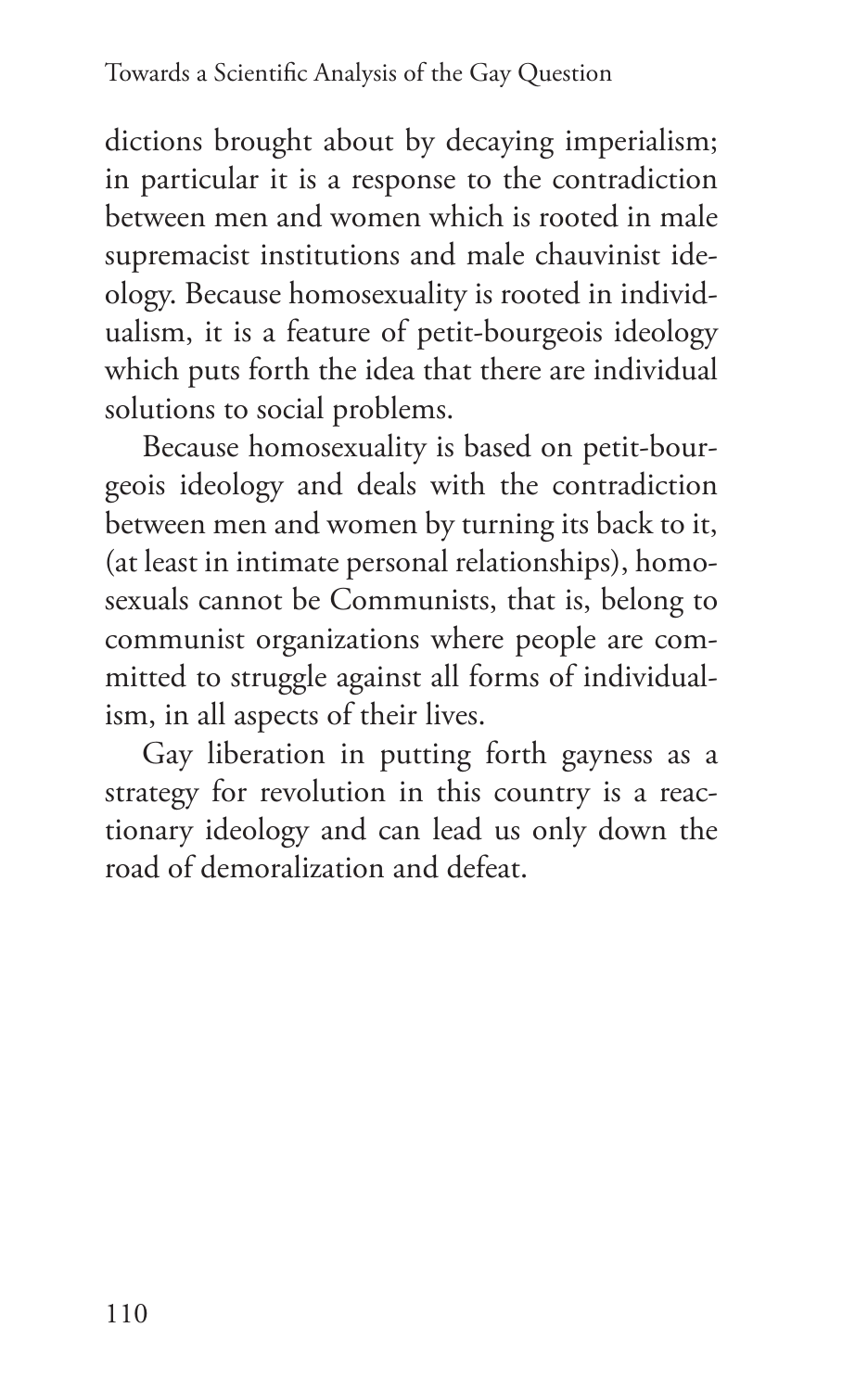## **Collection "Colorful Classics"**

- 1. *Marxism-Leninism-Maoism Basic Course: Revised Edition* Communist Party of India (Maoist)
- 2. *Philosophical Trends in the Feminist Movement* Anuradha Ghandy
- 3. *Minimanual of the Urban Guerrilla* Carlos Marighella
- 4. *The Communist Necessity* J. Moufawad-Paul
- 5. *Maoists in India: Writings & Interviews* Azad
- 6. *Five Golden Rays* Mao Zedong
- 7. *Stand for Socialism Against Modern Revisionism* Armando Liwanag
- 8. *Strategy for the Liberation of Palestine* PFLP
- 9. *Against Avakianism* Ajith
- 10. *Specific Characterics of our People's War* Jose Maria Sison
- 11. *Rethinking Socialism: What is Socialist Transition?* Deng-Yuan Hsu & Pao-yu Ching
- 12. *Fedai Guerillas Speak on Armed Struggle in Iran* Dehghani, Ahmadzadeh, Habash, Pouyan, Ashraf
- 13. *Revolutionary Works* Seamus Costello
- 14. *Urban Perspective* Communist Party of India (Maoist)
- 15. *Five Essays on Philosophy* Mao Zedong
- 16. *Post-Modernism Today* Siraj
- 17. *The National Question* Ibrahim Kaypakkaya
- 18. *Historic Eight Documents* Charu Mazumdar
- 19. *A New Outlook on Health* Advocators
- 20. *Basic Principles of Marxism-Leninism: A Primer* Jose Maria Sison
- 21. *Toward a Scientific Analysis of the Gay Question* Los Angeles Research Group
- 22. *Activist Study-Araling Aktibista (ARAK)* PADEPA

## **Collection "Works of Maoism"**

- 1. *Collected Works (1968-1987)* Communist Party of Peru
- 2. *Selected Works, Volume VI* Mao Tse-tung
- 3. *Selected Works, Volume VII* Mao Tse-tung
- 4. *Selected Works, Volume VIII* Mao Tse-tung
- 5. *Selected Works, Volume IX* Mao Tse-tung
- 6. *Selected Works, Volume I* Mao Tse-tung
- 7. *Selected Readings from the Works* Jose Maria Sison
- 8. *Selected Works, Volume II* Mao Tse-tung